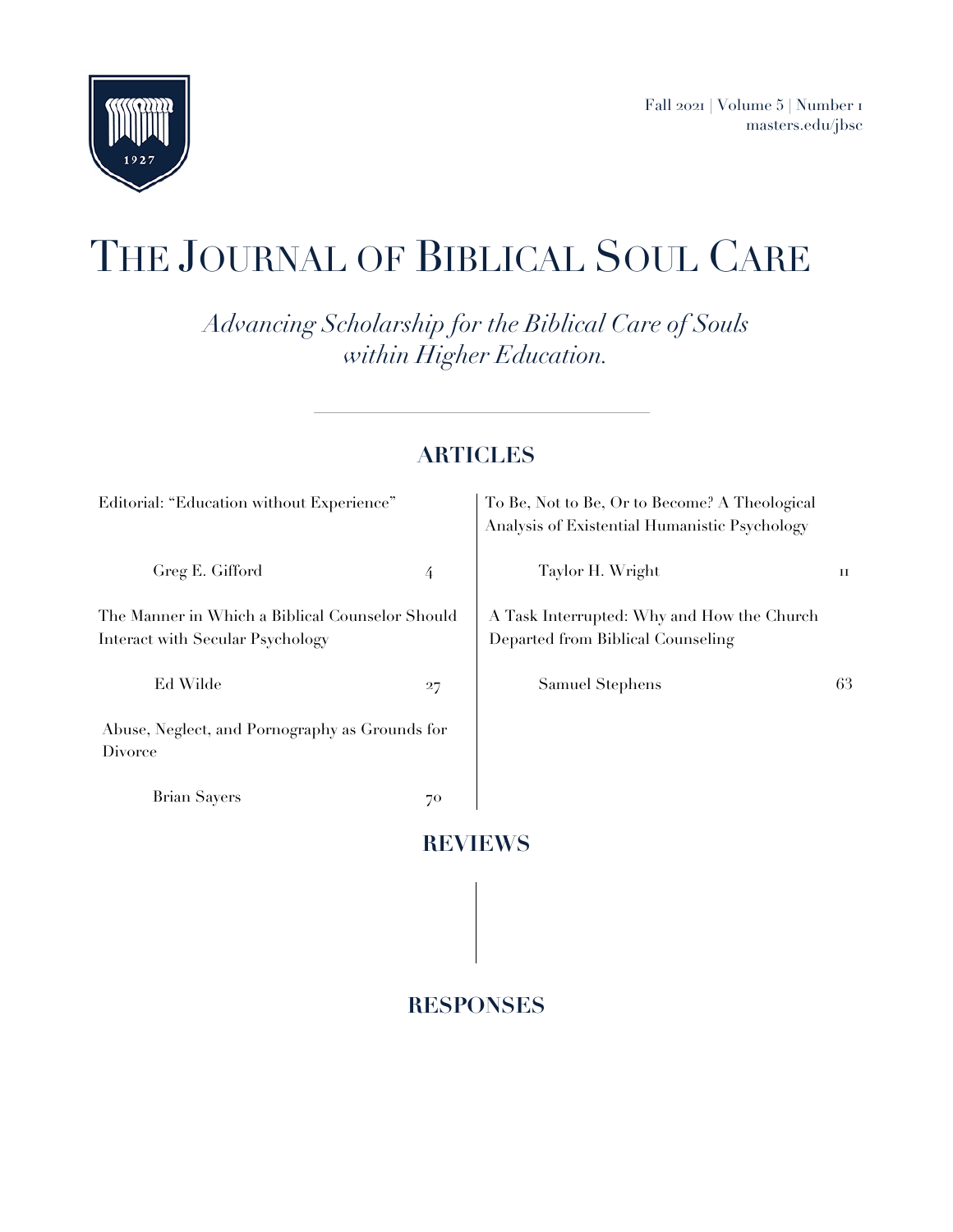Fall 2021 | Volume 5 | Number 1 masters.edu/jbsc

This journal is dedicated to the generation of men and women whose commitment to the Word of God and care of souls has laid the groundwork for a resurgence of biblical soul care. *The Journal of Biblical Soul Care* is a reflection of your dedication to the sufficient Word of God and its ability to speak into the complexities of human nature and experience. The editorial team desires to promote Christian scholarship in the wake of your effective reorganization and apologetic of biblical soul care.

> —For Christ and Scripture, *The Editorial Board*

General Editors John D. Street Stuart Scott

**Managing Editor** Greg E. Gifford

**Assistant Editors** Edward Wilde, *Content* Shelbi Cullen, *Copy* Todd Sorrell, *Copy*

All Rights Reserved Copyright (C) 2021 The Master's University 21726 Placerita Canyon Road Santa Clarita, CA 91321

Permissions Policy: Permission required for any duplication, printing, or supplemental resources. Any alteration of the content is strictly prohibited. The articles of the JBSC are solely the property of the JBSC, and all permission requests must be sent to ggifford@masters.edu.

Submissions Policy: The *JBSC* is accepting manuscript submissions via the managing editor, Greg Gifford at ggifford@masters.edu. Please include a brief biography with your proposal.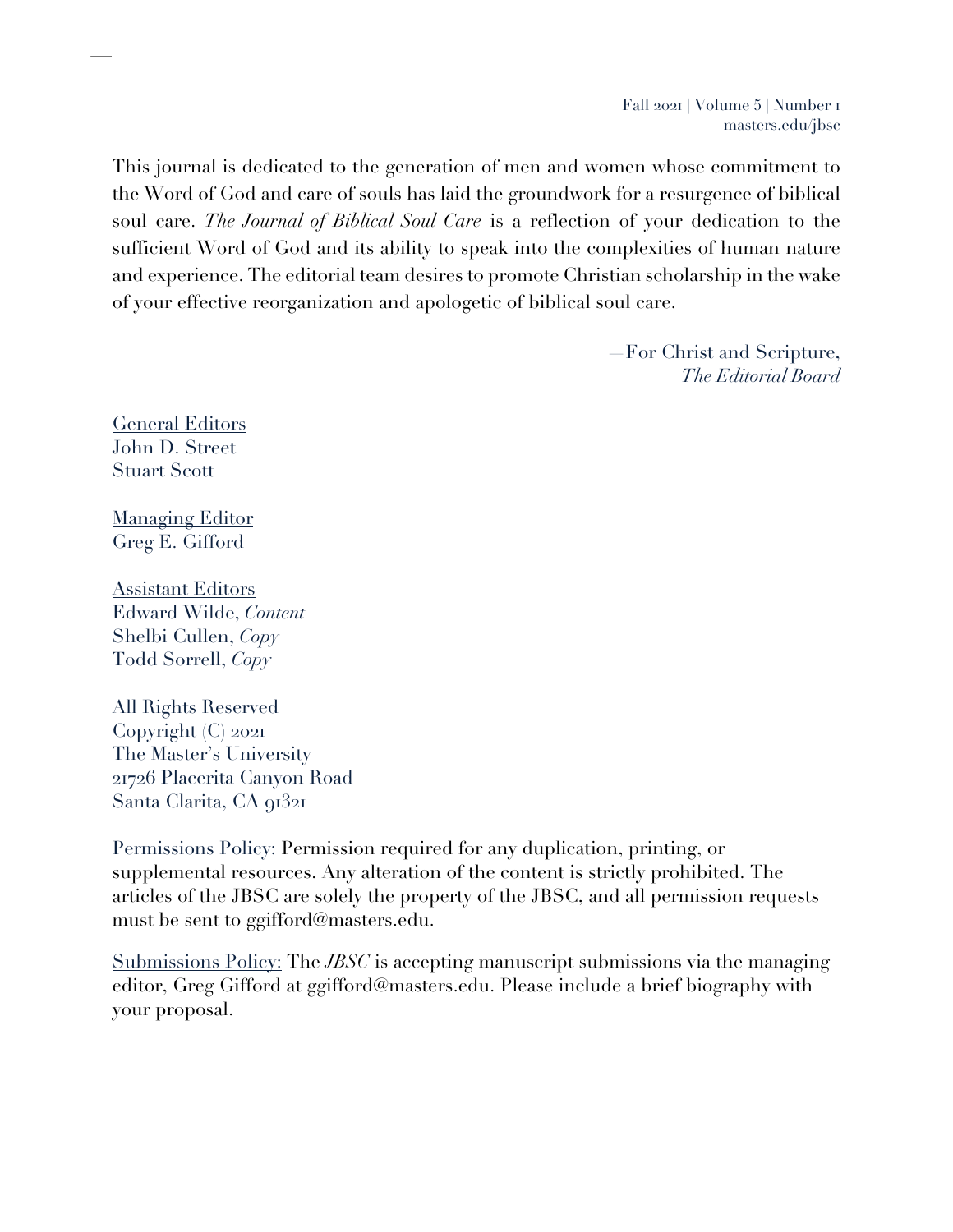# **CONTENTS**

| Editorial: "Education without Experience" and Considerations for Faithfulness 4                              |
|--------------------------------------------------------------------------------------------------------------|
|                                                                                                              |
| To Be Or Not to Be, Or to Become?: A Theological Analysis of Existential-<br><b>Humanistic Psychotherapy</b> |
| The Manner in Which a Biblical Counselor Should Interact with Secular<br>Psychology                          |
| A Task Interrupted: Why and How the Church Departed from Biblical Counseling                                 |
| Abuse, Neglect, and Pornography as Biblical Grounds for Divorce                                              |
|                                                                                                              |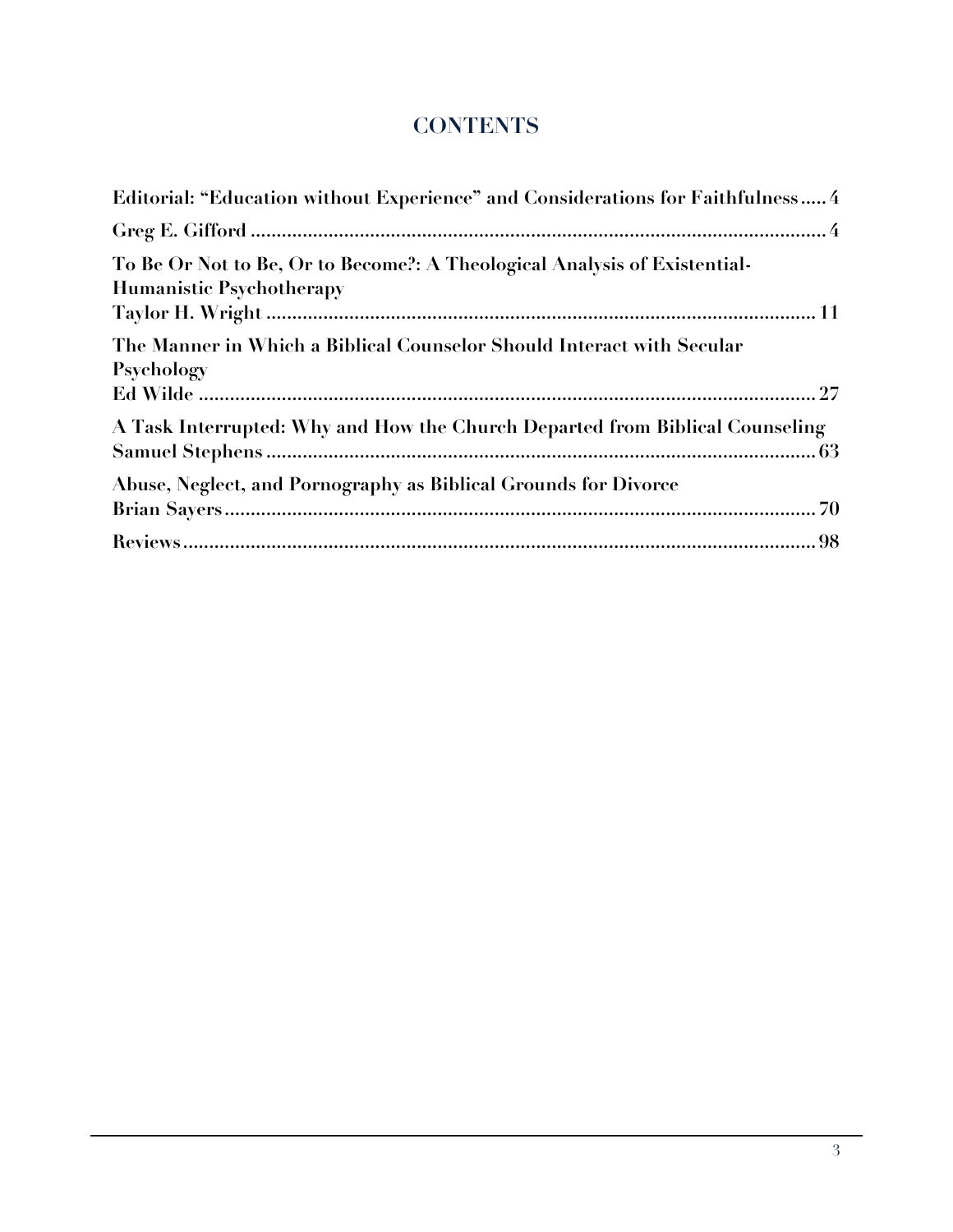# **Editorial: "Education without Experience" and Considerations for Faithfulness**

# **Greg E. Gifford1**

Four volumes ago, I highlighted the burgeoning interest in biblical counseling.<sup>2</sup> Seminaries, Universities, Bible Colleges, churches, coalitions, publishers, and others are interested in the movement of biblical soul care. What are we seeing? A proper emphasis on education in the sufficiency of Scripture (SoS) and the out workings of the SoS to the application of human lives. Education, training, publications, and the pursuit of an academic discipline are the order of the day. What a joy that students are interested in learning *truly* biblical soul care. What is the net result? Many have education without experience.

In Stan Jones and Edward Butman's *Modern Psychotherapies,* we have a few anecdotes of how they arrived at their current teaching positions and practices. They provide a synopsis of their interaction with Jay Adams during their tenure as a graduate student. Here is a snapshot:

While in graduate school, one of us spoke to Jay Adams, a well-known writer in the field of Christian counseling. Asked if he had any words of guidance for Christians studying psychology, Adams responded, in essence, "Drop out of graduate school. If you want to serve God as a counselor, you can only do so by going to seminary, studying the Word of God rather than the words of men, and becoming a pastor. Neither of us took Dr. Adams's advice.<sup>3</sup>

Biblical soul care has emphasized the proper order of this recommendation: "study the Word of God." Handfuls of institutes of higher education have initiated degree programs for this effort, but what of "becoming a pastor"? Is it possible that we are

<sup>1</sup> Greg E. Gifford is managing editor of the *Journal of Biblical Soul Care* and Associate Professor of Biblical Counseling at The Master's University in Santa Clarita, CA. He can be reached at ggifford@masters.edu.

<sup>2</sup> Greg E. Gifford, "Editorial: Introduction, Purpose, and Overview," *Journal of Biblical Soul Care* (Fall 2017; Vol. 1), 9.

 $^3$  Stanton Jones, and Richard Butman. *Modern Psychotherapies*. Downers Grove, IL: Intervarsity Press, 1991, 18.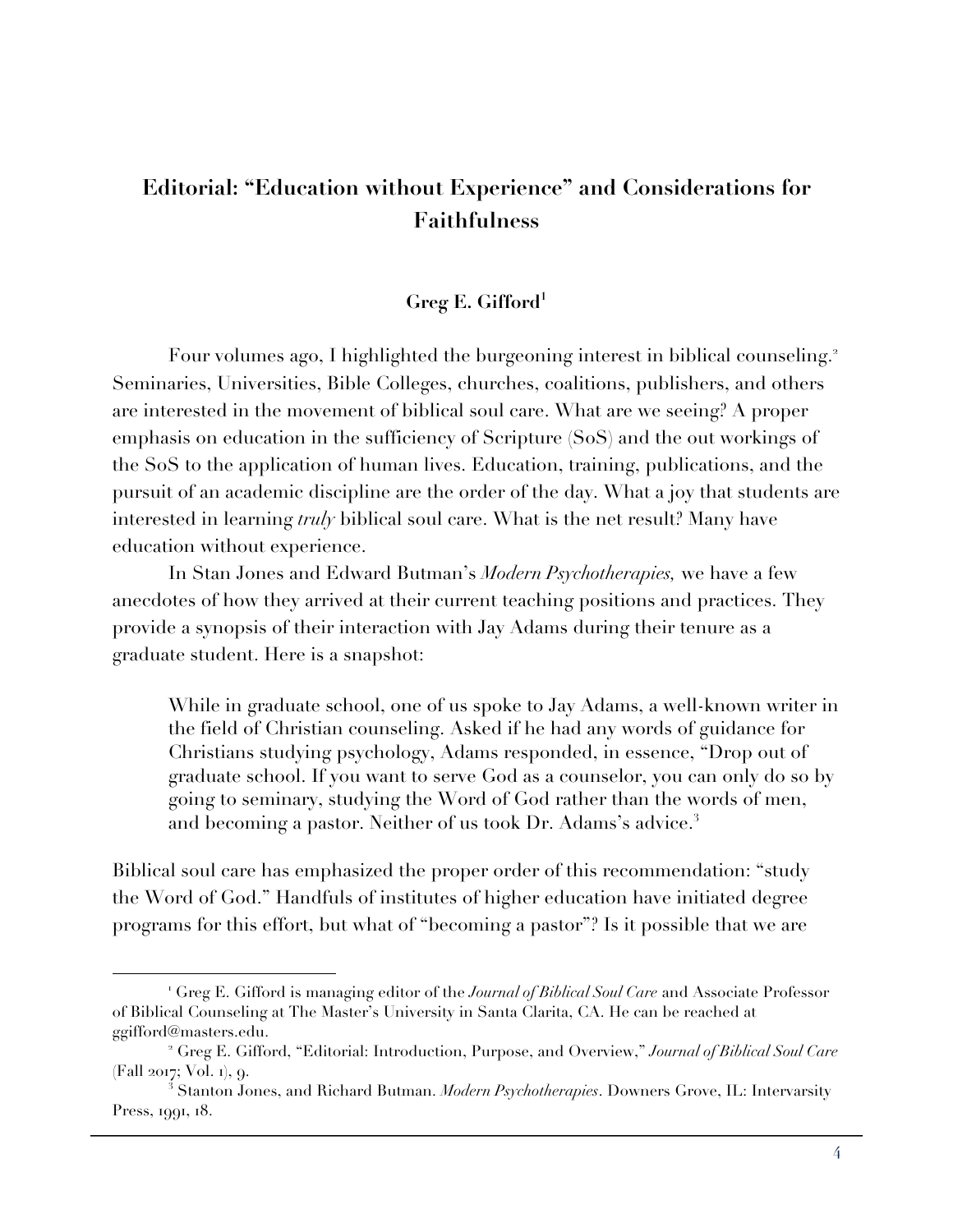creating a sphere in which the work of a minister has become normative for a nonminister? Part of the wisdom of Jay's advice is not that we would "become pastors" per se, but that we would engage in the ministerial work of biblical soul care as a pastor would.

### **Key Ingredients of Pastoral Care**

Spiritual Endorsement

Integral to the work of a pastor is that he is called by Scripture to be a man of moral character. Titus 1:6-9 is a case study of identifying those that are "above reproach, the husband of one wife" and a cluster of other character qualifications. Sound doctrine and "holding fast to the Word" are essential skills and convictions of the elder. But part of this effort to appoint elders is that Titus would identify those who meet these criteria, the same command given to Timothy in 1 Timothy 3:1-7.

*Identifying* elders is part of establishing eldership in a local church. This spiritual endorsement, we could say, is ground zero for biblical leadership in the church. Yes, character and an aptitude to teach the word (1 Tim. 3:2b) are essential but the recognition and affirmation of those by the local church provides a basis for this leadership. Spiritual endorsement is a necessary part of the work of a pastor someone is endorsing the qualifications have been met of  $\iota$  Timothy 3 and Titus  $\iota$ .

It is this spiritual endorsement that the field of biblical soul care must vigorously pursue in order to protect future faithfulness. Let us say it another way: what measures does our field currently possess to suggest a person is *unfit* to be a biblical counselor? Only a few exist within the entire field, meaning one or two measures out of thousands who would claim to be biblical counselors. <sup>4</sup> This spiritual endorsement is quintessential to pastoral ministry—and the ministry that is pastoral in nature. Soul care is pastoral in nature, and it must find a way to ensure there are proper amounts of spiritual endorsement for its practitioners.

<sup>4</sup> Of note, the ACBC Certification process has sought to mitigate this problem by the requirement of a pastoral endorsement of each candidate or counselor. This, in my estimation, is one part of the overall solution. "Biblical counselors will place themselves under the leadership of a church and pursue the accountability of that leadership as it relates to their life, doctrine, and counseling practices." This statement was taken from ACBC's Standards of Conduct that can be found at biblicalcounseling.com, "Standards of Conduct," accessed August 11, 2021, https://biblicalcounseling.com/about/beliefs/positions/standards-of-conduct/#church.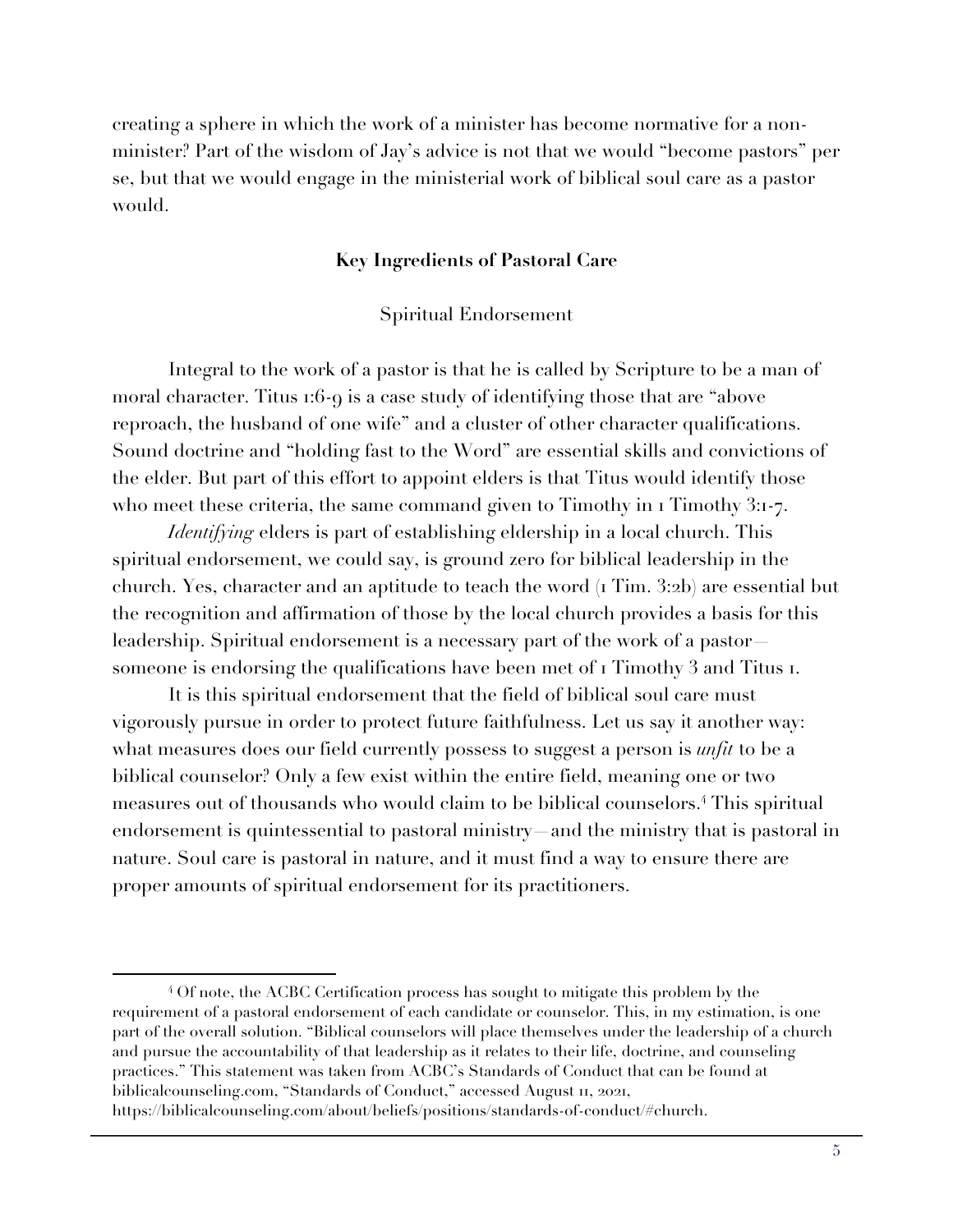# Practice and Experience

With endorsement, there must be practice. How is it that Timothy is to appoint the elders of Ephesus? It's by appointing those with known character traits and skills. But how are those skills and character traits evidenced? In practice. The work of a pastor does start with a ministerial calling or desire to be an elder (1 Tim. 3:1). Yet, that desire alone isn't proper grounds for eldership. A man may legitimately aspire to pastoral ministry, but it takes affirmation from observed practice for the biblical qualifications to be met.

You do not know if a man is "apt to teach" without witnessing their teaching. You do not know if a person is "sober minded, self-controlled, respectable, hospitable, able to teach, not a drunkard, not violent but gentle, not quarrelsome" without observing their lifestyle and practice. Practice is a sure-fire way to understand a person's qualifications to be a pastor.

Biblical counseling must also have practice as an important part of evaluation for a person's qualifications to be a biblical counselor. Do those with no experience in practice or no spiritual endorsement pose dangers to the biblical counseling movement? Emphatically, *Yes!* This counselor may not be qualified to counsel. They may not be faithful in counseling. Worse yet, they may ineffectively counsel or teach counseling.

Because of the burgeoning of training in biblical counseling, we have not policed the practice of biblical counseling as effectively as we should. There are those that practice biblical counseling but have no authority, nor endorsement for their ministry. This is not good. However, it can be easily remedied as I will demonstrate.

## Resultative Wisdom of Faithful Practice

One more key ingredient is that there is a resultative wisdom in faithful practice. Knowledge is what biblical counseling is currently offering but wisdom is what it must demand of its practitioners. Both are necessary for the advancement of faithful counseling in the church.

Knowledge is advanced through right theological training. It is what seminaries, universities, churches, non-profits, and training centers across the world are doing right now. But wisdom is the application of that theological knowledge to a counselee in this context. Knowledge alone, without the corresponding wisdom cultivated through practice, will be injurious to the biblical counseling movement.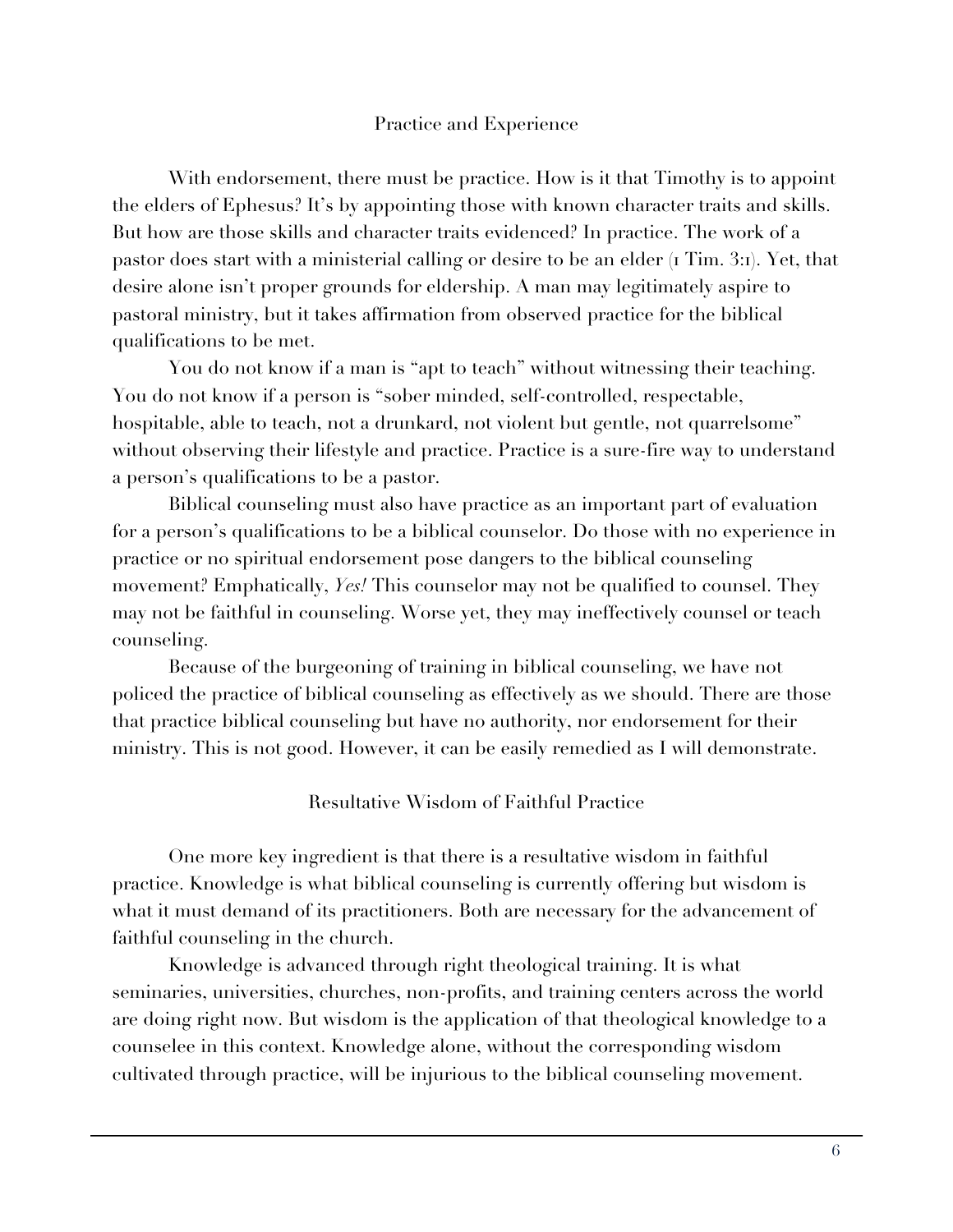Yet, the grounds for wisdom are not the classroom but the counseling room. It is through the practice of biblical counseling that one actually becomes a wise, biblical counselor. You can have a medical doctorate but no patients, thus you are not a practicing doctor. And you can have training in biblical counseling but not be a practicing biblical counselor. This practice—and faithfulness in it as recognized by spiritual endorsement—is essential to the movement of biblical counseling.

What Jay shared with Jones and Butman is not only a call to theological education (and it *is* a call to theological education!) but it is a call to pastoral practice. Not that all would be pastors but that those engaging in pastoral work would do so as a pastor would—spiritual endorsement, practice and experience—thus gaining the resultative wisdom of such a practice.

#### **A Way Forward**

If education with experience is our current predicament, let me offer a few considerations for a way forward.

Firstly, those that are trainers, professors, and teachers of biblical counseling must submit themselves to a local church in two ways: as a member and as receiving endorsement for their counseling practice. If a person is to teach biblical counseling, how is it possible that they have no spiritual authority overseeing their pastoral work? That is truly not desirable. Rather, the leaders of the movement—they must be the ones who are submitting to spiritual authority and working with spiritual authority to practice in their counseling. This is not to say that every homework assignment they write to a counselee must get elder approval but that these leaders in the movement must have spiritual endorsement to be counseling. Without this endorsement, a biblical counselor is functionally rejecting what they are teaching their counselees of the importance of spiritual leadership and accountability. Furthermore, it lacks accountability for the practice of biblical counseling. To be a teacher, professor, trainer of counselors, and so forth, a person must have spiritual authority and endorsement of their practice.

Secondarily, theological training is absolutely required for those engaged in biblical counseling as counselors and trainers. This theological training is the basis of qualifications regarding knowledge (Rom. 15:15) but also the basis of wisdom. One cannot be truly wise apart from biblical knowledge. Pastoral calling requires an aptitude to teach sound doctrine (Tit.  $r:g$ ). The pastoral work of biblical counseling whether one is a pastor or not—will always require theological education.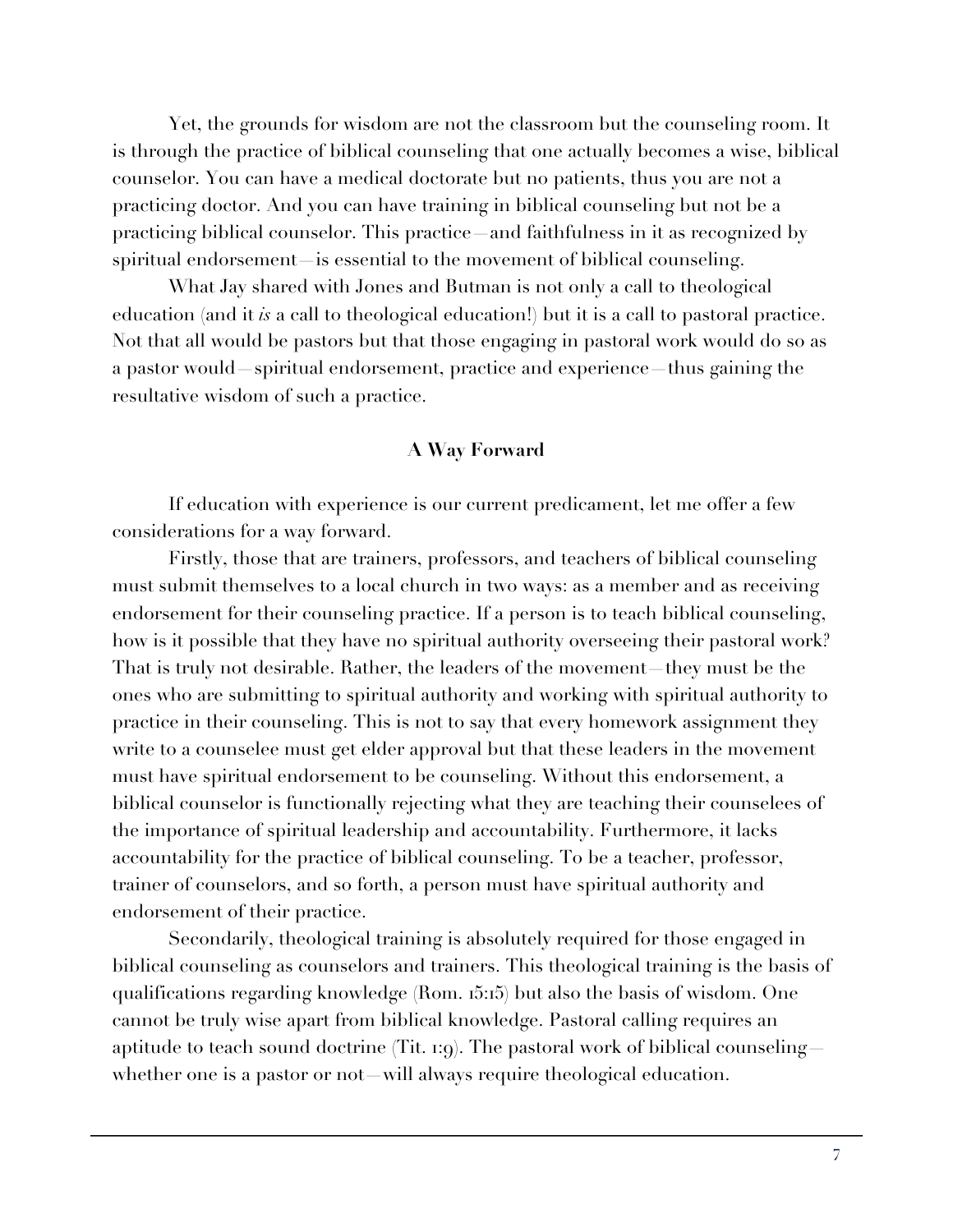Thirdly, consider a re-evaluation of a biblical counselor after a set time of observing their practice:

- Do counselees receive their teaching and respond to it with excitement?
- Does it seem God is using them to restore people to greater Christlikeness?
- Do they have more counselees that "drop out" of counseling than those that complete counseling and grow through it?
- Are they adversarial with former counselees?
- Is there demonstrative spiritual growth in their life?
- Does their counsel match the doctrine and wisdom from Scripture?
- Has their counseling wisdom proven effective?

Fourthly, there are trainers for new counselors but no trainers for existing counselors. There is no reporting mechanism for current counselors. No case reports, so to speak. Consequently, a great cliff exists where a person is trained and perhaps certified as a biblical counselor only to drop off from any accountability to their practice. By instituting trainers and managers of existing counselors, this issue can be addressed. Existent counselors would need to go through a re-evaluation periodically of their faithfulness as demonstrated in practice.

Fifthly, the leaders of the biblical counseling movement must be those with all these qualities: men and women who have spiritual endorsement, proven and faithful counseling experience, robust theological education, and accountability for their own counsel. It is disingenuous to have trainers as those who were once counselors, pastors, and ministry workers who no longer practice and are no longer under spiritual authority—or perhaps never have practiced. To achieve this end, institutes of higher education, training organizations, and counseling centers should adopt a model of differentiating between the counselor and the trainer of counselors. The counseling trainer and the counselor. In this differentiation, a great preservation of this movement will be offered.

Sixthly, peer review is necessary and must become normative by well-meaning publishers in biblical counseling. By subjecting an author's resources to peer review, it will enable the author to balance their hypotheses and their experiences to that of others. Due to the practical theology of biblical counseling, wisdom is of utmost value. But wisdom in isolation is not wisdom—it is an opinion. Peer review will strengthen the methodological suggestions by vetting them with dozens of years of wisdom with other experts. And it will form credibility within the ranks. These publications are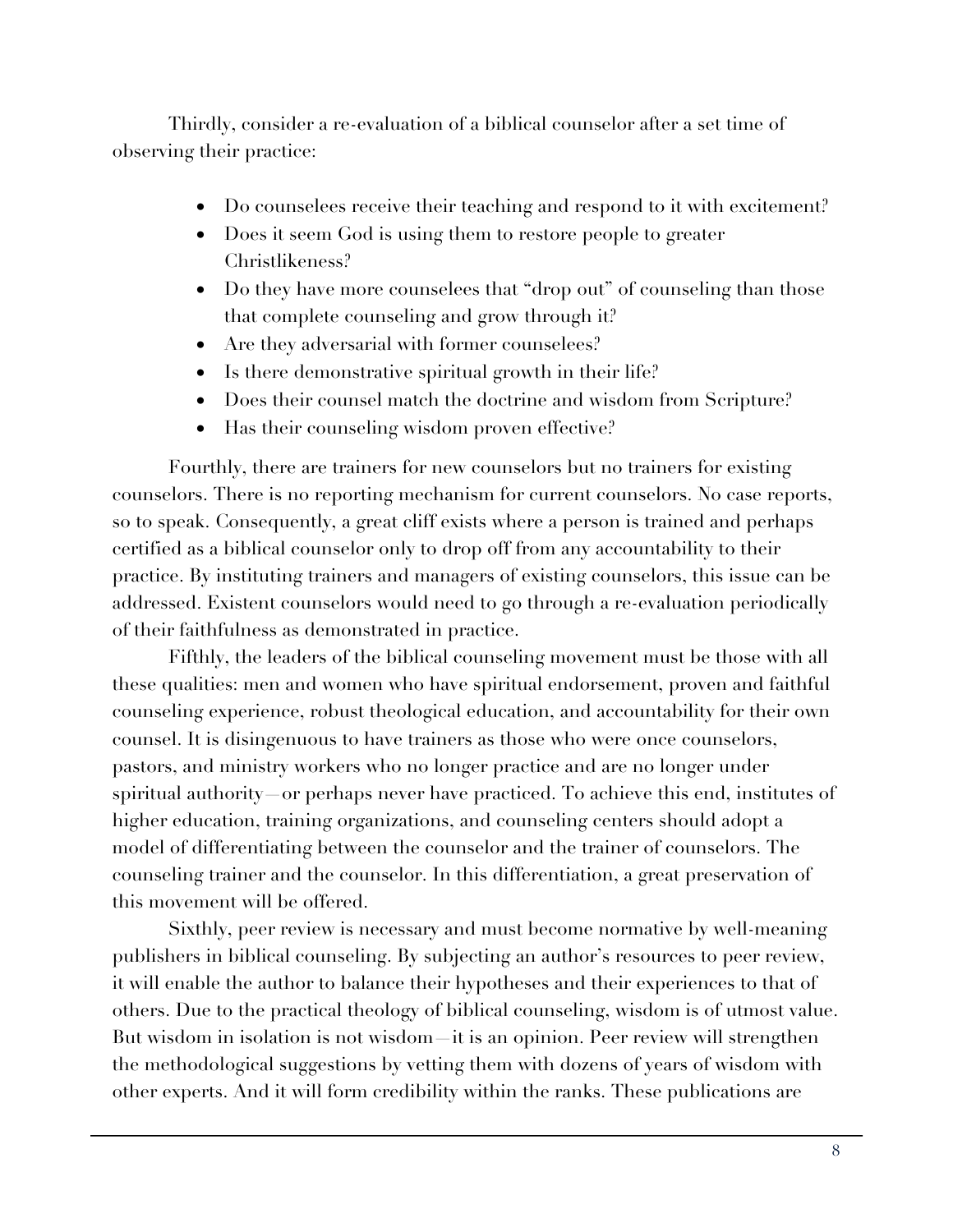necessary, but haste in publishing them will only serve to undermine our effectiveness as a movement overall. Peer review is necessary

I would imagine that some of the most experienced biblical counselors in our ranks would be those that are not teaching at our conferences. Nor do they desire to teach at our conferences. They are not writing and publishing biblical counseling materials, nor do they desire to write and publish biblical counseling materials. They are educated in the Scripture and faithfully practicing that Scripture in their local church underneath spiritual leadership. And they have done so for years. Education without experience is solvable. And for faithfulness to the trustworthy Word and faithful application of that Word, we can solve it; we must solve it.

## Volume 5.1

We are entering into our fourth year of the *JBSC* and counting. This journal has from day one been dedicated to the upstream conversations within biblical counseling and intended to provide a space for those within higher education to steer the downstream conversations in the counseling room. I think you will find direction in this current volume. Taylor Wright provides a thoughtful and theological evaluation of Existential-Humanistic psychotherapy (EH). His insights help expose the teleological assumptions of EH while providing a thoroughly anthropological evaluation of EH. Wright's insights will sharpen your understanding.

Ed Wilde again has provided us with considerable truths with which we must address; namely, the place of extra-biblical data and observational data. Wilde says that those in the BC movement have "behaved as the dreaded integrationist without admitting to this fact" (40). Wilde's proposal for "knowledge translation" is beyond intriguing. It demands a response.

Sam Stephens has provided a summary of the challenges that biblical counseling faces through the professionalization of the pastorate. Clinical Pastoral Education (CPE) was a trojan horse to pastoral ministry and derailed the genuine care of souls who are qualified for that care. Stephens combines historical and theological cases to prove his thesis.

And finally, Brian Sayers writes to advance an ever-pervasive topic of grounds for divorce and its proper, biblical grounds. Sayers provides a survey of Old and New Testaments to provide what may be seen as grounds for divorce: abuse, neglect, and pornography. I have no doubt his article(s) will challenge you.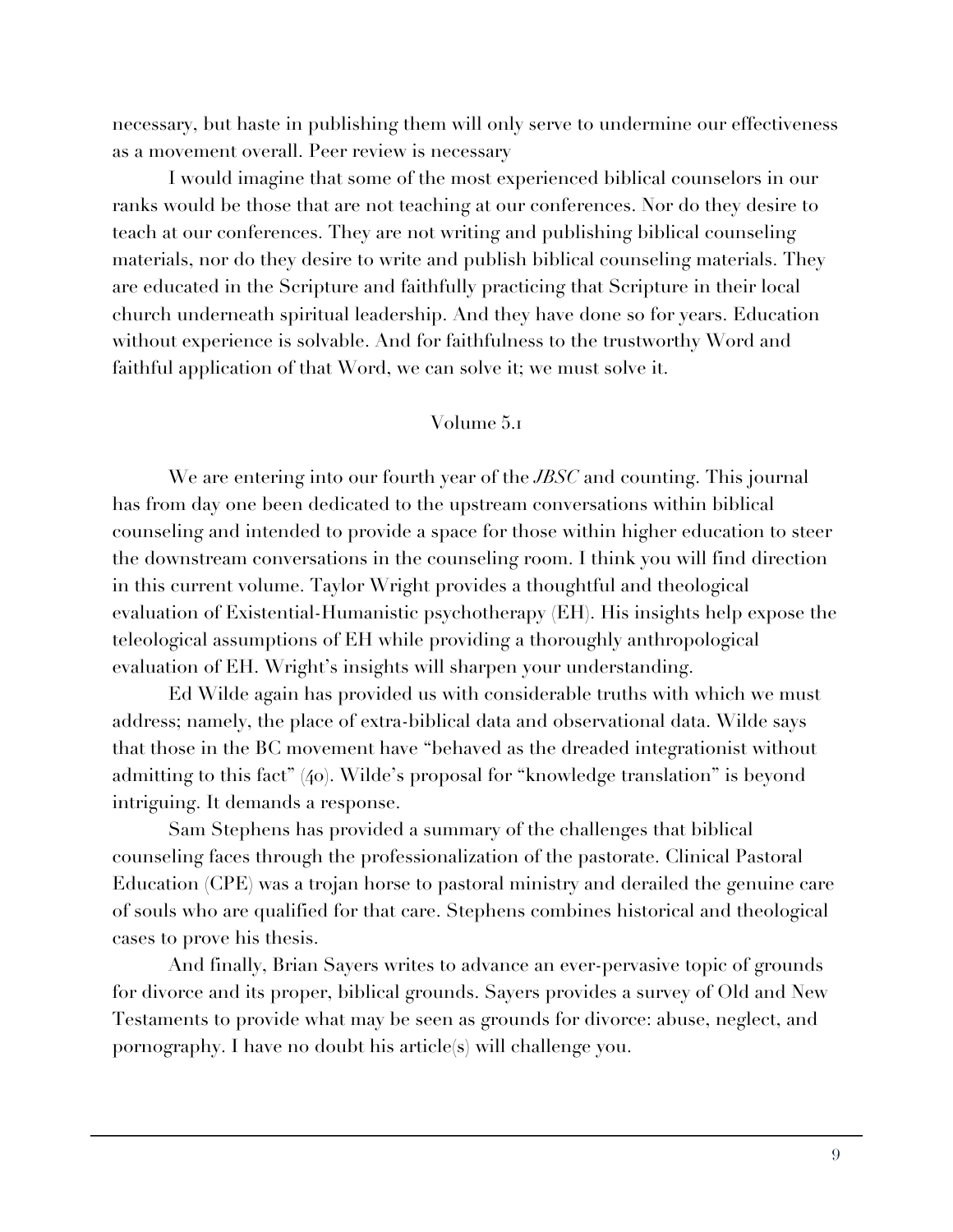The "Review" and "Response" Categories have been left in the journal as a reminder of these opportunities for further advancement. We still need incisive reviews and responses that "sharpen iron."

Now to the King eternal, immortal, invisible, to God who alone is wise, be honor and glory forever and ever. Amen.

—1 Timothy 1:17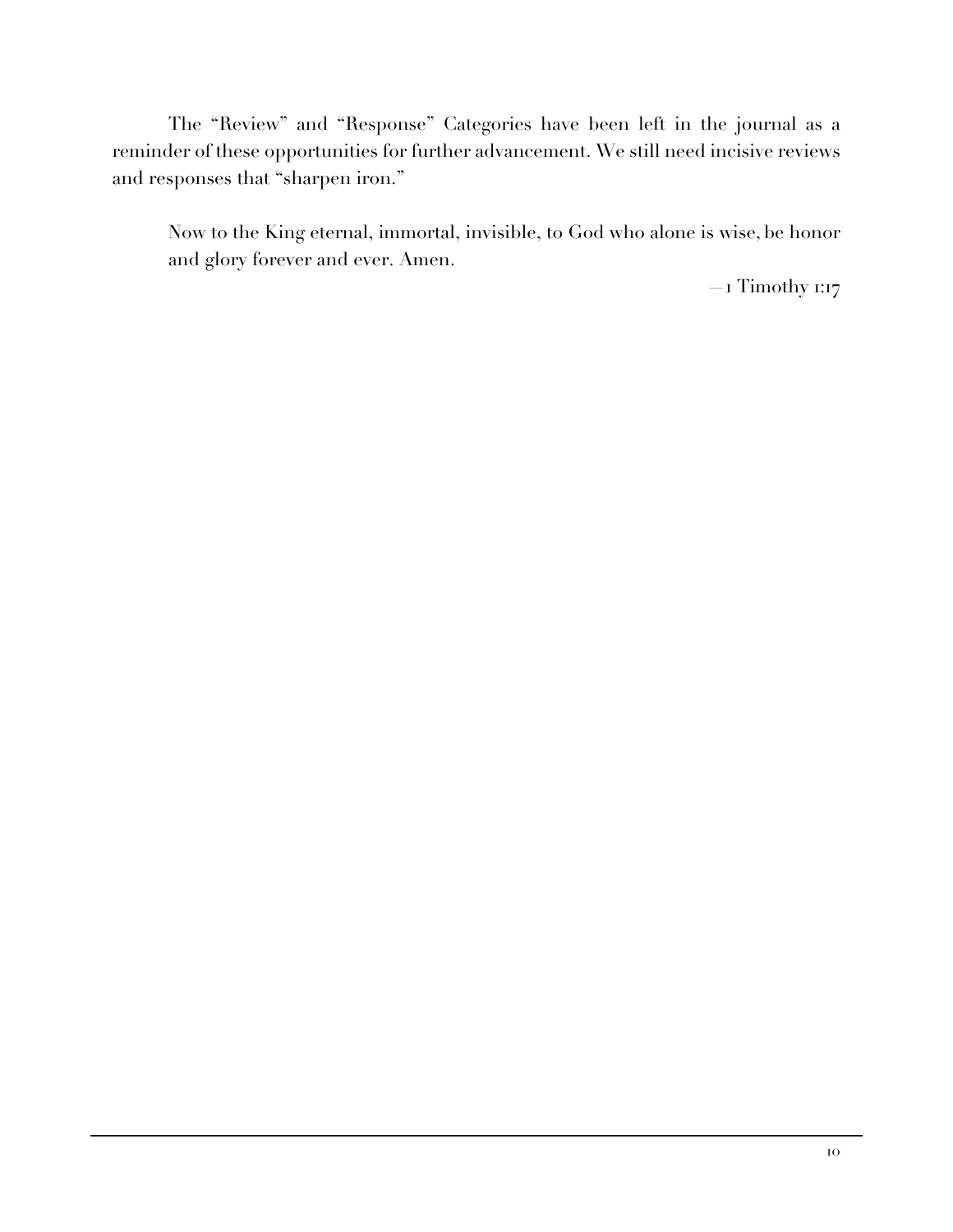# **ARTICLES**

# **To Be Or Not to Be, Or to Become?: A Theological Analysis of**

**Existential-Humanistic Psychotherapy**

Taylor H. Wright<sup>1</sup>

In the last few decades, authenticity has become an in-season spiritual fruit. This desire is not new. Its origins stem from the adoption of existential and humanistic philosophies. When Friedrich Nietzsche (1844–1900) pronounced God's death, a major philosophical crisis for naturalistic and God-less Western societies began. They asked, "Where can meaning be found?" Existential-Humanistic approaches to psychotherapy came on the heels of  $20<sup>th</sup>$  century existential-humanistic philosophies. These approaches purposed to help people whose worldview rejects meaning by helping them create their own meaning. Do EH approaches to psychotherapy accomplish their purpose? If these approaches can give meaning, is the meaning they offer worth having? Is it a meaning that can withstand death? In this essay I will be evaluating what has been termed the Existential-Humanistic (EH) approach to psychotherapy. I will begin by analyzing the system and its proposed method of change. After this I will offer a Reformed theological analysis of the system followed by concluding with some implications of the analysis for counseling.<sup>2</sup>

#### **Existential-Humanistic Psychotherapy's System and Method**

Psychologists Stephen F. Butler and Hans H. Strupp (1921–2006) argued in 1986 that there is no place for considering psychotherapy to be a medical profession, for the work of a psychotherapist is inseparably ground within an "interpersonal (social-

<sup>&</sup>lt;sup>1</sup> Taylor H. Wright is a youth director in the PCA and biblical counselor. He may be reached at thwright@redemption.studio.

<sup>2</sup> I would like to thank Dr. Nathanael J. Brooks of Reformed Theological Seminary in Charlotte for his instruction in theology and counseling and for his help editing this paper.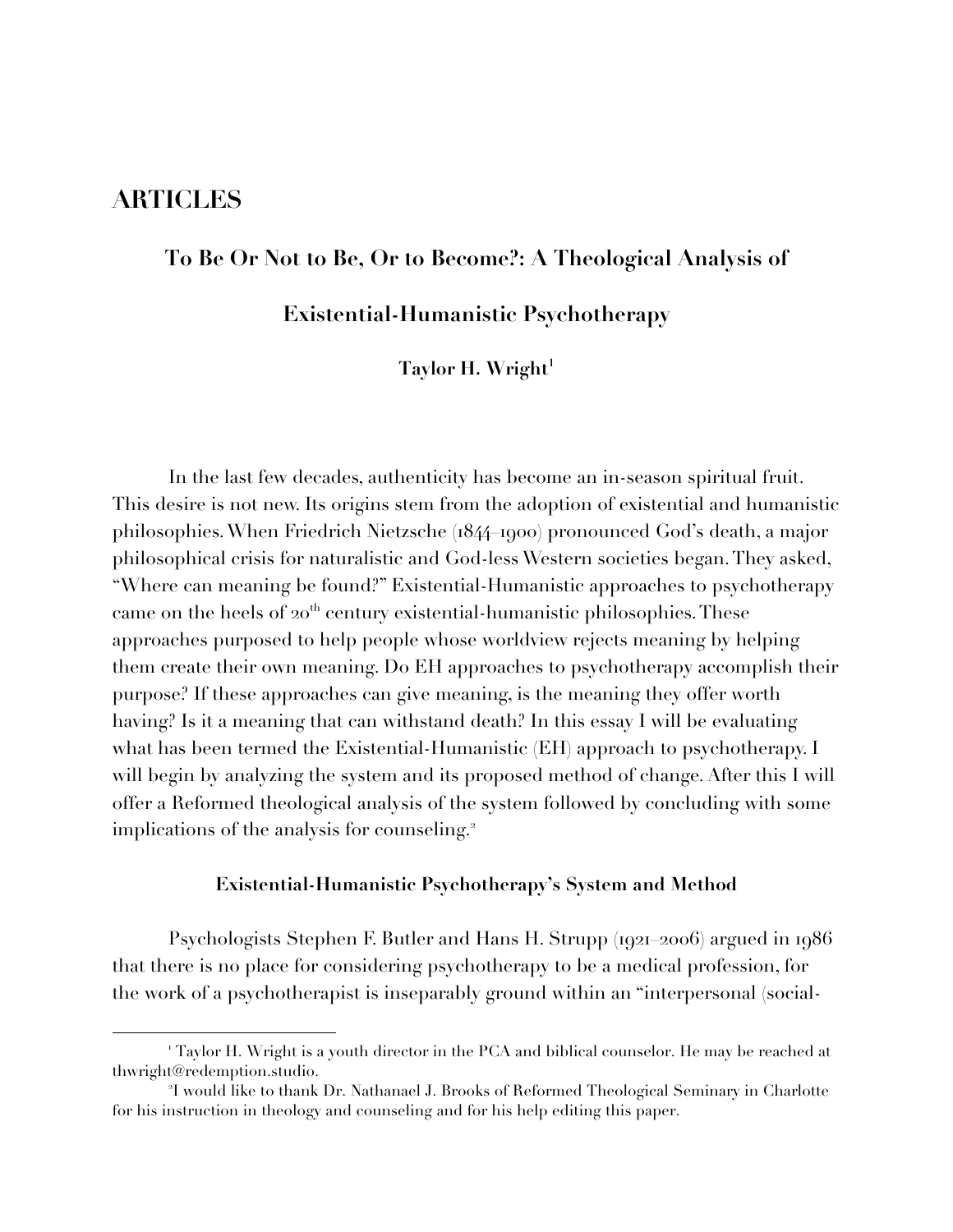symbolic) context" and "cannot be reduced to a set of disembodied techniques because techniques gain their meaning and, in turn, their effectiveness from the particular interaction of the individuals involved."<sup>3</sup> For the EH psychotherapist, this idea should not be understated.<sup>4</sup> EH therapy is a humanistic therapy.<sup>5</sup> Humanistic therapies include various other approaches, such as person-centered, emotionfocused, and existential meaning-making, and therefore share similar ideas of what matters in counseling.<sup>6</sup> What matters could be summarized as "the centrality of a genuinely empathic and prizing *therapeutic relationship*;" "promotion of in-therapy client *experiencing*" which should be "stimulated" by the therapist since "clients are viewed as meaning-creating, symbolizing agents;" a focus on "survival, growth, personal agency, and the creation of meaning;" and being cognizant that every human

4 Lynne Angus et al., "Humanistic Psychotherapy Research 1990–2015: From Methodological Innovation to Evidence-Supported Treatment Outcomes and Beyond," *Psychotherapy Research* 25 (2014): 3, "The incorporation of more humanistic principles of practice has been fuelled by systematic research in the investigation of key processes of change, particularly in HP treatment approaches."

 $5$ While I will not explore the philosophical roots of EH therapy, existentialism is usually traced to Kierkegaard. Andrew B Torrance, "Beyond Existentialism: Kierkegaard on the Human Relationship with the God Who Is Wholly Other," *International Journal of Systematic Theology* 16.3 (2014): 295–312, argues that Kierkegaard has been misread by most commentators. This is because they read him as an existentialist, but his emphasis upon the incarnation and union with Christ as necessary for salvation prevents him from so being. He writes on 304, "Grace, for Kierkegaard, does not simply perfect our natural state; it redefines it."

 $\mathrm{^6}$ For an early approach to existentialism in psychotherapy, see Paul Tillich, "Existentialism and Psychotherapy," *Pittsburgh Perspective* 1.2 (1960): 3–12.

 ${}^{3}$ Stephen Butler and Hans Strupp, "Specific and Nonspecific Factors in Psychotherapy: A Problematic Paradigm for Psychotherapy Research," *Psychotherapy: Theory, Research, Practice, Training* 23 (1986): 33. While this argument is an analysis of psychotherapy as medicine, it should be noted that it does not strictly contradict a common factors approach to psychotherapy. While they reject the null hypothesis, they do effectively advocate for common factors by defining psychotherapy as "the systematic use of a human relationship for therapeutic purposes" (36). Further, the authors go on to state, "The first postulate is that the purpose of psychotherapy research is to understand how one person (the therapist) influences or fails to influence another person (the patient) within a therapeutic context. Therapeutic context, in turn, can be further defined as a particular interpersonal context in which one person (the patient) seeks some benefit from another (the therapist). Implicit in these statements is the assumption that it is the therapist, not 'the therapy,' which is the instrument of this beneficial influence" (37) which is remarkably similar to Heath Lambert, *A Theology of Biblical Counseling: The Doctrinal Foundations of Counseling Ministry* (Grand Rapids, MI: Zondervan, 2016), 13, who defines counseling as "a conversation where one party with questions, problems, and trouble seeks assistance from someone they believe has answers, solutions, and help." For a study which showed no difference between Cognitive-Behavioral Therapy (CBT), Person-centered Therapy, and Psychodynamic therapy, see William Stiles et al., "Effectiveness of Cognitive-Behavioural, Person-Centred, and Psychodynamic Therapies in UK Primary-Care Routine Practice: Replication in a Larger Sample," *Psychological Medicine* 38 (2008): 677–88. For a study which considered the importance of empathy for psychotherapeutic success, see Robert Elliott et al., "Therapist Empathy and Client Outcome: An Updated Meta-Analysis.," *Psychotherapy* 55.4 (2018): 399–410. Such empathy is a fundamental common factors element identified by psychotherapists.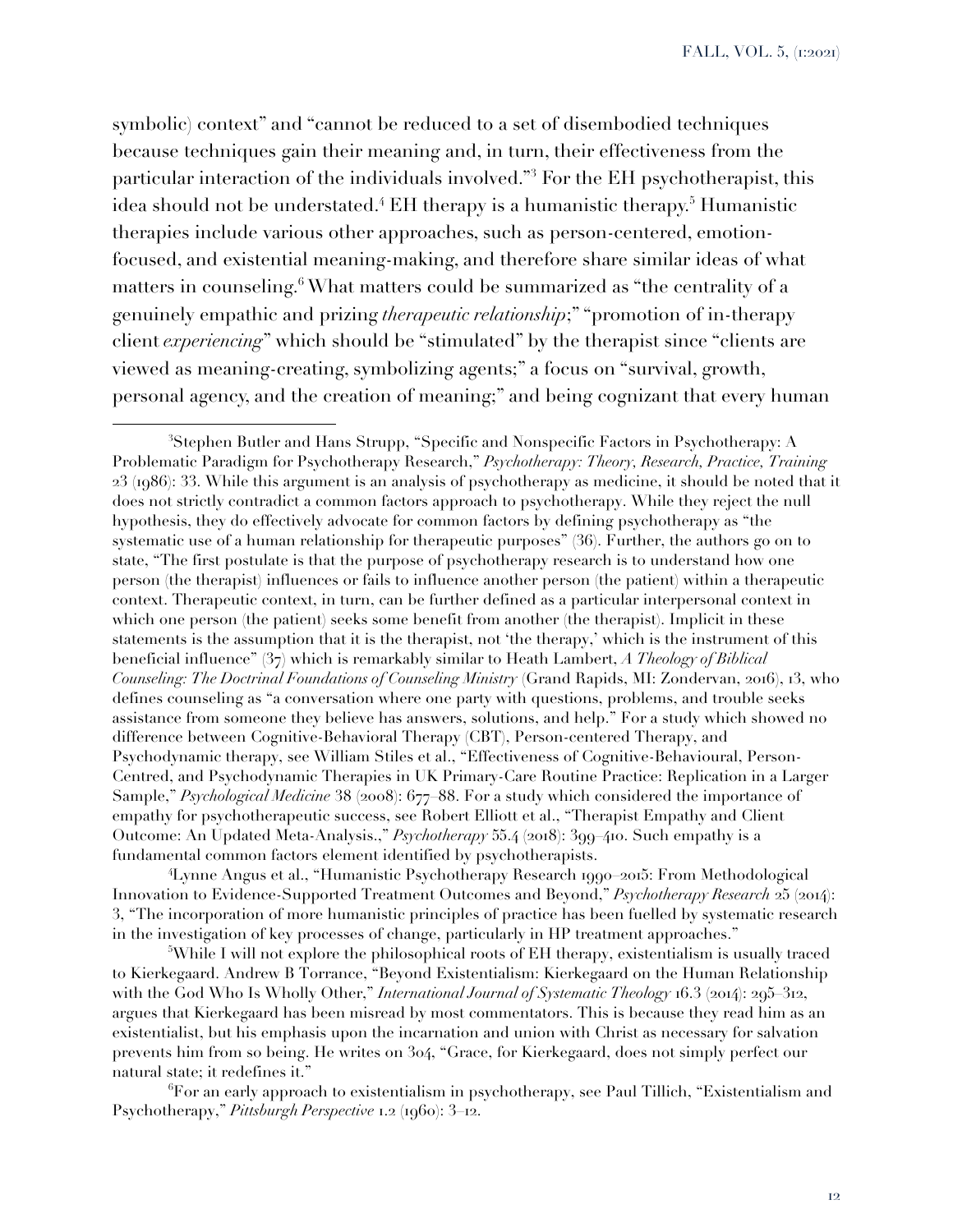FALL, VOL. 5, (1:2021)

is unique and not reducible to a label.<sup>7</sup>

Rooted in existentialist philosophy, EH therapy is subjective because a client must choose and make choices "to confront the truths of existence."<sup>8</sup> This is because EH offers counsel for "two basic questions: 'What does it mean to be fully human?' and 'How does that understanding illuminate the vital or fulfilled life?'"<sup>9</sup> A client's ultimate source of change is found within himself (i.e., his free yet responsible will), but the client needs the therapist to realize this latent potential.<sup>10</sup> Stated another way: change does not come through following a strict process resulting in a guaranteed outcome but by engaging in the various realities of a person's life experiences and finding options within that person's life. EH therapy is a reaction to impersonal, "oneway mechanistic causal models, as opposed to complex nonlinear self-organizing processes."<sup>11</sup> The point is this: a common factors approach to psychotherapy is more jarring to second wave CBT than EH therapy.<sup>12</sup> This is because "E-H therapy places a

<sup>10</sup>See Carl R. Rogers, "The Necessary and Sufficient Conditions of Therapeutic Personality Change.," *Psychotherapy: Theory, Research, Practice, Training* 44.3 (2007): 240–48, in which Rogers argues that his person-centered therapy essentials are actually common factors of all approaches to psychotherapy. Jeanne Watson, "Reassessing Rogers' Necessary and Sufficient Conditions of Change," *Psychotherapy (Chicago, Ill.)* 44 (2007): 268–73, seeks to evaluate Rogers's proposals for his common factors by arguing for the need also of guidance from a psychotherapist and argues the need is to find the "optimal ratio" between Rogers's factors and guidance in psychotherapy, meaning she is arguing that "specific techniques" (271) are necessary.

EH therapy is, per Kirk J. Schneider and Orah T. Krug, "Existential–Humanistic Psychotherapies," in *Essential Psychotherapies: Theory and Practice*, ed. Stanley B. Messer and Nadine J. Kaslow, 4th ed. (New York: Guilford, 2020), 265, aimed at individual freedom, not "caprice or licentiousness, or even truth in the unqualified sense," but "the capacity for choice."

"Angus et al., "Humanistic Psychotherapy Research 1990–2015," 2.

 $P$ For an introduction to psychotherapy, common factors approaches, and the current psychological research, see Bruce E. Wampold, *The Basics of Psychotherapy: An Introduction to Theory and Practice*, 2nd ed., Theories of Psychotherapy Series (Washington, DC: American Psychological Association, 2019). A major emphasis of Wampold's throughout this book is that no particular theory of psychotherapy has proven to be better than any other in every case. Some research he cites highlights particular therapies as beneficial for particular problems.

<sup>7</sup> Angus et al., "Humanistic Psychotherapy Research 1990–2015," 2, emphases original.

<sup>8</sup> Irvin D. Yalom, *Love's Executioner and Other Tales of Psychotherapy* (New York:

HarperPerennial, 1990), xiii; see James W. Woelfel, "Enduring Legacy of Existentialism," *Encounter* 35.3  $(1974)$ : 243–61, for a summary and defense of existentialism as a valuable philosophy.

<sup>9</sup> K. Schneider, J. Pierson, and J. Bugental, eds., *The Handbook of Humanistic Psychology: Theory, Research and Practice*, 2nd ed. (Thousand Oaks, CA: Sage, 2015), xvii, cited in Angus et al., "Humanistic Psychotherapy Research 1990–2015," 1. Note here the push back against nihilism. When Nietzsche pronounced God dead, he did so understanding the nihilistic implications; existentialism here seeks to find meaning in a meaningless world. Just what is a "vital" life or a "fulfilled life" in a nihilistic system?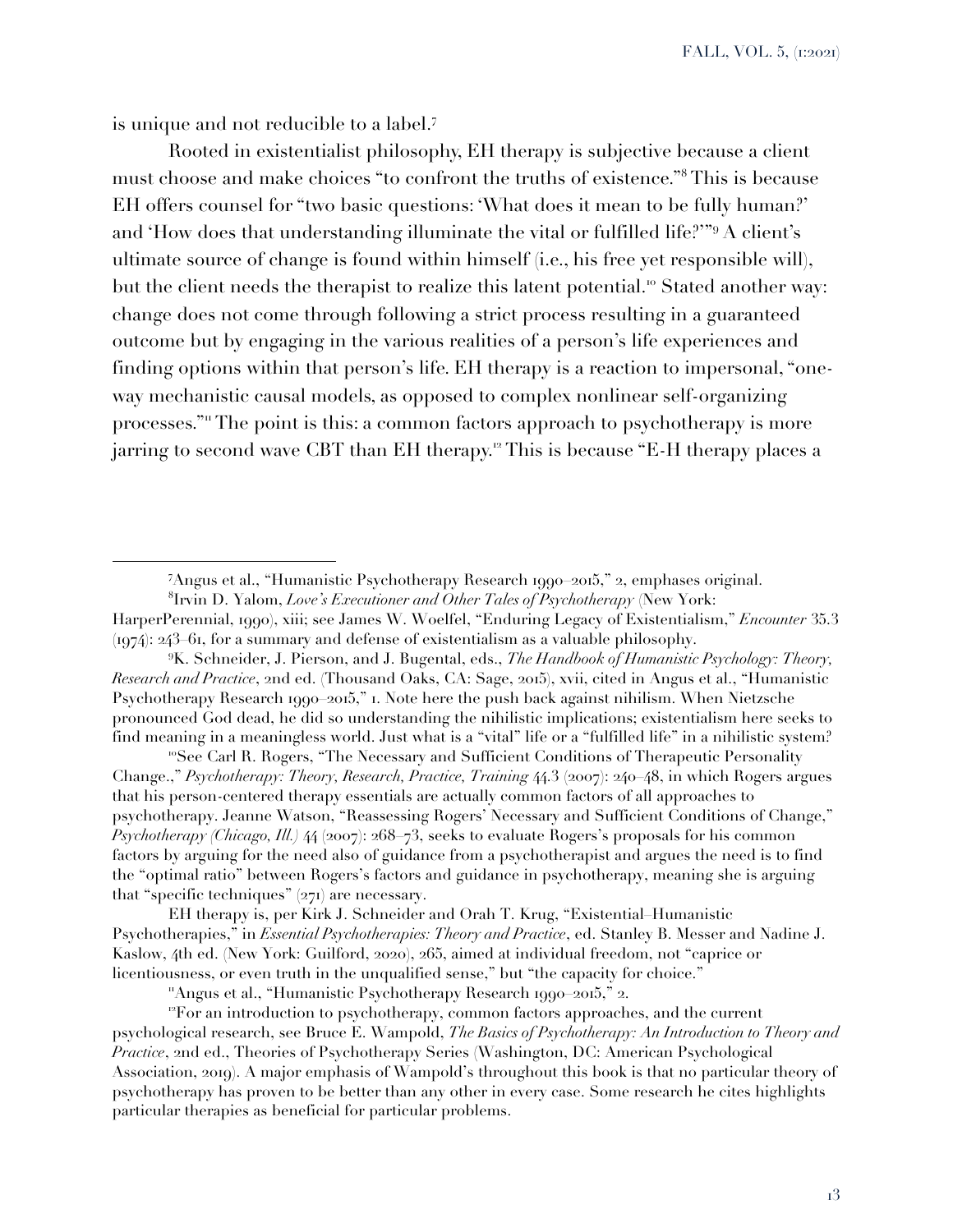premium on factors that are held in common across the different therapies."<sup>13</sup> To appropriate Cornelius Van Til (1895–1987), former professor of systematics at Westminster Theological Seminary, there are no brute facts in the EH psychotherapy system, only persons who experience. $4$ 

# Two Key Terms: Presence And Meaning

As an intensely individual therapy,<sup>15</sup> EH emphasizes "presence" as the chief instrument, *and* as the chief ground to bring about the individual's change, *and* as the chief *telos* of counseling.<sup>16</sup> Therefore, to understand EH therapy, one must understand this concept of presence. Presence in EH therapy is more vaguely "the holding and illuminating of clients' moment-to-moment experience."<sup>17</sup> A slightly more concrete

<sup>&</sup>lt;sup>3</sup>Schneider and Krug, "Existential–Humanistic Psychotherapies," 262. This is claimed despite having research barriers. One such barrier is obtaining funding for studying effectiveness. Studies such as Barry A. Farber, Jessica Y. Suzuki, and David A. Lynch, "Positive Regard and Psychotherapy Outcome: A Meta-Analytic Review," *Psychotherapy (Chic)* 55.4 (2018): 411–23; Robert Elliott and Ben Shahar, "Emotion-Focused Therapy for Social Anxiety (EFT-SA)," *Person-Centered & Experiential Psychotherapies* 16.2 (2017): 140–58, and Rhonda Goldman, Leslie Greenberg, and Lynne Angus, "The Effects of Adding Emotion-Focused Interventions to the Therapeutic Relationship in the Treatment of Depression," *Psychotherapy Research* 16 (2006): 537–49, are thus more than tangentially related to EH therapy in that EH has more in common with person-centered and emotion-focused therapies. Yet, as Godfrey et al. conclude in "Investigating the Active Ingredients of Cognitive Behaviour Therapy and Counselling for Patients with Chronic Fatigue in Primary Care: Developing a New Process Measure to Assess Treatment Fidelity and Predict Outcome," *The British Journal of Clinical Psychology / the British Psychological Society* 46 (2007): 253–72, all such studies on effectiveness are questioned in the light of common factors approaches to psychotherapy, for "A possible explanation for how different prescribed techniques can be so alike in practice, is that the theoretical language used by each brand name masks processes that are in fact quite similar" (266). While some would say this means they are equally right, it is just as fair to claim they are equally wrong. See Angus et al., "Humanistic Psychotherapy Research 1990–2015" for a meta-analysis of EH studies. They also lament the lack of influence humanistic psychotherapy has in comparison to CBT on 11.

<sup>14</sup>Carl Michalson, "Existentialism Is a Mysticism," *Theology Today* 12.3 (1955): 359, "Not that man *is* the truth about being, but that man's quest for the truth begins where a man is, inside his own skin, up against the conditions of life which describe his perimeter. Not that man is the last word about the meaning of life but that he is the most accessible and the most revealing clue to the meaning and that such meaning is most apt to come to him as a man *en route*." Emphases original.

<sup>15</sup>Yalom, *Love's Executioner*, xv, "The human being either asserts autonomy by heroic selfassertion, or seeks safety through fusing with a superior being…."

 $16$ Schneider and Krug, "Existential–Humanistic Psychotherapies," 266–79. On 266, "Presence not only forms the ground for E-H encounter, but it is also the therapeutic method and culminates in its goal." A couple pages earlier, on 264, Schneider and Krug call "presence" the "*sine qua non*" of EH therapy. To what degree a study like Gerhard Andersson et al., "Guided Internet-Based Vs. Face-to-Face Cognitive Behavior Therapy for Psychiatric and Somatic Disorders: A Systematic Review and Meta-Analysis," *-* 13.3 (2014): 288–95, suggests for the importance of face-to-face presence is a different story.

<sup>17</sup>Schneider and Krug, "Existential–Humanistic Psychotherapies," 263.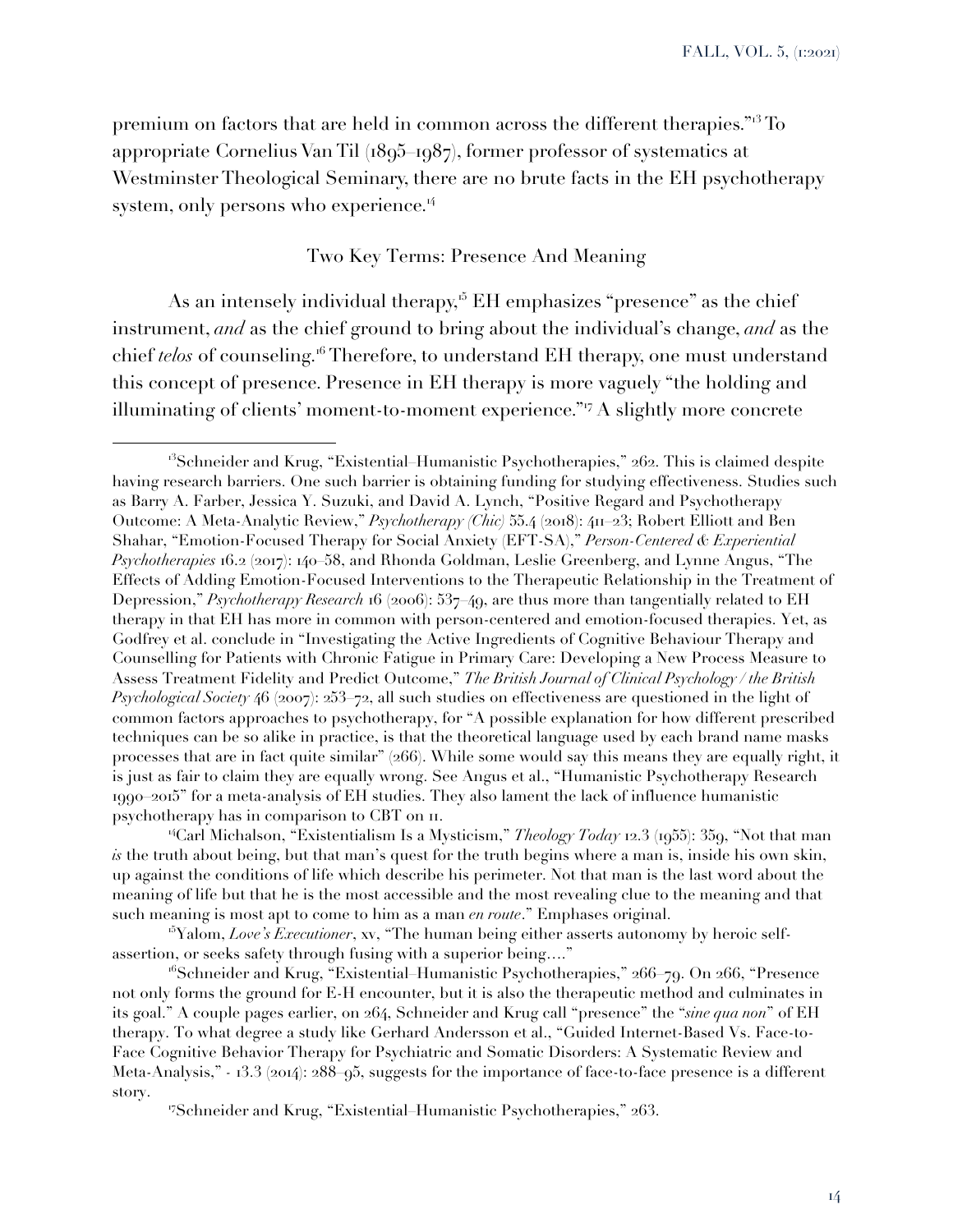definition would be to call presence an awareness that "reconnects people to their pain" and "attunes people to the opportunities to transform or transcend that pain."<sup>18</sup> Perhaps the simplest definition might be "attention, choice, and freedom" within one's environment.<sup>19</sup> This notion of presence has to do with EH therapy's focus upon the present moment and current experiences (i.e., *presence* within the *present*).<sup>20</sup> Having this presence determines a patient's truly spontaneous ability to change, not a man's ability to produce new results in the present situation from old trainings in a deterministic manner.<sup>21</sup> This instrument, ground, and *telos* presence is reflected in therapy when patients "achieve an awareness of self, and reformulat  $[e]$  or synthesiz $[e]$ their subjective experience and feelings to promote problem resolution."<sup>22</sup> Presence must be geared not towards mere "intellectual or behavioral or physiological change" but a "sense of agency or personal involvement that core change requires."<sup>23</sup> Presence is meant to enable people to respond to one's experiences rather than persist as a victim of one's circumstances.

Presence is tied to the therapeutic relationship and utilized by the therapist.<sup>24</sup> Presence is directly related to the Rogerian idea of congruence (i.e., its intrapersonal

<sup>21</sup>Contra Robert Epstein, "Skinner, Creativity, and the Problem of Spontaneous Behavior," *Psychological Science* 2.6 (1991): 362–70, who, on 369, suggests his desire to see "isms" die, and contra Leslie S Greenberg and Juan Pascual-Leone, "A Dialectical Constructivist View of the Creation of Personal Meaning," *Journal of Constructivist Psychology* 14 (2001): 165–86, who see all human choices as response to circumstantial input. On 179 they write, "Emergence of new meaning is facilitated by vivid evocation in therapy of emotionally laden experience, which brings emotions into contact with reflective processes." I would note the similarity in a deterministic response to a circumstance interpreted through one's emotions and a wrestling with the givens of reality to make a choice.

<sup>22</sup>Jeanne Watson and Danielle Bedard, "Clients' Emotional Processing in Psychotherapy: A Comparison Between Cognitive-Behavioral and Process-Experiential Therapies," *Journal of Consulting and Clinical Psychology* 74 (2006): 157; This study and the following: Jeanne Watson et al., "Comparing the Effectiveness of Process–Experiential With Cognitive–Behavioral Psychotherapy in the Treatment of Depression," *Journal of Consulting and Clinical Psychology* 71 (2003): 773–81, sought to show how PET can be more effective than CBT. It should be no surprise that PET fared better in situations involving emotions.

<sup>23</sup>Schneider and Krug, "Existential–Humanistic Psychotherapies," 280. The original reads: "As previously indicated, the core of E-H change processes is presence. Without presence, there may well be intellectual or behavioral or physiological change but not necessarily the sense of agency of personal involvement that core change requires."

<sup>24</sup>Humanistic therapy research claims that "the collaborative nature" and "the authentic personal relationship is fundamental to effective practice." See Angus et al., "Humanistic Psychotherapy Research 1990–2015," 10.

<sup>&</sup>lt;sup>18</sup>Schneider and Krug, "Existential–Humanistic Psychotherapies," 280.

<sup>19</sup>Schneider and Krug, "Existential–Humanistic Psychotherapies," 281.

<sup>&</sup>lt;sup>20</sup>Irvin D. Yalom, *The Gift of Therapy: An Open Letter to a New Generation of Therapists and Their Patients*, Reissued. (New York: Harper Perennial, 2017), terms this the "here-and-now" and discusses it primarily from 46–89.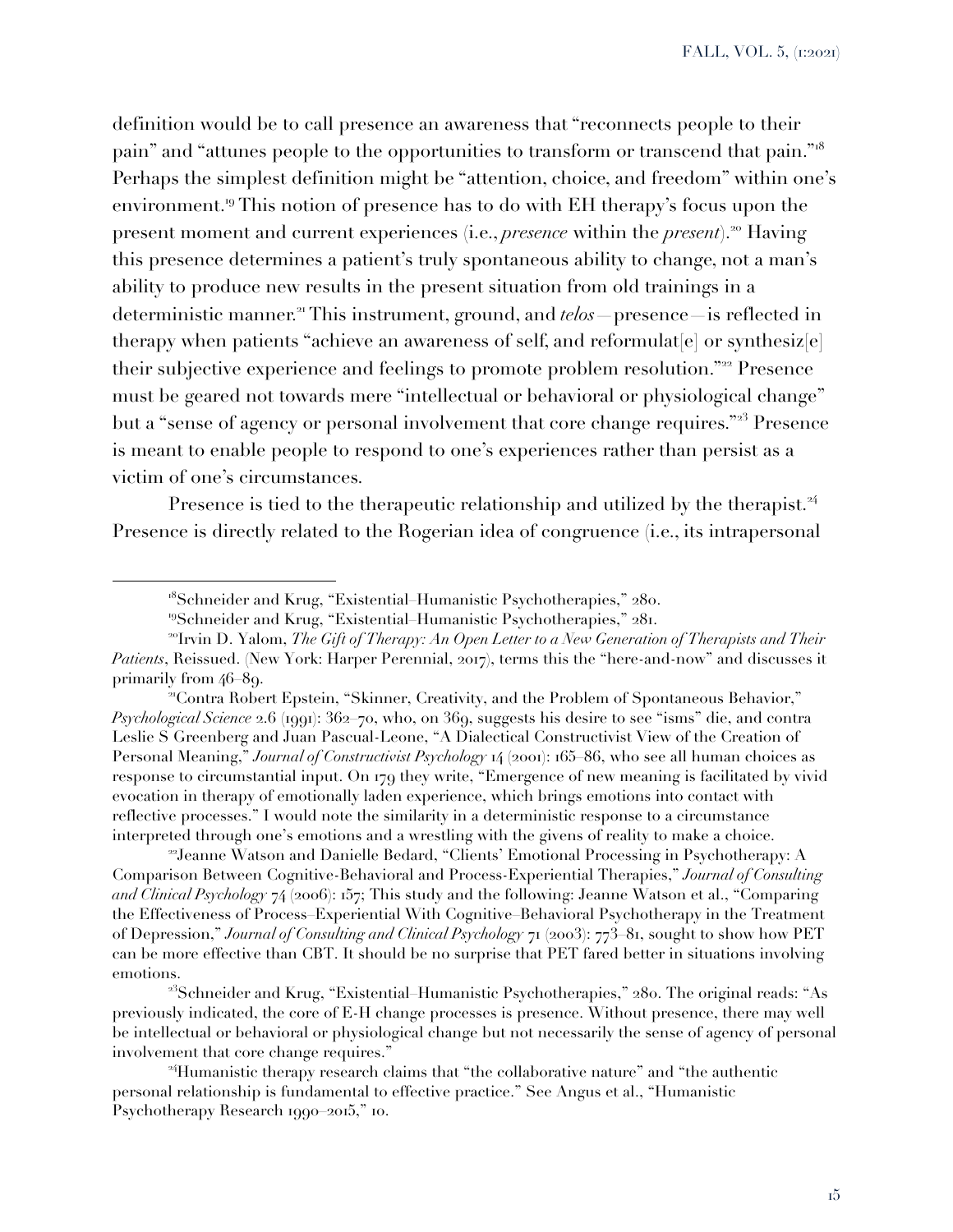and interpersonal elements). It is marked by a level of honesty and open communication (i.e., "authenticity"<sup>25</sup>) for all humanistic practices. EH therapy expands the idea of congruence with elements of time and finitude.<sup>26</sup> Presence in other words is more than personal relationships and reflective meditation.

To illustrate this, psychologist William R. Miller writes from an experiential angle. He expresses his desire to find a principle which can explain why people get better in brief interventions as well as long ones. His answer is love, which he defines through a popular yet skewed definition of the Greek word *agape*. <sup>27</sup> He then casts this *agape* in Rogerian psychotherapeutic terms of patience, selflessness, acceptance, hope, and positive regard, and thus makes *agape* a skill to be developed.<sup>28</sup> Presence, at least in the interpersonal sphere, involves a psychotherapeutic love.

If a patient can develop presence to a sufficient degree, then a person will be enabled to respond to their experiences. For a person's presence to grow, they must wrestle with their resistance towards present circumstances and circumstantial responses.<sup>29</sup> As they grow, a person "[chooses] rather than [succumbs] to the paths that

<sup>27</sup>See *NIDNTTE* 1, s.v. " $\pi$  (Agapaō)" for a more elaborative and exegetically sound approach to the word.

<sup>28</sup>William R. Miller, "Rediscovering Fire: Small Interventions, Large Effects.," *Psychology of Addictive Behaviors* 14.1 (2000): 6–18. On 15 he writes, "One might hypothesize, for example, that clients who are initially motivated for change would be better prepared to respond to loving encouragement that assumes personal autonomy, choice, and responsibility for change," which clearly recasts the entire notion of biblical love, which cannot be subsumed under the single term *agape*. Miller is not searching to present biblical love, but a modern interpretation of self-sacrificial love which ends up sounding like a Rogerian love.

<sup>29</sup>Carol S. Dweck and Ellen L. Leggett, "A Social-Cognitive Approach to Motivation and Personality," *Psychological Review* 95.2 (1988): 256–73, seek to understand how people's different responses to problems affect their growth. On 258–259, they write, "To conclude, the Diener and Dweck research suggests that whereas helpless individuals appear to focus on their ability and its adequacy (or inadequacy), mastery-oriented ones appear to focus on mastery through strategy and effort; whereas helpless individuals appear to view challenging problems as a threat to their self-esteem, mastery-oriented ones appear to view them as opportunities for learning something new." In my interpretation, there is similarity between this concept of approaching difficulties through effort towards a goal and EH's counsel of approaching issues through wrestling with one's choices. That being said, Schneider and Krug, "Existential–Humanistic Psychotherapies," 259, state that personality and understanding it are "limited" because what matters in EH is "[living] an experience," not "[experiencing] a personality."

<sup>25</sup>*CONCISE OXFORD ENGLISH DICTIONARY*, s.v. "Authentic" defines the word as "of undisputed origin or veracity; genuine."; *MERRIAM-WEBSTER'S COLLEGIATE THESAURUS*, s.v. "Authentic" defines the word as "worthy of acceptance because of accuracy" or "being exactly as appears or is claimed."

<sup>26</sup>Greg Kolden et al., "Congruence/Genuineness: A Meta-Analysis," *Psychotherapy* 55 (2018): 424– 33; Schneider and Krug, "Existential–Humanistic Psychotherapies", cover the intrapersonal on 268–272 and the interpersonal from  $272-275$ . Both are said to be opposed by "resistance" or "protection" ( $275$ 278).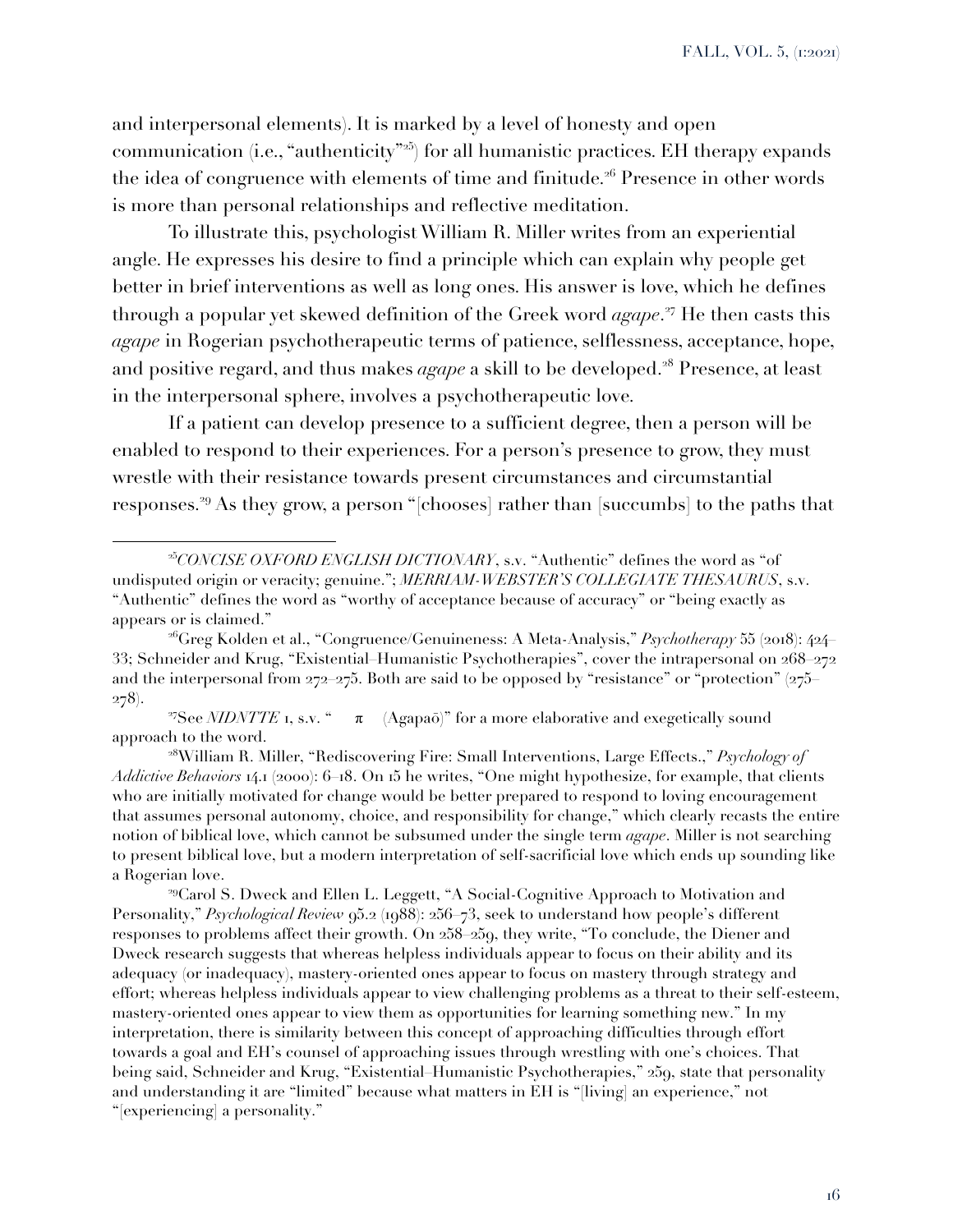beckon them, [developing] a sense of life meaning" which in turn leads to "revitalization" or "intentionality"—all of which is further related to a patient's "attitude" towards their "inmost aspirations, sensibilities, and values" and their willingness to risk loss or gain.<sup>3</sup> To summarize, a man gains meaning from his person and whole life experience. EH therapies seek to counsel a patient to be present within their whole life experience so that he can respond to his whole life experience. The person who thus develops presence-and-response will in turn generate meaning and purpose. $31$ 

# **Theological Analysis**

To summarize, EH therapy sees the solution to individual people's problems as needing to gain presence through therapeutic interactions to make responsible choices and thereby to create meaning. I will analyze EH therapy theologically in the reverse order of this summary.<sup>32</sup>

#### **Meaning**

Within EH psychotherapy therapy is a dialectic, or tension, between impersonal materialistic monism and a sense of something more, spiritual, personal—a subset of

<sup>&</sup>lt;sup>3</sup>°Schneider and Krug, "Existential–Humanistic Psychotherapies," 278. Again, I ask, what do attitudes and aspirations matter at all, not just ultimately, if the world is ultimately meaningless?

<sup>&</sup>lt;sup>31</sup>Note that Yalom, *Love's Executioner*, xiii, rejects the existence of ultimate purpose.

<sup>&</sup>lt;sup>32</sup>See the critique of existentialism in George M Johnson, "Existentialism and the Christian" Faith," *Foundations* 3.1 (1960): 53–63; for discussion of relating philosophy and theology, see Leroy T. Howe, "A Preface to Theological Philosophy," *Heythrop Journal* 13.1 (1972): 54–62. Such a discussion is important given EH therapy is grounded in existentialist and humanist philosophies. For a pluralist's internal critique of the pluralist project, where theology is defined in existentialist terms, see George V. Karuvelil, "Absolutism to Ultimacy: Rhetoric and Reality of Religious 'Pluralism,'" *Theological Studies* 73 (2012): 55–81. For a then-contemporary review of Tillich's thought and a push for existentialism and theology blended, see James Calvin Keene, "An Existential Theology," *The Journal of Religious Thought* 10.1 (1952): 56–73. I will be arguing against such a position, that existentialism contains some commongrace-gifted truths but ultimately comes up short and thus a syncretistic enterprise with existential thought is to be rejected. While I find his statement in review of Tillich: "Theology is meaningful and of value only as it relates to life" (58) to be well said, I believe the implication is theology which is not immediately practical for man's modern problems is not of use, and to this I object. For a discussion of how Eastern Orthodoxy is a proper Christian existentialism ground in Palamism, see Maximos Metr. Aghiorghoussis, "Christian Existentialism of the Greek Fathers: Persons, Essence, and Energies on God," *The Greek Orthodox Theological Review* 23.1 (1978): 15–41; For a Roman Catholic critique of existentialism, see George H. (George Henry) Tavard, "Christianity and the Philosophies of Existence," *Theological Studies* 18.1 (1957): 1–16.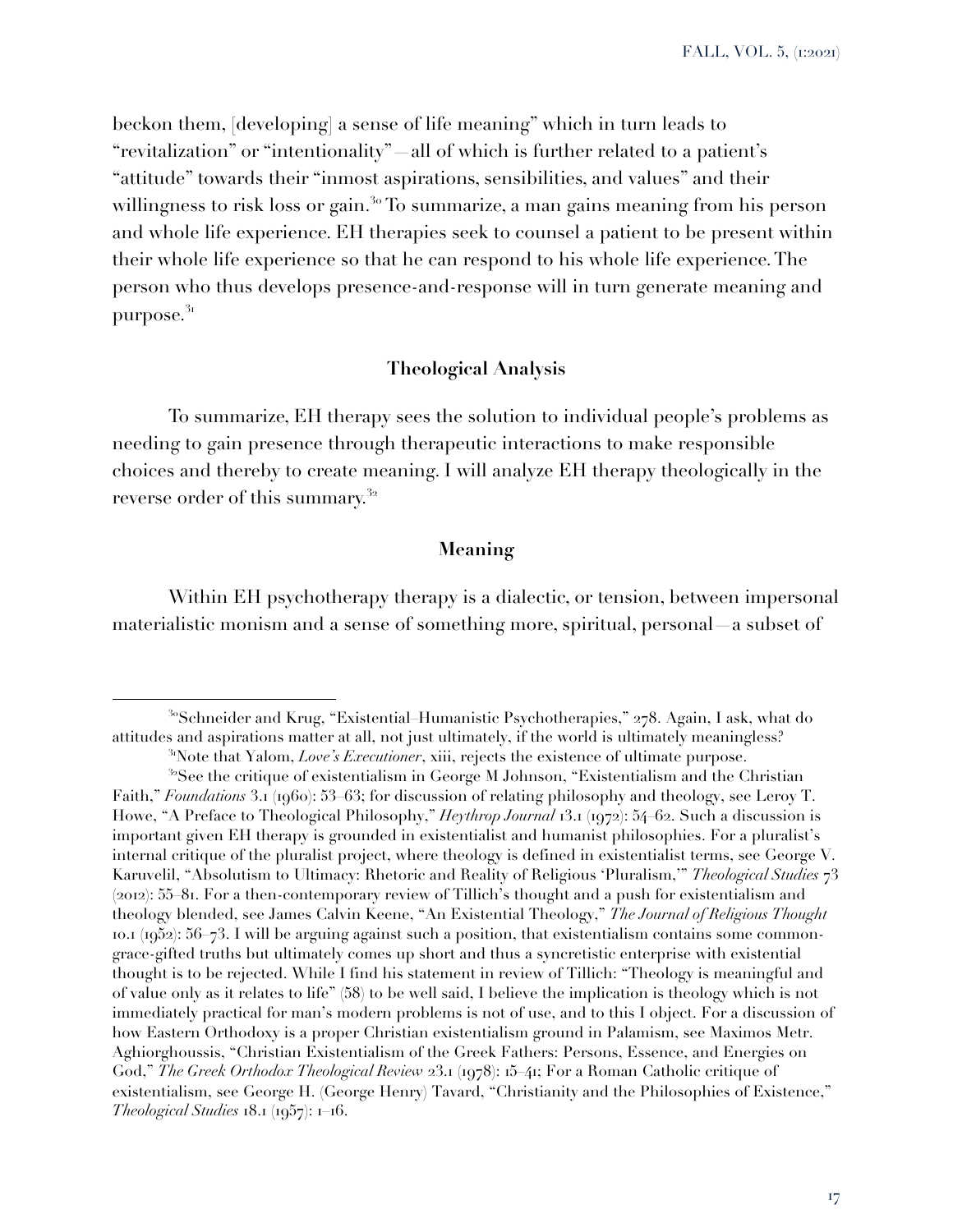what theologian Michael Horton has called supernatural naturalism.<sup>33</sup> Outside of its research, EH rejects the materialist presuppositions of other psychological schools. They reject these presuppositions as leading to understanding people as machines living linear lives. EH psychotherapies believe that for a strict linear model of counseling to work, every person would need to live the same experiences. EH psychotherapy rejects this linear model: what helps one person, will not help another. This is because each person has unique experiences, and therefore each person breaks the materialist monist mold. It is this individual uniqueness which EH says enables the creation of meaning out of meaninglessness. It is this individual uniqueness that reveals each person's need for a personal, individual approach to counseling.<sup>34</sup> To illustrate, EH therapists help clients flip through their choose-your-own-adventure book when the client fails to progress.<sup>35</sup> When a client falls into an analysis or decision paralysis, they cease growing presence. The EH therapist helps the client to determine their available choices so that the client can escape a rut in life.

But this is not solving the problem: the problem is a lack of an objective meaning, and objective meaning requires a referent outside the subject.<sup>36</sup> Only God can provide such an objective standard and meaning because he is not the individual and therefore, he can determine meaning in accordance with his own being, aseity, and creator rights (i.e., the Creator-creature distinction). He is the meaning, and all other meanings are subsumed under his ultimate existence because he has created them and thereby determined their meaning (cf. Gen 1:1; Rom 11:36; Col 1:16; Heb 2:10). Apart from God, subjective meaning in EH therapy is a subset of meaninglessness; true and ultimate meaning cannot be derived from ultimate meaninglessness—the nature of ultimates. This is not to deny that individuals can take great pleasure in their choices and have life-and-meaning enriching experiences. The problem is that EH therapy misunderstands these life enriching experiences with origin. A person's experiences bring joy not because of the sum total of all meaning, but because they are

<sup>33</sup>Michael S. Horton, "The Gospel in a Secular Age" (Lecture presented at the Harold O. J. Brown Lecture Series, Charlotte, NC, 19 February 2019). He argued that the main mindset among post-Enlightenment people has been essentially materialistic pantheism. See Michalson, "Existentialism Is a Mysticism."

<sup>34</sup>Commenting on psychological approaches that focus on DSM labeling, on "Existential– Humanistic Psychotherapies," 265, Schneider and Krug write, "Such approaches are considered valid only to the extent that they resonate with the living, evolving individuals to whom they are applied."

 $\rm{^{35}F}$ or those who don't know, a choose-your-own-adventure novel is a second-person story that involves the reader making choices as to what story he reads. At the end of a passage of narrative, the reader must select either page A or page B to read what happens next based on his decision.

<sup>36</sup>Such was Vassady's critique of Sartre's atheistic existentialism in "A Theology of Hope for the Philosophy of Despair," *Theology Today* 5.2 (1948): 158–73.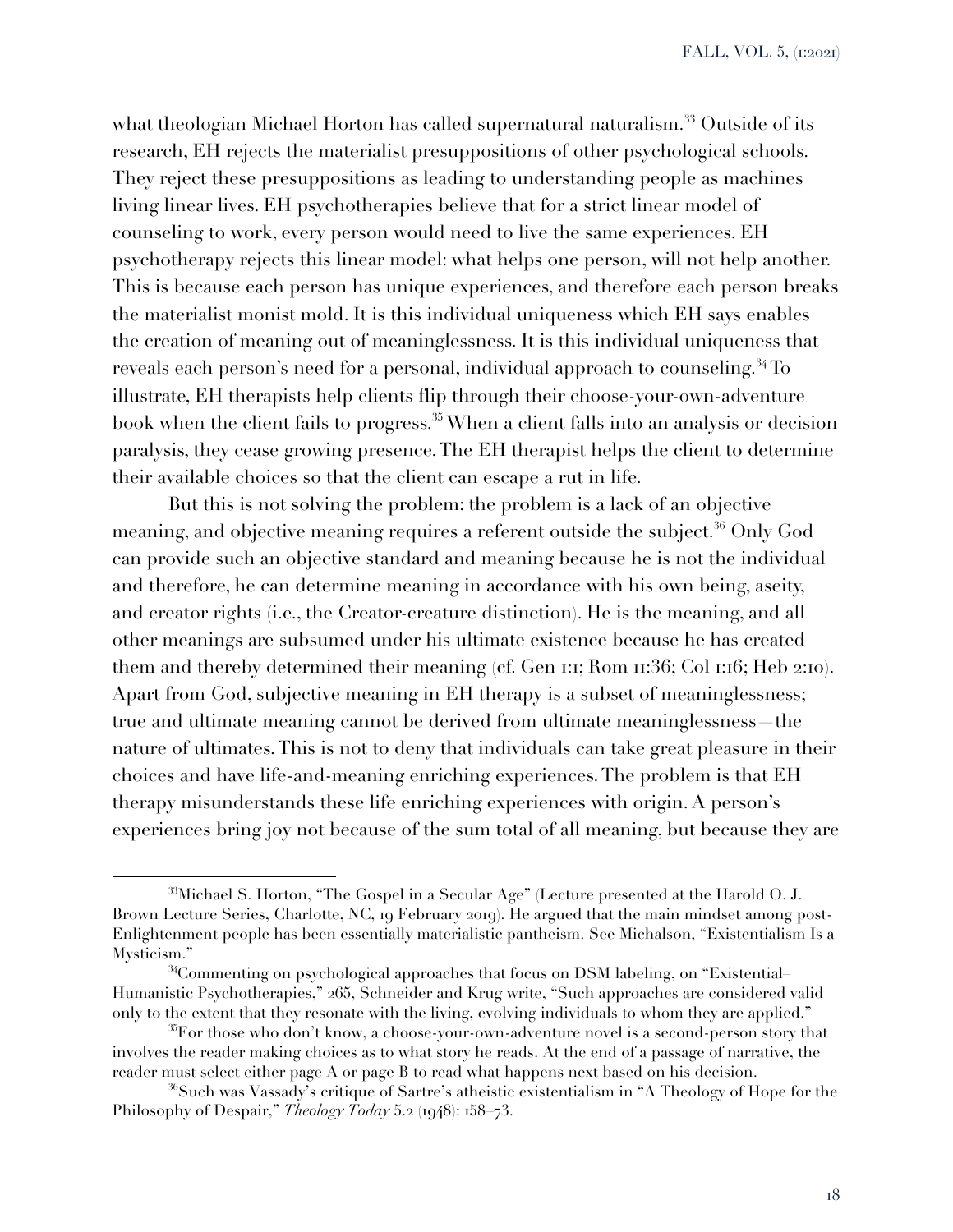derived from ultimate meaning—whether one believes in ultimate meaning or not. Such an issue is found in attempts to blend existentialism/EH therapy with Christianity.<sup>37</sup> If meaning is to be objective, challenged beliefs and options are little more than a reductionism, a coping mechanism for present struggles.<sup>38</sup> Therefore counselees need instruction in truth to find truth. Meaning must be correlated to truth; deceitful or illusory meaning is false. Falsehoods are enslaving and not of freedom (cf. John 8:32–47).<sup>39</sup> If one is to live a meaningful life, a fulfilling life, one must walk in truth.

#### Choices

If truth is the arbiter of meaning, then making seemingly fulfilling choices is unfit to create life meaning. EH therapy understands choice-making to be a spiritual enterprise.<sup>40</sup> If a client can make new and more authentic choices—become more spiritual—then they will have access to a more fulfilling life in the face of ultimate meaninglessness.<sup>41</sup> But in the words of Solomon, this, too, is vanity. Ecclesiastes

<sup>41</sup>Russell F. Aldwinckle, "How Did Existentialism Become Atheistic," *Review & Expositor* 51.1 (1954): 29–47; Gordon R. Lewis, "Augustine and Existentialism," *Bulletin of the Evangelical Theological Society* 8.1 (1965): 13–22, argues that Augustine was not an existentialist, though he did affirm certain existentialist principles of the importance of man's personal experience. Johnson, "Existentialism and the Christian Faith", argues that Christianity and existentialism are not fundamentally opposed because existentialism is more like a mental tool which helps one to live out that which he believes. See also Helmut Kuhn, "Existentialism: Christian and Anti-Christian," *Theology Today* 6.3 (1949): 311–23, who makes similar arguments for general existentialism, but existentialism proper, he says, "is thought which endeavors to become self-authenticating by including the trial of suffering within its own domain. This thought begins with a negation. It denies reason's power to provide meaning. But since we cannot live without meaning, the result is despair. Such is the trial of suffering for the thinking mind. No thought is authentic unless it has traversed despair, the Existentialist claims, and he offers himself as an expert guide through those bleak regions."

<sup>37</sup>James A. Saunders, "Cognitive-Existential Family Therapy: A Proposed Theoretical Integration Model for Pastoral Counselors," *The Journal of Pastoral Care & Counseling* 69.1 (2015): 34–39.

<sup>38</sup>Contra Frederic H Peters, "Existential Anxiety and Religiosity," *Critical Research on Religion* 7.3 (2019): 275–91.

<sup>39</sup>Young-Taek Hong, "Existential Concern and Pastoral Counseling," *Korean Journal of Christian Studies* 101 (2016): 258, "Thus the existentialism encourages people to move from false faith to authenticity. Change in psychotherapy is viewed as discarding the defensive and inauthentic beliefs and behaviors that obstruct authentic growth process.…To help a client reexamine and clarify her values and philosophical or religious perspectives in life leads her to viewing the problems and the life in a different way."

<sup>&</sup>lt;sup>40</sup>Schneider and Krug, "Existential–Humanistic Psychotherapies," 279–80. For an understanding of spirituality as something available to the secular/non-religious, see R. Scott Webster, "An Existential Framework of Spirituality," *International Journal of Children's Spirituality* 9.1 (2004): 7–19, which defines spirituality as simply: "engagement with the meaning of one's life"  $(7)$ .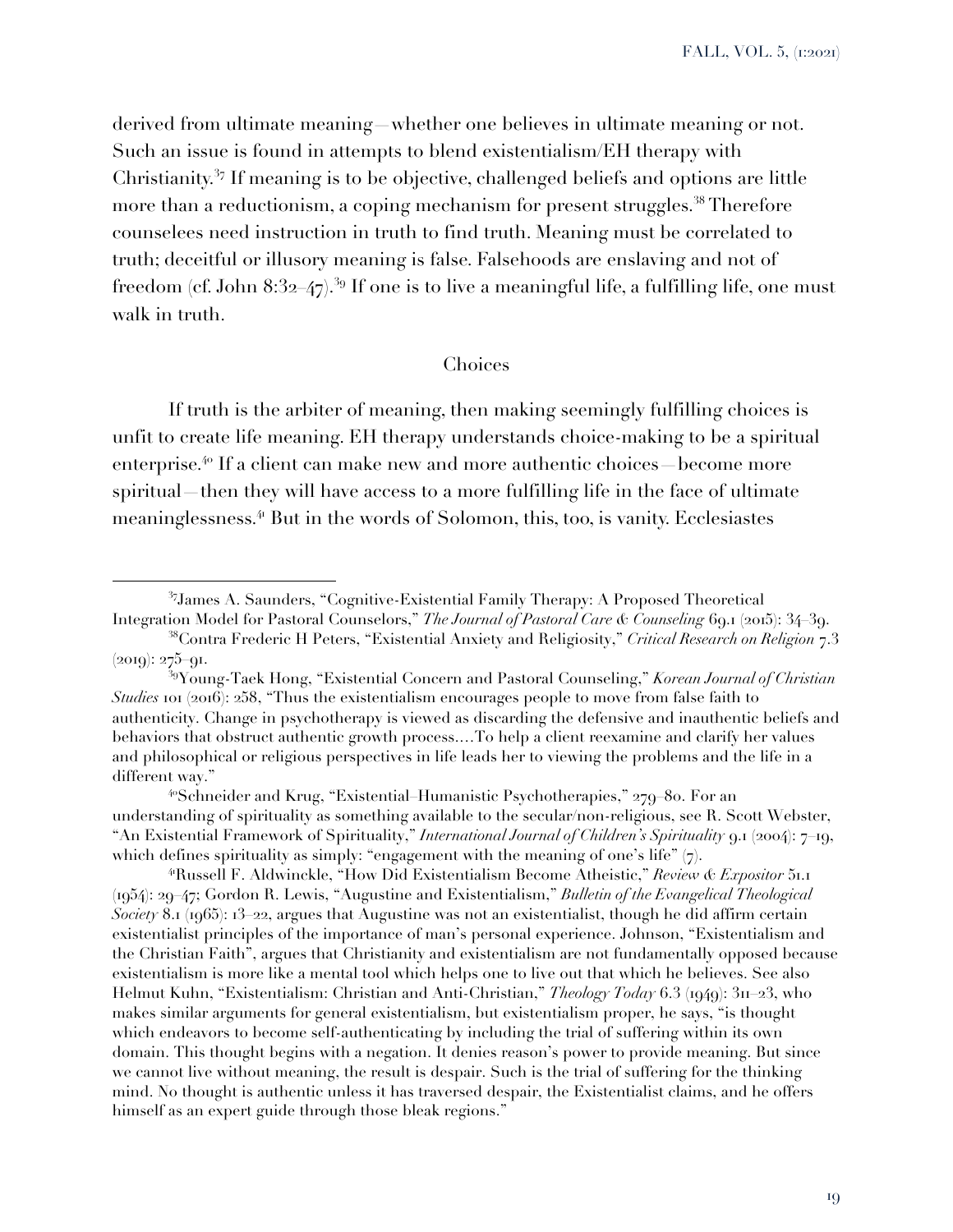describes life under the sun and its fleetingness or meaninglessness.<sup>42</sup> On one level, this is the existentialist nihilist's book, $43$  but the book is crying out for, or rather instructing to acquire, meaning and purpose in God  $(3:1-15; 5:1-7; 8:1-17; 12:9-14)$ , not human experience (1:12–18 rejects meaning in having wisdom; 2:1–11 rejects meaning in pleasure; 2:12–17 rejects meaning in wise living; 2:18–23 rejects meaning in work; 5:8– 6:9 rejects meaning in wealth; etc.). As Ecclesiastes 1:2–11 emphasizes, life on the earth continues as it has been, yet no meaning is ever derived from human activity  $(r3, 4)$  or its processes. With the fleeting passage of time, one's choices will be forgotten upon the earth; searching for meaning in that which will be forgotten is a dead end path (1:11). Someone can make all the choices they want, yet "All streams run to the sea, but the sea is not full"  $(i:\tau)$ .<sup>44</sup> No choice can change this circuitous process: "Is there a thing of which it is said, 'See, this is new'? It has been already in the ages before us" (1:10). EH therapy seeks to undo the vanity of a godless world by making meaning out of this nothingness, and its endeavors according to Ecclesiastes, are all for nought. The issue: EH therapy seeks meaning "under the sun" rather than in the new creation of Christ's resurrection.<sup>45</sup>

There is much to be praised in EH therapy's recognition of the need for humans to make choices given their limitations; humans are bounded, not limitless. Recognizing humanity's finiteness requires humility. But finitude exacerbates meaninglessness. Choice is not a key to freedom, only an array of options; what does it matter in the face of fear to be cowardly or brave? They are but two options. Subjective meaning can make one more ambitious, but subjective meaning cannot provide hope for obtaining meaning. In EH understanding, the end is still the same: final nothingness in death. There is nothing beyond death to hope in or for. In EH, a person's choices determine what a person is. Before he makes choices, he is nothing, <sup>46</sup> and in the end he returns to nothing.

Yet the scriptures affirm that man is made in God's image even from the womb

<sup>42</sup>On the meaning of Ecclesiastes's "vanity" or *hebel*, see Gordon H. Johnston, " הָבַל) Hābal)," *NIDOTTE* 1:1003–5; Belcher, Richard P., *Ecclesiastes: A Mentor Commentary*, Mentor Commentaries (Ross-shire, Great Britain: Mentor, 2017), 72–75, understands the word to mean meaningless without reference to fleetingness; I see the two as intrinsically related concepts in Ecclesiastes. My view agrees with John D. Currid, *Ecclesiastes: A Quest for Meaning?*, 2015, 5–18.

<sup>43</sup>Peter sees Ecclesiastes as a most fitting book for theist/atheist dialogues given its focus upon the meaningless of life and its anthropological focus in C. B. Peter, "In Defence of Existence: A Comparison Between Ecclesiastes and Albert Camus," *Bangalore Theological Forum* 12.1 (1980): 26–43.

<sup>44</sup>All scripture citations are from the ESV unless otherwise noted.

<sup>45</sup>Harry R. Boer, "Meaninglessness and the Book of Ecclesiastes," *Reformed Journal* 2.8 (1952): 11–

<sup>46</sup>John MacQuarrie, "Existentialism and Religion," *Bangalore Theological Forum* 9.1 (1977): 1–12.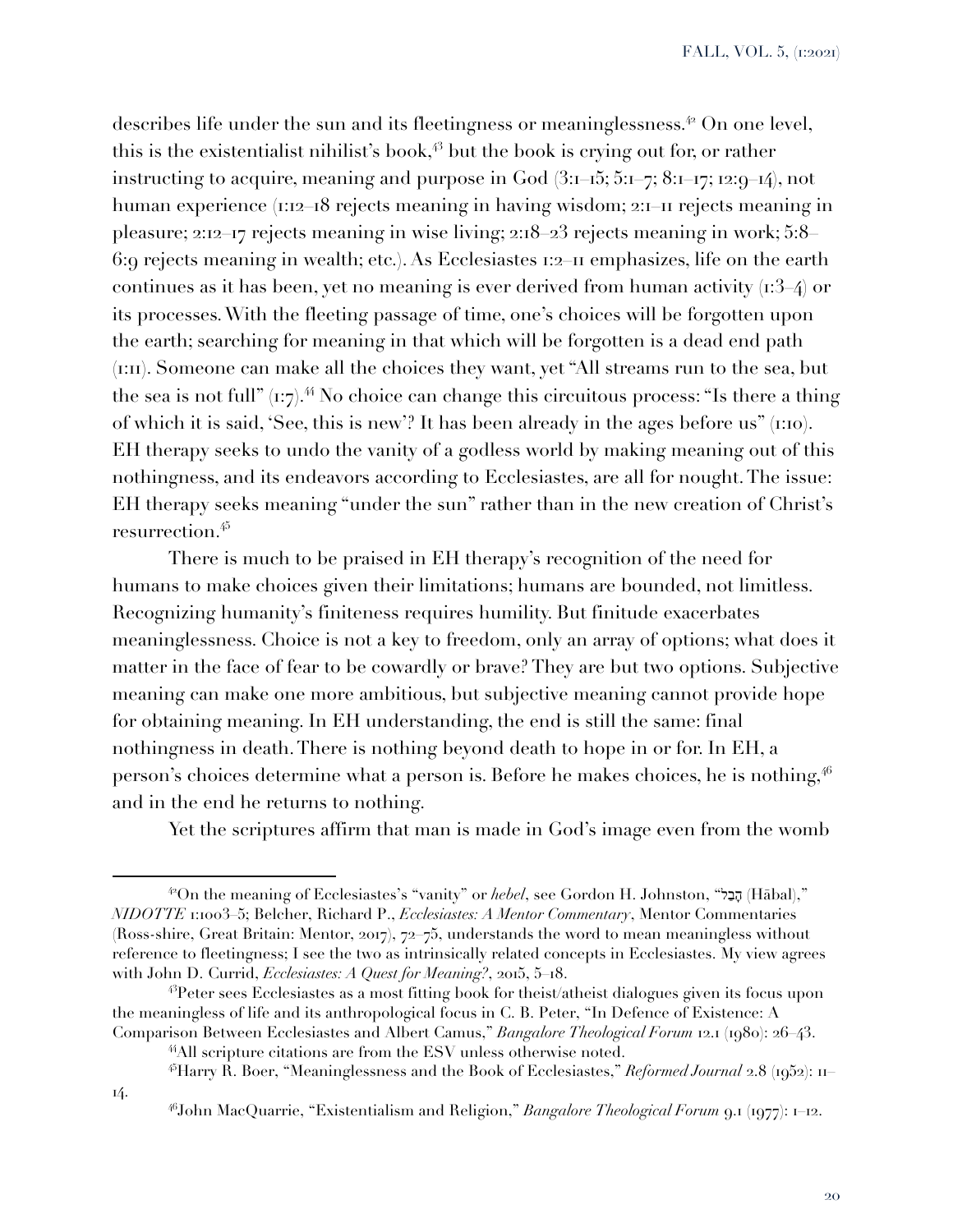and that God knows all of a man's days before he comes into existence (Gen 1:26–31; Ps 139). Therefore the meaning of man, the purpose of man, and man's created value is not dependent upon man's choices. For human choices to matter, they must be grounded in God's sovereignty, such that God's divine prerogatives and human responsibility are maintained (e.g., Prov 16:9; Acts 4:27–28). Sovereignty and providence establish a context for meaningful human choices. If human choices are not guided by divine predetermination (i.e., libertarian free will limited or not), then human choices only become meaningful under certain conditions (e.g., if those decisions are used to know God, to do something for God, or are used to pronounce judgment).<sup>47</sup> But under a soft-determinism, all choices matter, for every choice bears responsibility (which EH desires) and no choice happens at random, without purpose, without the personal (i.e., chance and fatalism). A paradoxical relationship between divine sovereignty and human will results in meaning inherent to every human life, thought, and decision. Humans need not create their own purpose.

Yet, even for the humility in EH's assertions, that man can bring about important growth by his own willpower carries pride. A true recognition of man's finiteness should lead one to recognize that man's change is outside of his ability to choose. Man certainly may will himself to go down either the left or right fork in the road of life, but man's will cannot change his own heart so that he will glorify God. If truth is to be found in God's ultimate existence, and if walking in truth is how we bring glory to God and align ourselves with ultimate meaning, then choosing the left or right fork means nothing if it is not directed towards God's glory with a pure heart. EH's denial of original sin and its noetic effects means that EH sees man's problem of finitude all while failing to comprehend man's finitude in volition.<sup>48</sup> Man's finitude exists both by his creaturely nature and by sin, and sin requires God's gracious intervention and forgiveness. Man does not need new choices to be free. He needs freedom from slavery to sin and death to be free (Rom 8:2–8; cf. Rom 6:1–23).<sup>49</sup> If a man is enslaved, then man cannot change himself. God must liberate, change, and redeem him by his grace (Eph 2:1–10). Choices can only cooperate with God's ongoing work of

<sup>47</sup>How much worse if there is no divine to reach by one's choices!

<sup>48</sup>EH psychotherapies recognize that any particular individual's choices are limited by their personal circumstances. The point here is that sin prevents man from changing his heart unto God who provides meaning. One choice may seem better than another and may seem to promote more meaning, but this is only true insofar as that meaning is derived from God.

 $^{49}$ Romans 6:1–23 discusses moving from slavery to sin to being slaves of righteousness (6:19) but an underlying notion of this slavery is that it is also a freedom from sin (cf. 6:20; 7:4–6; 8:2–8). Martin Luther, "Bondage of the Will," in *Career of the Reformer*, ed. Philip S. Watson, trans. Philip S. Wtason and Benjamin Drewery, American Edition., vol. 33 of *Luther's Works* (Philadelphia: Fortress, 1972), 3– 295.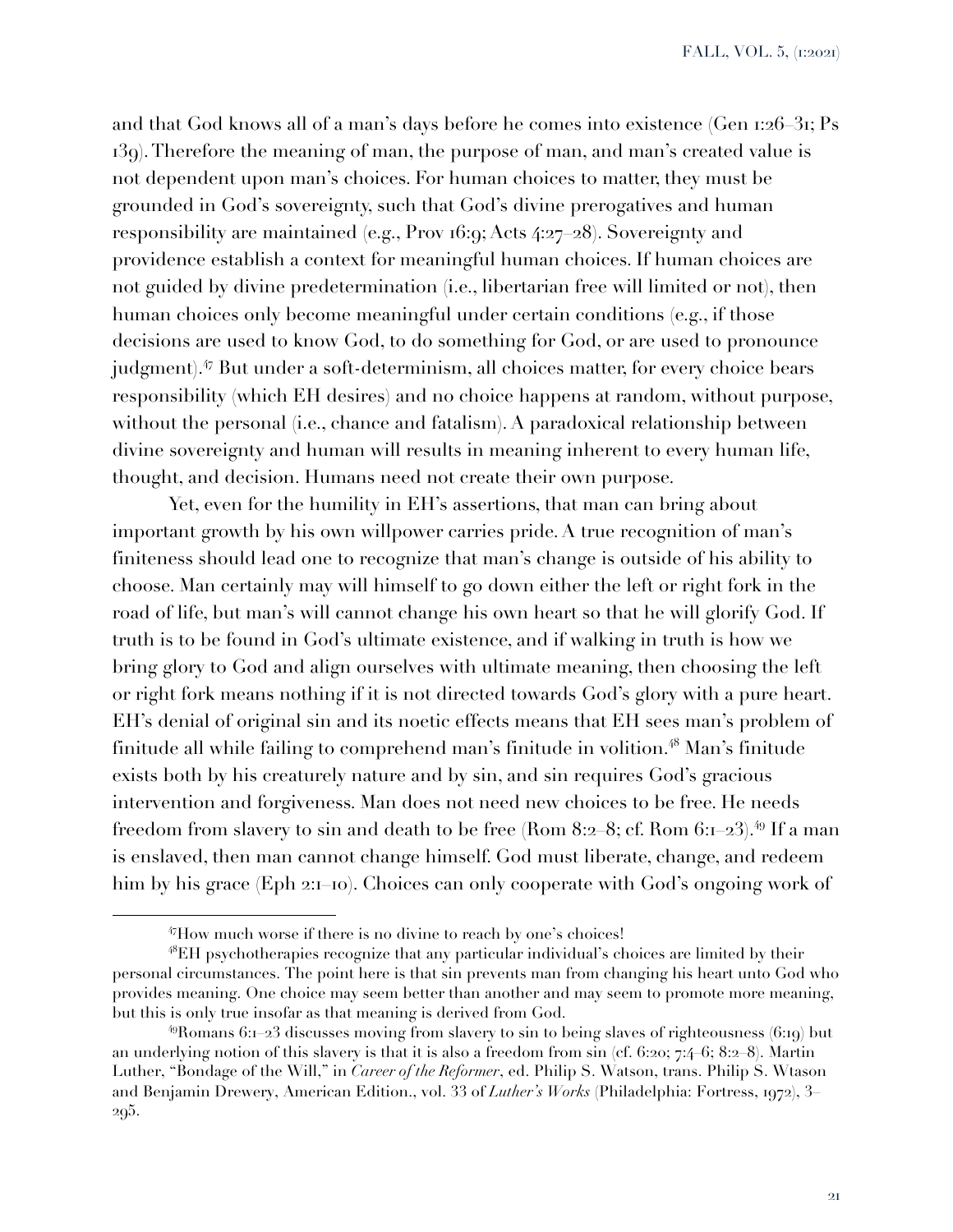sanctification (Phil 2:12–13) and cannot generate change.

A further problem is that EH must establish what the fulfilling life—a moral category—is apart from God, which it does by turning to culture. EH psychotherapy's goal is not wiser but freer choices, unhindered by presuppositions, dogmas, rigid codes, or anything limiting (cf. John 8:32). The client determines where freedom lies (with the help of the therapist). What justification is there for this concept other than imbibing the pluralist and relativist zeitgeist? For EH therapy, the act of one's choosing makes it so, but this presumes one can choose freedom rather than alternative slaveries.

If death is man's great limiter (Heb 2:14–18, especially 2:15),<sup>50</sup> then man does not need more choices. Increasing choices leads only to avoiding the inevitably of death. Instead, people need the option of life, a point with which EH psychotherapy would agree. However, theologically speaking, man always chooses sin and death when left to his own choices (Rom 6:23). Giving a man thirty more ways to choose sin does not solve the actual problem that he follows sin. Man needs a radical heart change brought by redemption from slavery that enables him to choose differently from whatever he has chosen before (though cf. Rom 7:7–25).<sup>51</sup> This new option, to reuse the fork in the road analogy, is the option to choose between the path of righteousness and life over wickedness and death (cf. Ps 1). This is not something that can be solved by adding Christ into existentialism.<sup>52</sup> EH therapy leaves freedom to a person's choice, but there

<sup>50</sup>For existentialist musings on death, see William F. Lynch, "Death as Nothingness," *Continuum* 5.3 (1967): 459–69; Richard Hinners, "Death as Possibility," *Continuum* 5.3 (1967): 470–82. In the former, his reflections are geared towards how much man struggles when he fails to think well about death. Peter-Paul Verbeek, "Designing the Human Condition: Reflections on Technology and Religion," *ET Studies* 1.1 (2010): 39–52, discusses three approaches to technology in an existentialist framework: the instrumental, the substantive, and the constitutive. He argues that human existence is "technologically mediated" (4). He argues technology is constitutive and changes the way man understands death. For a pastoral reflection upon death, read William M Lawbaugh, "Existential, Theological, and Psychological Concepts of Death: A Personal Retrospective," *The Journal of Pastoral Care & Counseling* 59.1–2 (2005): 17–27.

 $51$  understand Rom 7:7–25 as referring to believers who continue struggling with sin. For an opposing view, see Herman N. Ridderbos, *Paul: An Outline of His Theology*, trans. John Richard de Witt (Grand Rapids, MI: Wm. B. Eerdmans, 1997), 126–30.

<sup>&</sup>lt;sup>52</sup>For such attempts, see Saunders, "Cognitive-Existential Family Therapy"; Hong, "Existential" Concern and Pastoral Counseling." Hong argues on 263 that pastors must not be authoritative in matters of sin, yet a pastoral counselor who is following truth must defer in all matters to the word of God. The pastor has authority because the word of God has authority and his office is recognition of God's calling for him to exercise authority. There is not an issue with understanding a person's whole story, nor with understanding how the pastor functions as a representative for Christ within the Christian community, but it is precisely in this area of authority that the pastor is more than a healing presence or a therapeutic relationship. The pastor presents to congregants the way of life and death,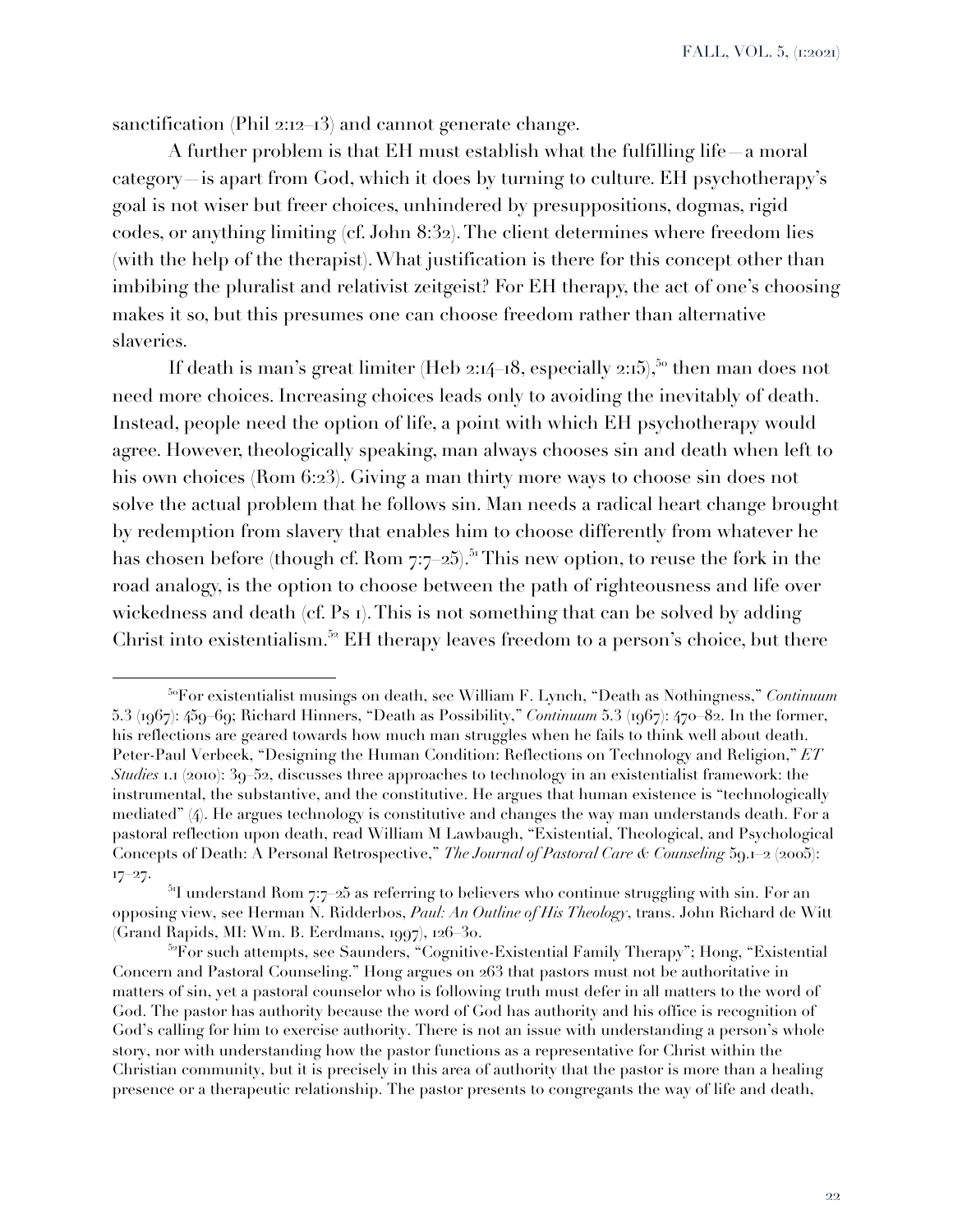FALL, VOL. 5, (1:2021)

is only one real decision: Christ or something else. Freedom is either in Christ alone or it is not (John 14:6). EH psychotherapy argues that meaning comes from freedom, but if meaning is found in truth, as argued above, then freedom must be found in truth (John 8:32–47, esp. 32, 34, 36, 43–45). Conversely, slavery is found in lies and deception (cf. 2 Tim 2:24–26). EH therapy seeks to confront anxiety and the fear of death (i.e., the truths of existence) with meaning and choices. It wants death to be motivation to live more fully now since death ceases meaning. However, the proffered solution is ultimately an avoidance of death rather than responding fully to its reality. They offer the option of life up until death, not life from death.

#### Presence

Developing presence in EH therapy is at the heart of its therapy; an individual needs it to make choices and meaning. A therapist's task is to cultivate it. Growing in meditation and reflection upon one's life and nature are noble endeavors, and understanding presence as a skill to be developed is also praiseworthy.<sup>53</sup> R. H. Martin<sup>54</sup> agreed that what makes theological truths valid is a "participative experience" in the divine, or the subjective and existentialist aspects of religion is what makes its claims true.<sup>55</sup>

But presence by itself is an insufficient instrument, ground, and *telos* for acquiring enlivening meaning and choices. As argued above, objective meaning is found in God and human choices have meaning because of God's foreordaining (i.e., the ground of meaning).

If these propositions are true, then presence ascertains meaning (i.e., it does not create it). Ascertaining objective meaning enables living in light of that meaning. To live in light of this meaning is wisdom (cf. Prov 1:7; 3:5–8).<sup>56</sup> Presence alone cannot

and counselees would do well to heed these warnings. A more balanced combining of the two can be seen in Charles W. Stewart, "Existential Dimension in Pastoral Theology," *The Journal of Pastoral Care*  $15.1$  ( $1961$ ):  $40-41$ , but it is perhaps because his words are few that there is little to argue against and much to agree with.

<sup>53</sup>I would argue Calvin is doing something analogous in John Calvin, *Institutes of the Christian Religion*, ed. John T. McNeill, trans. Ford Lewis Battles (Louisville, KY: Westminster John Knox Press, 2006), 1:33–38.

<sup>&</sup>lt;sup>54</sup>Renwick Harper Martin held a doctorate, serving as president at Geneva College (1916–1920), and he was president of the National Reform Association and a minister in the Reformed Presbyterian Church of North America in the early to mid- $20<sup>th</sup>$  century.

<sup>55</sup>R. H. Martin, *The Day: A Manual on the Christian Sabbath* (Pittsburgh, PA: National Reform Association, 1933), 1–2.

<sup>56</sup>Jeffrey Morgan, "Grace and Christianity's Requirement: Moral Striving in Kierkegaard's Judge for Yourself!," *Heythrop Journal* 55.5 (2014): 916–26.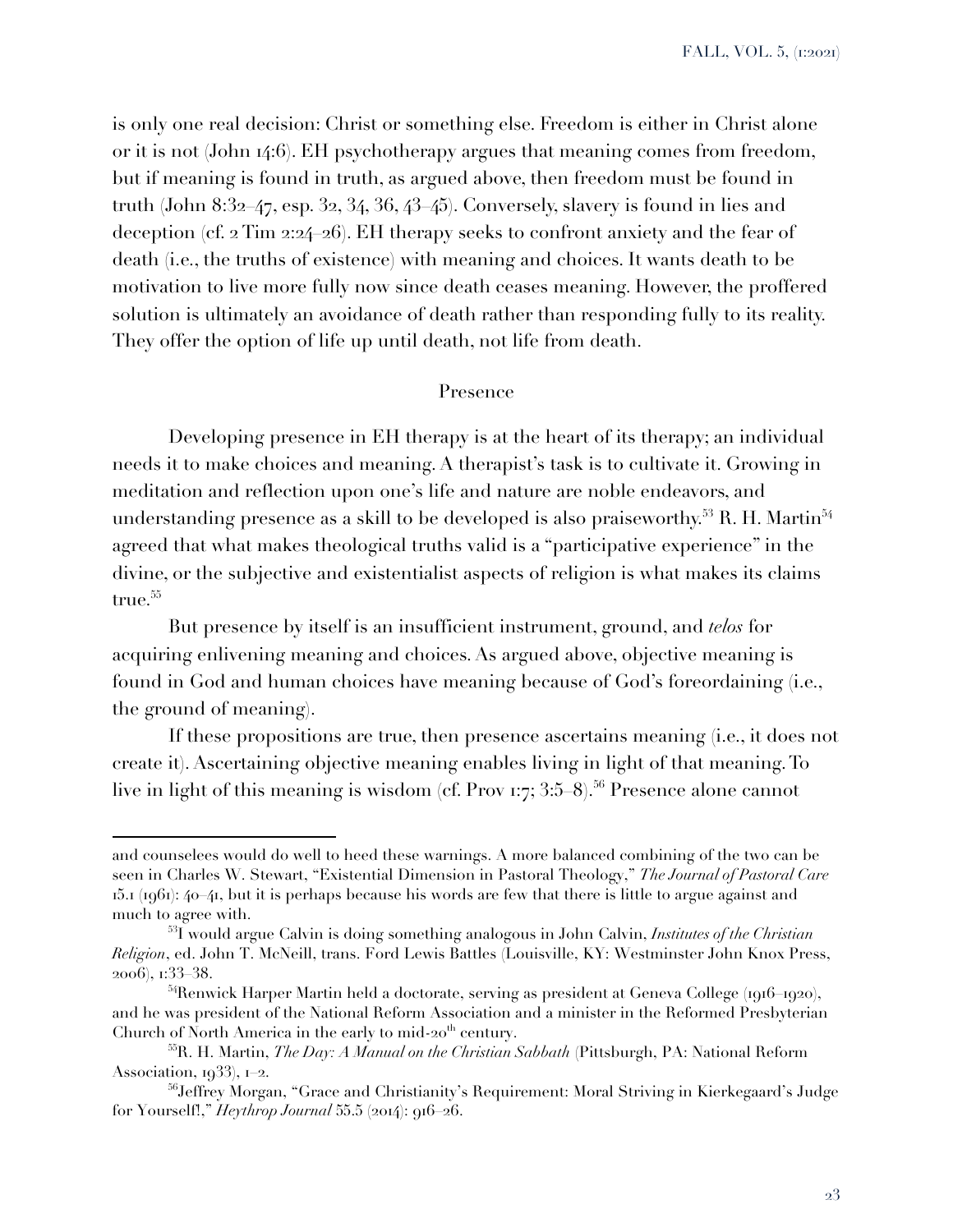guarantee wisdom; wisdom has a source (Jas 1:5) and must be studied  $(2 \text{ Tim } 3:14-17)$  to find meaning and freedom—salvation—in the person of Jesus Christ (John 5:39; 14:6). It is presence in the truth that shapes a man and brings understanding (i.e., the instrument; cf. Prov 1:7; John 17:17).

One can have and develop presence in falsehoods, but such presence will not bring understanding (cf. Ps 1; Prov  $I^{57}$ ). And since truth is something external to man, not within himself, man needs more than an increase in his own presence. Man needs God's presence through Jesus Christ, Immanuel, unto the Triune God (Johnn:12–14, 18; 14:8–11). Man obtains God's presence by being drawn into Christ (John 6:44) and by running headlong into Christ (Matt 11:25–30). Meaning is not found or produced when counselees have more options or have better options or have better understanding of their options. Counselees need one option<sup>58</sup> to find meaning: the life of the Son of God living inside of them and conforming them to himself (i.e., the *telos*; Gal 2:20; Rom 8:28–30; 2 Cor 3:18).

## **Counseling Implications Of The Theological Analysis And Conclusion**

The existentialist recognizes the abyss of death and how a man responds to the brink determines his life: authentic or inauthentic. The EH therapist brings his counselee, nervous about the brink, to the cliff, and challenges them to face it head on and with thrill. Death does in fact reconcile a man to the reality of his mortality. EH psychotherapy is keen to observe this. But if death is only a spur to live life more fully, then: "Let us eat and drink, for *tomorrow* we die" (Isa 22:13; 1 Cor 15:32; cf. Luke 12:19; emphasis mine). But as Christ says, "Fool! *This night* your soul is required of you, and the things you have prepared, whose will they be?" (Luke 12:20; emphasis mine). Man does not know when death comes for him (Mark 13:32; Matt 24:36; 25:13). And death is

<sup>&</sup>lt;sup>57</sup>This could be described as biblical versus unbiblical meaning, but this distinction could be vague. I think a better comparison comes in the distinction between the way of the righteous versus the way of the wicked. While one could argue that the way of the righteous leads to biblical meaning and the the way of the wicked leads to unbiblical meaning, the very notion that there is a way of wickedness is a biblical idea, and EH would not make distinctions between right and wrong. While Christian theology would argue that biblical equates with truth, near the heart of EH's issues for counseling application is that it rejects objective truth in favor of a more robust subjective truth. To say that there is biblical meaning in EH does not mean that the biblical meaning is true meaning, only a meaning derived from the Christian Bible, and thus one of many options. The distinction necessary here is that between right and wrong.

<sup>58</sup>This is not to deny that God's election, call, regeneration, and his giving of faith and repentance come outside of his own sovereign decree. Following man's renewal by the Holy Spirit, he does begin exercising his volition to choose Christ and to choose life because of the holy Spirit working inside of him.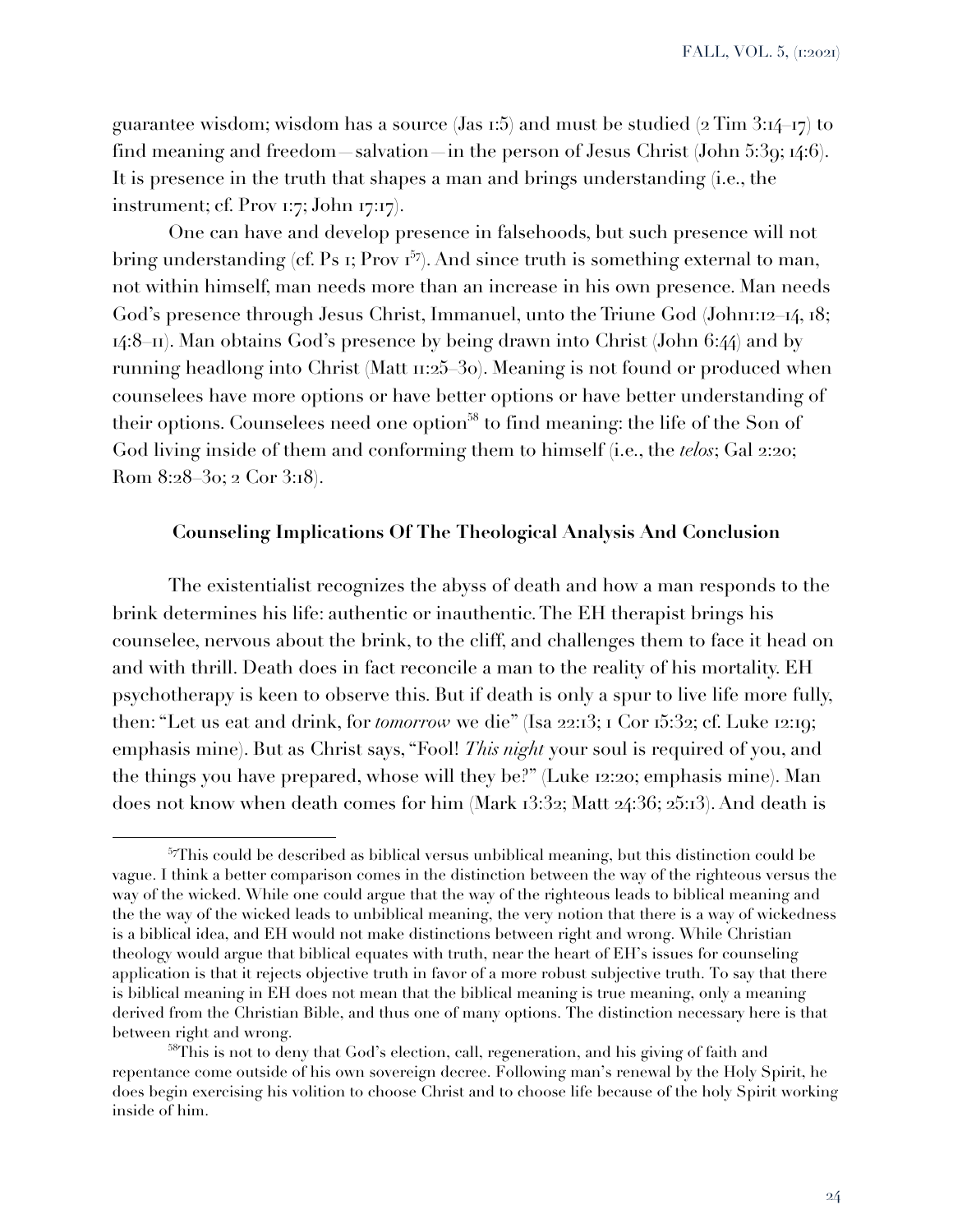the last enemy (1 Cor 15:26; Isa 25:6–26:6), an enemy no mere man can conquer (Heb 2:14). Man's rebellion and sin, his one trespass, ushered in death (Gen 3:19; Rom 5:18). The dread, despair, and anxiety of death is meant for a person not to exhilarate himself but to turn to God for life (i.e., repentance; Matt 6:25–34; Luke 12:22–34; Acts 2:37–38; 1 Pet 5:6–11) through Christ who suffered death in the place of the unrighteous (2 Cor 5:21; Heb 12:1–2). It is when Christ returns that he will swallow up death forever (1 Cor 15:1ff, esp. 15:50–58). Counsel which does not tell a person to live life based on the eschatological reality broken into the present age and the foretaste of the life to come but to live in the life of the present age which is dying and passing away  $(1 \text{ Cor } 7:31)$ has missed the mark. Counselees will be unprepared for the life to come because they have been too focused on life in the here and now, living this life to the fullest rather than living for the life to come. EH therapy examines the present moment in light of death and says, "Live free." Christianity recognizes: 1) God's provident hand and his redemptive works in history and says, "God sets you free. Live now in light of this," and 2) Christianity looks forward to the future freedom, eternal life after death, and says, "Live now in light of this."

A person who grows in presence may come away with the examined life worth living (i.e., the authentic life, or "being true to yourself"), but he is unprepared (cf. Matt 25:1–13) and his authentic living only leads to dying. EH therapy rightly recognizes people are not the sum of their past environment, behavior, or biology. It rightly recognizes that people cannot fulfill their purpose or live rightly by assenting to true propositions (Matt 7:21–23; Jas 2:19). It rightly recognizes that people are finite. But for all it gets right, EH therapy fails to recognize that true and lasting—eternal—change is not a choice but a divine grace (Eph 2:8–9; Phil 2:12–13). Mere authenticity is not meaning, let alone living authentically according to one's own standards. True authenticity is found in honesty, humility, and passion, in being what one is designed to be. What a counselee needs to know is Christ's authentically human life. Christ lived in the perfect presence of the truth, unstained and unclouded by sin's presence which has marred and killed humanity. Christ's perfect meritorious righteousness has accomplished man's salvation, freely offered in the gospel. It is Christ's authentic life, his being the fullest and truest human being, that enables a man to live an authentic, humble, and dependent life (cf. 2 Cor 5:21). Christ is the image of authentic humanity. Man must become like him to find freedom, truth, and meaning.

Christians need not cling to some doctrine of "becoming-over-being" because in Christ, Christians become something new in Christ, are becoming more like him by the in-working of the Spirit, and one day will become as he is (2 Cor 3:18; 5:14–19; Rom 8:29; 1 John 3:2). Instead of seeking to make one's self in their own image, counseling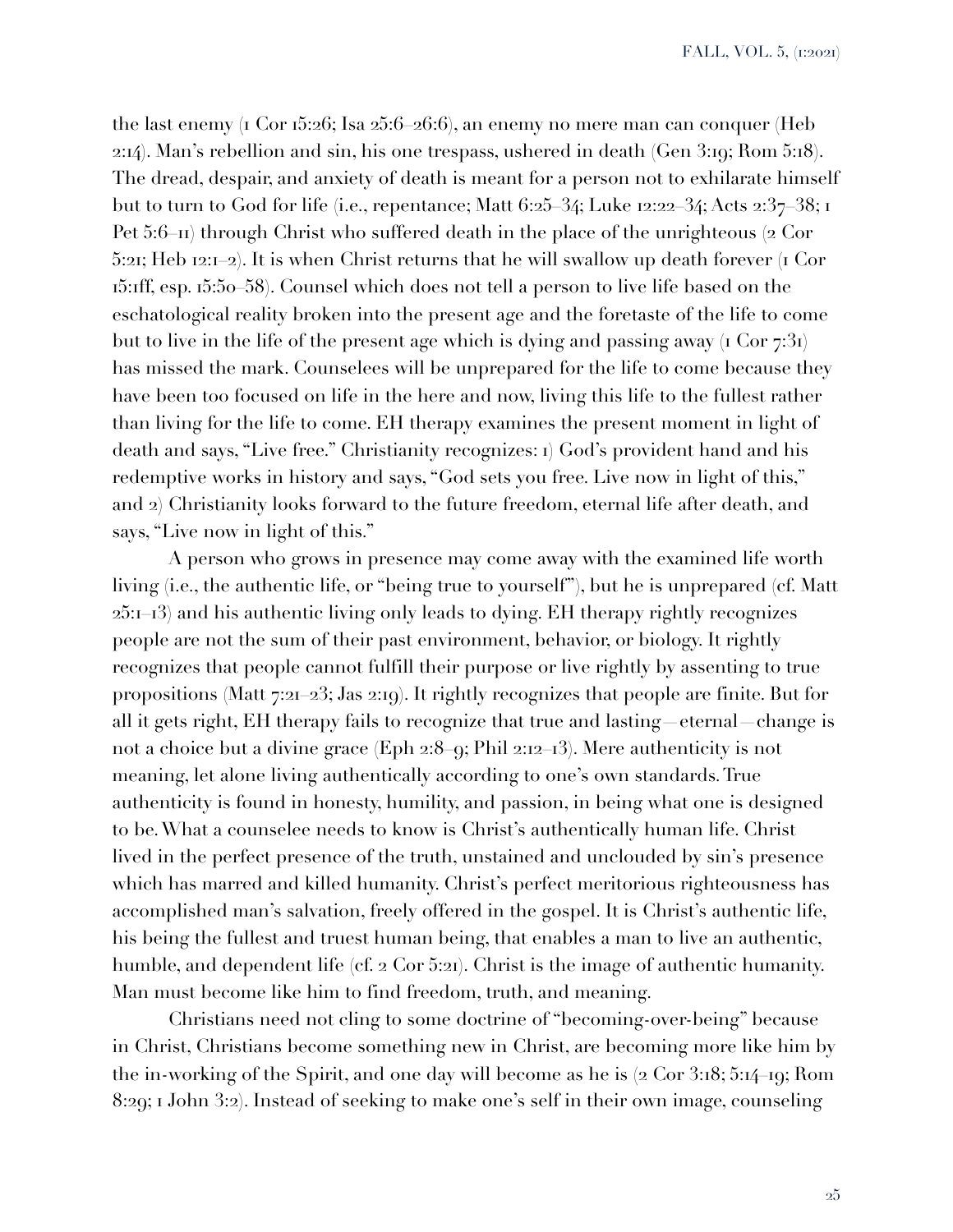should direct counselees how to be made into Christ's image. Counselees need to be directed according to the past, present, and future of God's work in Christ, not merely toward present opportunities. People should live authentic lives, but authenticity is not enough; one can be authentically wicked. Counsel which does not distinguish between righteous and wicked authenticity will only lead a counselee over the cliff to eternal death. A more comprehensive counseling would make its aim living a grace-enabled, authentic, resurrected life, lived out in faithfulness (Matt 25:21, 23; Luke 19:17; 1 Tim 2:2). For in Christ, man is not brought to the brink of death, but man has died (Rom 6:6–8; 7:4; Col 2:20; 2 Tim 2:11), overcome death, passed over death, and come into new life (1 John 3:14). Death need not be feared anymore and life can be lived in peace, for

[We], who were dead in [our] trespasses and the uncircumcision of [our] flesh, God made alive together with him, having forgiven us all our trespasses, by canceling the record of debt that stood against us with its legal demands. This he set aside, nailing it to the cross. He disarmed the rulers and authorities and put them to open shame, by triumphing over them in him (Col. 2:13–15).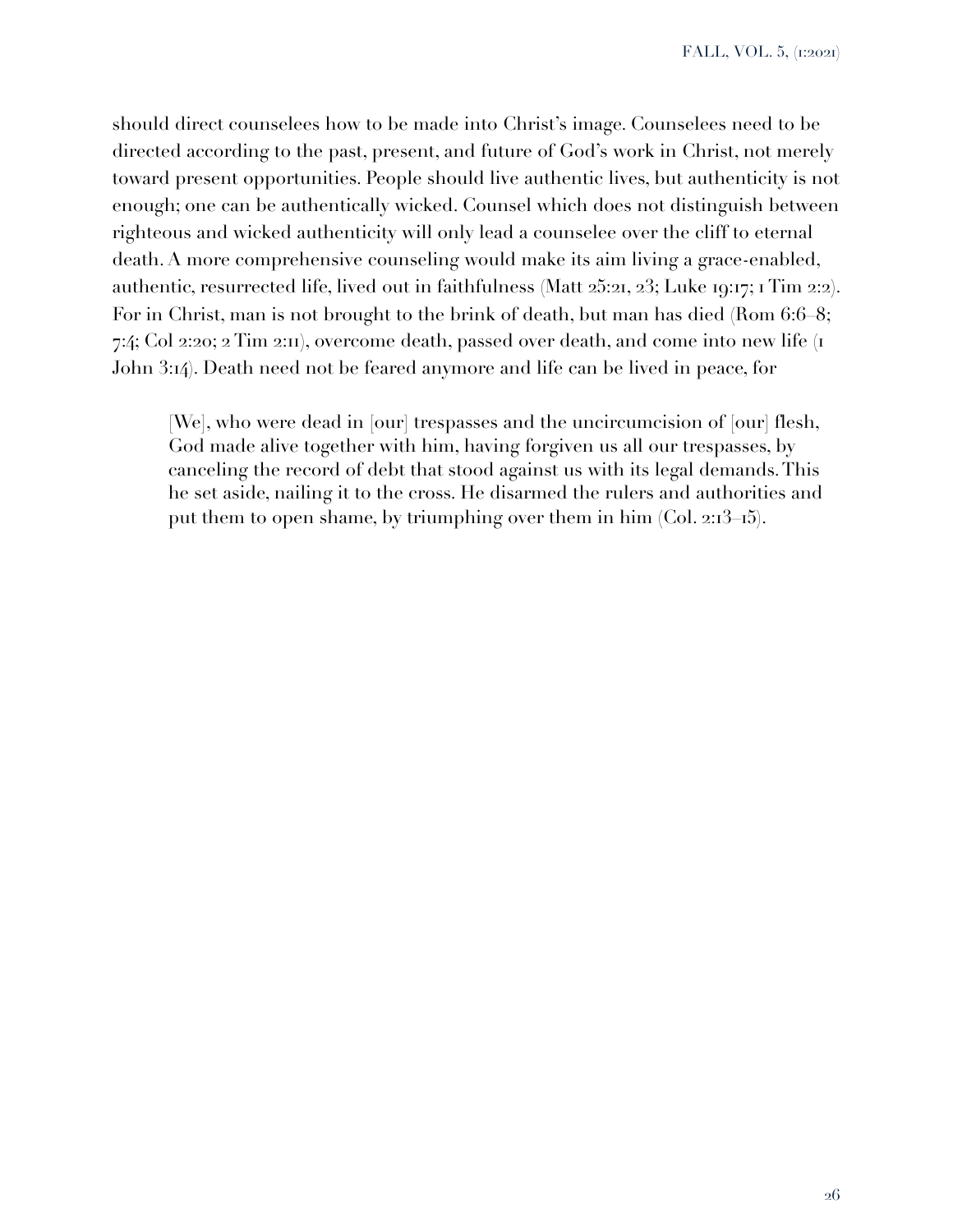# **The Manner in Which a Biblical Counselor Should Interact with Secular**

**Psychology** 

**Ed Wilde1**

# **The Task of the Biblical Counselor is to Labor to Fulfill the Mission of the Church**

Our Lord left his church a final command, "Make disciples." (Matt.28:19).<sup>2</sup> We are to teach others to observe all that the Lord has commanded. The end of this work of discipleship will be to

What I will propose is that we uncover the theology which supports and makes various psychological theories and observations possible. And, only by being conscious of the theology which underscores a particular psychology will we ever be able to proper evaluate or make use of non-biblical psychologies.

Due to the difficulty and the danger of falling into error when making use of concepts and precepts which have their grounding outside the Scripture (indeed the history of the Church is, in part, the history swallowing errors which seemed perfectly reasonable at first), we biblical counselors could simply reject all non-biblical considerations. However, I believe such a blanket prohibition would lead us into other mistakes: not because the Scripture deficient or dangerous, but we because we are limited and prone to error.

Thus, I will first need to make a general case that the use of non-biblical work is necessary to complete our task of making disciples: First, we need extra biblical knowledge to understand the Bible. Second, we use extra biblical knowledge to understand human beings. Indeed, even the most ardent nonintegrationist sola scriptura counselor relies upon concepts and knowledge which were gained from outside the Scripture for the purpose of being effective counselors.

Having, I hoped, made a case that we should consider non-biblical sources of knowledge, I will end with the insistence that even the most basic "scientific" knowledge is at base theological. This will be a prolegomena to the rest.

<sup>2</sup> "[T]he command to make disciples is the primary command, while the commands to baptize and teach are ways of fulfilling the primary command." Barclay Moon Newman and Philip C. Stine, A Handbook on the Gospel of Matthew, UBS Handbook Series (New York: United Bible Societies, 1992), 886.

<sup>1</sup> Ed Wilde is an Adjunct Professor at The Master's University. He may be reached at ewilde@masters.edu. *Preface*: In two prior essays I contended that common grace does not provide a sufficient basis to receive the work of psychologists without question under the rubric of "All truth is God's Truth." I concluded my evaluation with a three-tiered grouping of psychological work, and general directions on how the work of various psychologists could be used.

Beginning with this essay, I wish lay-out a detailed theological basis upon which we biblical counselors can interact with non-biblical psychologies. As I will eventually demonstrate, psychology is first a theological enterprise before it is a "science" (of any sort whatsoever).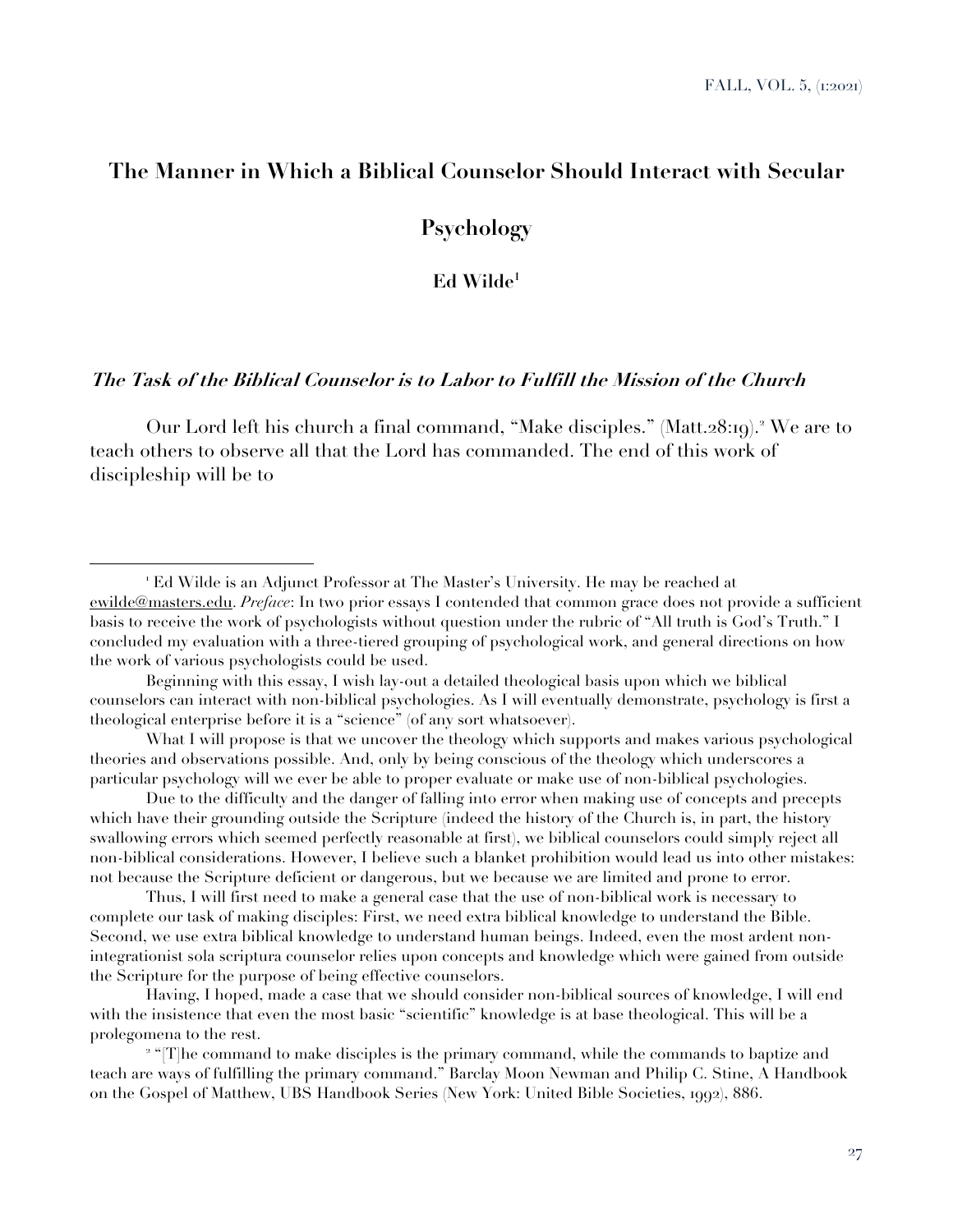Equip the saints for the work of ministry, for building up the body of Christ, **<sup>13</sup>** until we all attain to the unity of the faith and of the knowledge of the Son of God, to mature manhood, to the measure of the stature of the fullness of Christ, **<sup>14</sup>** so that we may no longer be children, tossed to and fro by the waves and carried about by every wind of doctrine, by human cunning, by craftiness in deceitful schemes.

(Ephesians 4:12–14). Thus, the beginning and the end of this command will be measured by and filled up with the Word of God. However, the pressure will always be in an opposing direction: It will always be easy to be "conformed to this world," but our ministry is push in the other direction, to apply the word of God so that one is "transformed by the renewal of [the] mind." (Rom. 12:2)

While affirming the absolutely necessity for the sovereign work of the Spirit, we must stand in humble amazement that our God has determined that the Word will be brought by the children of Adam. That Word, communicated in the context of the Church is used by the Spirit to transform the human heart and life. Even the very fact of the text of our Bible's is a testament to the fact that Word of God is communicated by a human agent.

Think of the thunderclap in this clause, "The word of the LORD that came to Hosea …." (Hos. 1:1). And then he in turn says, "Hear the word of the LORD, O children of Israel." (Hos. 4:1) For us, the Word of the Lord does not come in initial revelation (Ex. 20:18-19), but by written words preserved and protected for generations upon generations.

Holding such a precious treasure, we must not "tamper with God's word." (2 Cor. 4:2) If we "go beyond what is written" (1 Cor. 4:6), we will see our labor burnt up as wood, hay, straw, "for the Day will disclose it."  $(1$  Cor. 3:12)

The faithful application of this Word does not come without the gravest undertaking on our part. The treasures of the Word are not gleaned by causal consideration, nor even the reading of commentaries or other sermons (as useful as such things may be). The Word must first act upon us before we can communicate it to another. We proclaim the Word, and we also testify to it. Were it otherwise, congregations could pay actors to read sermons<sup>3</sup> (and the history of the Church has made us unfathomably wealthy in sermons!), but there would be no reason to hire pastors. Our counsel could be dispensed by the numbers. One could easily create an app to dispense "biblical wisdom" at a click: "I am depressed." The app could respond, "Here is a counsel from Philippians 4. Now memorize these verses."<sup>4</sup>

<sup>&</sup>lt;sup>3</sup> The work of preparing and developing a sermon and the work of counseling are largely the same process.

<sup>&</sup>lt;sup>4</sup> This has been a criticism leveled against Biblical Counseling, that it is merely dispensing a verse without counsel. And while that is not the aim of our work, it has too often been true of the work which has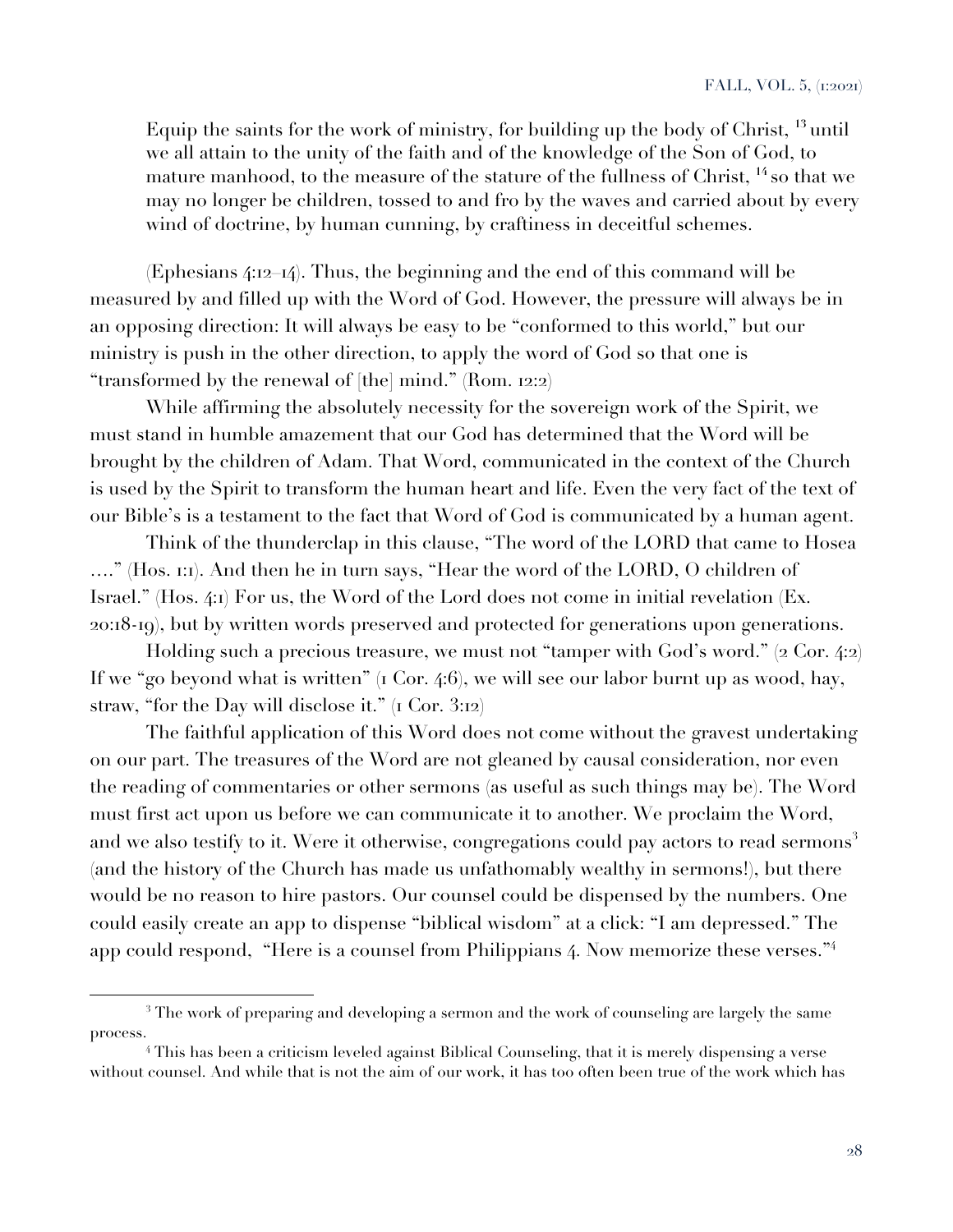But our labor as biblical counselors to bring this Word to others which has first worked in us. It is then communicated with the fellowship of the saints.

To understand the Scripture is not merely to understand a book. The Bible is not Aristotle. To understand the Scripture is to come to know the Triune God. Here we (I included) must make a confession. Too often we come to the book not to know God but to know about God $^5$ . We come to the Book and treat God as the object of our study, when God is the one knows<sup>6</sup>. We do not interrogate God, God interrogates us. Only in this relationship do we even begin to know ourselves:

Again, it is certain that man never achieves a clear knowledge of himself unless he has first looked upon God's face, and then descends from contemplating him to scrutinize himself.<sup>7</sup>

When we counsel, we must bring others to know themselves as they are in relationship to God. Here in the breach between God and Man comes all human sorrow. This breach is only remedied in restored relationship. But this relationship is only restored in Christ and in the Church:

That which we have seen and heard we proclaim also to you, so that you too may have fellowship with us; and indeed our fellowship is with the Father and with his Son Jesus Christ. **<sup>4</sup>** And we are writing these things so that our joy may be complete.  $(I$  John 1:3–4.)<sup>8</sup>

<sup>8</sup> "First, it is through the proclamation of the incarnate Word of life that John envisions the accomplishment of his purpose of bringing his readers to fellowship with him and other eyewitnesses. As Eichler observes, "[To] 'have fellowship' with one another and with Christ  $I_1$  Jn. 1:6f.) is to 'know' him  $I_1$  Jn. 2:3) and to 'abide' in him (v. 6)."39 This fellowship's basis, then, is in the apostolic preaching of the historical Jesus as well as the readers' response of faith in the subject of that proclamation." Daniel L. Akin, 1, 2, 3 John, vol. 38, The New American Commentary (Nashville: Broadman & Holman Publishers, 2001), 56–57. "John extends an invitation to his readers to fellowship with him and with God. The English word "fellowship" might connote little more than coffee and donuts after church, or the large room in the church building

been done in the name of Biblical Counseling. Such truncated and distorted forms of counseling have been one reason people look for methodology (and more) from other psychologies. In this cases, the Scripture then becomes a proof-text for Rogerian or CBT or whatnot.

<sup>&</sup>lt;sup>5</sup> The devil hath a greater knowledge of God's being than any man upon earth, but since he is a rebel to his will, he is not happy by his knowledge. It must be such a knowledge as leads to eternal life, and hath a necessary and infallible connection with it, as the effect with the cause, which is not between a speculative knowledge and salvation. It must be therefore such a knowledge which descends from the head to the heart, which is light in the mind and heat in the affections; such a knowledge of God as includes faith in him.

Stephen Charnock, The Complete Works of Stephen Charnock, vol. 4 (Edinburgh; London; Dublin: James Nichol; James Nisbet and Co.; W. Robertson; G. Herbert, 1864–1866), 10.

 $6$  This matter of knowledge, both human and divine, will occupy our consideration in the next essay. <sup>7</sup> John Calvin, Institutes of the Christian Religion & 2, ed. John T. McNeill, trans. Ford Lewis Battles,

vol. 1, The Library of Christian Classics (Louisville, KY: Westminster John Knox Press, 2011), 37.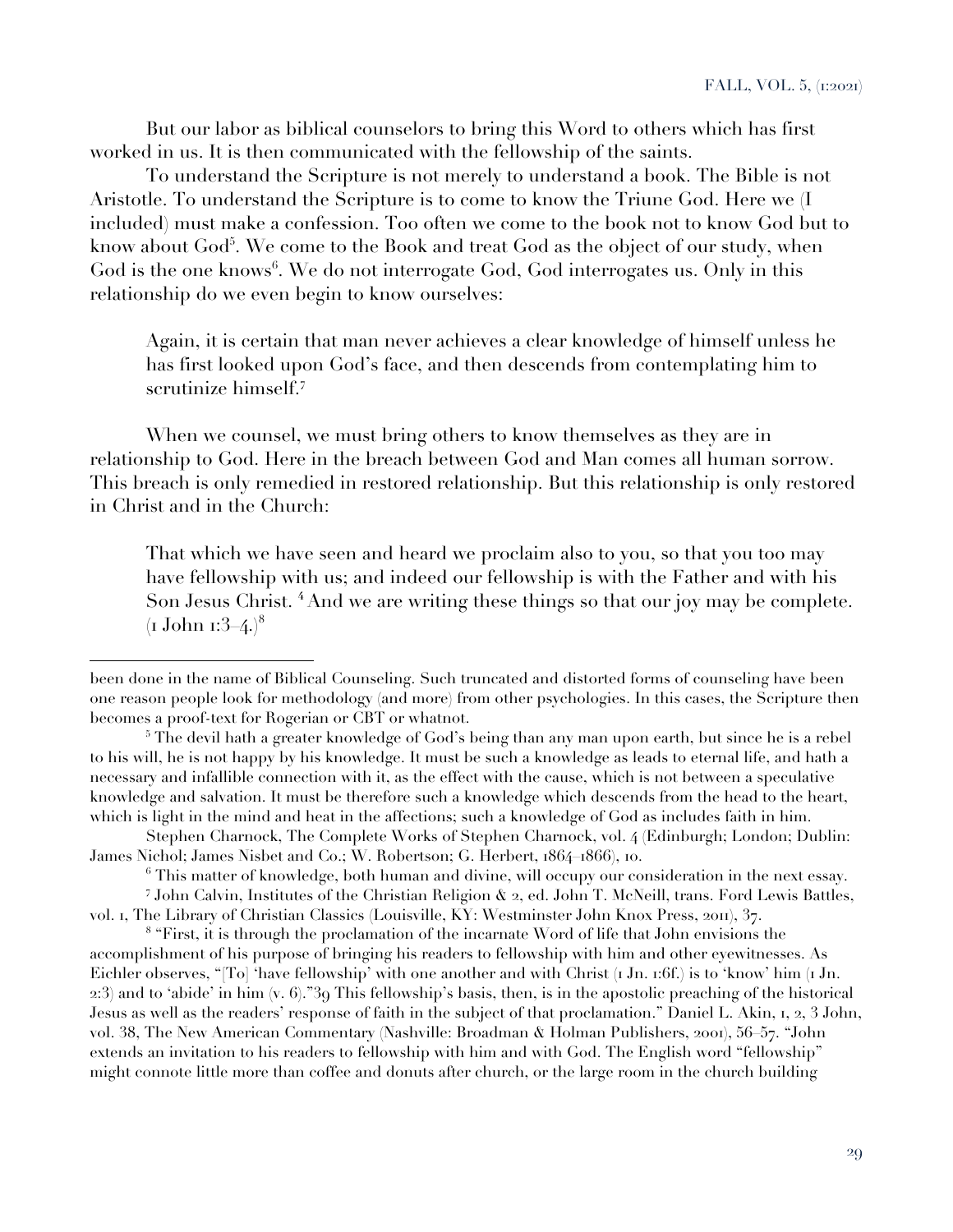our work of making disciples if we reject every contention, theory, thought, book, et cetera of unbelievers.

Even a translation of the Bible into English made by the most pious of all scholars will rely upon the work of unbelievers. Our commentaries rely upon historians and archeologists. The work of sociologists has been of great help to understand place, setting, and meaning of the Scripture and the life of those to whom it was addressed. Should we reject all of it?

Even our English language has been shaped by unbelievers – and language is not a wholly neutral device. Our customs will shape the way in which we understand evidence. If you wish to see how easily our cultural predilections and our history of reading can be brought into the text, which causes to see something which is not there – and to miss something quite plain in the text, consider the discussion of Bailey in *Paul Through Mediterranean Eyes*, on our understanding of the matter of *calling* and *state:*

**<sup>20</sup>** Each one should remain in the condition in which he was called. **<sup>21</sup>**Were you a bondservant when called? Do not be concerned about it. (But if you can gain your freedom, avail yourself of the opportunity.)

(1 Corinthians 7:20–21) The RSV uses the word "state" in verse 20, rather than "condition." In verse 24, Paul concludes:

**<sup>24</sup>**So, brothers, in whatever condition each was called, there let him remain with God. 1 Corinthians 7:24 (ESV.)

The default position, and I will confess to this of myself, is to read as an "economic man"<sup>9</sup> (as Philip Rieff dubbed the default  $20<sup>th</sup>$  Century Westerner), is to understand this verse as counseling to stay in one's *economic* status, because our "calling" is our *vocation*.<sup>10</sup> If you're

where potluck dinners are held. But the Greek word translated "fellowship" means having not only a close relationship but also an association based on common interests and purposes. John invites his readers to enter into a relationship with God the Father and his Son, Jesus Christ, by embracing God's redemptive purposes for the world in general and for individual lives in particular, as Jesus revealed them." Karen H. Jobes, 1, 2, & 3 John, ed. Clinton E. Arnold, Zondervan Exegetical Commentary on the New Testament (Grand Rapids, MI: Zondervan, 2014), 53.

<sup>9</sup> Britannica, s.v., "Sigmund Freud," https://www.britannica.com/biography/Sigmund-Freud/Psychoanalytic-theory.

 $10$  To test this hypothesis, I did a quick internet search and found a number of references and sermons – all quite orthodox which took "calling" as economic position. That this reading is not of recent vintage and that it is a common understanding, here is an example from Puritan Geroge Swinnock, from The Christian Man's Calling, "Many a one hath breathed out his last in the midst of his labour: his life and his labour have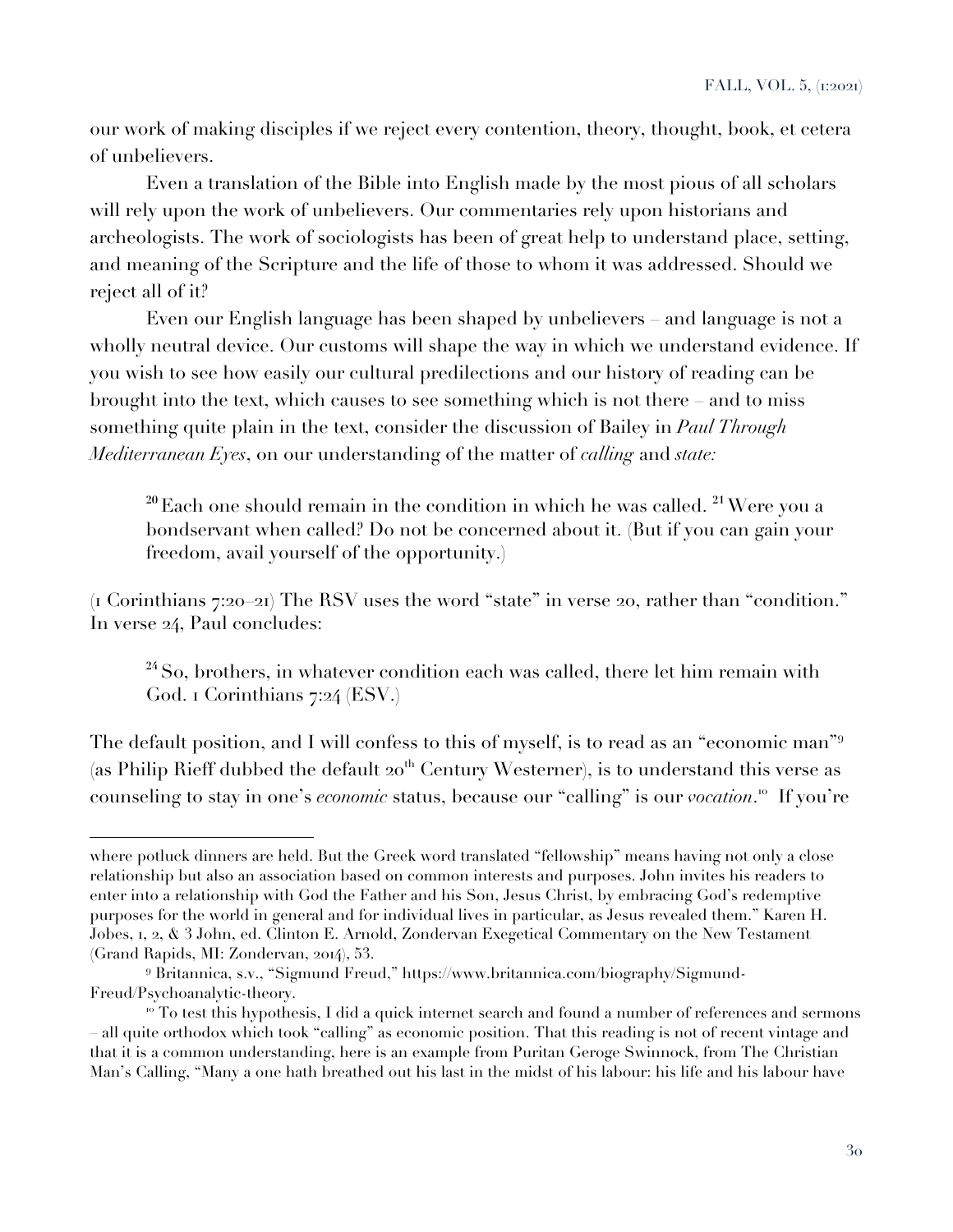a slave, stay being a slave. The trouble is that my cultural assumption about the text finds something which is not there.

This does not mean that the Scripture has different meanings to different people, nor that we need some particular background to understand the scripture. I am making precisely the opposite point: I do not want anyone's culture read into the text; I want to know the text first on its own terms".

Indeed, the nuance which is in play here is the *historical*, in *historical-grammatical* interpretation. What I have done in reading calling=vocation is to import my own history, my own culture into the text, rather than reading the text in its own historical context.

Tripped up by an unnecessary and inaccurate assumption which I have imported from culture. Thus Bailey, beginning with a different cultural context than the "West", explains the passage as follows:

If you are caught in slavery, try to get free. If you are free – do not become a slave. Yet, if you are caught in this (horrible) institution you can yet find and carry out *assignment.* You can exercise your *gift* and respond to your *call*. If you are a slave do not look wistfully at me with my freedom and privileges of Roman citizenship and say, "Of course the Lord can use *him.* But I am a slave – *I can do nothing*!" Don't forget your *calling*, and you *never imagine that there is no calling for you because you are a slave.12*

And so "calling" is not your job: it's your assignment from the Lord.

The point of this consideration is that we cannot just "read" the Bible from a completely objective position and understand it without help. We do not come into the world with sufficient information to understand everything in our world, nor are we ever completely objective. We need the sight of other people to become objective.

Our understanding of the text of Scripture is informed by a great many disciplines and people; moreover, even the most sanctified saints have been infected with the errors of their time and place.<sup>13</sup>

ended together. 'Let every man abide in the calling whereto he is called,' saith the apostle, 1 Cor. 7:24." George Swinnock, The Works of George Swinnock, M.A., vol. 1 (Edinburgh; London; Dublin: James Nichol; James Nisbet and Co.; G. Herbert, 1868), 44.

<sup>&</sup>quot; As I will soon, however, it has to be applied into a particular culture.

<sup>&</sup>lt;sup>12</sup> Kenneth E. Bailey, Paul through Mediterranean Eyes: Cultural Studies in 1 Corinthians (Downers Grove, Ill.: IVP Academic, 2011), 219.

 $13$  This should breed caution and humility in our present age. "Except among those whose education has been in the minimalist style, it is understood that hasty moral judgments about people in the past are form of injustice. But one may forget that hasty intellectual judgments are equally deplorable." Jacques Barzun, From Dawn to Decadence: 500 Years of Western Cultural Life (New York: HarperCollins, 2000), 253.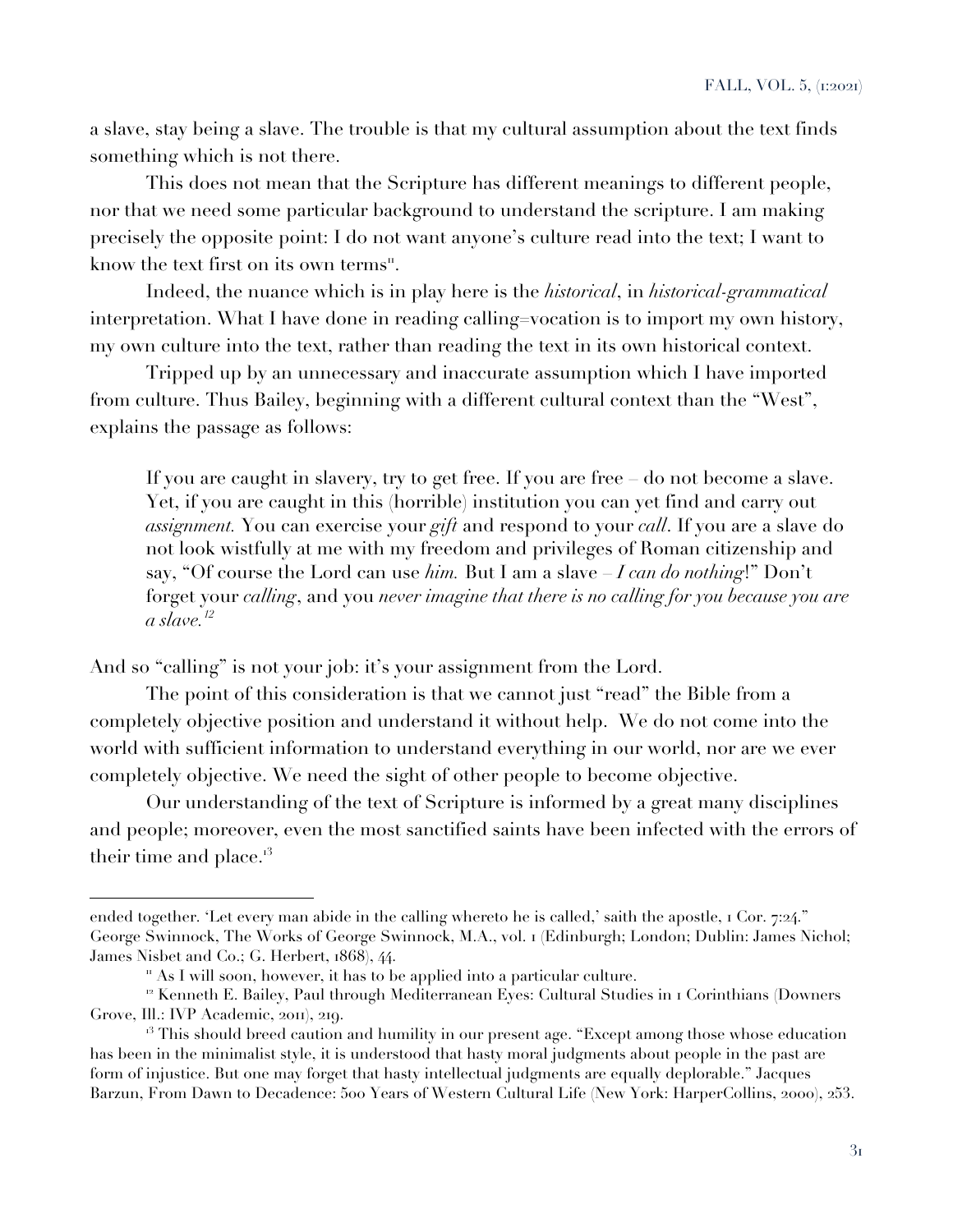But coming to an understanding of the Scripture myself is only the first half of the work in providing counsel. The physician's knowledge does good before it is put to use. I come to my doctor not to admire a medical degree but to obtain the applied benefit of that knowledge. To counsel we must "g[i]ve the sense, so that the people [may understand] the reading." (Nehemiah 8:8.)

When someone comes to a biblical counselor, they come not merely because you have knowledge, but they come to receive the benefit of that knowledge, for you to apply that knowledge.

So far, I believe that my readers will be in agreement with this being within the scope of what we may consider as biblical counseling. But what of the exegesis of human beings? If we rightly use the work of unbelievers to understand the Scripture, can we use the work of unbelievers to understand the person whom we are counseling?

# *Cunning, Craftiness, and the Exegesis of the Human Heart*

Without question, the Scripture contains a fortune of resources to understand the nature and functioning of the human heart. I can say without reservation, that the depths of the Scripture have not been plumbed in this respect. I also say that our preaching and our counseling have been hampered by our own ignorance of this aspect of the Scriptures.

But at least as often has been the fault of speaking without the knowledge of the one who listens. Why do you think we ask questions and take a history:

The pastor must keep in view that he is to preach to those who *hear him*, and not to those who, from their situations, cannot hear him; and in this respect a sermon differs from a religious treatise printed and published. How often is this fact overlooked in the ministry! How often are sinners reproved for particular sins, and violated scolded at by pastors, when the sinners are not in the congregation, but far removed from it! How often are errorists and heretics solemnly admonished, when they are not present to hear the admonition! While the wrong doings and the lamentable condition of those who are before the eyes of the preacher, are unattended to, and a 'generation of vipers' is left to encircle him in all the twistings of Pharisaical formality, self-righteousness and hypocrisy!<sup>14</sup>

Or, if we do address the right topic, we address without any understanding of how human beings function or how information should be presented so as to have sense.

<sup>&</sup>lt;sup>14</sup> Rev. James Spencer Cannon, D.D., Lectures On Pastoral Theology (New York: Charles Scribner, 1853), 135.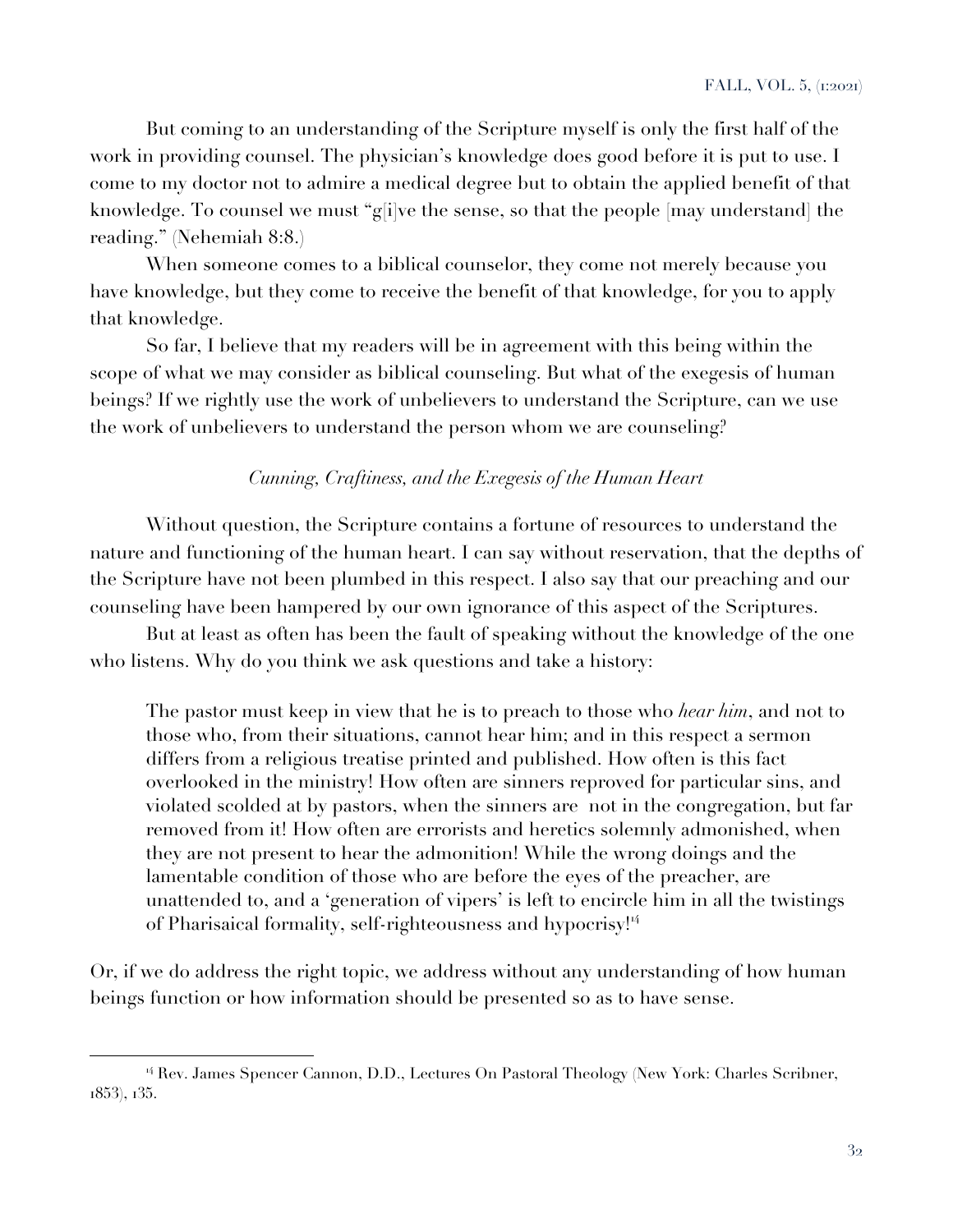Too often preaching and counseling treat human beings as if the sole trouble facing the constantly erring believer is that there is a lack of data and we need merely shovel word-studies down their gullet and they will become as Enoch who walked with God; they will be as devout as Daniel in the Babylon.

How many sermons have we heard on Colossians 3:5, to mortify our sins, which consisted in 15 minutes demanding that we must stop and 35 minutes of word studies and this history of Greco-Roman sexual deviancy? Preaching "to the heart" consists of shouting in a weirdly affected manner. We then stand back in amazement that nothing has changed, and so we blame the wickedness of the congregation and not the weakness of our "giving sense."

Should you look above and below verse 5, you would see a wealth of exegesis of the human heart and how mortification is an interactive system of meditation, affections, and practices, both alone and in society. There is human effort, attention, singing; and the work of the Spirit confirming us to Christ. The too-often given "counsel" from verse 5 fails because it neither understands the text nor the one to whom we are speaking. In short, by ignoring the depths of the Scripture in its understanding of the human heart, we misrepresent and misapply the Scripture.<sup>15</sup>

We also must concern ourselves with the particular people to whom we speak. Indeed, you do so intuitively. When you teach to children, I seriously hope you consider your vocabulary and their ability to attend to our words. But when we speak to adults we can ignore these particular people before us. If we are counseling, we may talk right over the counselee, if the counselee does not say, "I don't understand."

And even if we use vocabulary and concepts fit to the one who hears, have often have we considered the way to present information? Why should we refuse to consider the way in which the Scripture is designed to pick the lock on shuttered human heart?

Have you ever wondered why the Bible is primarily stories and poems? Being products of our own time, place, culture, and education, we think that instruction should be a matter of express instruction, like a recipe or a manual; at least a textbook. Since the primary means of training a pastor is years of college and graduate education which emphasize in learning in a like manner, the putative counselor, preacher comes to think all information should be dispensed like the textbook and lecture.

<sup>&</sup>lt;sup>15</sup> There is a parallel to consider. A preacher today would use the work of a sociologist to understand Peter's discussion of slavery in 1 Peter 2. Would a first century counselor be allowed to use that same research (assuming a first century sociologist had done the work) to counsel that same slave?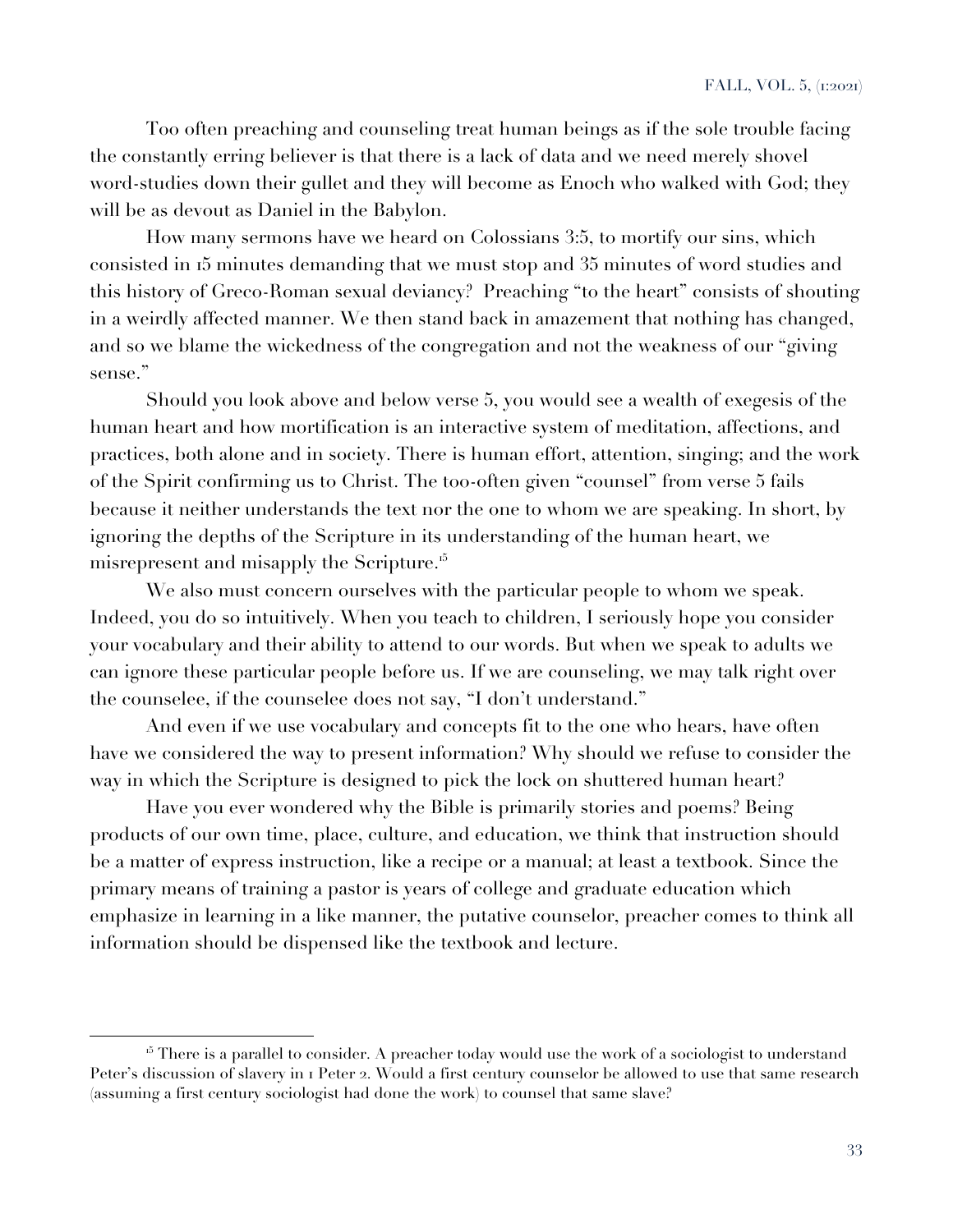The Scripture does contain express instruction: Love one another. But it also contains the Song of Solomon. And even the command to love comes in a personal letter, in a story. Moses ends Deuteronomy with a song.

The impoverished education of the North American evangelical results in blindness to the Scripture – and thus, a misunderstanding of both what it is we are to teach and the nature of the one to whom we are speaking. How often have we heard sermons where a duly educated seminarian torments a Psalm trying to force it into an exegetical paper proper for seminary. When you hear Joel 1:10

*The fields are destroyed, the ground mourns, because the grain is destroyed, the wine dries up, the oil languishes.*

The text does not merely state that God will send a famine. The text means horror and fear and sorrow. It means I am going to die, and there is nothing I can do to avoid a lingering, harrowing death. If the sermon does not convey horror, it has not actually given meaning to this text.

Think this through: The text is a call to repentance. The text includes poetry which is meant to change the affections of the hearer, so that the hearer will have a horror of judgment and thus a horror of sin and thus understand what is meant by the command, "[R]end your heart and not your garments." (Joel 2:13) Think of what is intended by this language: it meant to bring you to such a state of fear and sorrow that you would tear your own heart. But we settle a dull, shallow, "You must do more make an outward show of repentance." But the somewhat better counselor, when encouraging repentance may insist on actual repentance. But the language of this book is to meant to create such repentance.

The Scripture has an implicit and explicit understanding of the human heart. It not merely provides tools for exegeting the human heart, it likewise provides examples of appealing to the human heart. We too often simply do not understand the Scripture, how the Scripture works, nor how to convey this information with fidelity to the human being seeking counsel.

These means of conveying information to the human being through poems, stories, letters, and direction command are matched by the nature of the human heart. We are intuitively affected by stories. Teenagers are mad about verse set to music – even very bad verse set to music has a profound effect. Don't you see that these lessons which come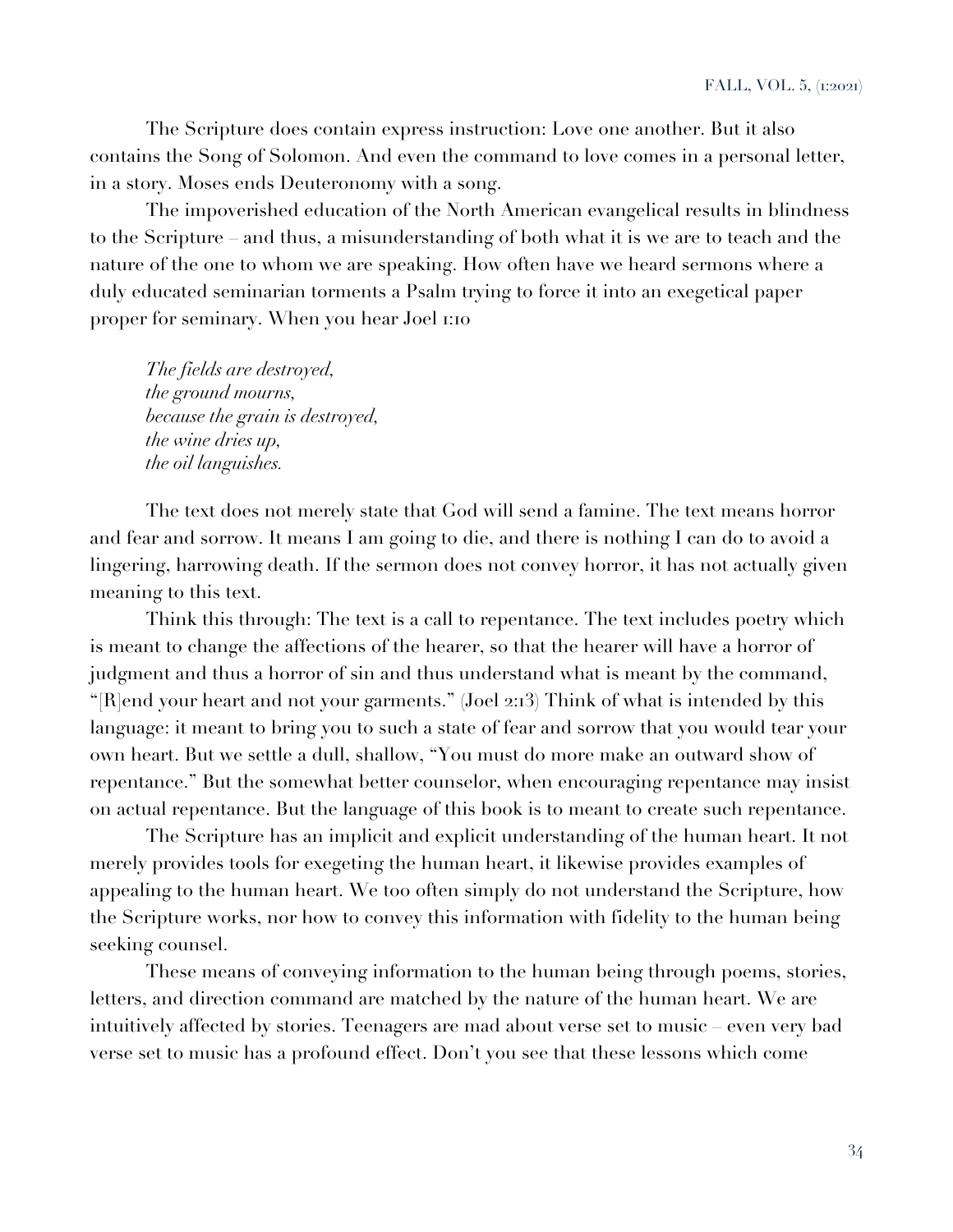merely from the structure of the Biblical text are a key to the functioning of the human heart?

Don't you see how these effective techniques are persuasive?<sup>16</sup>

Our limping sermons and ineffective counsel result in part from a defective education (and not all education needs be formal). The education supplied must be supplied from somewhere.

How then am I to gain the education necessary to understand the Bible as literature, as poems and letters and stories?

If I read Robert Alter's *The Art of Biblical Narrative* to learn from an unbeliever how better to understand the narrative forms used in the Bible have I sinned? If I follow the instruction T. David Gordon in *Why Johnny Can't Preach* and conclude that I might want to read Shakespeare or Robert Frost so I could learn something about the manner in which language works, have I fallen into sin? What if I learn to construct a sentence by listening to Churchill?

Should we conclude that all things beyond the scope of the Text are cunning and craftiness, and that to give consideration to any non-biblical understanding is to be taken "captive by philosophy and empty deceit"? (Col. 2:8) Let us put a point on the question for counselors. If I can use non-biblical sources to understand the mechanics and content of the Bible (and we should and do), is it sin to use non-biblical sources to understand human beings?

## No.

Before you toss me into the fires for syncretism and reject me as an "integrationist," show me the courtesy of a hearing.

First, let me give you an example from an unimpeachable source. This is a relatively random example from the Puritans, whom J.I. Packer referred to as the spiritual redwoods

 $16$  I hasten to add that I am not saying that the Spirit's work is constrained by our inability; nor do I contend skill in speaking-well can keep the sovereignty of God from achieving the planned ends. Charles Spurgeon was converted through the sermon of a remarkably unskilled preacher. This proves that even poor sermons can achieve miraculous ends:

Meditate on the Wisdom of God. He is called 'the only wise God,' 1 Tim. 1:17. His wisdom shines forth in the works of providence; he sits at the helm guiding all things regularly and harmoniously; he brings light out of darkness; he can strike a straight stroke by a crooked stick; he can make use of the injustice of men to do that which is just; he is infinitely wise, he breaks us by afflictions, and upon these broken pieces of the ship, brings us safe to shore; meditate on the wisdom of God.

Thomas Watson, "A Christian on the Mount, or a Treatise Concerning Meditation," in Discourses on Important and Interesting Subjects, Being the Select Works of the Rev. Thomas Watson, vol. 1 (Edinburgh; Glasgow: Blackie, Fullarton, & Co.; A. Fullarton & Co., 1829), 20But that does not mean we should about created new crooked sticks.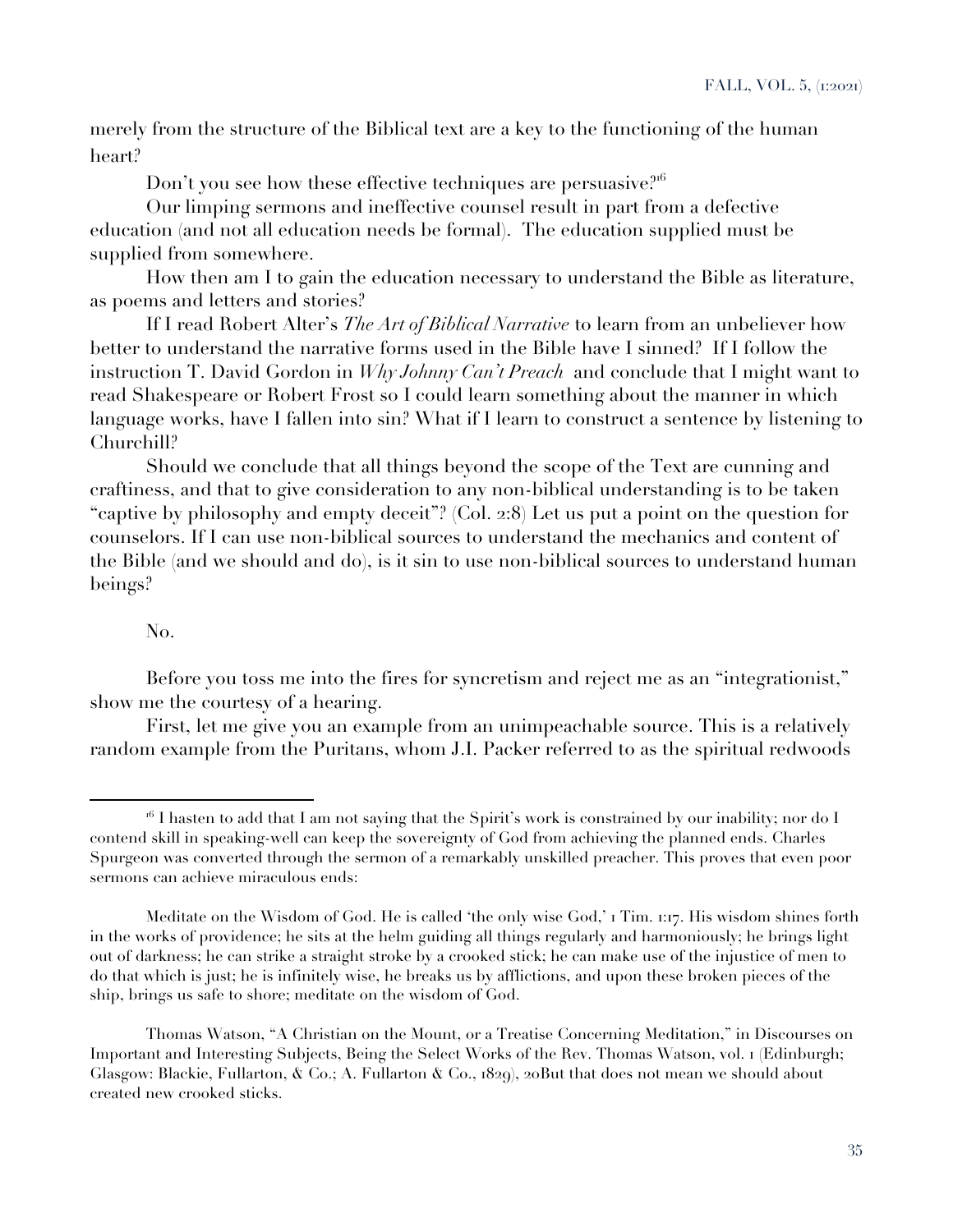for their stature among Christians<sup>17</sup>. By random, I mean that similar instances of references to secular sources<sup>18</sup>, often ancient Greek and Roman writers, is a commonplace among the well-educated Puritan pastors:

The Greek tragedian brings-in one as heightening his misery, and crying out, "Woe is me!" "But why," saith he, " 'Woe is me,' when we suffer nothing but what is incident to all mortals?" did we but in time of need revive this upon our thoughts, it would much alleviate our grief and obviate all heart-disquietment.<sup>19</sup>

This paragraph comes in a sermon by Dr. Jacombe, "How Christians May Learn in Every State to be Content." The sermon may be found in the Cripplegate "Lectures" of the Puritans. Now let us consider the argument in which this quotation is found. Our pastor is noting that in our discontentment springs, in part, from a belief that our grief is unique. Yet, when we see that our sorrows and troubles are common, it can help us be reconciled to our condition:

This is to be thought of: be the estate what it will, it is but common. Whatsoever your troubles are, you have many sharers and companions therein. The prophet fancied he was left alone, which made him the more froward in his condition; but God told him, he had reserved some thousands in Israel, who had not bowed their knees to Baal. (1 Kings 19:14, 18.) And so some in their trials are apt to think they are alone, their case is singular, none so crossed, so afflicted as they; when, God knows, there are many thousands who drink of the same cup. "There hath no temptation taken you but such as is common to man," (1 Cor. 10:13.) "Knowing that the same afflictions are accomplished in your brethren that are in the world." (1 Peter 5:9.) If

<sup>19</sup> James Nichols, Puritan Sermons, vol. 2 (Wheaton, IL: Richard Owen Roberts, Publishers, 1981), 559. The quotation itself comes from Euripides).

<sup>17</sup> "California's Redwoods make me think of England's Puritans, another breed of giants who in our time have begun to be newly appreciated. Between 1550 and 1700 they too lived unfrilled lives in which, speaking spiritually, strong growth and resistance to fire and storm were what counted. As Redwoods attract the eye, because they overtop other trees, so the mature holiness and seasoned fortitude of the great Puritans shine before us as a kind of beacon light, overtopping the stature of the majority of Christians in most eras, and certainly so in this age of crushing urban collectivism, when Western Christians sometimes feel and often look like ants in an anthill and puppets on a striJ. I. Packer, A Quest for Godliness: The Puritan Vision of the Christian Life (Wheaton, IL: Crossway Books, 1990), 11–12.

<sup>&</sup>lt;sup>18</sup> The instances of the Puritans making use of observations and examples from pagans is remarkable. Certainly no one can accuse this time in the Christian Church for being weak on their belief in Scripture. By way of another "random" example, "For it is better to bear wrong, than to do wrong a great deal; If they wrong you, if your heart can submit, you are in a better condition than they, because it is better to suffer, than do wrong. I remember it is said of Socrates, that being very patient when wrong was done to him, they asked him how he came to be so? Saith he, If I meet with a man in the street that is a diseased man, shall I be vexed and fretted with him because he is diseased? Those that wrong me I look upon them as diseased men, and therefore pitie them." Jeremiah Burroughs, "Sermon X," in The Rare Jewel of Christian Contentment (London: W. Bentley, 1651), 115–116. This particular book is one I have often used in counseling.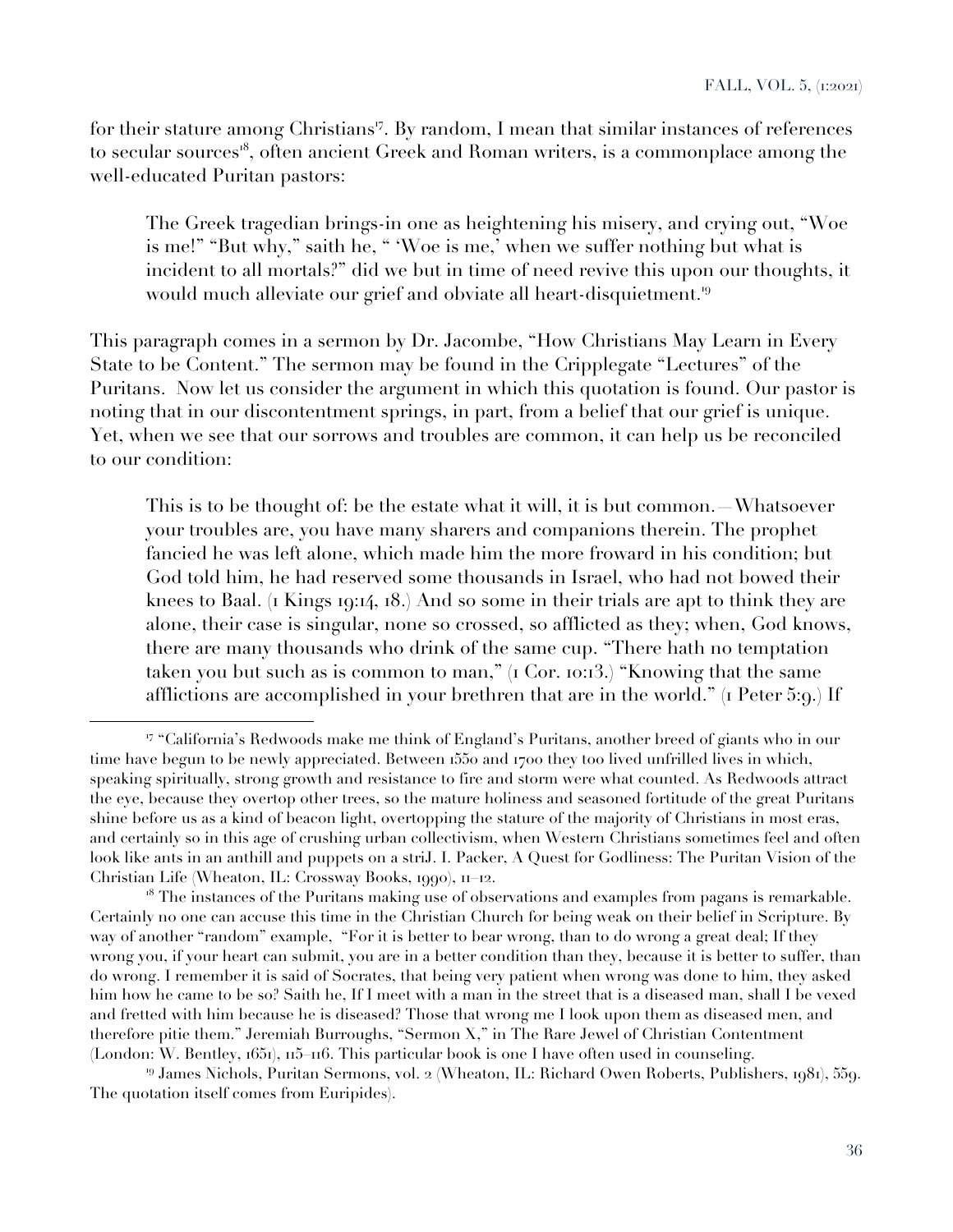this was but considered by persons under afflictions, their spirits would not be so disturbed as they are. When it is but with me as it is with others, why should not I be content? "Men will quietly submit to that which is the lot of others as well as their own." Ferre quam sortem patiuntur omnes nemo recusat. The Greek tragedian brings-in one as heightening his misery, and crying out, "Woe is me!" "But why," saith he, " 'Woe is me,' when we suffer nothing but what is incident to all mortals? did we but in time of need revive this upon our thoughts, it would much alleviate our grief and obviate all heart-disquietment.<sup>20</sup>

There is in this short discussion of contentment for a Christian a distinctly biblical understanding of our trouble as being "common to man." Jacombe finds this principle in the Scripture and makes the observation from human experience which expects that his reader will agree. He then brings the observation of a Greek poet filtered through the work of a Greek Moralist.

Would we call Dr. Jacombe an "integrationist"? Would we say he compromised biblical anthropology and methodology of discipleship? No. Dr. Jacombe is making the point the sorrows and trials of a Christian have much in common in all people. Thus, a citation to unbelievers proves up the point that our sorrows and troubles, our temptations, are "common to man."

Or what of our common work among missionaries. When one travels to a new country to engage in ministry, would it be wise to learn the language of the people who live there? Yes. Well what of culture? Yes, again. Indeed, a failure to understand the culture can cause one to fail miserably in the task, not because the Gospel is not sufficient, but because the minister has never accurately communicated the Gospel to the hearers.

I recall a lesson from a professor in college who told us of a politician who traveled from one country to another. The politician made a hand gesture which meant something positive in his home country, and meant … something quite different to those attending his speech.

Such things as language and culture could be learned from an unbeliever, yes? If I read a book on Chilean culture written by an atheist who happens to be the most insightful Chilean have I sinned?

Consider for example the human body. Although our understanding as biblical counselors leaves a great deal to be desired on this point, we will all concede that human beings are not merely purely spiritual processes without bodies. Our bodies are not mere appendages to a mind, something which we can be put on and taken off with no

<sup>&</sup>lt;sup>20</sup> James Nichols, Puritan Sermons, vol. 2 (Wheaton, IL: Richard Owen Roberts, Publishers, 1981), 559.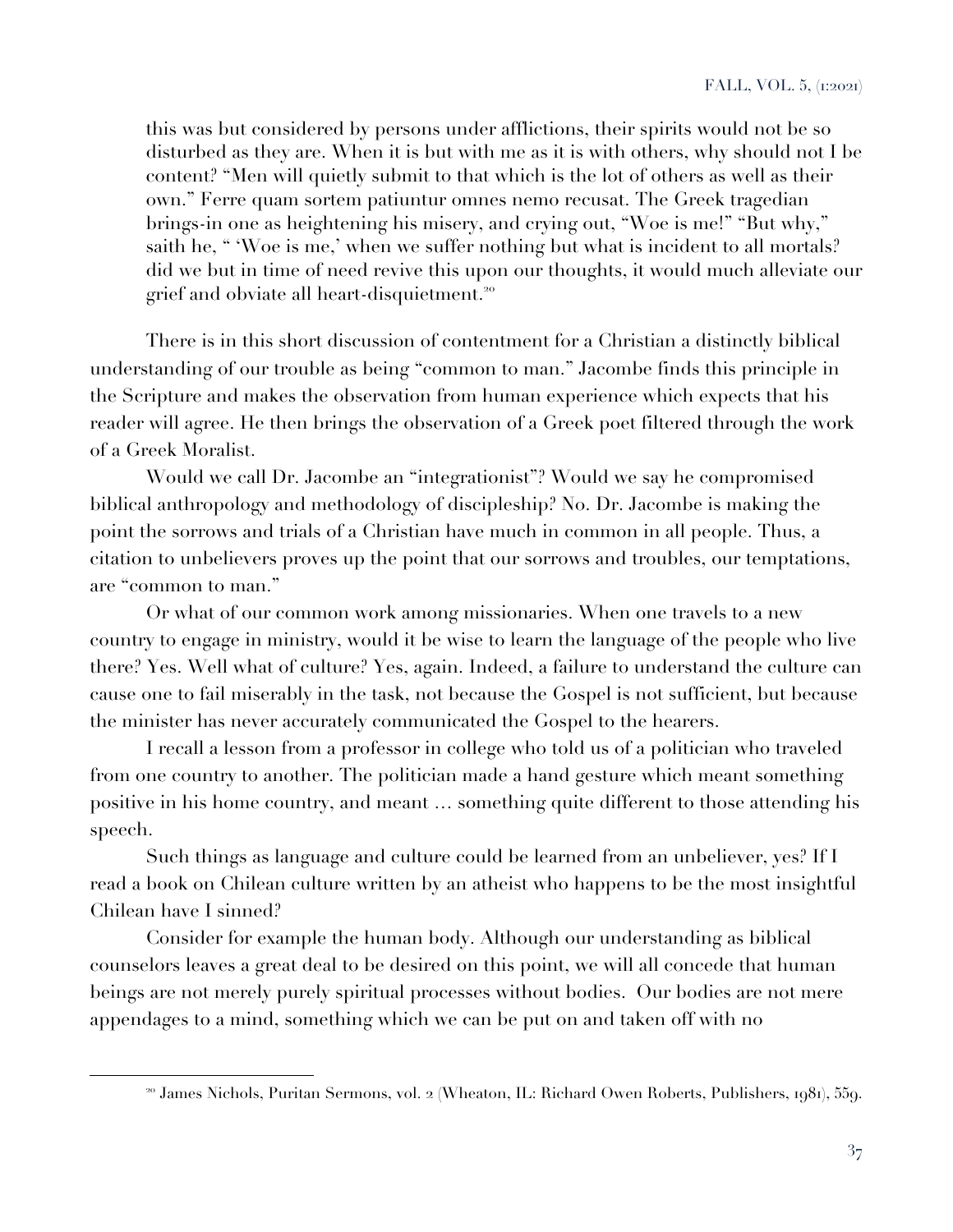consideration. Our flesh is not mere clothing to be discarded at will. Our Risen Lord has "flesh and bones." (Luke 24:39)

It is a topic for a different essay, but an excessive Cartesian Dualism is profoundly anti-biblical<sup>21</sup>. And if you are tempted to find this acceptable, consider just this practical ministerial problem. If you contend the spirit is all and the body is unimportant, how then does your theology differ from the one who claims they have a female soul in a male body? You see, you don't differ from the transgender expressivist, except as a matter of aesthetics.

The body matters to biblical counseling. We must understand the body to do our job well.<sup>22</sup> To gain an understanding of the body, of the effect of medication, the functioning of senses, and so on, we will need to rely upon the work of scientists: psychologists who study perception and senses, physicians who treat diseases, et cetera. We can and should use this work.

I do not believe I stepped beyond the line into error by concluding that a biblical counselor can utilize the resources of non-Christians to learn general information about culture and physiology.

But what I want to know something more particular than common expectations for marriage and family among Nigerians, or the effects of Xanax on women over the age of 45?

What if I would like information about women who have been sexually trafficked or the long-term effects of being taken from the family of origin and adopted? If there are general patterns for entire cultures, are there general patterns for subcultures? Would it be useful to know whether adopted children have more trouble forming lasting friendship, or trusting parents, than non-adoptive children? Would it be useful to have some sort observational data on the effects of remarriage upon children, even if that data only gives me percentages and outcomes?

In fact, don't we teach people that the manner in which we raise our children has an effect – even if it is not absolutely determinative? Why would we deny that the nature of one's childhood, a background in a warzone or a pastoral countryside would have an affect on the nature of one's thinking and acting as an adult? Again, not in a deterministic way, but as an influence.

<sup>&</sup>lt;sup>21</sup> The Greek phrase, "soma-sema", the body is a tomb, comes to mind. See, e.g., Christian Irigaray, Soma Sema: The Body as a Prison for the Soul,

https://www.academia.edu/33117741/Soma\_Sema\_The\_Body\_as\_a\_Prison\_for\_the\_Soul

<sup>&</sup>lt;sup>22</sup> I make the following observation concerning common grace. As the effects of the Fall have worn down the quality of the human body through generations of genetic entropy, the quality of human medical understanding has progressed. I propose that we "need" our substantially greater medical knowledge to remain in place as a species. While human beings obviously fell to disease and danger, the normal functioning of the human being was greater in the past. Again, this is to raise a matter which we cannot address here. But I suggest that you start reading here: https://crev.info/?s=genetic+entropy#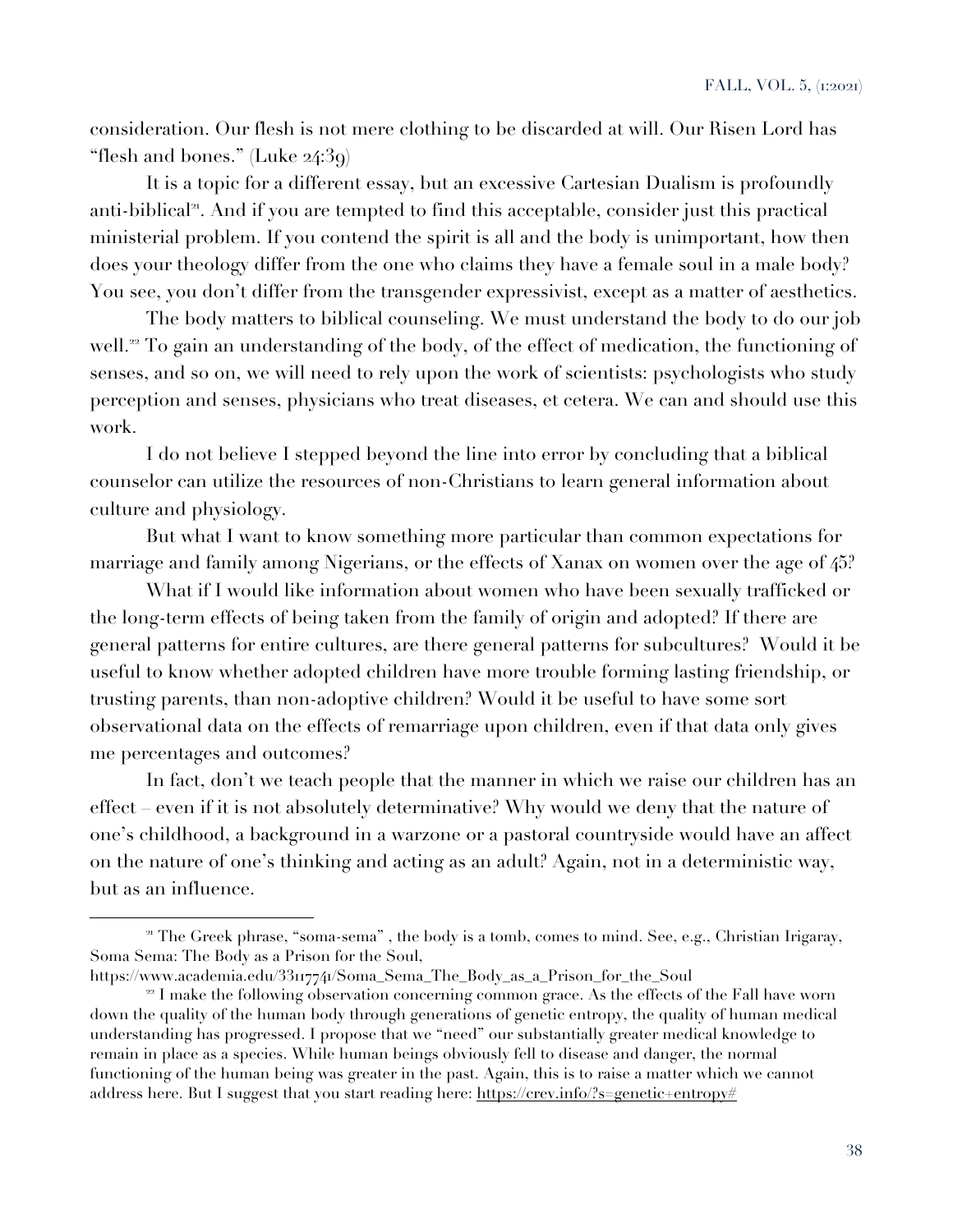What then of observational psychology? Again a case can be made that observations will be useful to help us understand the Scripture and the human being. We now understand the reference that the "sun stood still" (Joshua 10:1-11) means that the earth stopped turning (or perhaps it was some other miracle; it could be that sun rise occurred as expected in the British Isles while the day continued at Gilgal).

Contemporary studies of habit and habit formation make sense of biblical commands (and allow us to evaluate the practical counsel of earlier believers). Indeed, when we understand more clearly how habits are formed, it can help us to understand the nature of counsel and homework we give to counelees. The contemporary research does not change anything which is already in the text, but it helps us to understand what was said in brief by Paul so that we can better apply it today's Peter.

*Thesis one: Observational data from secular psychologists may be of use to helping us understand human beings. That knowledge may help us to provide better counsel.*

Let me consider this issue from two different perspectives. Secular psychologies, both observations and theories, (1) may help with understanding the human being to whom we are speaking; (2) may present considerations of human conduct and understanding which we may not have considered.

## *Understanding the Person Before Us*

When we first meet a new counselee, the first step is to take a *history*. We seek to know the person before us. It matters to us whether the person is five or fifty; it matters whether this is a man or a woman; married or single; in prison or never had a parking ticket; and so on.

The historical background of this particular human being matters for two reason: (1) so that we can properly understand what they mean when they speak; and (2) so we know how to properly speak to them. The information in-and-out of the human being depends upon the personal history of that human being.

In German, the sound "gift" means "poison"; in English, "gift" means well, a *gift*. A friend told me the story of his father who lived in the States and had a dear friend in Germany. For Christmas he sent some presents to his friend's children. On the outside of the box he wrote the word *gift*.

It matters what language what one speaks; it matters when one speaks:

Now we take it for granted that the physician is wise to take the patient's history and that the chairman of the board must review the past year in his annual report. To have not only the knowledge of the sense of history is deemed an asset in practical life. This sense detects the likeness and difference under the façade and the names of things. To take a crude example, someone who 'sees' the same objects when he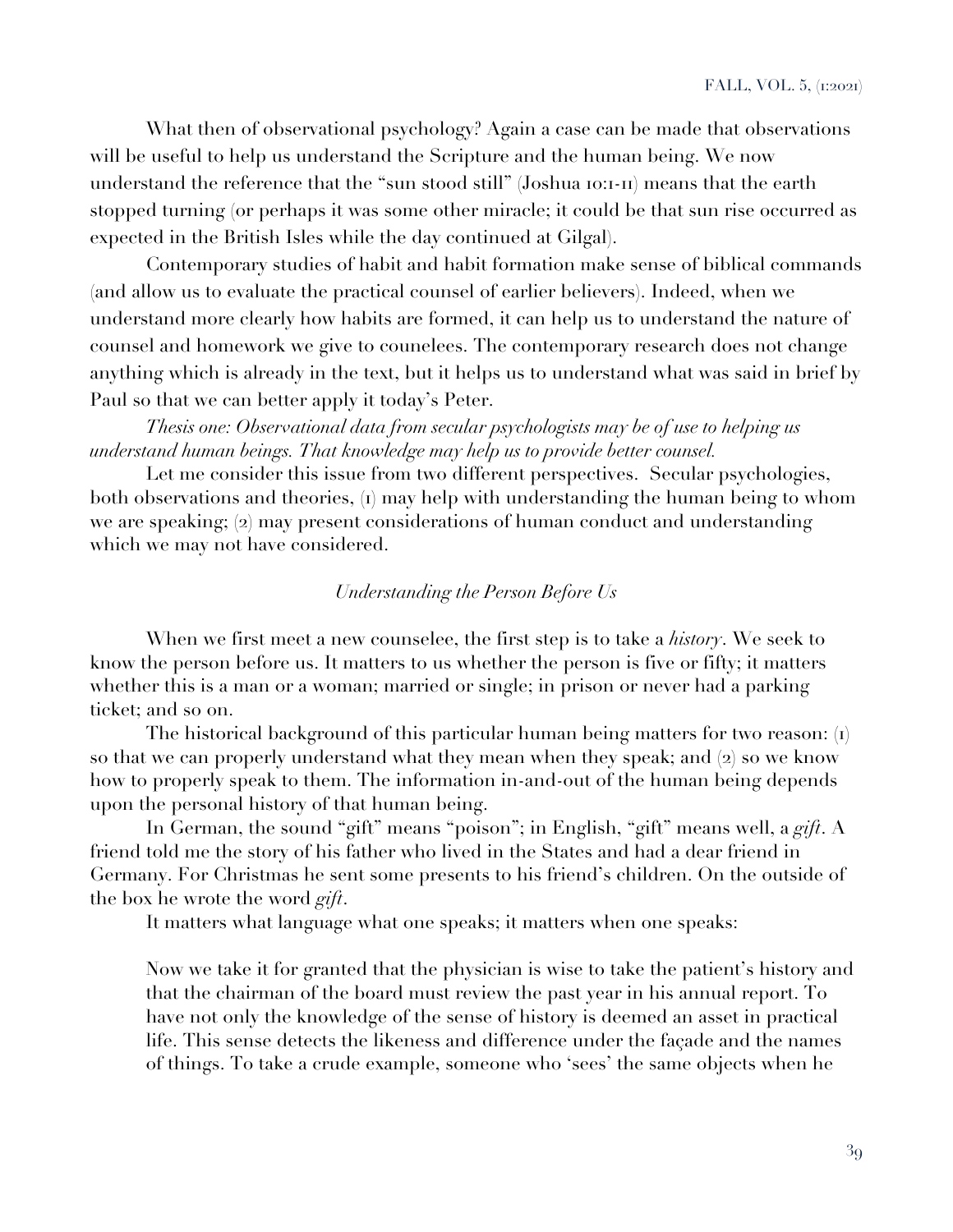reads the words, *coat, hat*, and *shoe* in a book about ancient Greece and again in a book about colonial America lacks the sense of history.<sup>23</sup>

We take a history of the counselee so that we can understand what they mean when they speak, so that we can begin to "understand" their behaviors and thoughts. We need their history to know how to speak to them.

For example, when Joseph's brothers appear in Egypt, Joseph carefully tests the men to understand who they are at that time. (Gen. 42-44). Jesus speaks differently to the Samaritan woman (John 4), than he does the unrepentant Pharisees (Matt. 23). Paul's preaching is fit to his audience: compare Acts 13:13-43; Acts 17:16-31.

When we take a history of the counselee, we are do so for the purpose of knowing how to understand and how to speak to them. Consider the nature of our evaluation: Based upon our personal experience and our education we make an evaluation.

Scripture tell us that we must make this evaluation if we are to be of use:

And we urge you, brothers, admonish the idle, encourage the fainthearted, help the weak, be patient with them all. I Thessalonians 5:14.

It is easy to misunderstand a person suffering from depression as being "idle," or a person who is profoundly frightened and hurt to be angry. Someone who is foolish may be been wrongfully instructed. There are any number of variations which may come into play.

If we are presented with a counselee who has suffered severe abuse, we know that we should take their suffering and trauma into account in our interaction. At this point, fill in whatever sort of background you could imagine.

Without question, our personal experience will be an insufficient basis upon which to make evaluations of all potential effects which a counselee's personal history may have upon the counselee: none of us will live long enough, nor know enough people to truly know what all effects a background could have upon a counselee.

Therefore, we must rely upon the experience of others to help understand the counselee's present and past. That is why we have training, why we require mentorship in counseling.

You are engaged in "psychology" of the same sort which any "psychologist" is involved when considering people. You have a theory of human conduct, you have theories about how the past affects the present, and so on.<sup>24</sup> Moreover, without question, your

 $^{23}$  Jacques Barzun, From Dawn to Decadence: 500 Years of Western Cultural Life (New York: HarperCollins, 2000), 246.

<sup>&</sup>lt;sup>24</sup> To be fair, the academic psychologist would say you are merely exercising "common sense," and that psychology is a superior form of knowledge. See, e.g., Lester M. Sdorow, Cheryl A. Rickabauagh, and Adrienne J. Betz, Psychology, 8<sup>th</sup> ed. (United States: Academic Media Solutions, 2019), xv.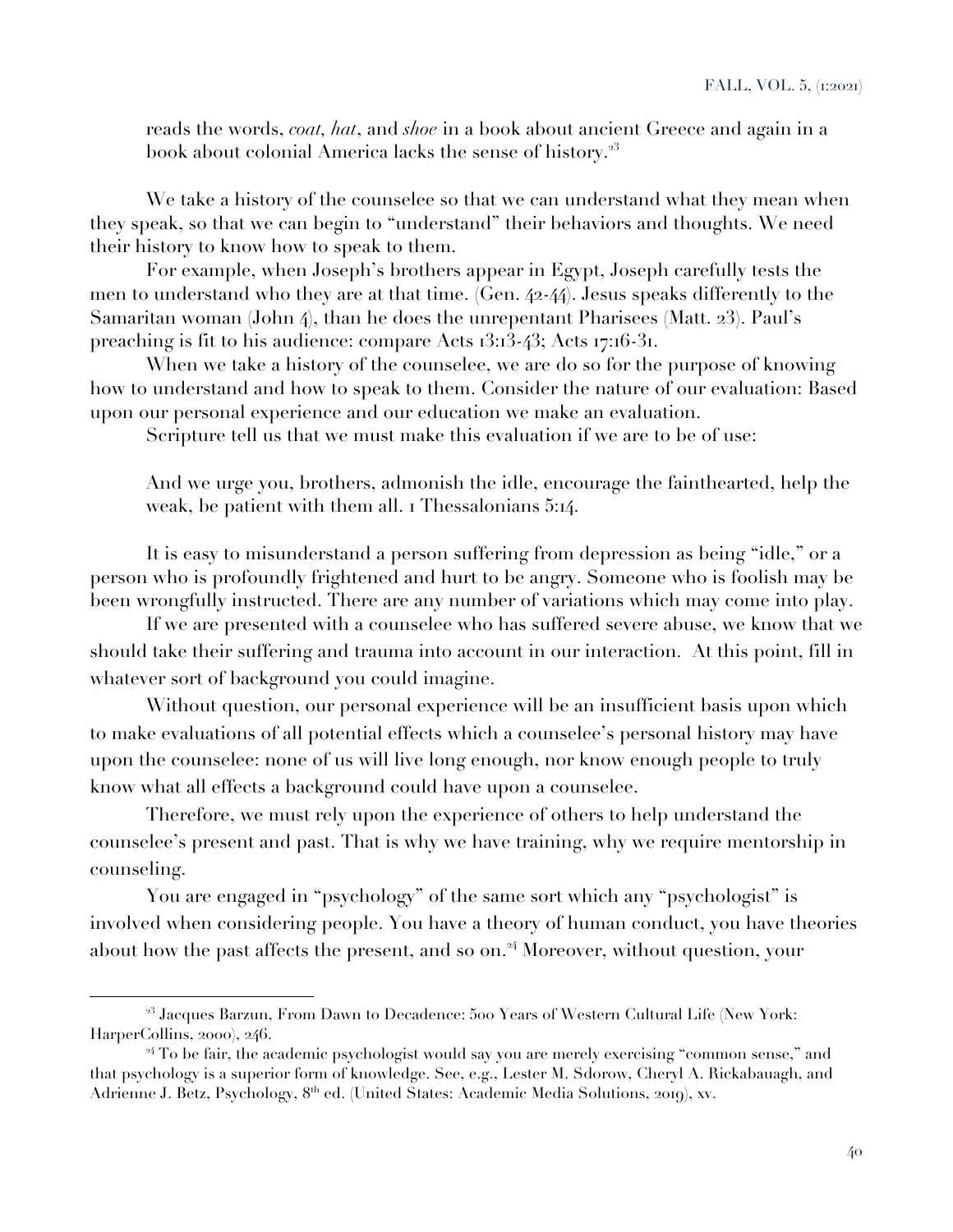psychology has not been formed solely from Scripture. Your personal psychological theories have been formed by what you have been taught, by the stories you have learned<sup>25</sup>, by the explanations of your friends.

Before you run past this point, note carefully that you do this all the time. Someone tells you about an uncomfortable interaction with a mutual friend. You provide practical advice: Well, you need to remember she just lost her mother to a stroke. Or, he always gets excited over a new idea, but he'll calm down in a day or two. You are right there doing "psychology." You are making deductions about another human being. Moreover, these deductions are not strictly Scriptural. These are based upon your education and experience.

What I will be proposing is that we become more conscious and deliberate in how we form these psychological conclusions.

Let me give you two examples which were not based upon Scripture and which were learned from a specifically Christian background<sup>26</sup>. I found these observations to be true in practice to and to help me understand better circumstances with which I was confronted.

I had a friend who had worked as a substance abuse counselor for a decade. He made this observation: We mature by being faced with painful circumstances and learning how to respond to the pain or difficulty. By learning to "deal with" troubles, we grow-up. Substance abuse most often begins in adolescence. So let us assume a 15-year-old who becomes addicted to alcohol. He drinks his way through the movement from childhood to adulthood. Finally at 35 he stops drinking. This man has a 35-year-old body, but he lacks the last 20 years of maturation This man will be different in fundamental ways than his twin brother who never drank alcohol.

I have found this thesis to be remarkably useful.

Another observation from a friend: Based upon studies in which he had participated (he was getting his graduate degree in psychology) he saw that people fundamentally organized information based upon their "team." Even a wholly arbitrary division of people in red and blue teams led to this effect. He explained that one interpreted raw data through the perspective of their "team". One would more favorably remember and evaluate one's own team and would think worse of the opposing team based upon wholly arbitrary assignment to a team. I have seen this observation proved true in multiple circumstance.

<sup>&</sup>lt;sup>25</sup> As a practical matter, you would gain a more accurate understanding of human nature from reading Tolstoy than Freud.

 $^{26}$  This list could be easily expanded. Take a look at Daniel Kahneman, Thinking, Fast and Slow (New York: Farrar, Straus and Giroux, 2011) on the matter of cognitive bias, or the work of "pick-pocket" Apollo Robbins on perception and memory.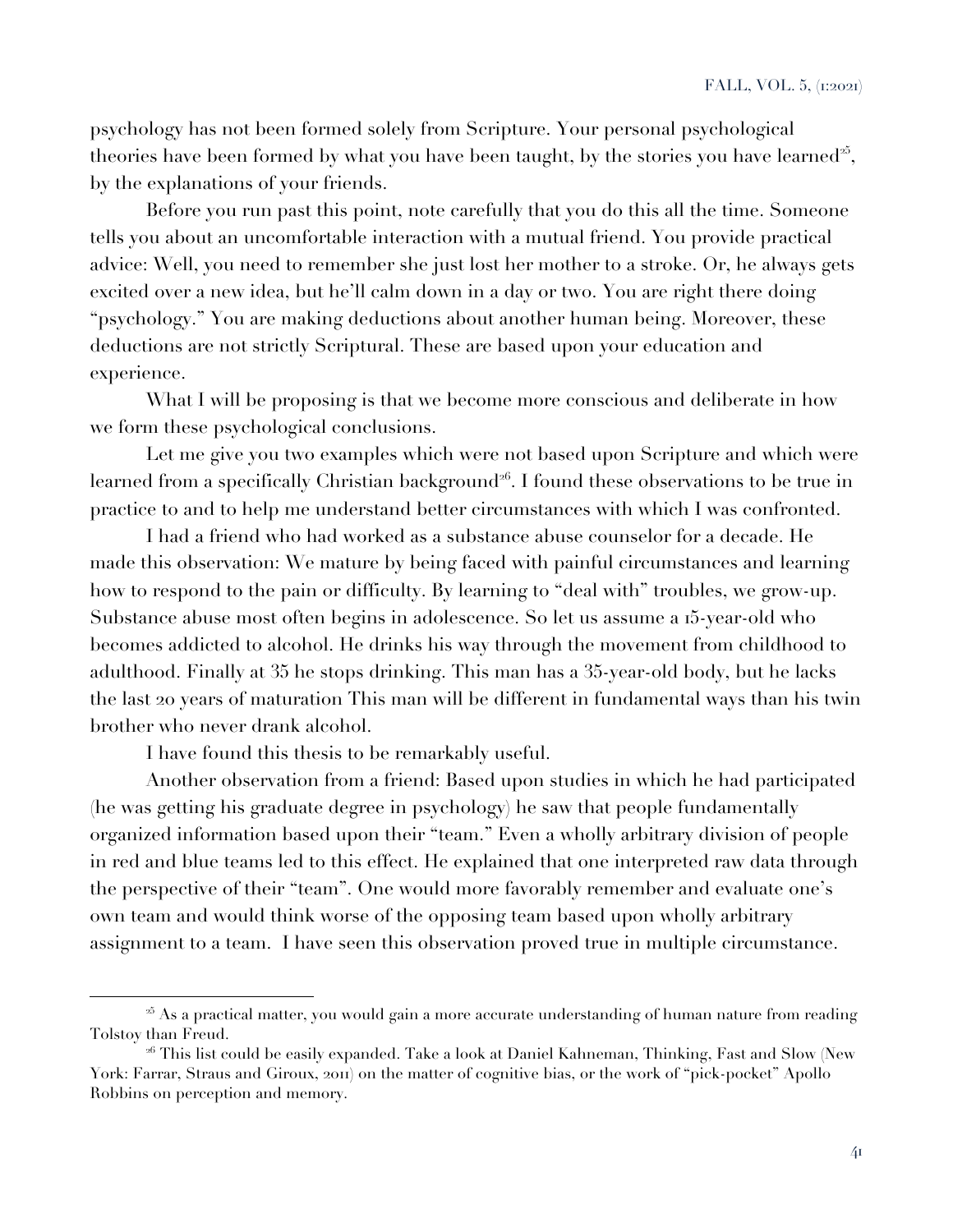Imagine the usefulness of this observation when evaluating the testimony of witnesses in a church conflict.

I can propose any number of other observations which are not explicitly referenced in the Scripture, and which would be very relevant to helping us exegete a counselee and explicate the Scripture to that counselee.

What about studies concerning the plasticity of memory; and how memory formation differs depending upon the age of the person remembering. Research on cognitive bias, or the manner in which gut bacteria affect mood and may contribute to depression? Would not such information be quite useful in any number of circumstances?

If it were possible to access such information, and I simply refused to consider the experience of other human beings would that be wise? Should I ever consider the substance of psychological evaluations of 325 people who were sexually abused as children when it comes to counsel someone who was sexually abused as a child? After all, I rely upon some offhanded observation from a friend in high school or my grandmother, but I reject perhaps better-founded observations because they were published as a study?<sup>27</sup>

As you will see, I by no means contend that we should uncritically accept all studies. There are tremendous difficulties involved in psychological studies from the way in which studies are conducted to the theology which permeates such studies. In what follows, I am going to suggest tools to make such evaluations.

What I propose at this point is that we necessarily rely upon the experience and observations of other human beings. It was what we necessarily do all the time already. But rather than pick up our data and conclusions at random, I contend that we should be more selective and deliberate about the way in which we use data. My contention is that by failing to be explicit and conscious of our use of information and theory, we have been constructing practices and giving counsel which may have been inconsistent with our commitment to biblical principle and being thoroughly biblical in content.

When we look back through this history of the Christian Church we can see many times where sound theologians incorporated principles from their broader culture without realizing that they were reading into the text (as in the example of "calling," given above); or

<sup>27</sup> I don't which to overstate this proposition. Any scientific discipline which requires deception as primary aspect of its experimental regime is problematic. Moreover, there is the replication crisis which has made a mockery of psychology as a reliable scientific discipline. See, e.g., David Adam, "A Solution to Psychology's Reproducibility Problem Just Failed Its First Test," Science, May 23,

<sup>2019</sup>, https://www.sciencemag.org/news/2019/05/solution-psychology-s-reproducibility-problem-just-failed-itsfirst-test; Ed Yong, "Psychology's Replication Crisis Is Running Out of Excuses," The Atlantic, November 19, 2018, https://www.theatlantic.com/science/archive/2018/11/psychologys-replication-crisis-real/576223/.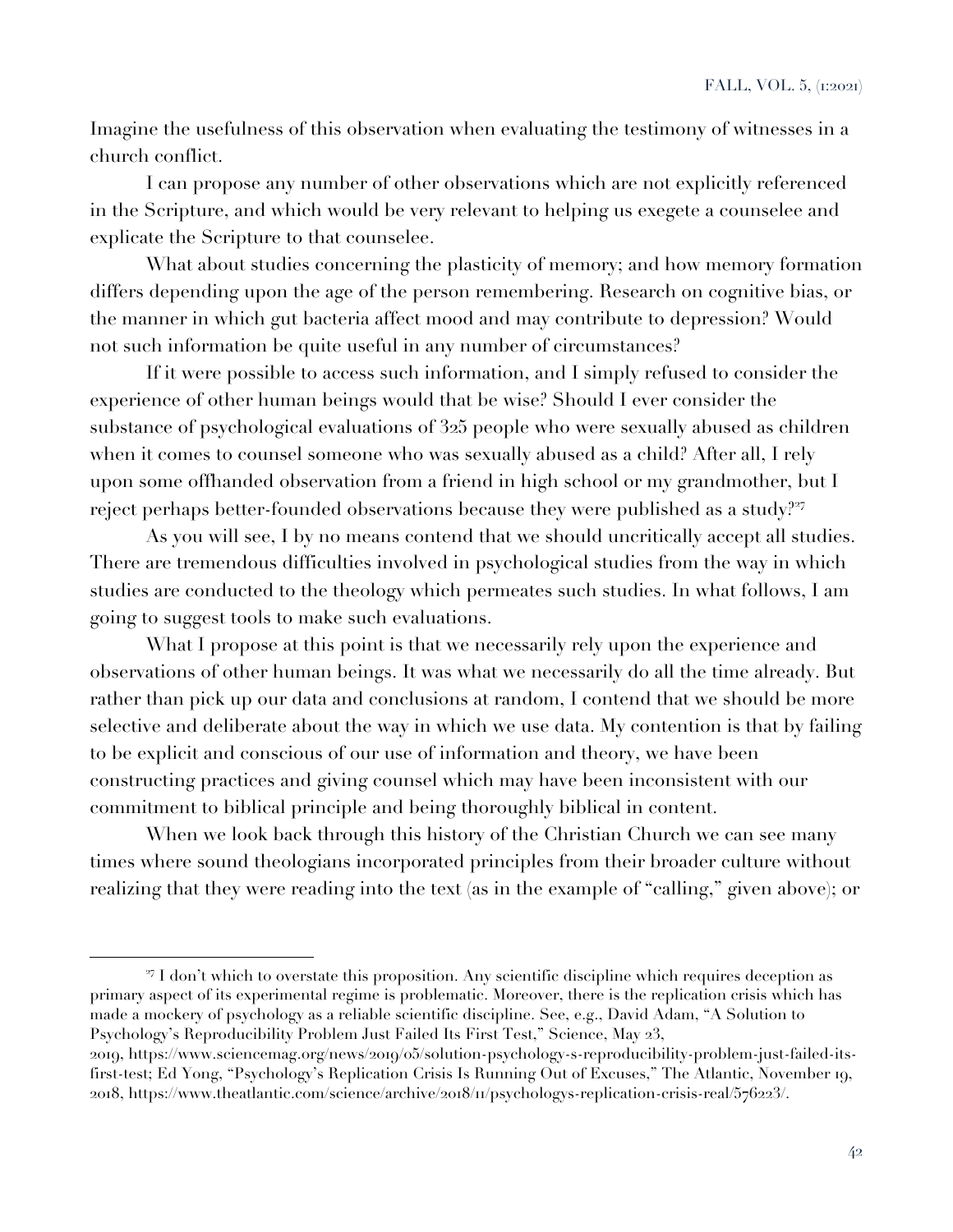incorporating "common sense," or "just the way things are," the unarticulated prejudices and beliefs which we hold on any number of matters.

You see, too often we have been behaving as the dreaded integrationist without admitting to this fact.

Rather than thoughtlessly integrate data, we should examine and inquire. It's like this: While walking through a field, we may come upon berries or roots. Some of these berries may be poisonous; the roots need to be cleaned. However, we have been tossing berries into our basket and gnawing upon unwashed carrots.

Some of those observations and evaluations will be based upon people we don't know. It could be quite useful to careful consider the "findings" of accumulated observations made by non-Christians. And since it would be useful, we should learn how to do so profitably.

At this place, I wish to underscore a distinction between what I propose and that which typically constitutes integration: A particular 'school' of psychology comprises a set of presuppositions and a theoretical means to seek for and process information.<sup>28</sup> Even the most basic forms of physiological observations concerning the functioning of the human body is (psychology at it most "scientific") is a complex of presuppositions and theory – it comprises a sort of theology. When we think of more developed schools of psychology such Rogers or CBT or a fully medical psychiatry, we are being confronted with full-fledged theologies and philosophies well-before we have any results or observations.

The danger of integration is not some experimental observation per se but rather the importation of presuppositions and theories, the importation of a non-biblical theology into our counseling.

I am not proposing that we eat the meat and spit-out of the bones of Rogerian psychology, or some such. The epistemology, the anthropology, the methodology, and the teleology of Rogerian psychology is profoundly inconsistent with biblical theology. I am not proposing that we uncritically receive information – and certainly caution against importing the process for obtaining and understanding information used by non-biblical psychologies.

An analogy may help. Many religions involve a priest or shaman ingesting some drug or poison. The one under the influence of such poison was believed to be under the influence of a god or spirit. We could observe the person so poisoned, we could describe

<sup>&</sup>lt;sup>28</sup> Biblical Counseling is explicit on this point: "The conclusions in this book are not based upon scientific findings. My method is presuppositional." Jay Edward Adams, Competent to Counsel: Introduction to Nouthetic Counseling (Grand Rapids, MI: Ministry Resources Library, 1986), xxi.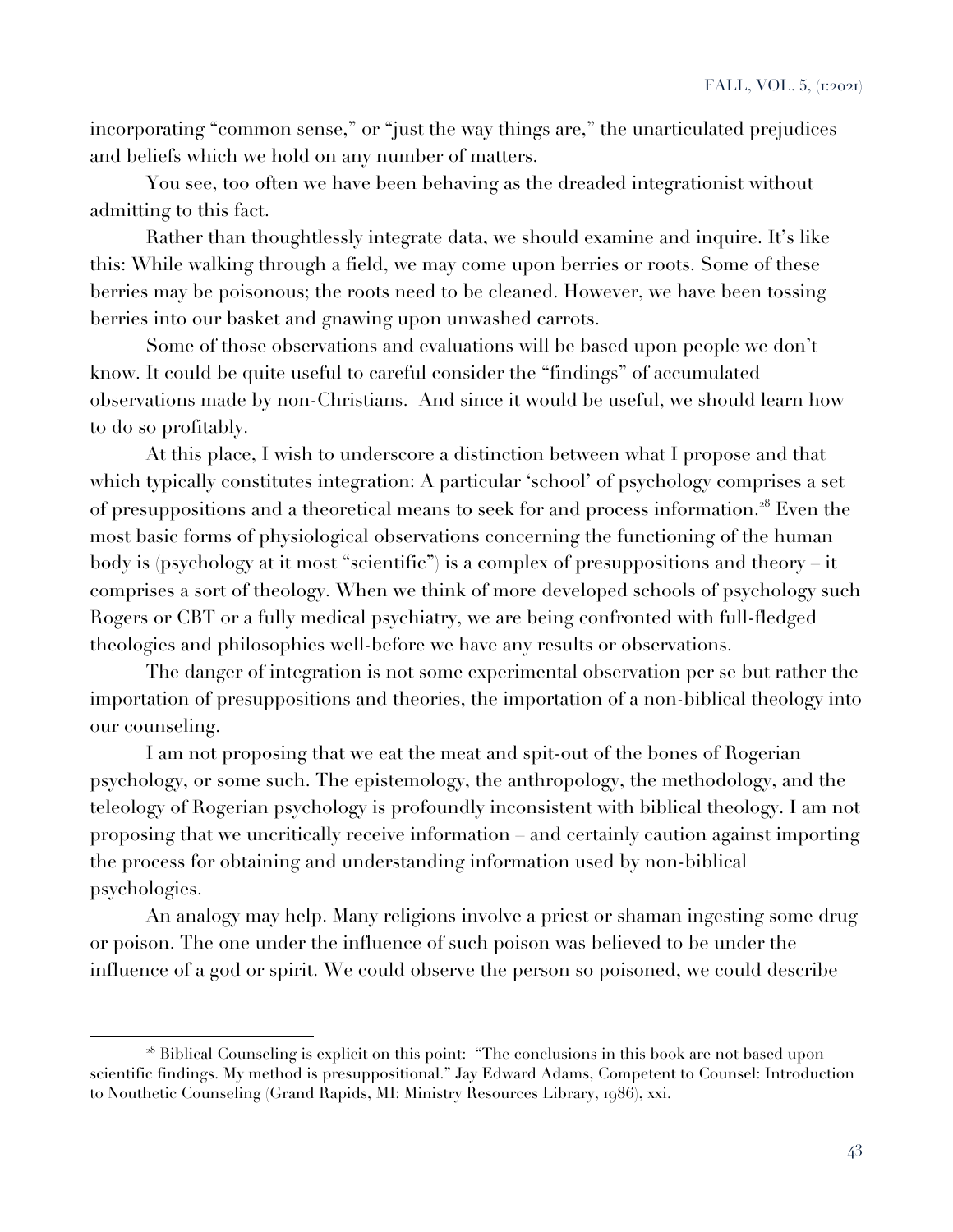what they said or did – without believing the alleged cause (possession of a spirit) or the meaning (prophecy).

*Thesis two: Even erroneous theories of human nature may be helpful because it will force us to clarify our theology.*

But I wish to go further. I contend that even faulty concepts or dangerously wrong concepts can be use of when understood properly. Other observations may be quite helpful in focusing our attention and helping us to ask other questions about the Scripture. Harold O.J. Brown develops the case that the constant interaction of the Church with heresy was critical to the development of orthodoxy.<sup>29</sup> It was the denial of the Son's divinity that led to the articulation of how there could three-persons and one-God.

Likewise, the observations, questions, denials of those who are not operating within a Scriptural framework can be useful for helping us to consider more fully what we in fact believe, why we counsel as we do, and so on.

#### *Matters Which We Have Not Considered*

Consider something called, "Terror Management Theory." Hebrews 2:15 asserts that fear of death makes human beings slaves. The writer of Hebrews does not develop this thesis, and biblical commentaries have very little to say. However, it is a remarkable psychological assertion. I have pondered this proposition for years.

In my reading, I came across Terror Management Theory, a secular psychological theory which asserts that fear of death has a profound effect upon human thought and behavior. There is a great deal of observational data which supports this assertion.<sup>30</sup> By carefully and critically evaluating the work of these psychologists, we have an opportunity to gain a fuller understand what is referenced in passing in Hebrews 2:15. I am not saying to absorb this theory naively, nor uncritically. Indeed, there is a great with which I disagree when it comes to their work, because I have data (from the Scripture) which they do not consider rightly.

Having heard of Terror Management Theory, consider what is going on in Hebrews 2:14-15 & Joel 1:10. Fear of death appears to result in a certain cross-cultural pattern of

"'If you do that all the time, if you're looking for disconfirming evidence, and putting yourself on the grills, that's a good way to help remove ignorance.' — Charlie Munger."

https://twitter.com/JuliaLaRoche/status/1367821025140965377 In the same way, confronting opposing or even false views, forces us to think our positions and can help us remove errors in the act of confronting error.

<sup>&</sup>lt;sup>29</sup> Harold O.J. Brown, Heresies (Peabody: Hendrickson Publishers, 1989). At the time of my final proof-read of this paper, I came across this quotation from a legendary investor:

<sup>&</sup>lt;sup>30</sup> Start with Sheldon Solomon, Jeff Greenberg, and Thomas A11197806796048842xmlmarcxml Pyszczynski, The Worm at the Core: On the Role of Death in Life (New York: Random House, 2015).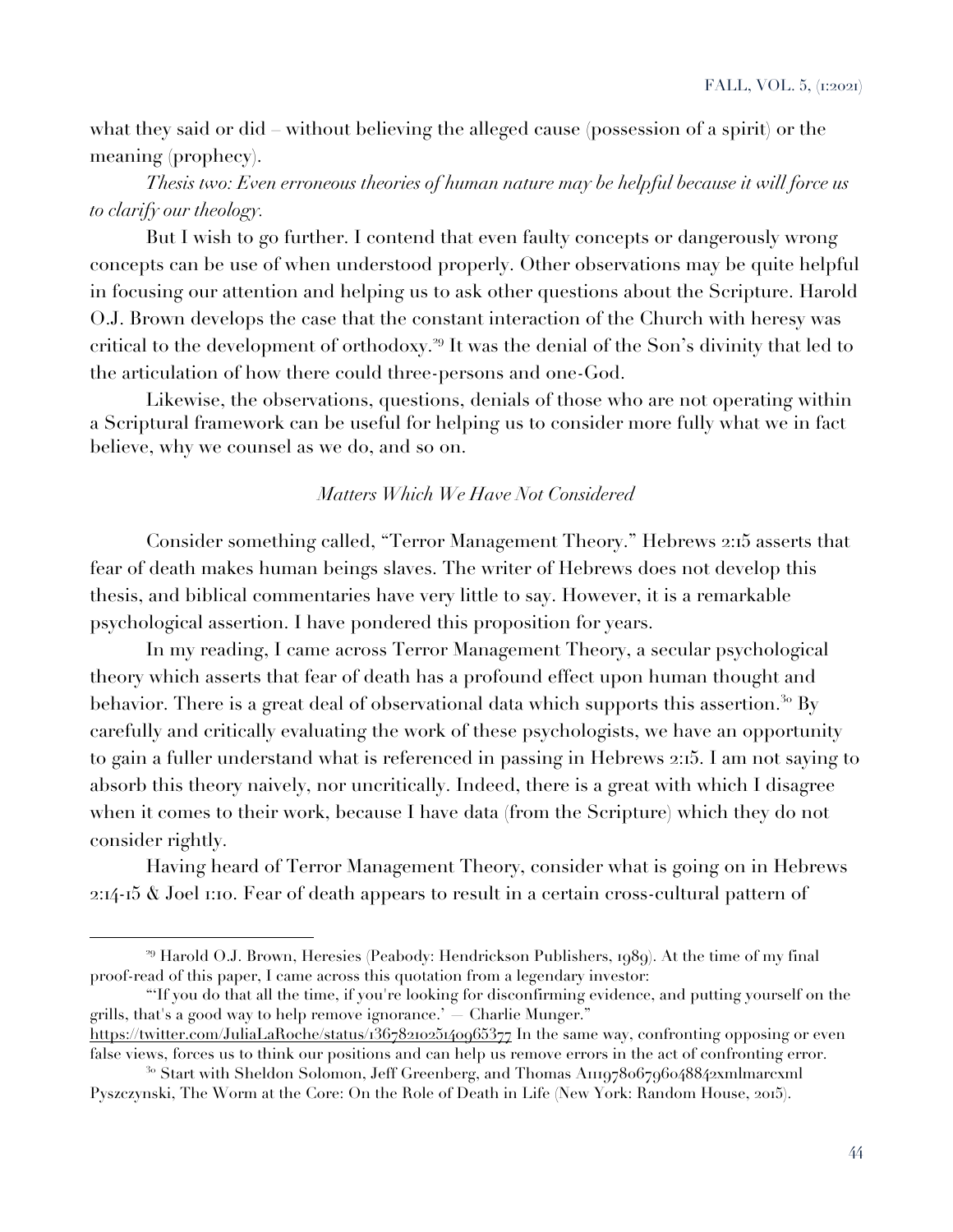behavior and thinking. How does that pattern work so as to enforce enslavement to sin? How then does Joel 1:10 function? How does my counseling, my preaching work when it comes to calls to repentance and fear of death? Is it something I should even consider?

I am not saying that the theory answers all the questions. I am saying that the theory raises questions and forces us to think through our theology and counseling.

What I hope is that by interaction we can more fully develop the theology and practice of biblical counseling. The matters which concern the contemporary psychologist are the matters which confront us today in ministry. There are questions and situations which we must face which were not faced in this manner, nor in this force by previous generations. Indeed, the world we confront in 2021 would have been inexplicable to the first generation of biblical counselors (I am not speaking of their ability to bring the Scripture to bear upon the world, but rather the world they would confront).

As explained by John Frame, this is the task of theology:

The only term I know that is broad enough to cover all forms of biblical teaching and all the decisions that people make in their lives is the term application. To apply Scripture is to use Scripture to meet a human need, to answer a human question, to make a human decision. Questions about the text of Scripture, translations, interpretation, ethics, Christian growth—all these are fair game for theology. To show (by word or deed) how Scripture resolves all these kinds of questions is to apply it. So I offer my definition of theology: theology is the application of Scripture, by persons, to every area of life. $31$ 

This means that theology is not a static endeavor. While there are a great many matters which have been found and settled by those before us, there are new matters which we must face today. To do this work, we will need to understand the intellectual world in which we live.

But this does not mean that I am favoring syncretism or integration. I am in fact very skeptical and cautious about information from non-biblical sources. Too much of what passes for Christian psychology is merely seeking therapeutic ends while trying to either maintain some veneer of Christianity or to use Christian theology and Scripture as just one more grab-bag for an eclectic system. The ends of our therapeutic culture are not the ends of biblical discipleship.

<sup>&</sup>lt;sup>31</sup> Frame, John M.. Systematic Theology: An Introduction to Christian Belief . P&R Publishing. Kindle Edition. Chapter 1; David K. Clark, To Know and Love God: Method for Theology (Wheaton: Crossway, 2003), 34 ("theology seeks to articulate the content of the gospel of Jesus Christ to the context of a particular culture.").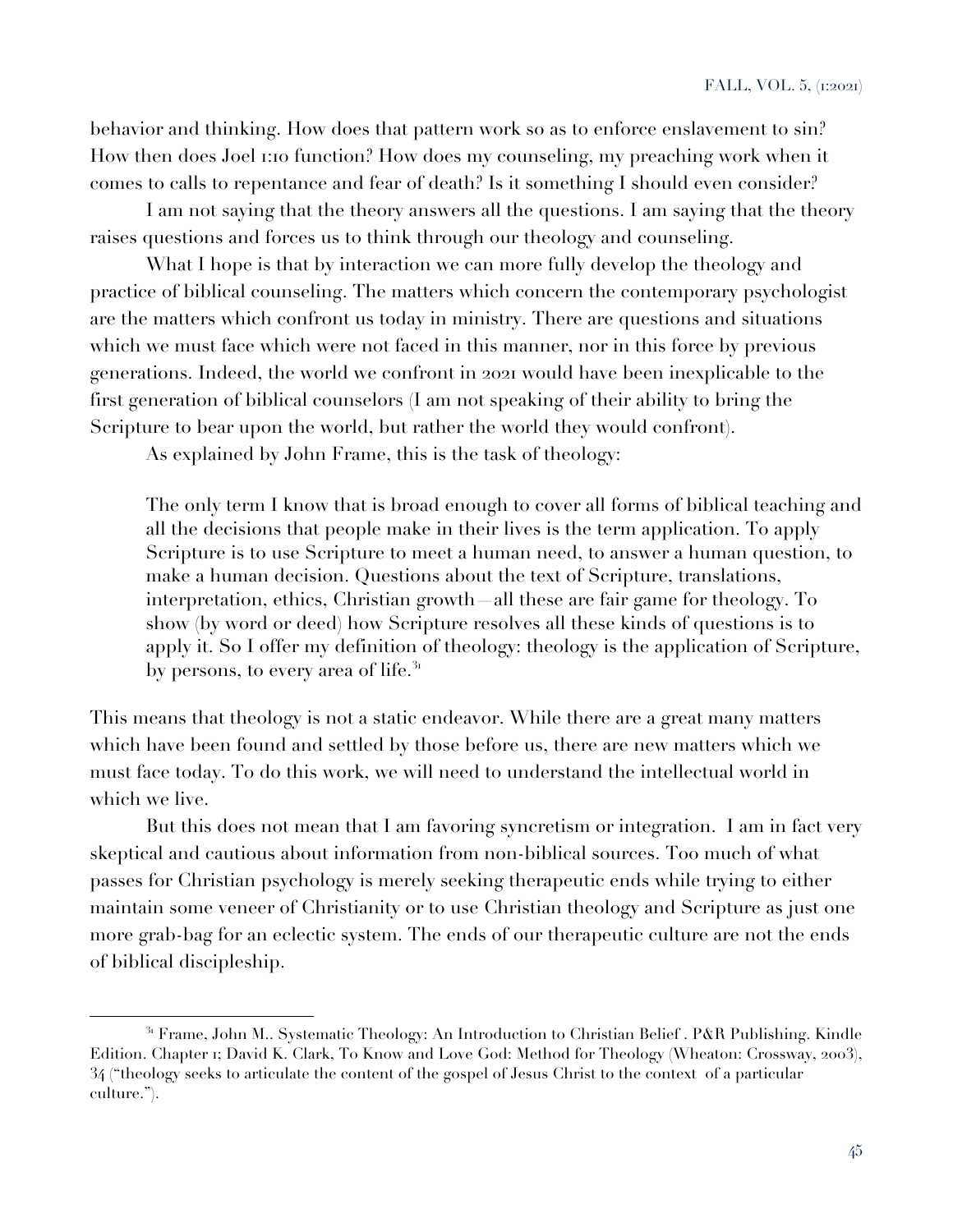#### *How Then Do We Avoid Error?*

*First off, I am not advocating that every or even most biblical counselors undertake the role of interacting critically with secular psychology*. This is not a matter of elitism, but rather as a matter of necessary practice.

When we train pastors at the level of a ministerial degree, we limit the nature of what we expect of them. One can be a wonderful pastor without considering Akkadian cognates or a comparison of Moultmann and Aquinas on the impassibility of God. But, when they come to PhD work, we expect to them to read and be familiar with those ideas which were deliberately avoided for the M.Div.

This is a difference in function, not ability. I know many men and women who have the intellectual capacity to pursue a PhD, but also lack the time, money, inclination.

This is illustrated nicely in my work as an attorney. I have known plenty of secretaries and paralegals who were more intelligent and who had better judgment than many attorneys. I have had greater admiration for house painters than professional academics.

Another analogy from the legal profession could help acquit me of the charge of snobbery: Most of work is at the level of the "trial court". This is where parties come before a judge for justice. We deal with the facts as we can find them and the law as it stands. Trial Court judges not easily persuaded by arguments of the law should be. If there is a place where the law should change, such this or that law contradicts the general principles of constitution, the trial court judge is likely unmoved. But when we take the case to the appellate court, such questions become relevant. And if we take the case to the Supreme Court, such questions of what the law should be are of sole importance. I have taken a case from trial court to Supreme Court and the considerations changed at each level. Likewise, the same judge could in a career move through all levels of the court.

It is not a question of ability at each of these levels but of function.

Likewise, most biblical counselors will not have the time, training, or inclination to carefully interact in a fruitful manner with secular psychologies. And, without being properly prepared for this task, by sufficient knowledge of Christian theology, the secular psychology, and the means to consider the issues of both, the results are likely to be a mess for both the counselor and their counselees.

So, the first way to avoid error is simply to avoid the project. Not everyone is called to every task, and that is good for the church. James 3:1.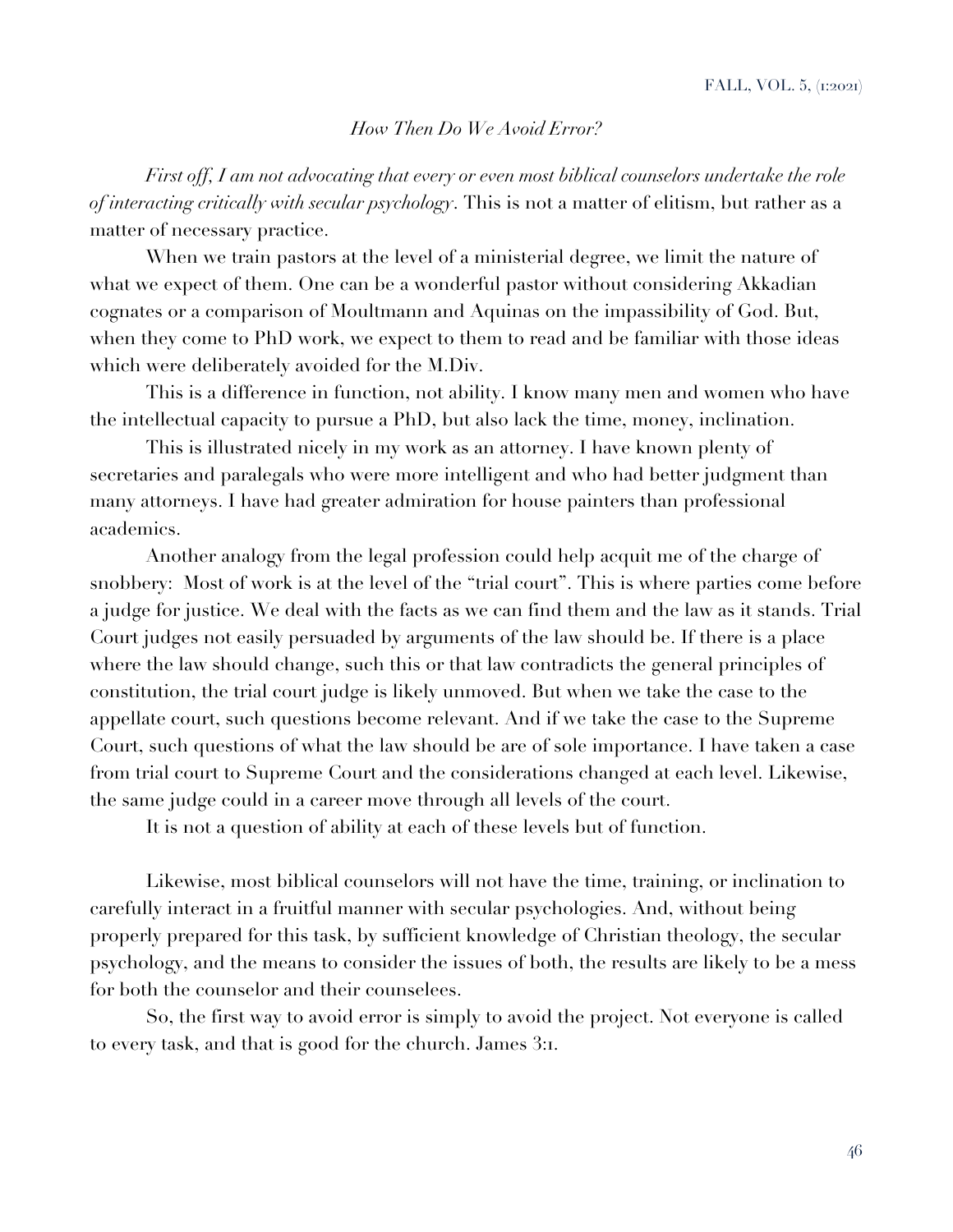*Second, avoid naively believing science and "common sense" are not first theology*. Demonstrating and examining the theology which underscores psychology, beginning at observations of "wisdom" and even "hard scientific fact" will be the primary task of this project. And by engaging in the task of working out the theology which underscores other psychologies, we will necessarily further develop the theology which underscores the practice of biblical counseling. The ultimate goal of this project is not merely to engage in the academic exercise of exposing the theology of various psychologies, but rather to further articulate the biblical counseling as it seeks to provide effective counseling in the current environment.

In this introduction to the whole, I wish to just prove up the point that even the most basic common sense and scientific observations are built upon at least an implicit theology. In fact, the implicit theology often runs counter to the explicit philosophy espoused by the scientist.

#### **Common Sense and Wisdom are not So Easily to Find**

There is an argument, advanced by some, that wisdom is present beyond the Bible and that we need merely identify and appropriate this wisdom. Often this goes by the motto, "All truth is God's truth." True enough; but also unhelpful.

If things in the universe came with a label attached which said "true" or "false," then we could wander about as children and pick up all the true things and use them as truth. But that is not how the postlapsarian exists. Roses bear thorns and truth is not always apparent.

This "all truth" theorem finds its basis in an appeal to common grace. However, as I have demonstrated in the prior two essays, there is no basis from common grace to support a wholesale appropriation of assured results of modern academic or clinical psychology broadly stated. I proposed a three-tiered structure of various types of psychology, ranging from physiological, sociological observation, and finally clinical theories and practice. I proposed varying degrees of use we could make of this work.

Sometimes this concept is advanced without an explicit appeal to common grace, and more upon a vague sort of "wisdom" appeal. This "wisdom" appeal is based upon the example of Solomon who unquestionably interacts with traditional wisdom form Egypt in the book of Proverbs.<sup>32</sup>

 $32$  See discussions regarding the Proverbs of Amenemope, and Prov 22:22–24:22. See, e.g., "Discovery and Debate Over the Relationship to Proverbs" Richard Halloran, "Amenemope, Instruction of," ed. John D.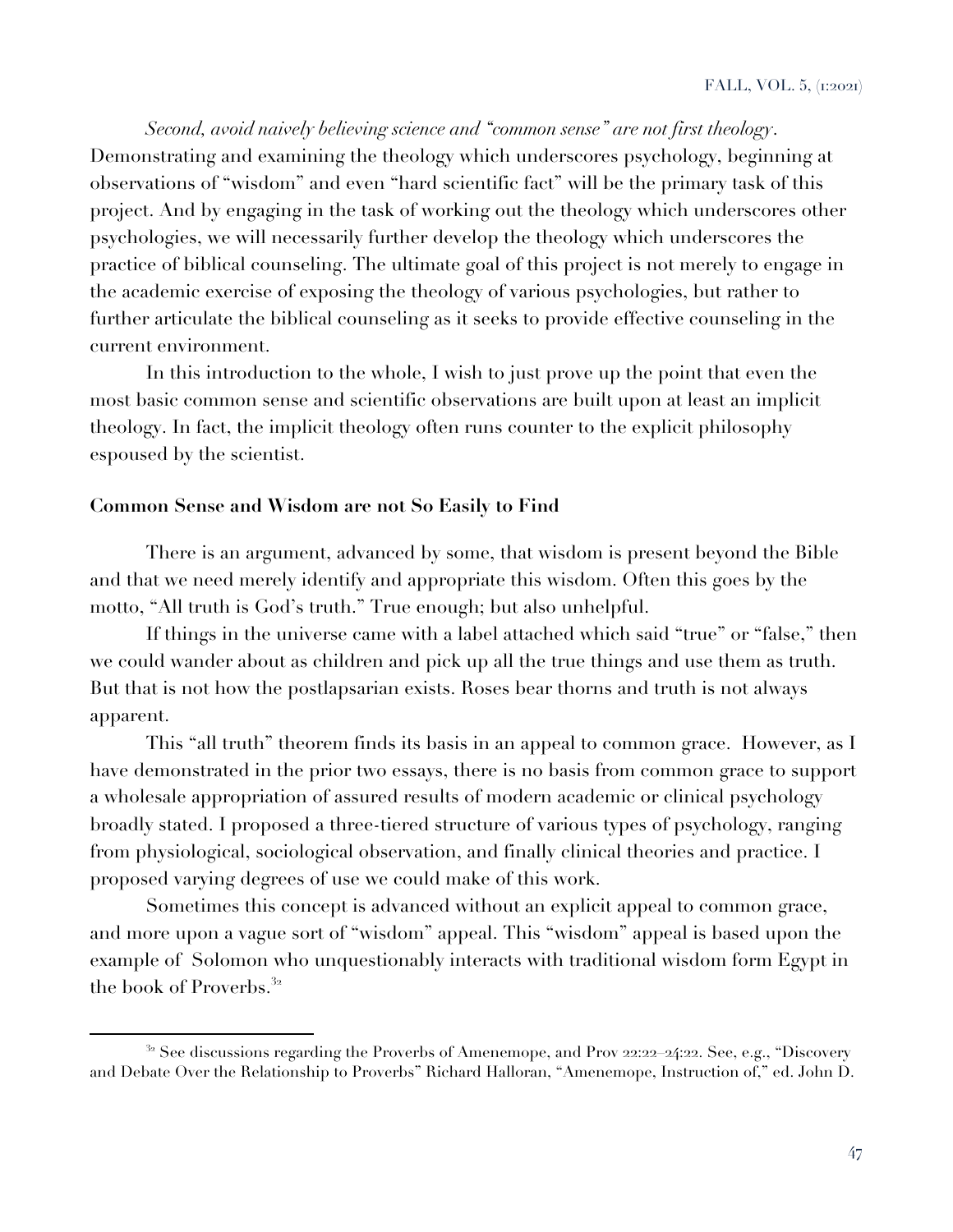This interaction of Solomon with non-Israelite wisdom has been raised specifically as a point in the discussion of the "integration" of biblical counseling and secular psychologies. John Hilber, having reviewed the use of "foreign" sources of wisdom in the drafting of his proverbs, made the following conclusions:

The implications of these examples for the question of integration in counseling are significant. First, some situations call for expertise from specialists within the covenant community, namely, professional counselors. Second, wisdom is creative and often unconventional. Methods of counseling intervention are not limited to those techniques that can be derived explicitly from Scripture. Third, the use of the Bible in counseling is not mandatory in order for the counseling to be "biblical."<sup>33</sup>

The argument that Solomon's usage justifies any usage I determine to make is problematic, because it presumes that I have the wisdom of Solomon so as to know what and how to proceed. Here is selection from another Egyptian sage, what should a wise Christian do with this?

 Trust not a brother, know not a friend, Make no (5) intimates, it is worthless. When you lie down, guard your heart yourself, For no man has adherents on the day of woe.<sup>34</sup>

Do I accept it? Do I reject it because it contradicts the Bible elsewhere? If I reject it because it contradicts the Scripture, then what do I do with propositions which are ambiguously related to Scripture? I must have some measure upon to judge the offering. The proverbs of the Egyptian sage did not come with a tag which read "truth". Rather, I must have the capacity to evaluate the offering which lies outside of the offering.

John Coe, professor at Biola, takes a different angle of the issue by noting Solomon refers to ants in Proverbs 6:6-8. The lowly ant is held up to the sluggard as an example of how to live. Coe explains:

Barry et al., The Lexham Bible Dictionary (Bellingham, WA: Lexham Press, 2016);" Rowland E. Murphy, Proverbs, vol. 22, Word Biblical Commentary, "Excursus on the Book of Proverbs and Amenemope" (Dallas: Thomas Nelson, 1998), 290; John W. Hilber, "Old Testament Wisdom and the Integration Debate in Christian Counseling," Bibliotheca Sacra 155 (1998): 411.

 $^{33}$  John W. Hilber, "Old Testament Wisdom and the Integration Debate in Christian Counseling," Bibliotheca Sacra 155 (1998): 420 (fn. omitted).

<sup>&</sup>lt;sup>34</sup> Miriam Lichtheim, Ancient Egyptian Literature: Volume I: The Old and Middle Kingdoms (Berkeley: University of California Press, 1973–), 136.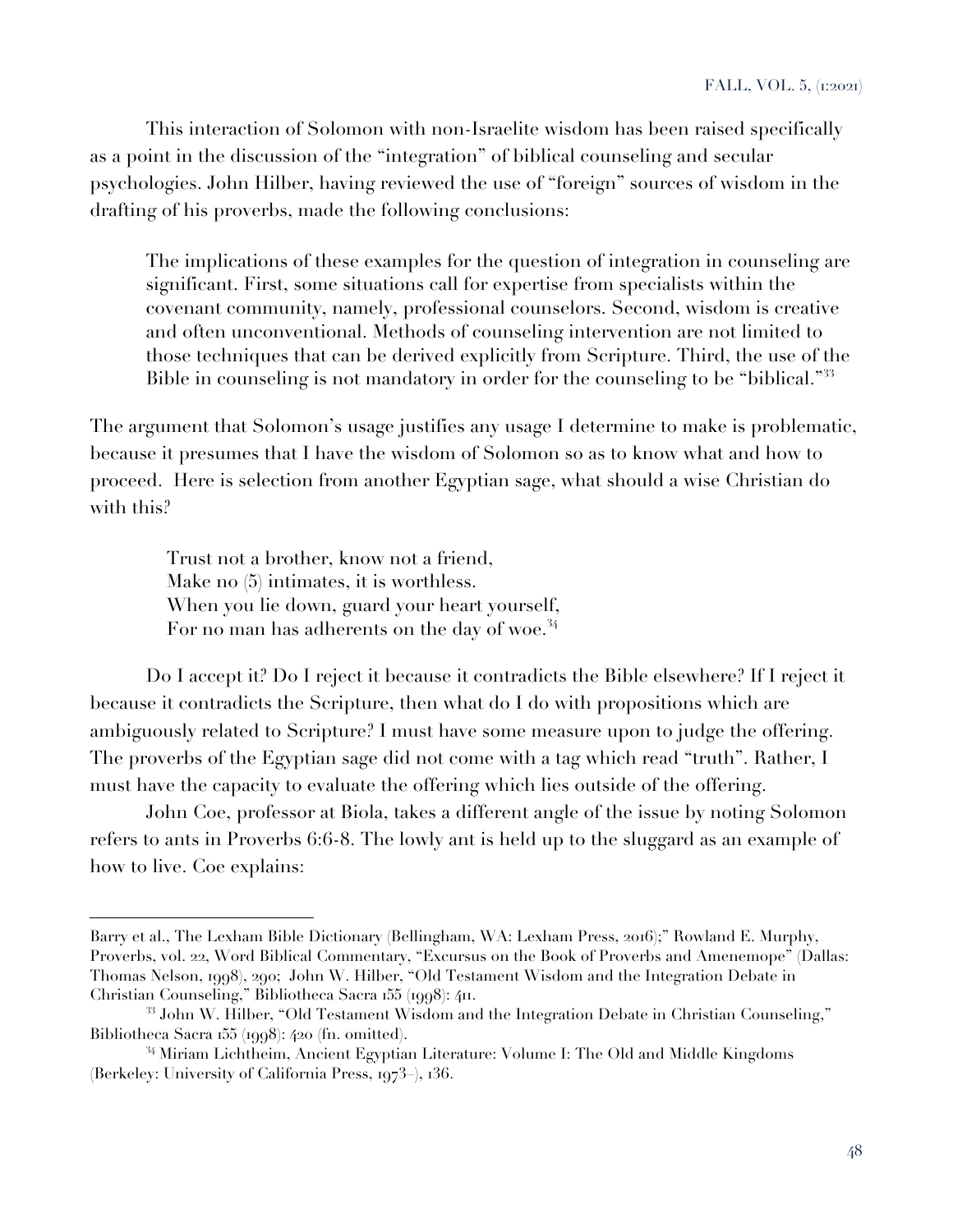Though the sage elsewhere acknowledges the Scriptures as a source of wisdom (Prov. 29:18), here he informs us that his own reflections and observations were sufficient to gain this piece of practical and moral wisdom. In fact, this pattern seems to fit well with many of his proverbs which do not explicitly depend upon the *Torah* or some further divine revelation. Thus, it seems reasonable to conclude that the sage's peculiar task, in contrast to the priest and prophet, *involves keenness in observation and reflection for interpreting natural, particularly human phenomena.* His reflections result not only in the theoretical and technological knowledge for the natural sciences, but especially in moral knowledge for the human sciences (viz. the *Proverbs*). In the above case the sage, on the basis of observation and reflection, discovers that laziness leads to financial ruin and self-injury.

The sage, then, is convinced that by observing and reflecting upon the ordering structures particularly of the human situation he will discover quasi-causal laws which govern the human situation. From these observations he claims to receive instruction and wisdom for living, hence, moral knowledge.<sup>35</sup> [Emphasis in the original].

On its face, this is a strong argument. But it is a strong argument because it contains an unstated premise. Like the example of the Egyptian proverbs, Solomon already has a standard to measure wisdom. Coe seeks to circumvent that premise by arguing that it came about by the "sage … reflecting." But such an argument is a specious. Reflecting is just an action, it does not contain a standard by which to measure. Reflecting is an inherently empty task and contains no more than was added to the reflection. It is like saying that stirring creates a cake without reference to the ingredients which one stirs. The stirring does nothing but mix what is already there. If I stir in an empty bowl, I have an empty bowl at the end. And if I stir flour and water, I have only flour and water – in a different relationship to one another – at the end.

This is not to say that one could not find an *illustration* by reflecting on nature. No one contests the use of illustrations. Rather, Coe is making a stronger argument that by "reflecting" wisdom is created.

Sometimes the best way to refute such an argument is to see it used in a different context. While reading *Our Mutual Friend*, I came across a scene written a century before Coe's birth which devasted Coe's argument before it was made. Solomon compares the diligent to the ant. What about bees? Bees certainly are a good example, of what?

<sup>35</sup> "Why Biblical Counseling is Unbiblical, or Speaking Psychology Gently into the Church," Dr. John Coe, p. 20-21; from a paper read at the 1991 Evangelical Theological Society, Far West Regional Annual Meeting.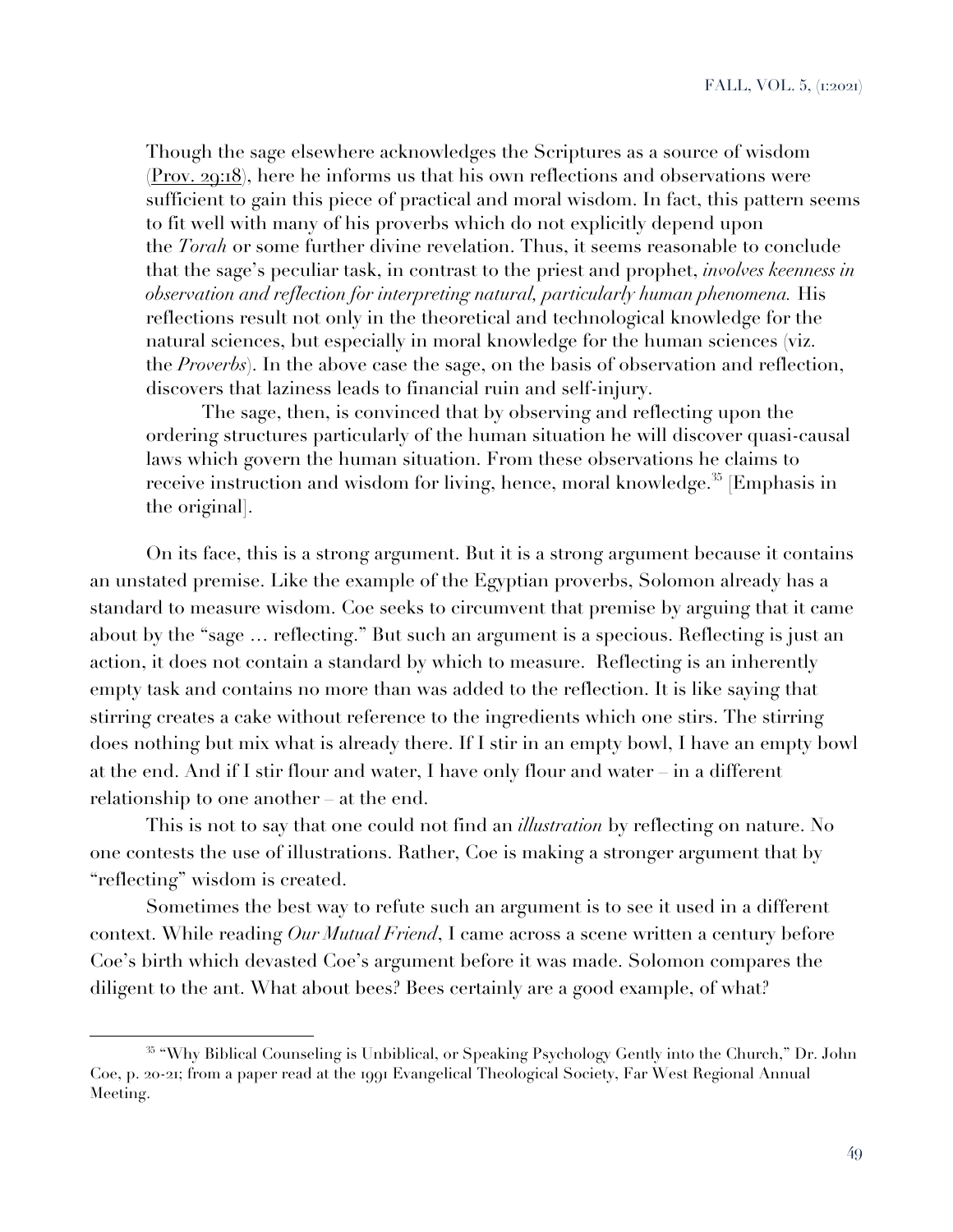'Thankee, sir, thankee,' returned that gentleman. 'And how do YOU like the law?' 'A–not particularly,' returned Eugene. 'Too dry for you, eh? Well, I suppose it wants some years of sticking to, before you master it. But there's nothing like work. Look at the bees.'

'I beg your pardon,' returned Eugene, with a reluctant smile, 'but will you excuse my mentioning that I always protest against being referred to the bees?'

'Do you!' said Mr Boffin.

'I object on principle,' said Eugene, 'as a biped–'

'As a what?' asked Mr Boffin.

'As a two-footed creature;–I object on principle, as a two-footed creature, to being constantly referred to insects and four-footed creatures. I object to being required to model my proceedings according to the proceedings of the bee, or the dog, or the spider, or the camel. I fully admit that the camel, for instance, is an excessively temperate person; but he has several stomachs to entertain himself with, and I have only one. Besides, I am not fitted up with a convenient cool cellar to keep my drink in.'

'But I said, you know,' urged Mr Boffin, rather at a loss for an answer, 'the bee.'

'Exactly. And may I represent to you that it's injudicious to say the bee? For the whole case is assumed. Conceding for a moment that there is any analogy between a bee, and a man in a shirt and pantaloons (which I deny), and that it is settled that the man is to learn from the bee (which I also deny), the question still remains, what is he to learn? To imitate? Or to avoid? When your friends the bees worry themselves to that highly fluttered extent about their sovereign, and become perfectly distracted touching the slightest monarchical movement, are we men to learn the greatness of Tuft-hunting, or the littleness of the Court Circular? I am not clear, Mr Boffin, but that the hive may be satirical.'

'At all events, they work,' said Mr Boffin.

'Ye-es,' returned Eugene, disparagingly, 'they work; but don't you think they overdo it? They work so much more than they need–they make so much more than they can eat–they are so incessantly boring and buzzing at their one idea till Death comes upon them–that don't you think they overdo it? And are human labourers to have no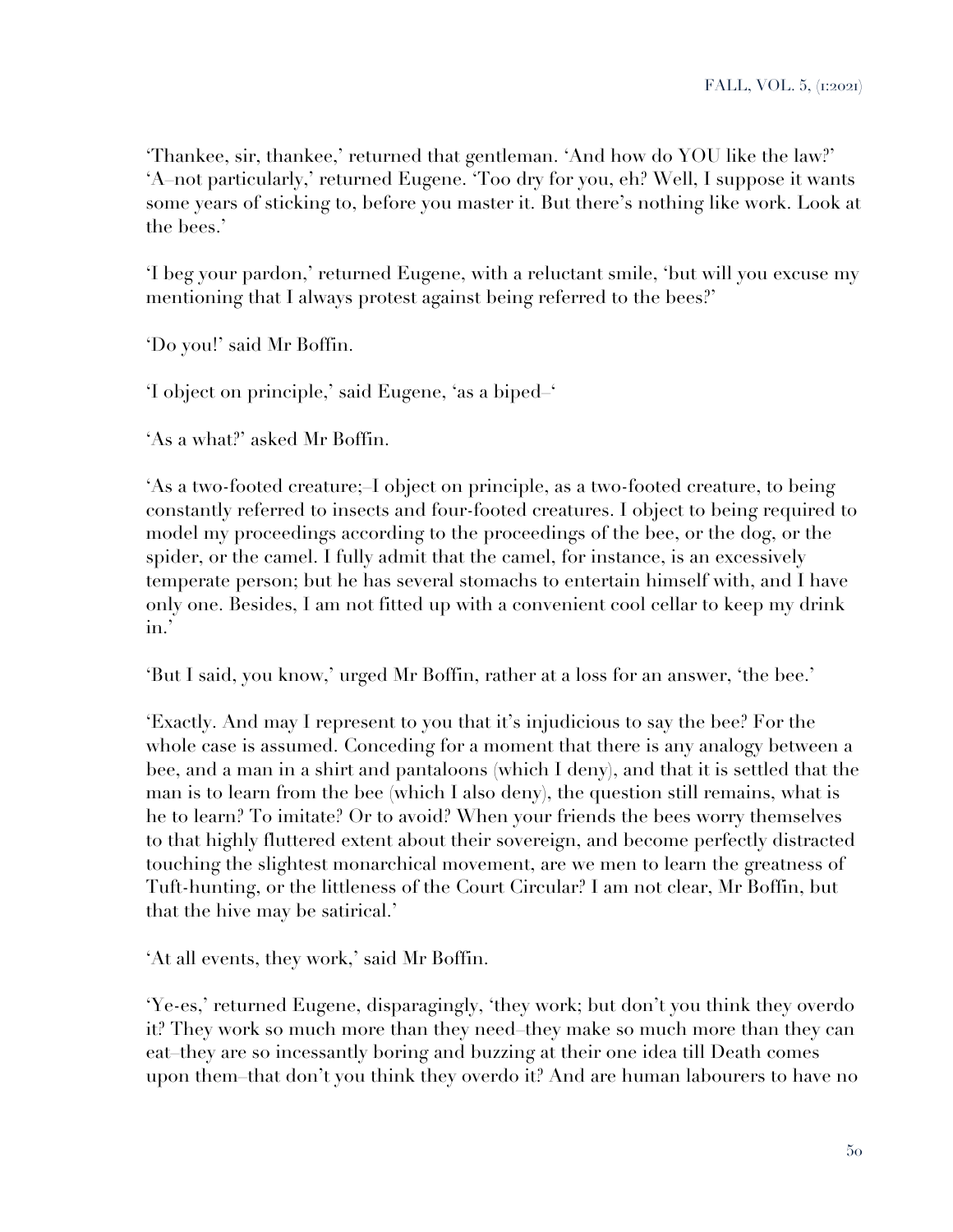holidays, because of the bees? And am I never to have change of air, because the bees don't? Mr Boffin, I think honey excellent at breakfast; but, regarded in the light of my conventional schoolmaster and moralist, I protest against the tyrannical humbug of your friend the bee. With the highest respect for you.*' 36*

You see, it is not so simple as it may seem. The "meaning" of bees or ants and the truth of Egyptian proverbs cannot be known absent some previous or extra knowledge. We contend that in use of ants in Proverbs 6, the extra came from inspiration. The wisdom was not in the world, the wisdom was found illustrated in the world.

If we are going to interact with the world and seek wisdom, we cannot expect that we will merely find it *out there*. Such a theory of wisdom owes more to pragmatism or Taoism than biblical wisdom. And as such, we cannot commend Dr. Coe on this point.<sup>37</sup>

## **On What Ground Can We Consider Observations of Secular Psychology?**

If we cannot consider observations or written conclusions – at least not without some preceding standards – how are we going to be able to make use of any observation (whether physiology or sociology) from psychology, much less any propositions or theories? Since we lack the inspiration of Solomon, how could we ever safely review Egyptian proverbs for  $use<sup>9</sup>$ 

Facts are not merely about to picked-up as so many pebbles on the beach. The very decision to look for facts, what facts to look for; the determination of the beginning and ending of a fact as a segregable unit of information; et cetera are all determined by some prior commitment.

As a practical matter, we rarely consider the nature of our knowledge. We look at the world, draw conclusions, et cetera without intensive thought on the matter. Unless and until we need to communicate with someone who operates on a different basis and with a different set of presuppositions, we do not even need to consider the nature of our knowledge.

<sup>36</sup> Charles Dickens, Our Mutual Friend.

 $37$  I must hasten to add that none of this means that I question the intelligence (he has more degrees than I do), sincerely, nor the faith of Dr. Coe. Although we have never personaly met, I can count him as a brother and still contend he has erred on this point. In fact, Dr. Coe's paper contended that his brothers had erred in a different direction. We must not avoid disagreement, because the issues involved are too great. But we also must never be unkind or disrespectful – particularly when we are dealing a brother or sister. I trust Dr. Coe will accept my critique as a desire that both of us may come closer to the truth. Indeed, his critique of biblical counseling sharpened my theology, and for that I am thankful.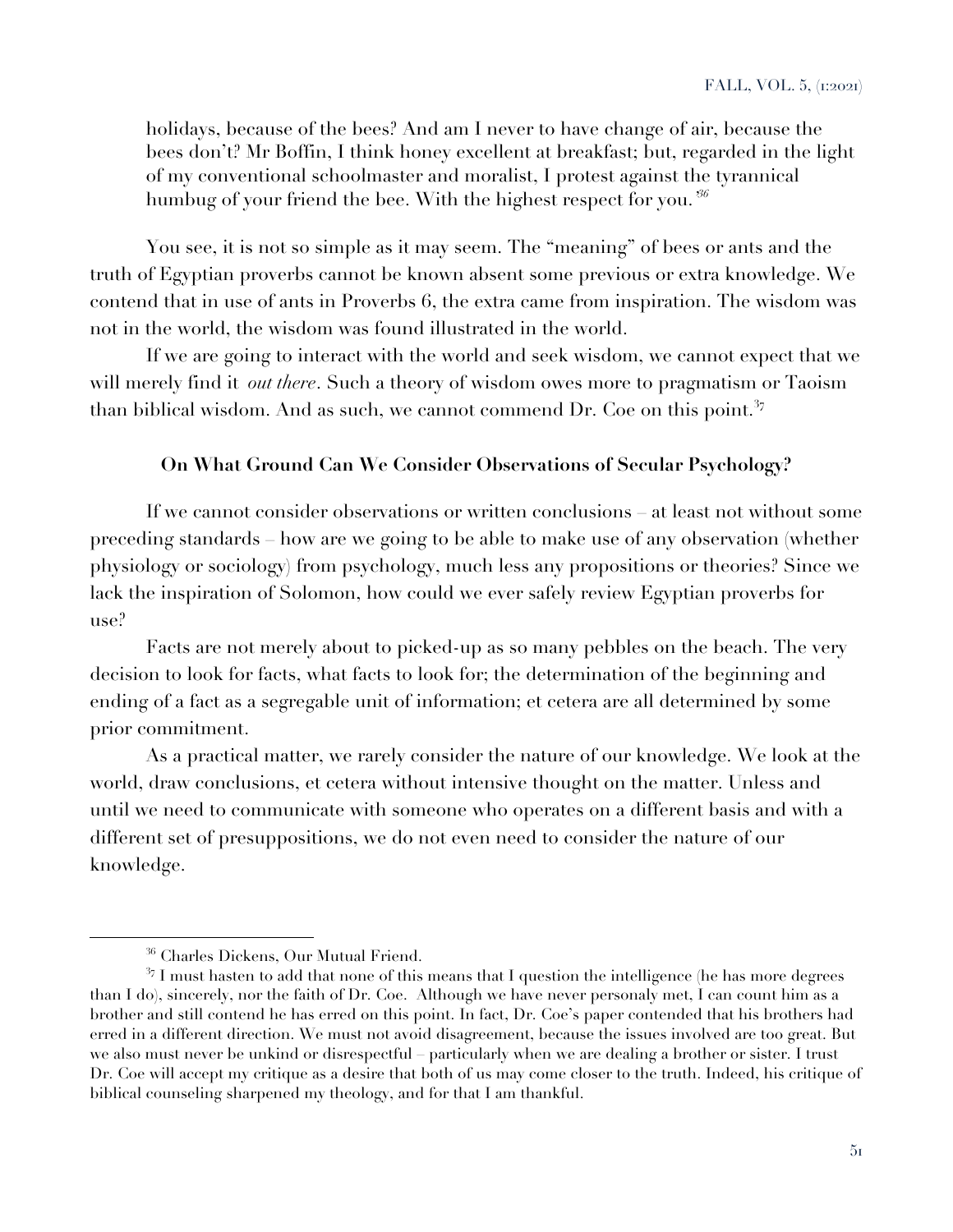The scope of commitments and the nature of knowledge is not perfectly identical between any two human beings. However, the difficulty in communicating in most instances amounts to slight "misunderstandings." As we expand the number of differences between any two humans, the degree of difficulty increases. The task of "translation" needs to be further formalized.

We understand this need for translation when it comes to language, moving between Spanish and English, for instance. But we are also aware of the need to engage in the task of cultural translations.

What I am proposing here is the work as "knowledge translation" rather than language translation: a process by with we move between a biblical and a non-biblical worldview. To use my analogy from before, I am proposing that we should create a field guide to fungi so that we can distinguish between toadstools and mushrooms; and that we learn to wash our carrots before they go into our cake.

If we were to reject every instance of information which was not expressly derived by those holding a biblical understanding of reality, it would be impossible to function in this world. I could not drive a car, navigate to work, use the computer I used to draft this essay, et cetera. We would run afoul of the specious attack upon biblical sufficiency arguing that since the Bible does not speak of dentistry, the Bible is not "sufficient". We don't claim that the Bible is sufficient to understand everything which can be known concerning human beings (the Bible does not contain exhaustive knowledge).

Yet, if we unquestionably receive all "so-called knowledge" without critical analysis, we will find our souls poisoned by the rankest heresies.

## *The Proposal*

What I am proposing is a two-step process.

First, we evaluate the theological underpinnings of the "fact" or proposition presented to use. This will be an act of translation. Rather than accepting or rejecting something uncritically, we interrogate the presuppositions and get a clear view.

Second, we then evaluate that proposition and subject it to our theological presuppositions and concerns. We are not seeking to "integrate" heterogenous information in our system. Rather, we are merely seeking to determine whether a thing is "true" in light of Scripture.

You see, we are not discarding the proposition that "All Truth is God's Truth." We wholly hearted concur: truth is truth. Our concern is a more careful consistent determination of what is in fact true. We cannot simply appeal to some alleged neutral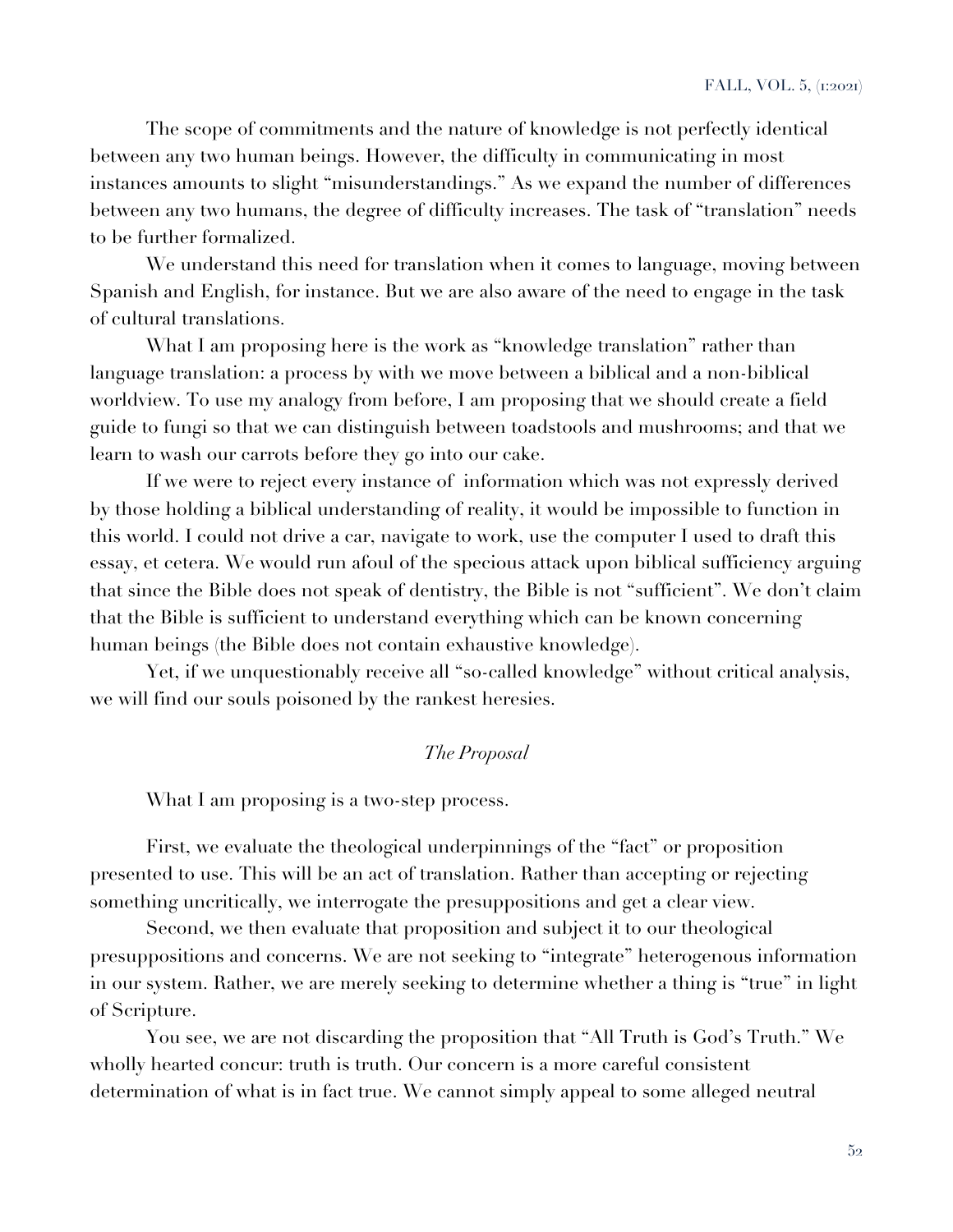standard which both believers and unbelievers share. Matters are not quite that simple, and as we will consider in the future, what common consensus we did share (at least in the West) is under considerable pressure.

## *Some Examples of How Presuppositions Effect the Content of Knowledge*

Let us we perform an experiment and we consider a search for explanation which we can see with our eyes. We flip a switch; a light goes on. Since we have not utilized any mechanism which can "observe" electricity, we have no fact of electricity. And thus we conclude that some magical substance which does not move through physical space causes the light to go on when we flip the switch.

The example is obvious, because we "know" what we are looking for – electricity.<sup>38</sup> But that is the point; it is only when we know what to look for that we can find a thing. A thing which is not sought will not be found.

Or what of this example involving Jesus:

14 Now he was casting out a demon that was mute. When the demon had gone out, the mute man spoke, and the people marveled. 15 But some of them said, "He casts out demons by Beelzebul, the prince of demons."

Luke 11:14–15 (ESV). Much of the original audience for Jesus' miracles had difficulty knowing what to make of this man. The fact of the exorcism was not in dispute – the understanding, the meaning of the event was profoundly disputed. In order to understand the event which everyone observed, one must begin with some other body of knowledge, presuppositions which underlay the observed event. Understanding those presuppositions is critical if we are to evaluate the meaning of a report from this exorcism.

How can I go about determining what there is to know about this strange circumstance? Do my senses provide sufficient knowledge? How and should expectations or presuppositions fill out my "knowledge." Should I consult such expectations or should use some other skill? What is the beginning and ending of the "facts" at issue?

Imagine speaking to two different observers. One person says God has visited Israel in the work of this prophet Jesus of Nazareth (his Divinity being an even more difficult matter to comprehend). Today this prophet cast out a demon. A second observer says that Satan is deceiving the people through all manner of lying miracles. If we imagine a more skeptical observer we would have this report: Today a person suffering from a

<sup>38</sup> See, e.g., Encyclopedia of Renaissance Philosophy, s.v. "M Magnetism in Renaissance Science," accessed March 5, 2021, https://link.springer.com/referenceworkentry/10.1007%2F978-3-319-02848-4\_944-1.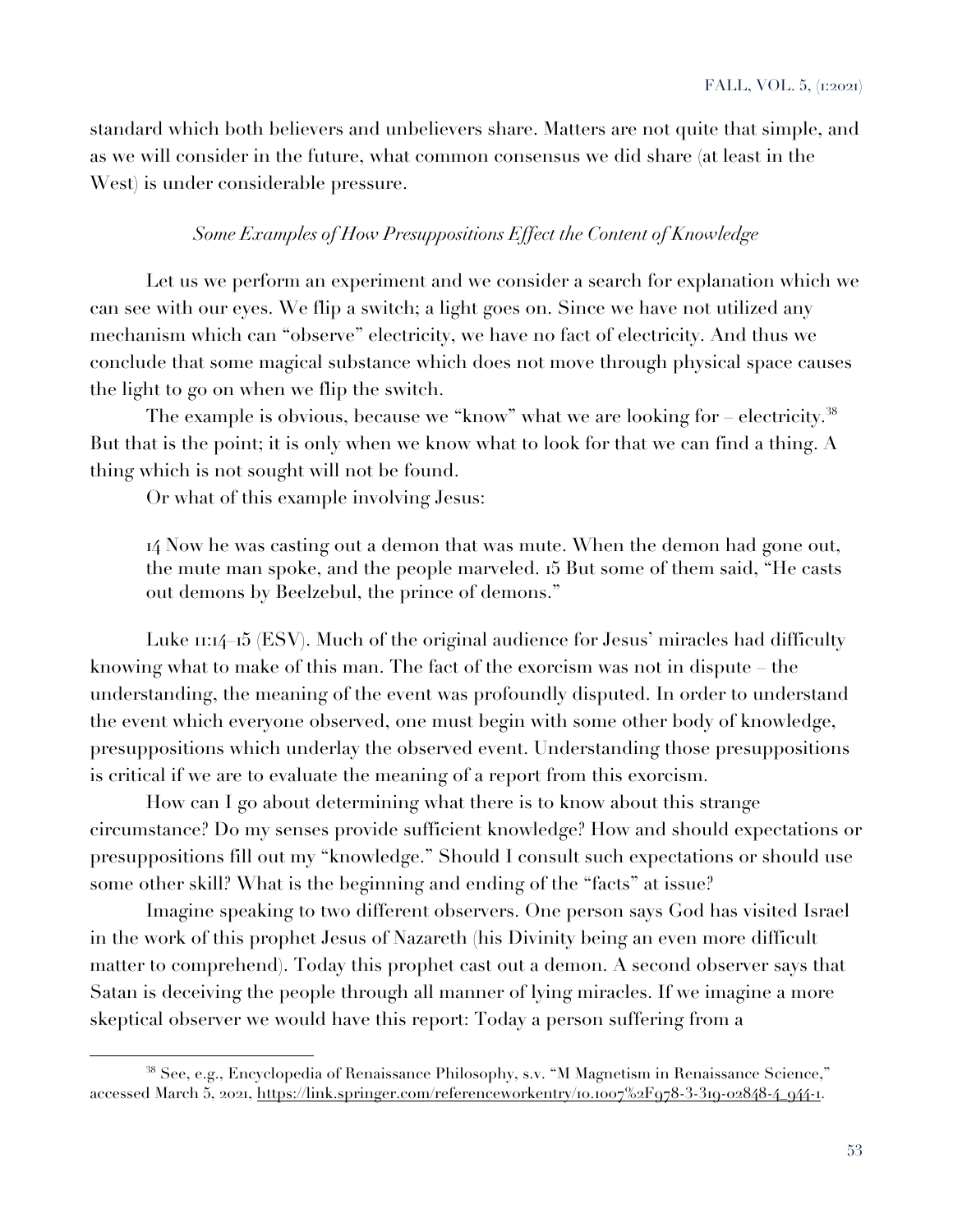psychosomatic psychological delusion immediately snapped out of his self-inflicted insanity at the suggestion of a remarkably persuasive man.

The different events were the result of three different sets of presuppositions.<sup>39</sup>

Consider this example draw from psychology. A study determines that Finland is the happiest country in the world, and that some aspect of Finnish society causes this happiness.

Happiness is certainly not contrary to the Scripture or orthodox Christianity. Now consider these remarkably different understandings of happiness. The Puritan Thomas Manton writes:

Christians, a man that flows in wealth and honour, till he be pardoned, is not a happy man. A man that lives afflicted, contemned, not taken notice of in the world, if he be a pardoned sinner, oh, the blessedness of that man! They are not happy that have least trouble, but they that have least cause<sup>40</sup>.

Christ, in the Sermon on the Mount, begins with a series propositions of what makes a person "blessed" (supremely happy): poor in spirit, meekness, sorrow, hunger and thirsting after righteousness, being persecuted. Compare those prerequisites for happiness with this academic conclusion from John Reich, Emeritus Professor at the University of Arizona:

Based on clinical interviews and self-report measures I've initiated and studied, I believe that happiness is being aware not only of the positive events that occur in your life but also that you yourself are the cause of these events--that you can create them, that you control their occurrence, and that you play a major role in the good things that happen to you. $4$ 

I am not here to contend with Dr. Reich. What I merely mean to underscore is that Jesus and John Reich have fundamentally different understandings of what constitutes and

<sup>&</sup>lt;sup>39</sup> Another way in which we could think of these circumstances is under the rubric of "social imaginary," a term coined by Charles Taylor. He defines this briefly as "the way that we collectively imagine, even pre-theoretically, our social life". Charles Taylor, A Secular Age (Cambridge, Mass.: Belknap Press of Harvard University Press, 2007), 146. As he develops this concept it comes to mean that which one could conceive to be possible. My great grandmother, an American Indian born in Texas, who taught me that if you cut your hair while the moon was waxing it would grow back better than if you cut your hair when the moon was waning. I cannot even conceive of that being potentially true, but my great grandmother could not conceive of the world operating otherwise. For her, it was simply common sense. What would John Coe do with her wise observation?

<sup>&</sup>lt;sup>40</sup> Thomas Manton, The Complete Works of Thomas Manton, vol. 2, "Twenty Sermons" (London: James Nisbet & Co., 1871), 188.

<sup>&</sup>lt;sup>41</sup> John Reich and Ed Diener, "The Road to Happiness," Pyschology Today, July 1, 1994, https://www.psychologytoday.com/us/articles/199407/the-road-happiness.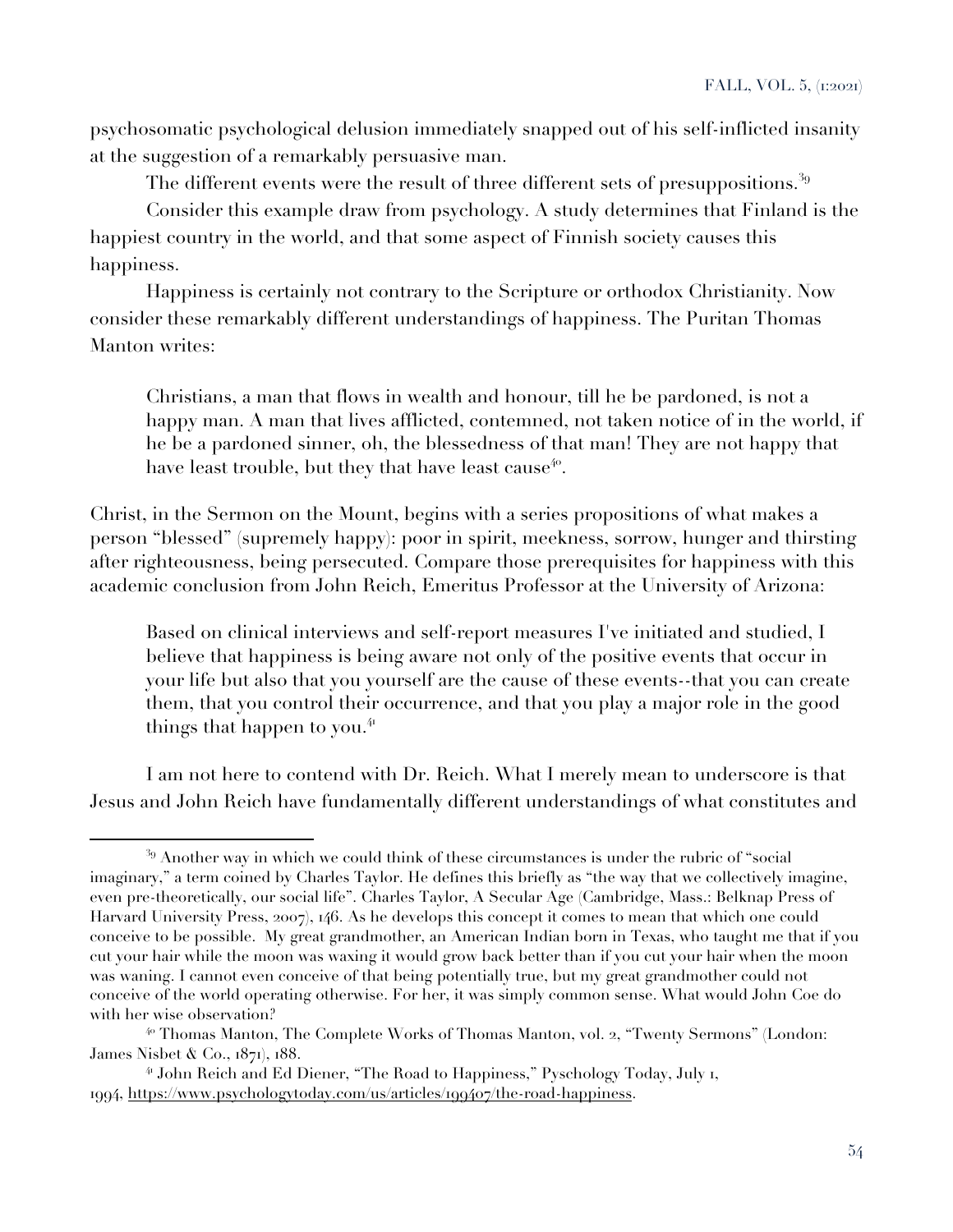causes "happiness." Thus, when I consider the Finnish report on happiness, I need to understand the basis of what is even meant by "happiness."

Or consider perhaps the clearer example a dinosaur bone. In recent years, much to the surprise of the paleontologists who have found them, dinosaur bones and fossils have shown up with remarkably well-preserved soft tissue. In some cases, proteins have been retrieved from the remains. That is the fact. But the meaning of the fact is a point of some contention. Does this mean that the bones are not 65,000,000 years old; or does it mean that the mechanics of tissue preservation have been wrong and that such tissue can does resist the grinding of time? The answer to that question rests upon other foundations and presumptions.<sup>42</sup> The bone and its tissue mean nothing as they rest in the ground, or as they rest in a crate. It is only the theory of the scientist examining the bone that creates meaning for the bone.

Thus, when we consider some proposition from academic psychology or therapy, we cannot start with the ultimate proposition. Rather, we must understand the theological cradle in which that fact was laid. To start with the wisdom of Amenemope does not help us understand what that wisdom means or even what sayings of the dead sage or even wise.

We need not necessarily shy away from consideration of the Egyptians' learning; but also need to as wary of their words as we would a serpent in our hands.

One further example taken from theology:

*The Arians and the Son is 'Like' the Father:* The whole history of this matter can be found any competent church history. Briefly, there were those in the early church (the heretics later known as Arians) who held the Son was *like* the Father. In Greek, the pertinent word was homoiousios. The church however, at the Council of Nicea, concluded this was wrong: The Son was the same substance as the Father, homoousios.

For the average pastor busy dealing with the troubles of a congregation the difference between the two: *like* and the *same*, separated by a single letter, likely seemed insignificant. Of course the Son is like the Father, it is the nature of sons to be like fathers. But the real issue was whether the Son and the Father were of the same "ousia" (and so that I do not take a topic from which I may never return, I will leave the matter there and direct you to competent theologies). The "average" pastor would most likely not know what he was dealing with. The Arians, who supported the Son is *like* knew better. As Church historian Jaroslav Pelikan writes:

 $42$  For a discussion of such issues, begin here: David F. Coppedge, "Evolutionists Gloss Over Implications of Dinosaur Tissue Remains," Creation Evolution Headlines, December 22, 2020, https://crev.info/2020/12/evolutionists-gloss-over-implications-of-dinosaur-tissue-remains/.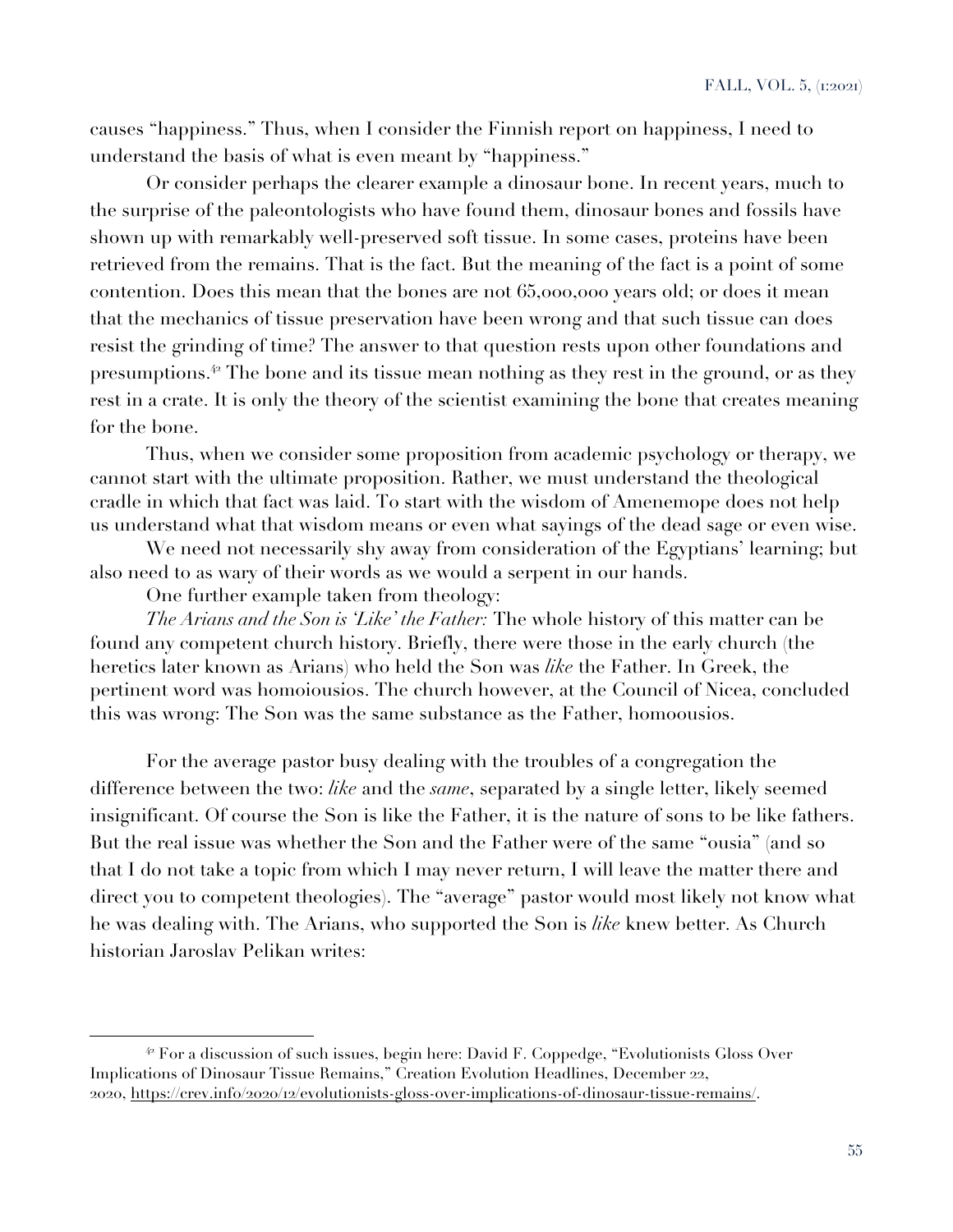In many ways Arianism was more aware of the nuances of the trinitarian problem than its critics were. It compelled them, in turn, to avoid the oversimplifications to which church theology was prone. $4^3$ 

If an average pastor accepted the language of *like* rather than *same*, he had set his theology on a disastrous trajectory. The Arians knew what they were doing; but it took work to teach the orthodox what was at stake.<sup>44</sup> A similar problem presents itself when dealing with nonbiblical accounts of human psychology. We need to understand precisely what we have before us.

Before we can take hold any "fact," "conclusion," or "study," we first need to understand precisely the nature of what we have before us.

## **There is no Knowledge Before we Come to Presuppositions**

Since we live inside our own thoughts, our own experience, we are constantly tempted to believe that we simply know things and see things it is just the way it is. But as we will see, even the most basic elements of observation – the pre-scientific walking around and looking at stuff – entails a massive structure of presupposition to get started. I will also contend that the reason we can generally communicate with one-another about our general observations is because all human beings must default to a biblical structure for understanding the world – even when they explicitly deny such truth.

### *First, Just Plain Knowledge is More Difficult than You Considered*

This matter of asking even apparently obvious questions is part of question theology. The matters which I am going to raise and examine throughout this study will involve matters which seem too plain and obvious or irrelevant to even consider: For example, am I here? Are you there? Is there actually an objective reality? It is perfectly fine if such considerations are uninteresting – that was the point I was making above.

But before you dismiss this inquiry, you need to understand that such inquiry is a fundamental part of Christian theology. We live in a hostile universe, on this side of the Fall. We have been infected with bad ideas, have a heart which is untrustworthy, function

<sup>43</sup> Jaroslav Pelikan, The Christian Tradition: The Emergence of the Catholic Tradition (100-600), vol. 1, The Emergence of the Catholic Tradition (100-600) (Chicago: University of Chicago Press, 1971), 200.

<sup>&</sup>lt;sup>44</sup> A similar sort of naivety is apparent in the relationship of contemporary Christians pastor when they interact with not merely psychology of various sorts, but the contemporary espousals of "critical theory" in its various forms. Even the supposedly well-informed make statements that are either foolish, overly simplistic, or simply cynical deceptions.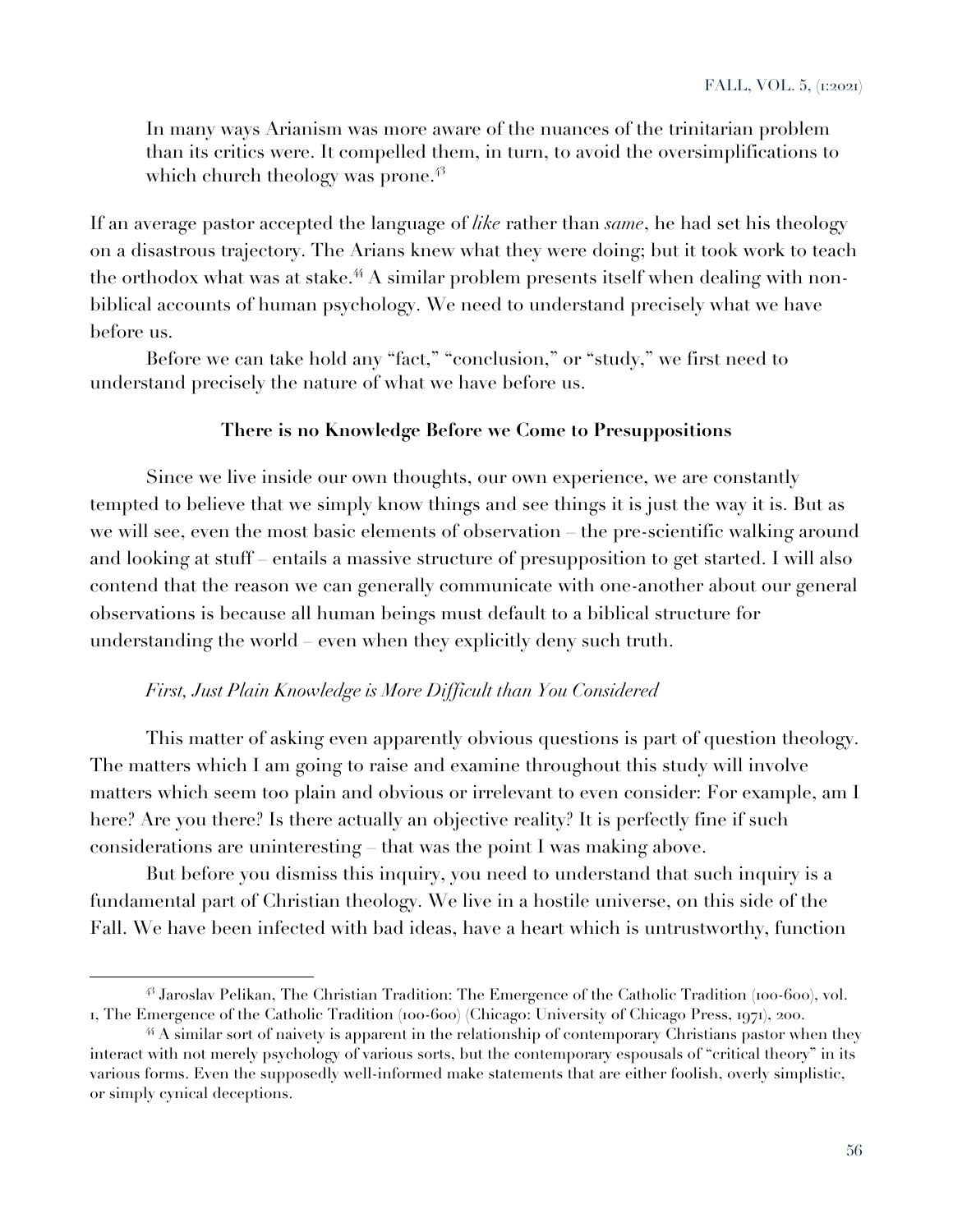from bodies subjected to entropy at the level of the species and personally. There is very grained, precise consideration which must be done in Christian theology. If you don't believe me consider Augustine at the outset of *Confessions*

And how shall I call upon my God, my God and Lord, since, when I call for Him, I shall be calling Him to myself? and what room is there within me, whither my God can come into me? whither can God come into me, God who made heaven and earth? is there, indeed, O Lord my God, aught in me that can contain Thee? do then heaven and earth, which Thou hast made, and wherein Thou hast made me, contain Thee? or, because nothing which exists could exist without Thee, doth therefore whatever exists contain Thee? Since, then, I too exist, why do I seek that Thou shouldest enter into me, who were not, wert Thou not in me? Why?<sup>45</sup>

These are not throw-away questions or the idle meandering of a day-dream. Augustine is working through series questions concerning the nature of God and man. Rather than run past these questions, return and seek to provide actual, cogent answer.

And as you seek to honestly answer these questions you will have to answer fundamental questions on the nature of reality. These questions cannot be answered in isolation from an entire theology. If you wish to see exactly how profound these questions can become under Augustine's remarkable intellect, turn to the final books in the *Confessions* and read on time and memory.

Above, I wrote that this work is not for everyone. There is a level of theological work which entails picking apart the foundations. If we are going to seek to knowingly interact with secular psychologies and remain faithful to the Scripture – remembering that we are doing the work of discipleship and that we are working with the human soul, while wrestling ourselves with the lingering noetic effects of sin – we had best consider the information at such a molecular level.

In the Arian controversy, the difference seen from the wrong angle -- hinged upon a single letter of spelling. And unless one knew what was inherent in that difference in spelling, the conflict was absurd. If we ignore the elements, will miss what has happened.

So to start, I wish to just outline some of the major problems concerning knowledge itself. In the essay, "Epistemology and the Mirror of Nature," Michael Williams lists out four perennial issues concerning the nature of knowledge:

 $45$  Saint Augustine Bishop of Hippo, The Confessions of St. Augustine, trans. E. B. Pusey (Oak Harbor, WA: Logos Research Systems, Inc., 1996).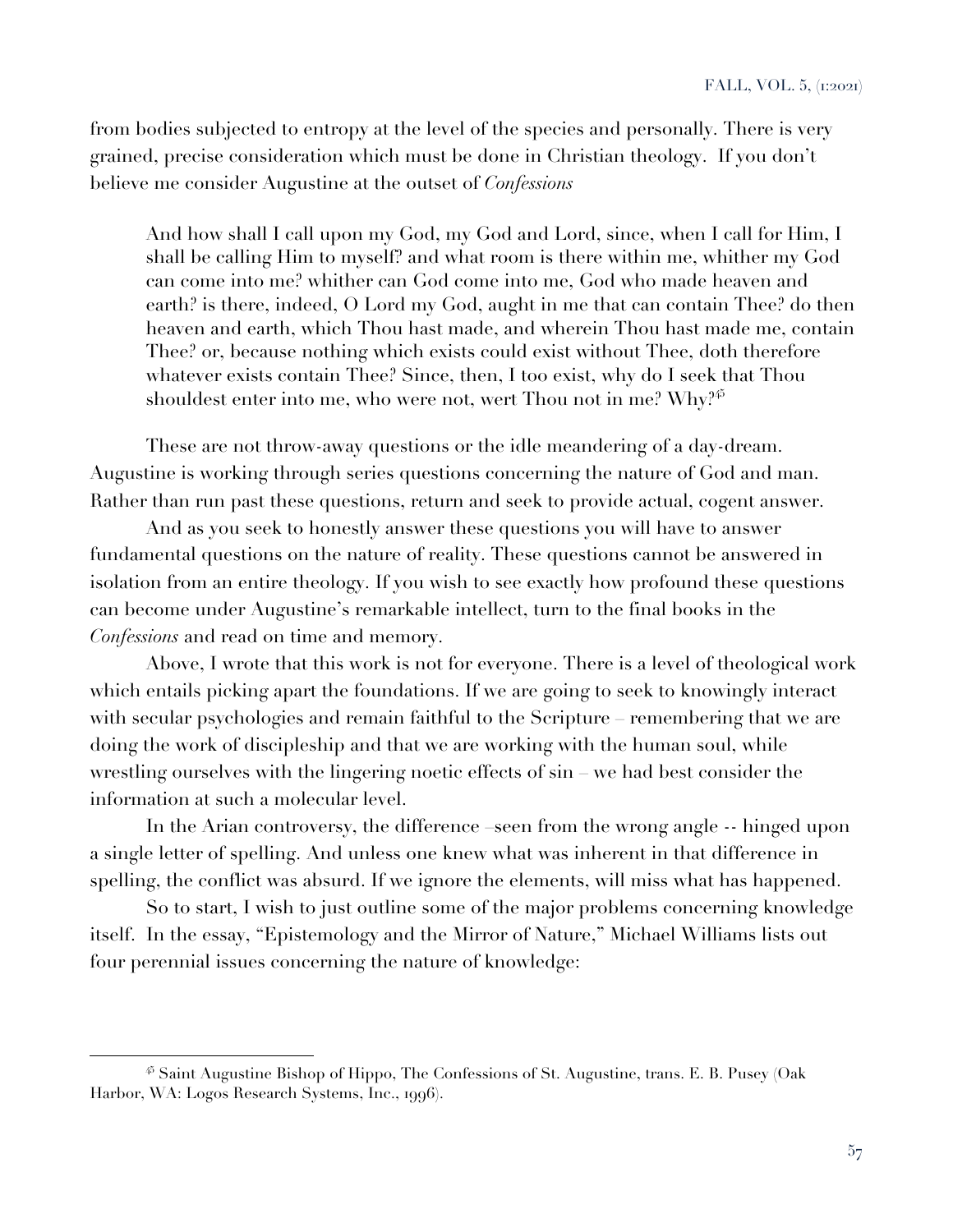1. *The analytical problem.* What is knowledge? (Or, if we prefer, what do we, or should we, mean by "knowledge"?) For example, how is (or should) knowledge be distinguished from mere belief or opinion? What we want here, ideally, is a precise explication or *analysis* of the *concept* of knowledge.

2. *The problem of demarcation*. There are two sub-problems here. The first concerns whether we can determine, in some principled way, what sorts of things we might reasonably expect to know about? Or, as is sometimes said, what are the scope and limits of human knowledge? Do some subjects lie within the province of knowledge while others are fated to remain in the province of opinion, or even faith? Since the aim here is to draw a boundary separating the province of knowledge from other cognitive domains, we call this the "external" boundary (or demarcation) problem. But there is also an internal boundary problem. We may wonder whether we should think of knowledge as all of a piece Or there importantly different kinds of knowledge: for example, *a priori* and *a posteriori* knowledge?

3. *The problem of method.* How is knowledge obtained or sought? Is there just one way, or are there several, depending on the sort of knowledge in question? (Here the problem of method interacts with the internal demarcation problem.) Furthermore, can we improve our ways of seeking knowledge?

4. *The problem of skepticism.* Given the existence of seemingly intuitive skeptical arguments, why suppose that knowledge is even possible. $2^{46}$ 

What you must understand is that even the basic fact of knowledge cannot be brushed away if we are to be thorough theologians. We will consider this matters more directly when we come to epistemology in a subsequent.<sup>47</sup>

### **There is no Science Before Theology**

If one were tempted to skip theological questions, it would be at the level of hard science. Such a belief would be gravely wrong. Science is a theological enterprise well before it is any sort "neutral" knowledge.

<sup>46</sup> Robert Brandom, ed., Rorty and His Critics (Malden, Mass.: Blackwell Publishers, 2000), 196. These questions were raised in the context of a thoroughly secular consideration of knowledge.

<sup>47</sup> I will examine psychology under the four-tiered structure of Epistemology, Anthropology, Teleology, and Methodology. The last three make a neat acronym, ATM. I could offer "TEAM", but that acronym does not follow the levels of analysis which are necessary to make this work properly. The best I could do is EAT'M, which one can use if it helps!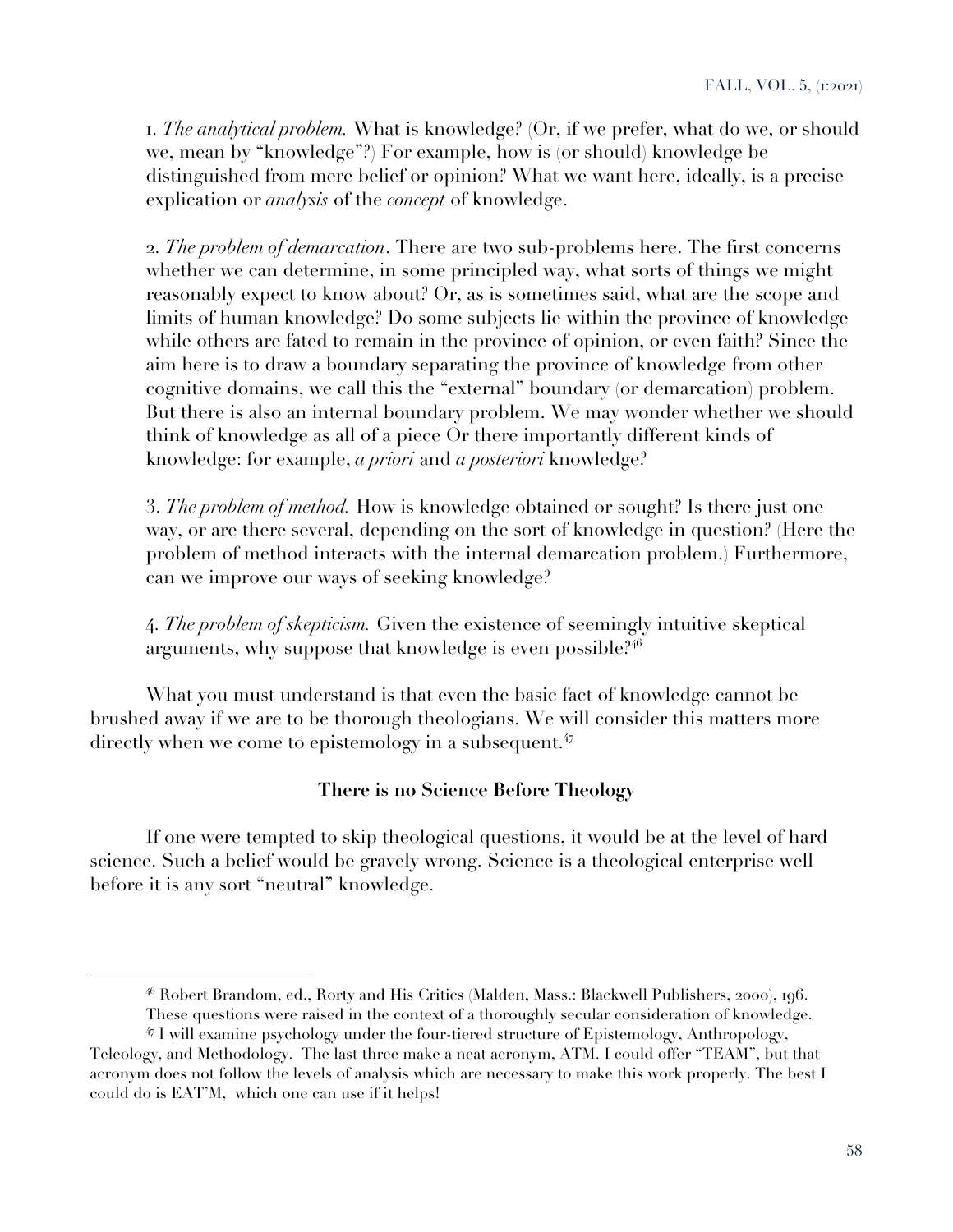To prove this point, I will seek support from an unlikely source. Nietzsche in *The Gay Science* provides us with the Parable of the Madman<sup>48</sup>. A man runs into a city center searching for God, whom he will soon say is dead, "And we have killed him." In striking metaphorical language, Nietzsche describes our predicament in trying to live in a world which is not anchored in a knowledge of God:

"Whither is God?" he cried; "I will tell you. We have killed him ---you and I. All of us are his murderers. But how did we do this? How could we drink up the sea? Who gave us the sponge to wipe away the entire horizon? What were we doing when we unchained this earth from its sun? Whither is it moving now? Whither are we moving? Away from all suns? Are we not plunging continually? Backward, sideward, forward, in all directions? Is there still any up or down? Are we not straying, as through an infinite nothing? Do we not feel the breath of empty space? Has it not become colder? Is not night continually closing in on us?"<sup>49</sup>

Stated differently, without a grounding in God, the basis for knowledge, ethics, life has completely lost an objective ontological basis. If there is meaning, such meaning will necessarily come from us.

And while those who have killed God may find the death of God a benefit when it comes to creating a morality which suits oneself; they may not have realized that such solipsistic world-building undermines science. Nietzsche however realizes the results, "when new unchained this earth from its sun." In section 344 (Book 5), Nietzsche explains that before we have any "scientific" knowledge, that such knowledge first rests upon faith and theology:

In science, convictions have no right to citizenship, as one says with good reason: only when they decide to step down to the modesty of a hypothesis, a tentative experimental standpoint, a regulative fiction, may they be granted admission and even a certain value in the realm of knowledge - though always with the restriction that they remain under police supervision, under the police of mistrust. But doesn't this mean, on closer consideration, that a conviction is granted admission to science only when it ceases to be a conviction? Wouldn't the cultivation of the scientific spirit begin when one permitted oneself no more convictions? That is probably the case; only we need still ask: in order that this cultivation begin, must there not be some prior conviction - and indeed one so authoritative and unconditional that it

<sup>48</sup> This short section is readily available from multiple internet sources. Here is a link to Kaufmann's translation, http://engage.universityresources.org/sites/default/files/courses\_files/watkin/Nietzsche\_- Parable of the Madman.pdf.

<sup>49</sup> The internet link provided citation to Kaufmaan as: Friedrich Nietzsche, The Gay Science (1882, 1887) para. 125; Walter Kaufmann ed. (New York: Vintage, 1974), pp.181-82.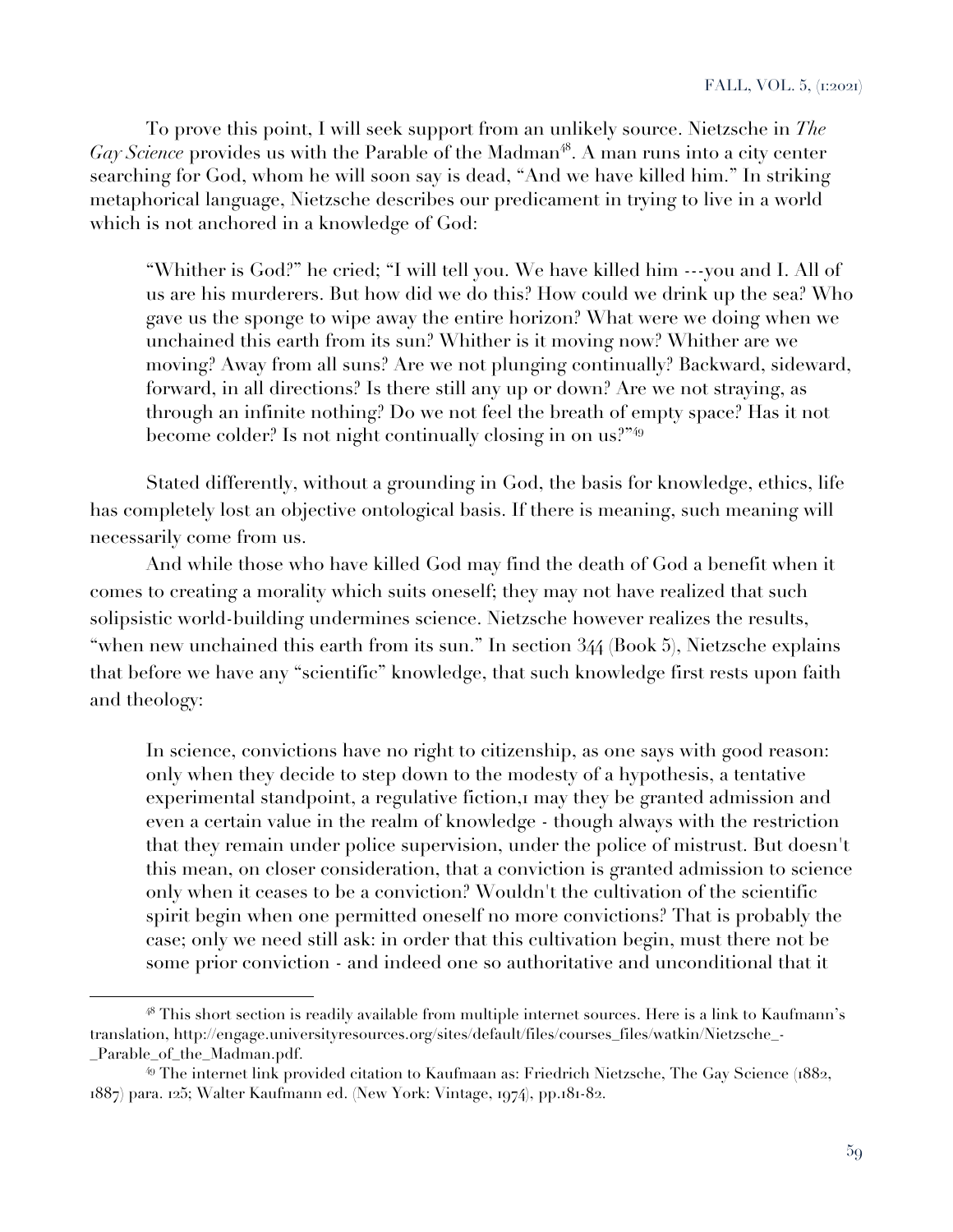sacrifices all other convictions to itself? *We see that science, too, rests on a faith; there is simply no 'presuppositionless' science (voraussetzungslose "Wissenschaft)*. [Emphasis  $\mathrm{added.}]^{5\mathrm{o}}$ 

The knowledge which "science" produces is based upon a set of prior commitments. And if we are going to have "science" then we must make specific commitments, specifically Christian commitments:

But you will have gathered what I am getting at, namely, that it is still a metaphysical faith upon which our faith in science rests - that even we knowers of today, we godless anti- metaphysicians, still take our fire, too, from the flame lit by the thousand-year old faith, the Christian faith which was also Plato's faith, that God is truth; that truth is divine ... But what if this were to become more and more difficult to believe, if nothing more were to turn out to be divine except error, blindness, the lie - if God himself were to turn out to be our longest lie?<sup>51</sup>

What I intend to demonstrate is what Nietzsche asserts: The most basic commitments necessary to perform what think of science, the specialist in a laboratory, performing experiments, making observations, drawing conclusions, making reports which are then communicated and received by others requires an entire range of commitments we cannot be supported without "borrowing" Christian theological commitments – even when those commitments are expressly denied.<sup>52</sup>

Stated differently, our ability as biblical counselors to make use of the results of scientific discovery lies in the fact that scientific discovery is simply not possible without borrowing the same presuppositions as inform Christianity. This is unsurprising because modern science has its roots in Christianity:

But I will also note that it is not necessary to address every conceivable philosophical position which has been raised to understand the nature of the problems. What we need to know are the areas of dispute.

<sup>&</sup>lt;sup>50</sup> Friedrich Wilhelm Nietzsche, The Gay Science: With a Prelude in German Rhymes and an Appendix of Songs(Cambridge, U.K.: Cambridge University Press, 2001), 200.

<sup>&</sup>lt;sup>51</sup> Friedrich Wilhelm Nietzsche, The Gay Science: With a Prelude in German Rhymes and an Appendix of Songs(Cambridge, U.K.: Cambridge University Press, 2001), 200.

 $52$  Every single element of this analysis is a matter of intense dispute and enormous literature. I do not believe that anyone walking upon the planet has a comprehensive knowledge of all the subdisciplines which we will note in this analysis. I make this point at the outset as both a prophylactic apology for the limitations on this analysis and my knowledge.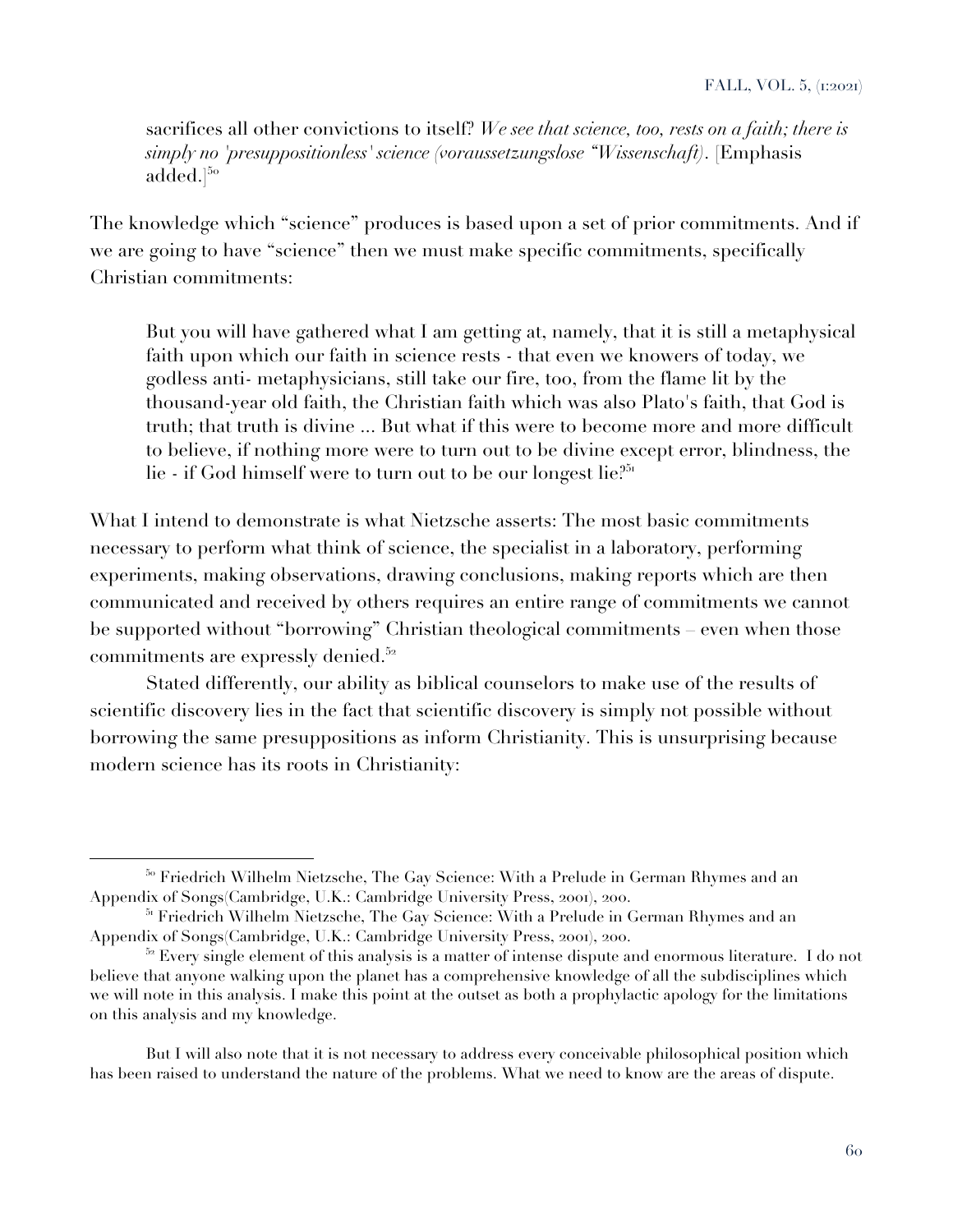The birth of modern science is a good place to begin. Modern science arose out of a Christian mentality. Alfred North Whitehead, for example, emphasizes the fact that modern science was born because it was surrounded by a Christian frame of reference. Galileo, Copernicus, Francis Bacon, Kepler, and scientists up to and including Newton believed that the world was created by a reasonable God, and therefore we could find out the order of the universe by reason. Oppenheimer stressed the same thing: modern science could not have been born at all without a Christian milieu, a Christian consensus.<sup>53</sup>

In the end, the reason we receive "hard" scientific conclusions is because those conclusions come from a realm of knowledge and inquiry which is largely consistent with Christian presuppositions.

*Excursus: A Warning:* We cannot guarantee that "science" will continue to maintain the same presuppositions with respect to basis for science. One of the stranger applications of critical theory is the contention that mathematics, logic, empirical observation and such are merely part of the "superstructure" (to use an older Marxist phrase) which maintains the oppressive hegemony. A consideration of this contention is far beyond the scope of this essay. I raise it here for the sole purpose of noting that while "scientific" research is still valuable for us, we should begin to consider the source of such research more carefully. As I write, I have seen multiple arguments that mathematics is racist, that rationality is oppressive, that magic is simply a different culturally means of controlling nature.

Another problem which lies here is the rhetorical weaponization of the word "science." Consider the following language of Justice Kagan dissenting in recent Supreme Court decision concerning the state regulation of practice of religion. The Justice uses the word "science" as if science were some utterly and always objective position and to question the "science" of public health officials in an enormously complex problem (even the health considerations are from clear or scientific in any reasonable sense of the word); therefore, to deny "science" is to deny that the thermonuclear explosion in the sky which appears every morning were in fact a source of light on earth:

Yet the Court will not let California fight COVID as it thinks appropriate. The Court has decided that the State must exempt worship services from the strictest aspect of its regulation of public gatherings. No one can know, from the Court's 19-line order,

<sup>&</sup>lt;sup>53</sup> Francis A. Schaeffer, The Complete Works of Francis A. Schaeffer: A Christian Worldview, vol. 4 (Westchester, IL: Crossway Books, 1982), 5–6. Obviously, this subject is far broader and more complex than Schaeffer's summary statement on the issue.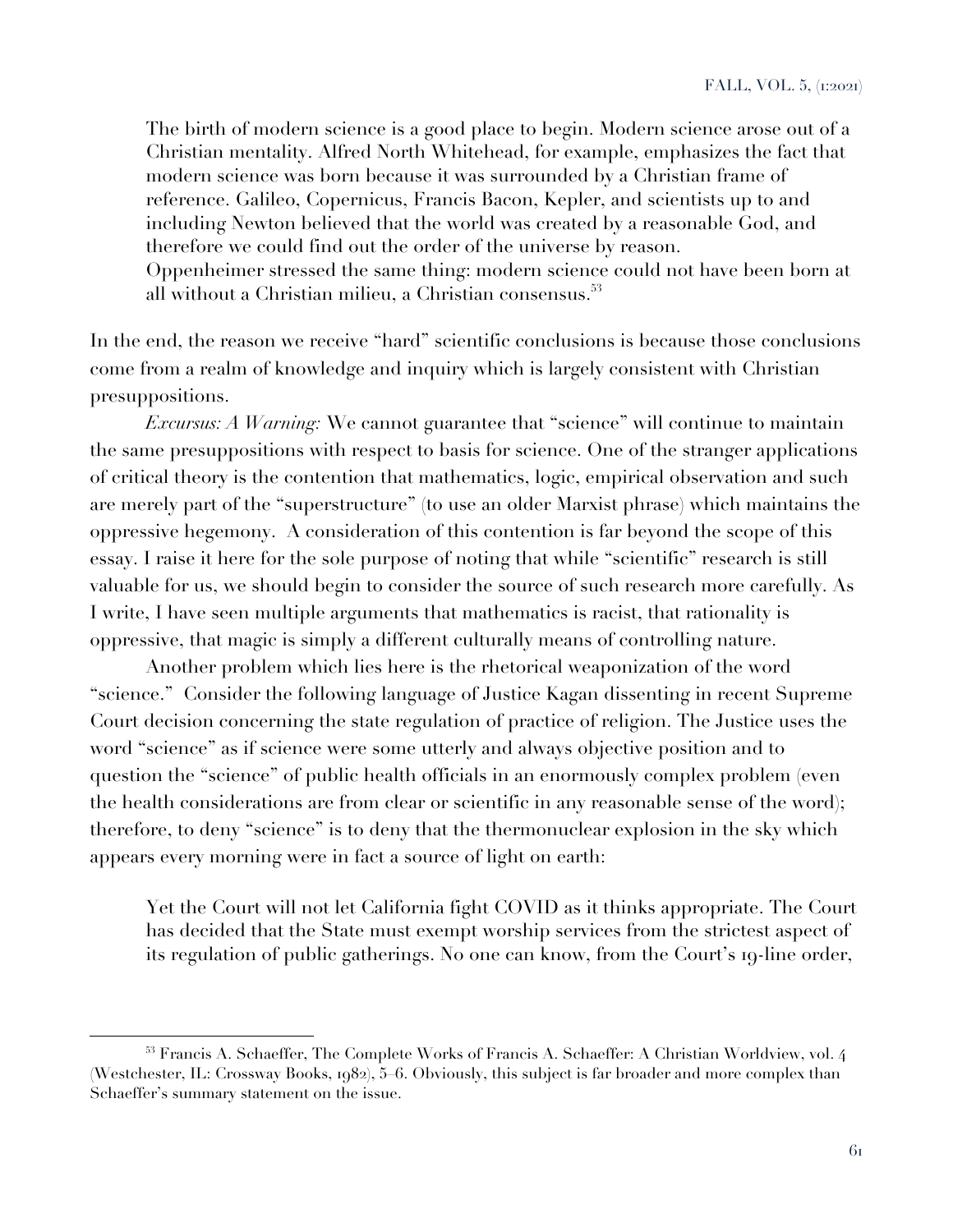exactly why: Is it that the Court does not believe the science, or does it think even the best science must give way?<sup>54</sup>

As you will notice, this use of the word "science" is a trick because it contains within it a presupposition that science is naively objective and that there are no presuppositions which undergird any conclusion made in the name of science. This is simply false.

And so (1) the presuppositions of science are under attack; and thus "science" tomorrow may not be what we consider to be "science" today. (2) The broaden use of the word "science" will be used as a means to deny differences of opinion. Both of these problems are poisoning the well of scientific knowledge, and that poison is spreading with remarkable fervor. Thus, the work of interrogating the basis for an assertion made in the name of "science" is a work which we cannot ignore.

It is to that work which we will direct our attention. We will begin with this question of how can we know at all in the next part of this article.

.

<sup>54</sup> South Bay United Pentecostal Church v. Newsom 592 U. S. (2021), Kagan, J., dissenting.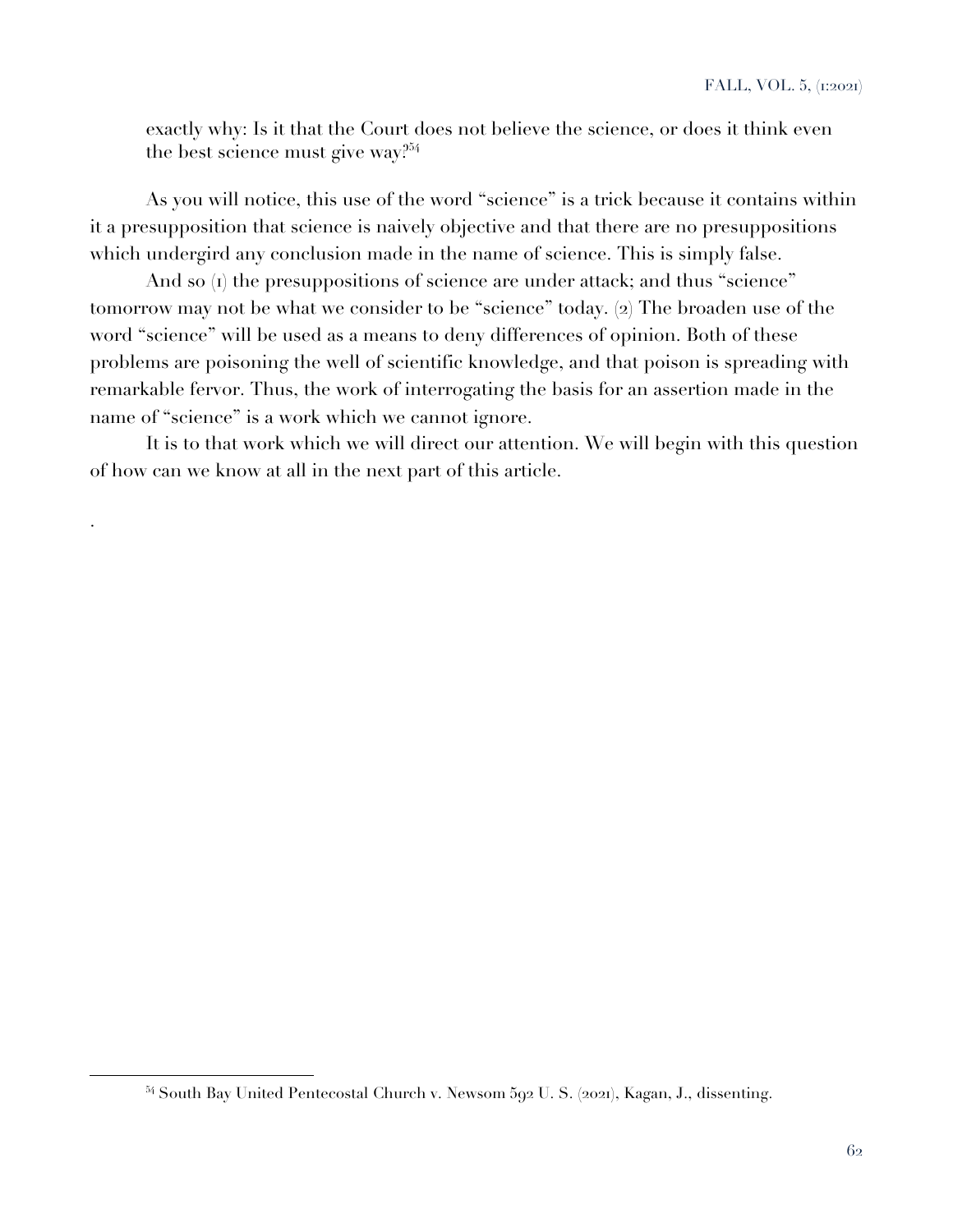# **A Task Interrupted:**

# **Why and How the Church Departed from Biblical Counseling**

**Samuel Stephens1**

#### **Introduction**

When I was introduced to biblical counseling, it seemed as if I had discovered some rare jewel. There were several aspects of the biblical counseling movement that captivated my attention. Classical soul care drew upon a rich heritage of faithful practice by pastors spanning centuries. The theological depth and orientation to this counseling approach emphasized the inerrancy and sufficiency of Scripture while framing people as image bearers of God in need of redemption. The problems that people faced did not take central stage; in fact, quite the opposite was true. One of the most precious characteristics of biblical counseling is that the person and work of Jesus Christ is given center stage.

I began to realize that for many of my years growing up in the church, I had never seen anything close as to this approach to soul care and counseling. As my paradigms for pastoral ministry and Christian care were shifting and being re-formulated on historical and biblical grounds, there was one central question that began to formulate in my mind. Why is biblical counseling such a novel concept in theory and practice for many in the church today?

#### **Mis-categorizing Counseling in Principle and Practice**

It is common practice in many churches today for pastors to *defer* counseling responsibility to trained professionals and *refer* struggling members of their flock to professionally, clinically-informed counselors who operate outside of the church. So, what is wrong with the defer and refer method of pastoral care and counseling? The very

<sup>1</sup> Samuel Stephens is Director of Training Center Certification for ACBC as well as Assistant Professor of Biblical Counseling at Midwestern Baptist Theological Seminary. He can be reached at sstephens@mbts.edu.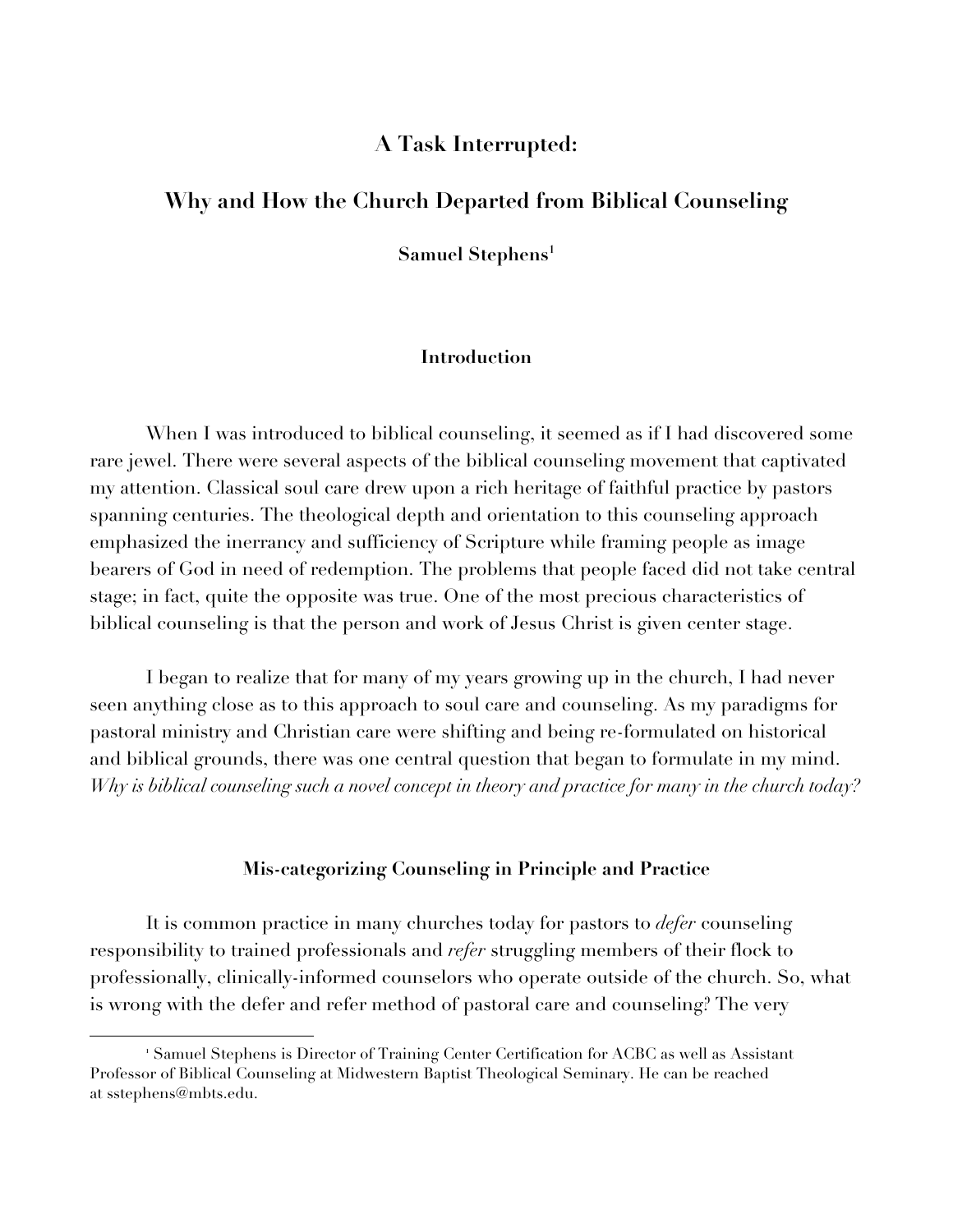question itself reveals wrong thinking concerning the nature, purpose, and method of *genuine* Christian counseling and these misunderstandings must be addressed and corrected in order for us to see the situation clearly

### The Proper Jurisdiction

The first error is a general ignorance and misunderstanding concerning the institutions that God designed to work together in achieving His will in the world. God provided three institutions in which mankind was to operate, these being the family, the church, and the government. <sup>2</sup> While this is not the place for a lengthy discussion on jurisdictional theology, it should be noted that each of these have good and proper roles and responsibilities, and while they differ, each are ordained by God to bring Him glory and honor.<sup>3</sup> When any of these institutions either overstep the bounds or overreach in their authority, God's original design becomes frustrated and disorder abounds.

The Practice of the Ministry

The second error is that counseling has largely become viewed as a practice that belongs under the jurisdiction of the government and *not* the church. When it comes to soul care, the Bible is clear that the church is uniquely tasked with serving as the context of seeing Christians equipped for the work of the ministry, for being the body of Christ by which personal sanctification occurs and gifts are corporately exercised unto the glory of God and the good of others, and ultimately as the vehicle of obedience and fulfillment of the Great Commission.<sup>4</sup>

These examples of wrong thinking result in a two-pronged problem in the church that reveals that one of their greatest tasks has become interrupted. Churches have become anemic regarding their responsibility to engage the problems people face with the sufficiency of Scripture. The call of scriptural sufficiency may be incorporated in verbal

<sup>2</sup> Rob Rienow, *Limited Church: Unlimited Kingdom,* (Nashville: Randall House, 2013), 61-68.

<sup>&</sup>lt;sup>3</sup> The first question of the Westminster Shorter Catechism states, "What is the chief end of man?" The answer to this question is, "Man's chief end is to glorify God and to enjoy Him forever." See, I Corinthians 10:31; Psalm 73: 24-26; John 17: 22, 24.

<sup>4</sup> Ephesians 4:12-14; 1 Corinthians 12; Matthew 28:16-20; Acts 1:8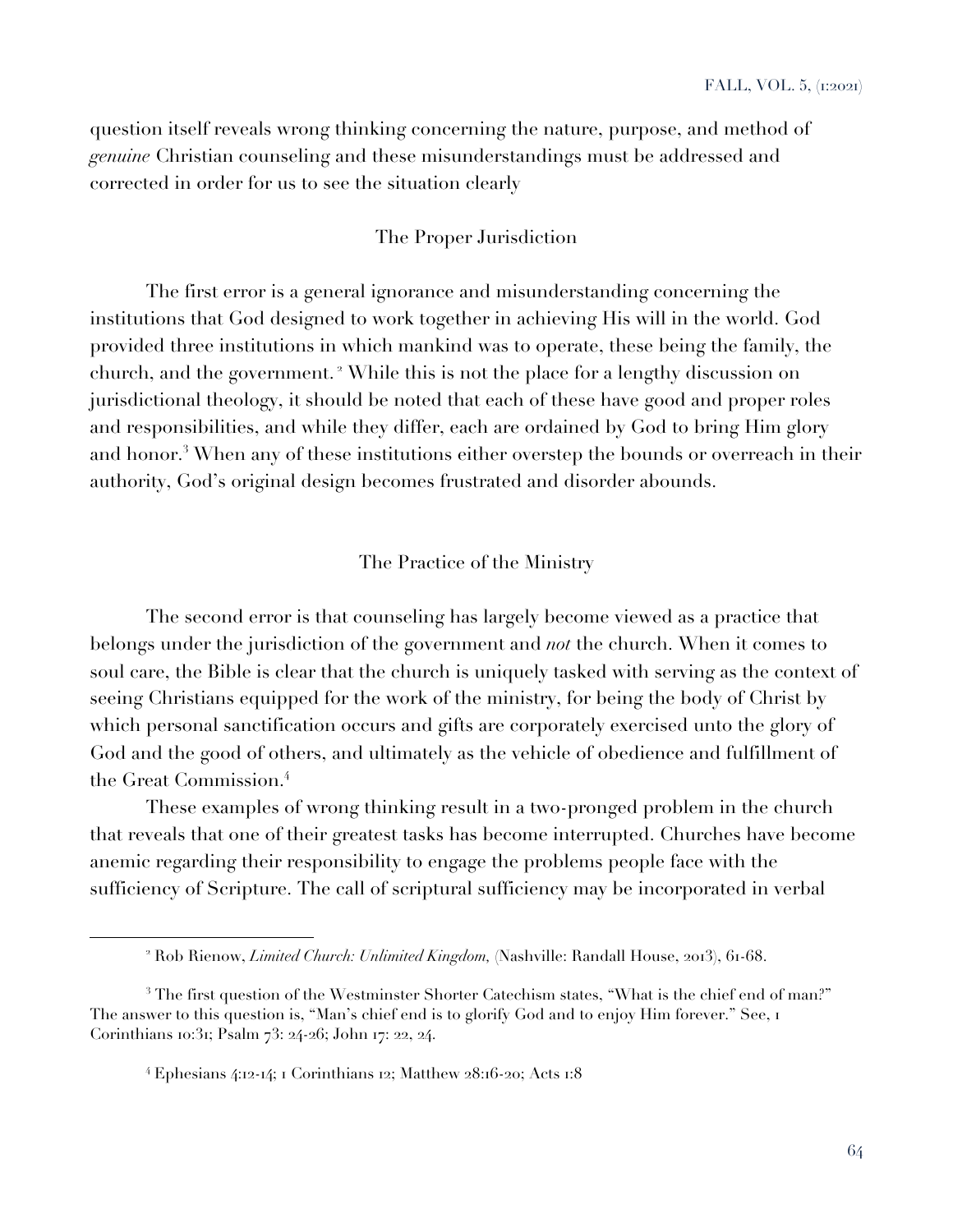confessions or written statements, but the practice of sufficiency is betrayed by the defer and refer model of pastoral care and counseling. Additionally, Christians who desire to counsel God's Word faithfully find themselves burdened and bound-up by a secular society which promotes a worldview antithetical to that of the church. Christians who attempt to engage in biblical soul care under the jurisdiction of the state, do not find a safe haven in their private practices or government-supported institutions.<sup>5</sup> In fact, those Christians are under immense pressure to capitulate their biblical mandate to unapologetically counsel the truth of God's Word under the threat of losing their professional license, and thus forfeiting their livelihood, and becoming an open target of litigation.<sup>6</sup> With the reality of such pressures, it doesn't make sense that born-again believers would send one of their own out of the church to find help from either a secular psychologist (who does not even pretend to operate from a biblical worldview) or a Christian counselor who operates within a system whose foundations are openly hostile to Christianity.<sup>7</sup>

Now that you know a little as to *why* biblical counseling such a novel concept for many in the church today, it is important to also ask *how* we got here.

## **Biblical Soul Care and the Age of Psychology**

It is an ambitious task to attempt to properly treat the various developments that led to the church essentially abandoning its proper jurisdiction regarding soul care and counseling, and in fact, I won't be able to give this the fair treatment it needs here.<sup>8</sup> However, I can still provide a broad historical survey that will outline points of philosophical and theological shifts that explain how the American church got to a place where biblical counseling is considered a novel concept to many.

<sup>7</sup> Edward Shorter, *A History of Psychiatry: From the Age of the Asylum to the Age of Prozac,* (New York: John Wiley & Sons, 1997); Richard Ganz, *Psychobabble*, (Wheaton: Crossway, 1993); Paul Vitz, *Psychology as Religion: The Cult of Self-Worship*, (Grand Rapids: William B. Eerdmans, 1994).

<sup>8</sup> For a more in-depth treatment of these issues see: Samuel Stephens, *The Psychological Anthropology of Wayne Edward Oates*, (Eugene: Wipf and Stock, 2020) and T. Dale Johnson, Jr., *The Professionalization of Pastoral Care*, (Eugene: Wipf and Stock, 2020).

<sup>5</sup> Jay Adams, *Competent to Counsel*, (Grand Rapids, Zondervan, 1970), 17-19.

 $6$  There are many reasons why a Christian counseling outside of the church context may feel these external pressures, but many within the fields of integration practice counseling in a "faith-based" or "biblically-informed" manner, meaning that they allow their clients to direct the conversation onto spiritual matters and do not broach the subject of the Gospel unless a door is opened.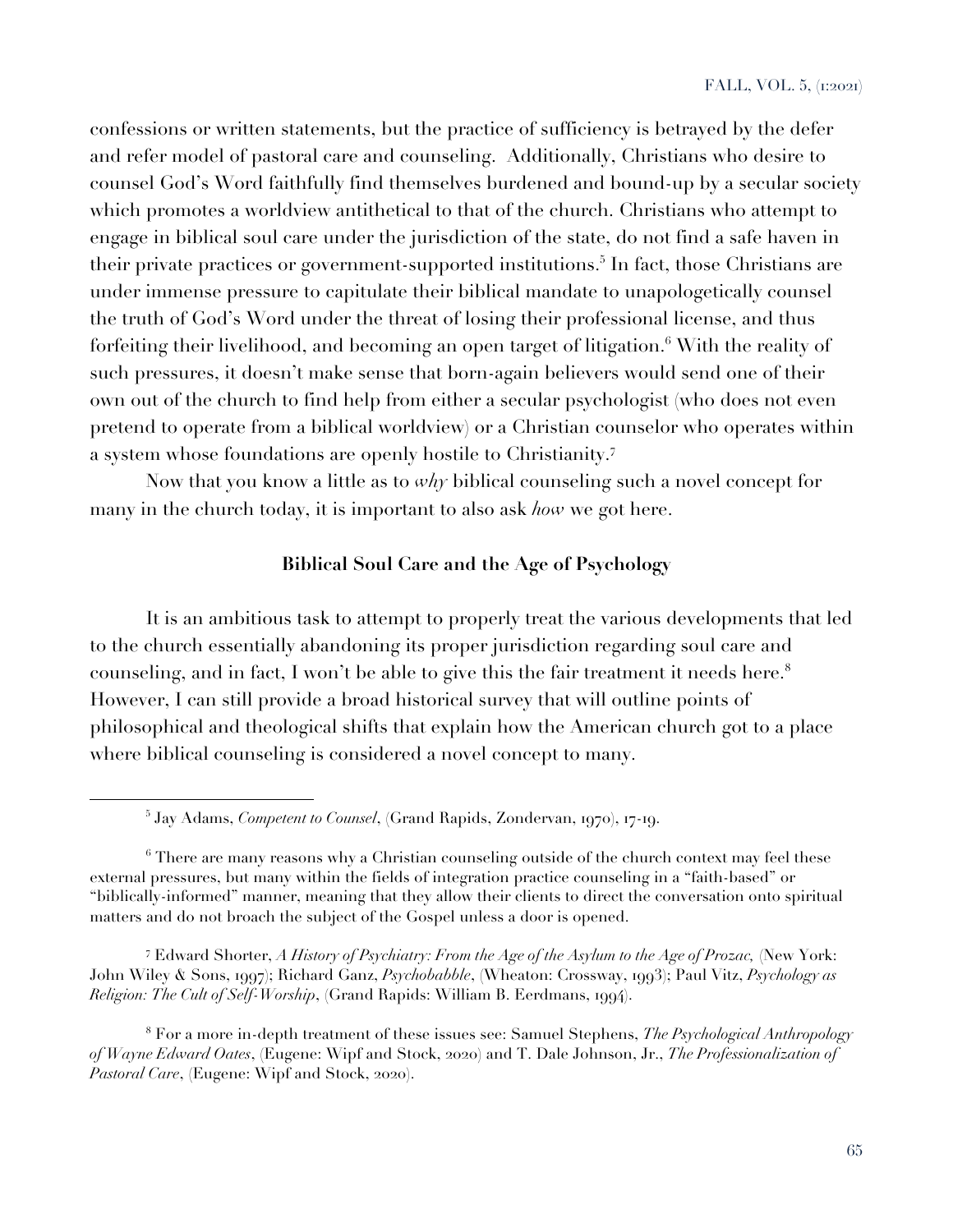## *Redefining Anthropology*

One of the downgrades leading to the shift away from church-based soul care and counseling was the intentional restricting of a biblical understanding of humanity. It had been twenty years since Charles Darwin had surveyed the now-famed Galapagos Islands during his voyage, but in 1859, *On the Origin of Species*, a compilation of observations made during this trip, was finally published. This book sent shockwaves throughout the scientific and ecclesiastical communities, not because Darwin was the first to propose an origin of humanity that subverted intelligent design, but because his theory sought to explain the origin of man *solely* from a materialistic worldview. In other words, God was written out of the picture completely. The publication of *On the Origin of Species* provided explanations of life and human existence solely on materialistic grounds and pushed against the dominant Judeo-Christian ethos of the day. Darwin's radical claims were disguised through a philosophy designed to seem objectively scientific in terminology and form, but without any of the traditional hallmarks of scientific inquiry.<sup>9</sup>

# *Psychology without a Soul*

In 1879, Wilhelm Wundt, a philosophy professor and founder of experimental psychology, established the first modern psychological laboratory at the University of Leipzig in Germany. Up until this point in time, psychology was considered a subdiscipline of philosophy and a sister to the "queen of the sciences," theology. However, with the waning influence of the church in the West and an emphasis on empiricism and materialism, psychology and psychiatry sought to move out from under the realm of the immaterial and under the emerging empirical sciences. In his book, *The Leipzig Connection*, Lionni noted, "To Wundt, a thing made sense and was worth pursuing if it could be measured, quantified, and scientifically demonstrated. Seeing no way to do this with the human soul, he proposed that psychology concern itself solely with experience."<sup>10</sup> While many may not be familiar with Wundt, there were many who traveled from around the world to study under his tutelage. Wundt influenced the later work of early behavioral psychologists including Ivan Pavlov, J. B. Watson, and B. F. Skinner. His first American

<sup>9</sup> J. P. Moreland, *Scientism and Secularism*, (Wheaton: Crossway, 2018).

<sup>10</sup> Paolo Lionni, *The Leipzig Connection*, (Heron Books, 1993), 2.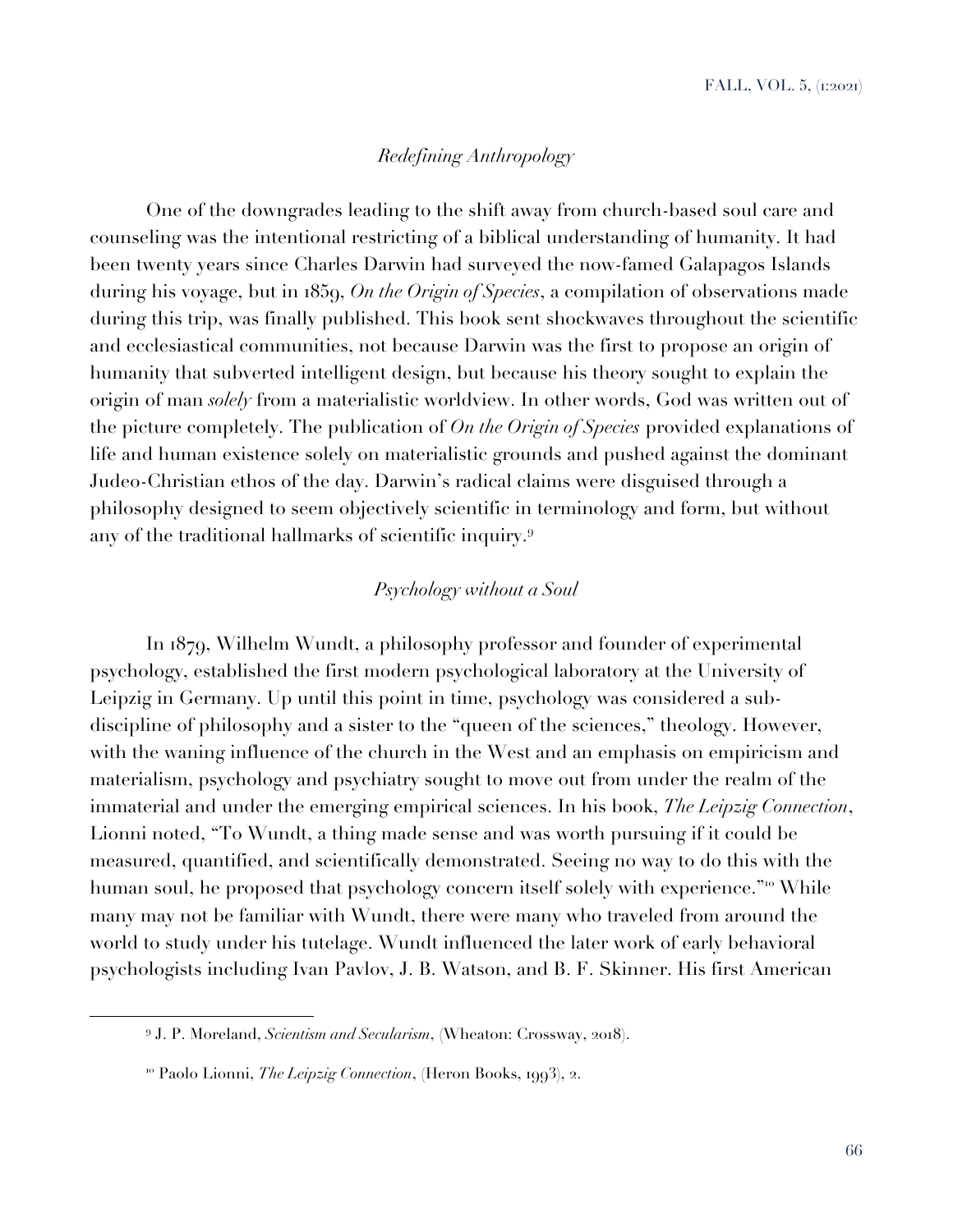graduate student was G. Stanley Hall who became the first president of the American Psychological Association as well as the benefactor and host who made it possible for Sigmund Freud to travel to America for his one and only speaking tour. Progressive education philosopher John Dewey as well as Edward Thorndike, the father of the new educational psychology, were also both heavily influenced by Wundtian psychology and paved the way for a humanistic and secular approach to education which dominated teaching schools, curriculum, and public education programs for generations.<sup>11</sup>

### *Industrial, Professional, and Clinical: The Remaking of Pastoral Counseling*

Concurrent with the major philosophical changes sweeping the intellectual landscape, the dawn of the twentieth century saw a second industrialization take hold in the United States. This brought with it a rapid expansion of manufacturing that utilized the new psychological sciences to increase factory productivity, industrial efficiency, and general worker performance. More Americans than ever were given opportunities to continue in their education and take advantage of high-skilled labor and white-collar professional careers.

Later in the century, America experienced an explosive post-World War interest in the therapeutic value and application of psychology as embattled American soldiers returned home with a host of mental health concerns.<sup>12</sup> The mental health field attempted to converge with traditional medical disciplines in an effort to meet the demands of this population by presenting an effective and legitimate treatment options. Along with this came a shift in the perception pastoral responsibility and purpose which seemed to echo the scientific and professional milieu in which they found themselves. In an effort to maintain credibility and relevancy, pastors had to become united with the helping professions found within secular institutions. $13$ 

The clinical pastoral education (CPE) movement provided the context for a professional approach to pastoral ministry. Such CPE programs involved experienced and skilled supervisors who helped pastors-in-training to deal with issues and problems faced on the frontlines of ministry. The end-goal was the "fusion of scientific understanding with Christian wisdom and concern."<sup>14</sup> The early leaders of CPE viewed the classical pastoral care as antiquated and outdated. In the following

<sup>&</sup>lt;sup>11</sup> Paolo Lionni, *The Leipzig Connection*, 67

<sup>&</sup>lt;sup>12</sup> Stephanie Muravchik, *American Protestantism in the Age of Psychology*, (New York: Cambridge University Press, 2011), 13.

<sup>&</sup>lt;sup>13</sup> Stephens, *The Psychological Anthropology of Wayne Edward Oates*, 1-2.

<sup>14</sup> Richard Niebuhr, et. al., *The Advancement of Theological Education*, (Harper & Brothers, 1960), 123.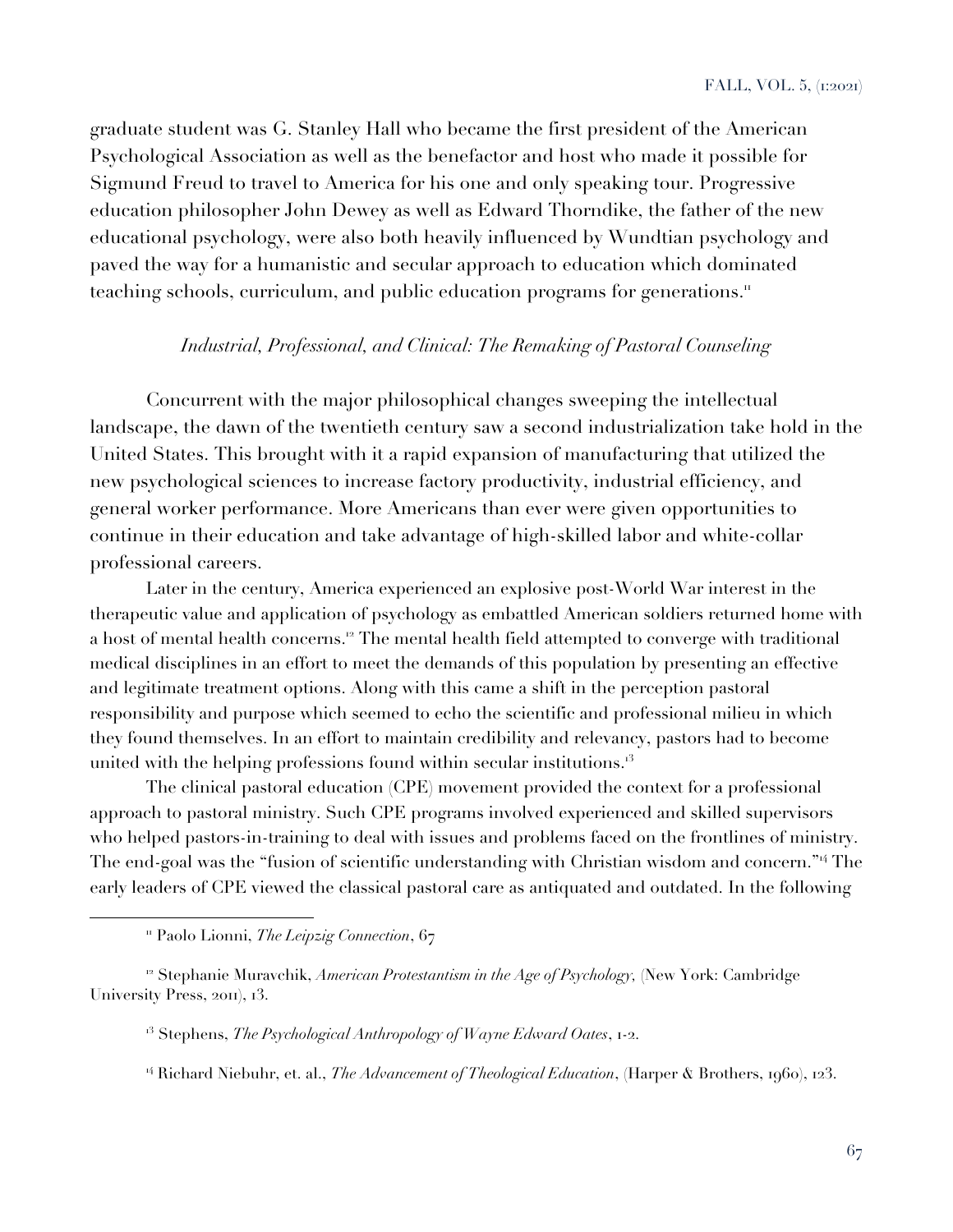decades, this pastoral training became standard in theological seminaries and thus solidified a professionalized and therapeutic interpretation of the Christian minister's role as shepherd and counselor.

By the mid to late 1900s, professional pastoral counselors, known as pastoral psychologists, were highly valued and sought after. This new and professional pastoral ministry, characterized by objectivity and scientific methodology, was further nuanced to refer to pastors who were "precisely competent to help all people become responsible participants in society."<sup>15</sup> Pioneers in CPE understood the focus of the professional minister to be not so much concerned with biblical soul care, but rather with individual and social mental health. The task of shepherding was now concerned with "adopting an approach that prioritized the individual emotional needs of those they [pastors] interacted with."<sup>16</sup> This therapeutic process was aimed at developing one's personality, assuaging guilt, and providing comfort in the face of dis-ease, unhappiness, and disappointment. The minister as therapist followed the mandate of an old French proverb which had for its goal, "to heal sometimes, to remedy often, to comfort always."<sup>17</sup>

#### **Conclusion**

Secular humanism and modern psychology took a firm footing within the church because a void had already been created. Decades of doubt in the inerrancy, trustworthiness, and sufficiency of the Bible *necessarily* led to another authority taking its place.<sup>18</sup> In this article I have attempted to explain why and how a biblical approach to counseling has become a foreign concept to many within the church. While there is nothing that can be done to what has happened in the past, we have a responsibility to do something in the present. We must be aware that the church has a unique and special role and that counseling is central to that role. We must know that the world can only offer a

<sup>15</sup> William Oglesby, *New Shape of Pastoral Theology: Essays in Honor of Seward Hiltner*, (Abingdon Press, 1969), 228-29.

<sup>16</sup> Muravchik, *American Protestantism in the Age of Psychology*, 30.

<sup>17</sup> Wayne E. Oates, *Pastoral Counseling*, (Westminster John Knox Press, 1974), 9.

<sup>&</sup>lt;sup>18</sup> Tom Ascol, "Theoretical Inerrantists," Founders Ministries, Accessed August 26, 2020. https://founders.org/2020/06/22/theoreticalinerrantists/#:~:text=Theoretical%20inerrancy%20is%20killing%20th e%20church%20in%20America.,the%20Spiritempowered%20preaching%20and%20teaching%20of%20His%20 Word.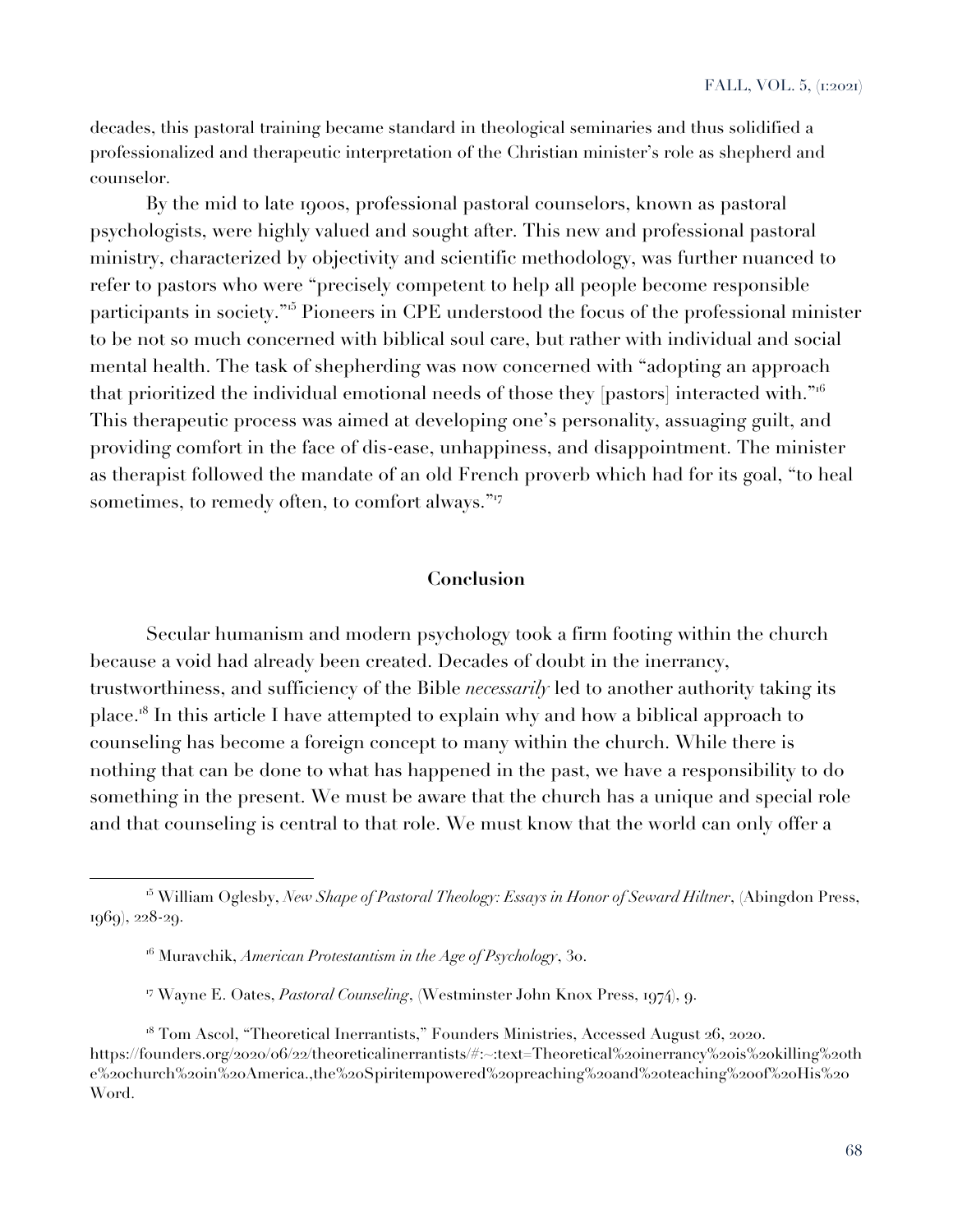weak and cheap imitation to soul care. We must understand that counseling techniques and theories are never neutral. We must decide if we will once again pick up the task of biblical counseling, a task that has been interrupted for far too long.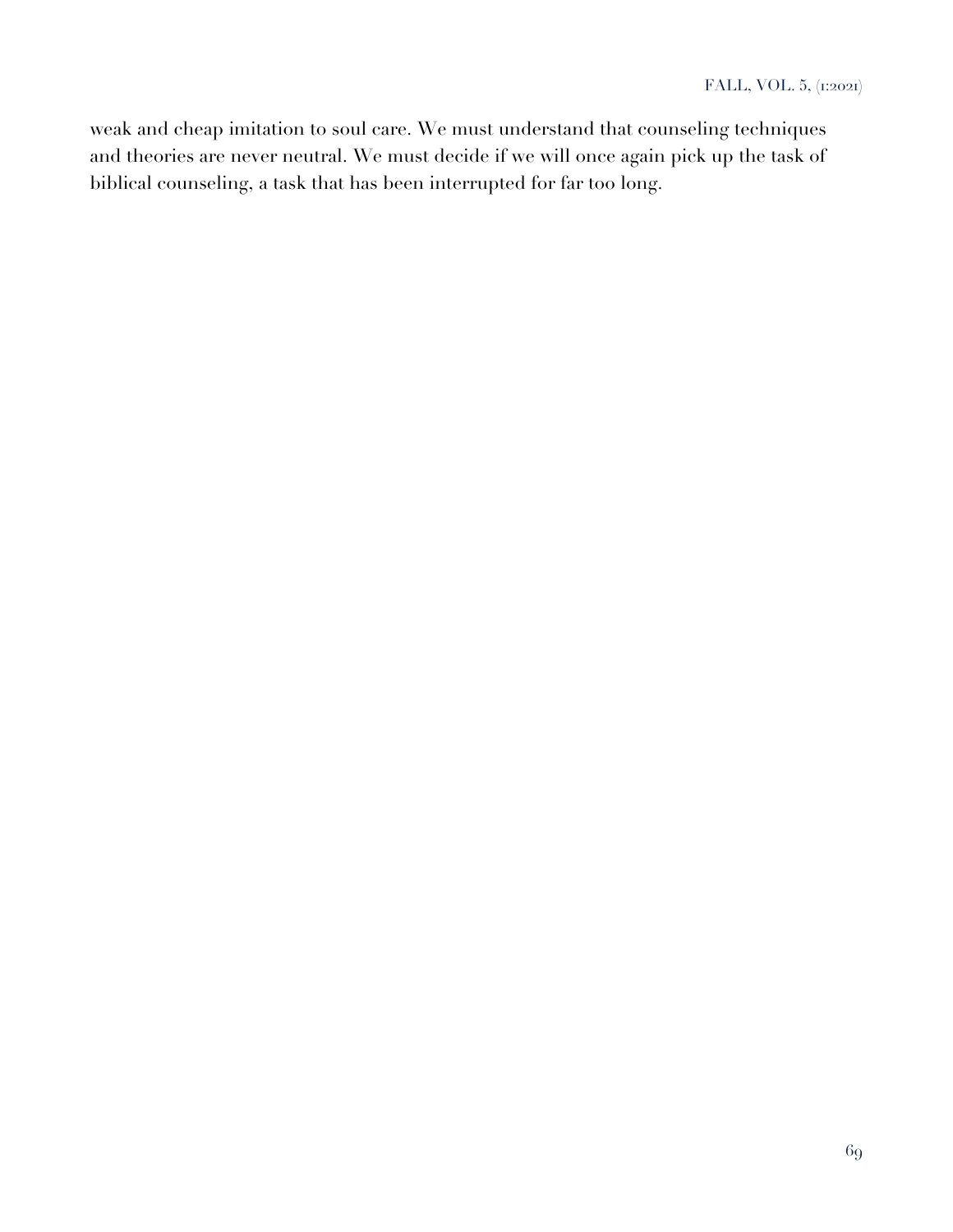# **Abuse, Neglect, and Pornography as Biblical Grounds for Divorce**

**Brian Sayers<sup>1</sup>** 

### **Introduction and Approach**

Christians differ widely when abuse, neglect, and habitual pornography use are considered as potential grounds for divorce. Some confusion results from the various definitions and severity of those potential grounds—there is not always agreement about the presence, nature, extent, or severity of these sins. More confusion results from a failure to fully develop a biblical theology of divorce and remarriage that encompasses both Old and New Testament teaching on the topics of oppression, neglect, and sexual immorality as it relates to divorce. We will outline the nature of some Old Testament ordinances and their application in our modern context. We will then look at the Old and New Testament passages that speak to these matters of abuse, neglect, and sexual immorality as they relate to divorce and remarriage. We will see that cases of abuse, neglect, and habitual pornography use *often*, though not *always*, fall under the biblical provisions and protections of God and *may* be adequate grounds for divorce.

#### **Marriage Ideals and Assumptions**

No position taken in this paper intends to diminish the divine design and ideal of marriage as ordained and regulated by God in His holy Word. God created and designed marriage to be a permanent one-flesh covenantal relationship between one man and one woman. This relationship is supposed to be a partnership of labor in filling and subduing the earth (Gen. 1:26-28) and is designed by God to be a place of mutual love, respect, and affections (Gen. 2:18-24; 1 Cor. 7:33-34; Eph. 5:25-33) that reflects the relationship of Christ to His bride, the church (Eph. 5:25, 32). Marriages characterized by abuse, neglect, and the intrusion of impersonal third parties through pornography use do not reflect the affectionate complementarian mutuality ordained

<sup>&</sup>lt;sup>1</sup> Brian Sayers is the Associate Pastor of Counseling and Equipping at Faith Bible Church in Spokane, Washington. He may be reached at bsayers@fbchurch.com.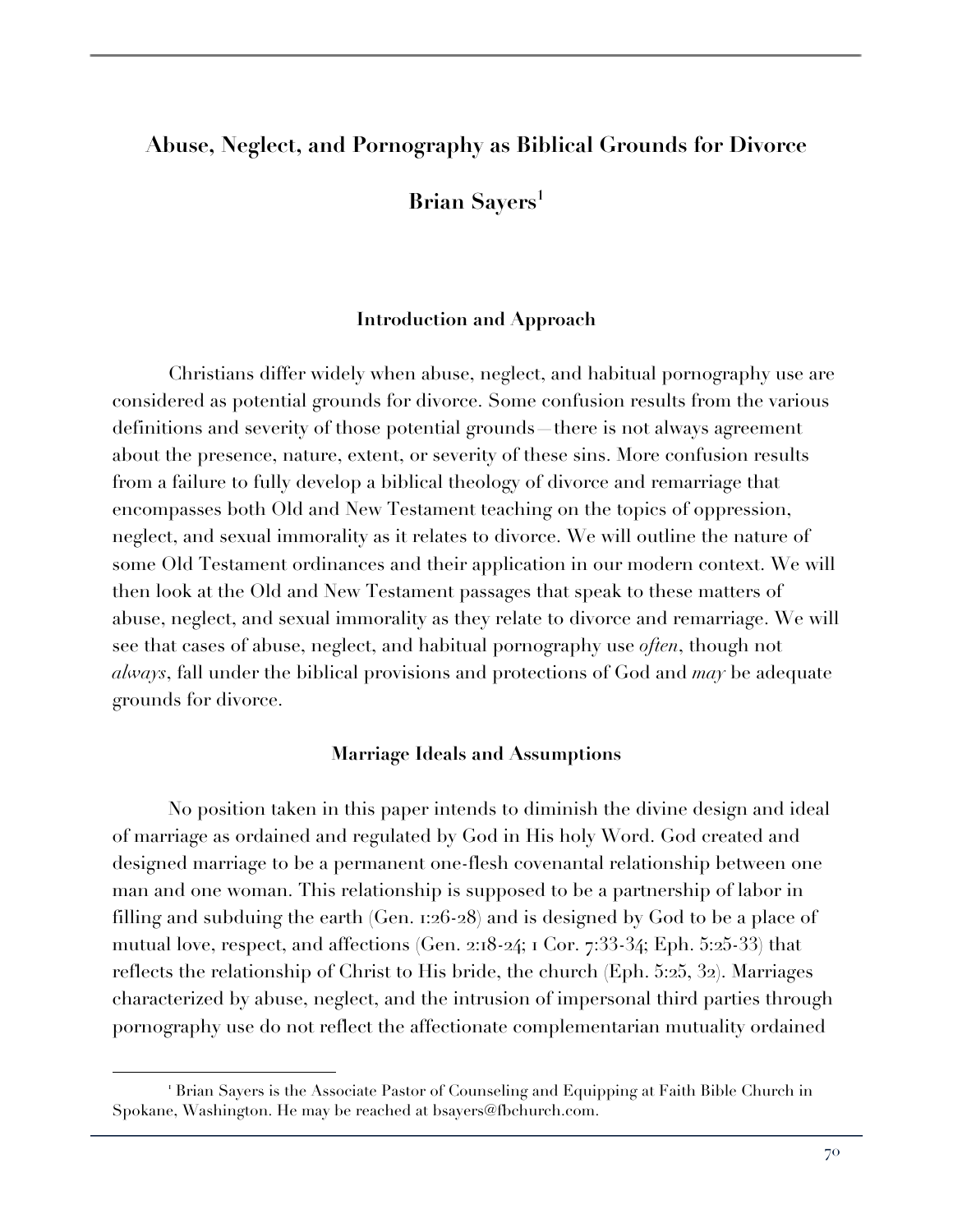by God. Moreover, extreme cases potentially render a marriage relationship almost useless as a practical reflection of the union of two souls in loving companionship and cooperation in fulfilling the divine mandates of marriage. This paper hopes to move the church toward sustaining marriages that reflect the ideal rather than toward a position that undermines it.

It is beyond the scope of this paper to build a detailed position on the topic of divorce and remarriage. We begin with the basic premise that Scripture supports there being two general biblical grounds for divorce—sexual immorality (Matt. 5:31-32; 19:3-9) and desertion (1 Cor. 7:10-15). This position has historically been referred to as the "Erasmian Position," having been thoroughly outlined by Erasmus in the early sixteenth century and later gaining broad Protestant acceptance as the view espoused by the Westminster Confession in 1648. For an articulation of this view, perhaps no work has been more widely accepted than John Murray's timeless treatment of the issue.<sup>2</sup>

What is more purposely the topic of this paper is twofold. First, we will discuss whether some modern expressions of sexual immorality practiced today (pornography use, "online sins," etc.) are potentially included in the reference to "sexual immorality" by Jesus in the above texts, and therefore may constitute grounds for divorce on the basis of sexual immorality, neglect or desertion. And second, we will consider whether there is a form of abuse and neglect that would constitute a kind of "desertion" that falls under the definition and description of  $\iota$  Corinthians  $\tau$  (and other texts), and that would likewise constitute biblical grounds for divorce.

## **The Nature of Abuse, Neglect and Pornography Use as it Pertains to Divorce**

Our aim in this section is to provide a biblical definition of the concepts of abuse, neglect, and pornography. To locate relevant passages and principles in the biblical text, we must make sure there is a parallel or valid reference in the ancient text to the terms that are used in our modern context.

### Abuse

<sup>2</sup> John Murray, *Divorce* (Philadelphia: Presbyterian & Reformed Publishing Company, 1974). A more recent chapter-length defense of this position by Thomas Edgar, with helpful responses to opposing arguments, can be found in H. Wayne House (with contributions by J. Carl Laney, William A. Heth, Thomas R. Edgar, and Larry Richards), *Divorce and Remarriage* (Downers Grove, Illinois: InterVarsity Press, 1990).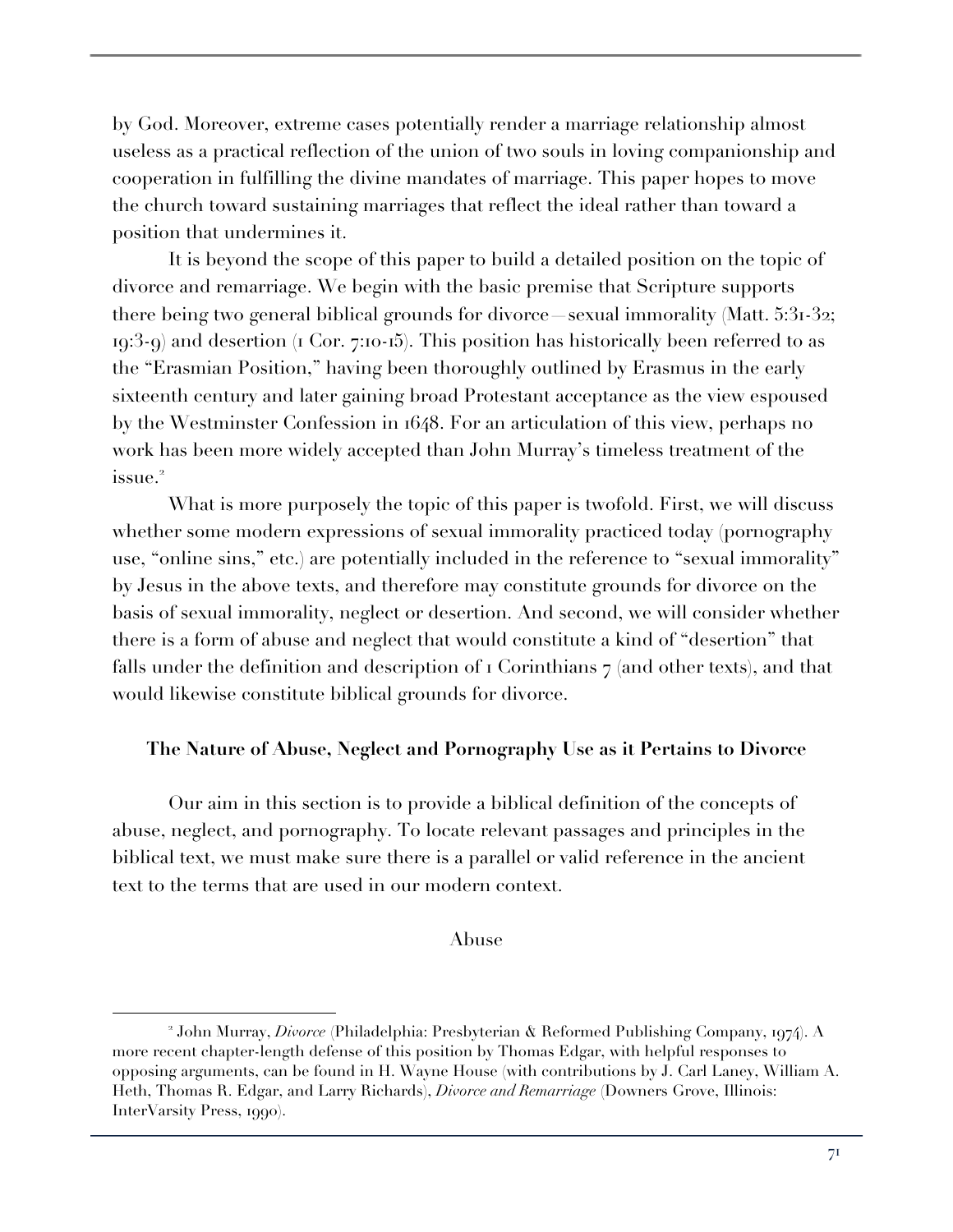Abuse is a somewhat nebulous term and one that is used variously in secular literature, Christian literature, and civil legal codes. We are using the term abuse because it encompasses not only physical violence, but threats of violence, oppression, evil speaking, and every form of harsh, malicious, and harmful self-willed behavior. Clearly something that is so broad in its use will be hard to define succinctly.

# *A Brief Survey of Definitions*

Much of the work defining abuse is influenced by secular culture and terminology. This ought to give us great caution in using the term and labeling behavior abusive. Strickland cautions:

To answer the question "Is it abuse?" we need to determine whether such an event is part of a much broader system of oppression … be alert for patterns of coercion so that you can assess for oppression with the whole context of a relationship in mind … Labeling something as abuse when it is not will do damage of a different kind...<sup>3</sup>

Moles points to biblical categories of abusive actions and effects. Namely, you see abuse through physical force (Psa. 11:5), intimidation (Psa. 34:15-16), ridicule (Pro. 12:18), isolation (Ecc. 4:12), denial and blame (Pro. 28:13), using the children (Luke 17:2), male privilege (Eph. 5:25, in the sense of abusing the position of headship and authority), economic control (1 Tim. 5:8), and coercion and threats (1 Cor.  $13:4-5$ ).  $4$ 

Gifford provides this biblical definition of abuse:

Abuse entails physical violence (Acts 16:19), threats of physical violence (Eph. 6:9), persecution (Matt. 5:44), sexual mistreatment (Judg. 19:25), reviling (Luke 6:28; 1 Pet. 2:23), speaking evil (James 4:11), or being under the misused power of another person or group of people (Gen. 16:6; 1 Sam. 2:16; Ezra 5:12)." <sup>5</sup>

Gifford too, however, offers more of a description of abuse than a definition. Though within these descriptions you can see very similar categories as provided by Moles, and even more biblical examples of those categories.

<sup>3</sup> Darby Strickland, *Is It Abuse?* (Phillipsburg, New Jersey: P&R Publishing, 2020) 25-26.

<sup>4</sup> Chris Moles, *The Heart of Domestic Abuse* (Bemidji, Minnesota: Focus Publishing, 2015) 23-28.

<sup>5</sup> Greg Gifford, "A Biblical Definition of Abuse,"

https://www.biblicalcounselingcoalition.org/2019/01/14/a-biblical-definition-of-abuse/ accessed January 16, 2020.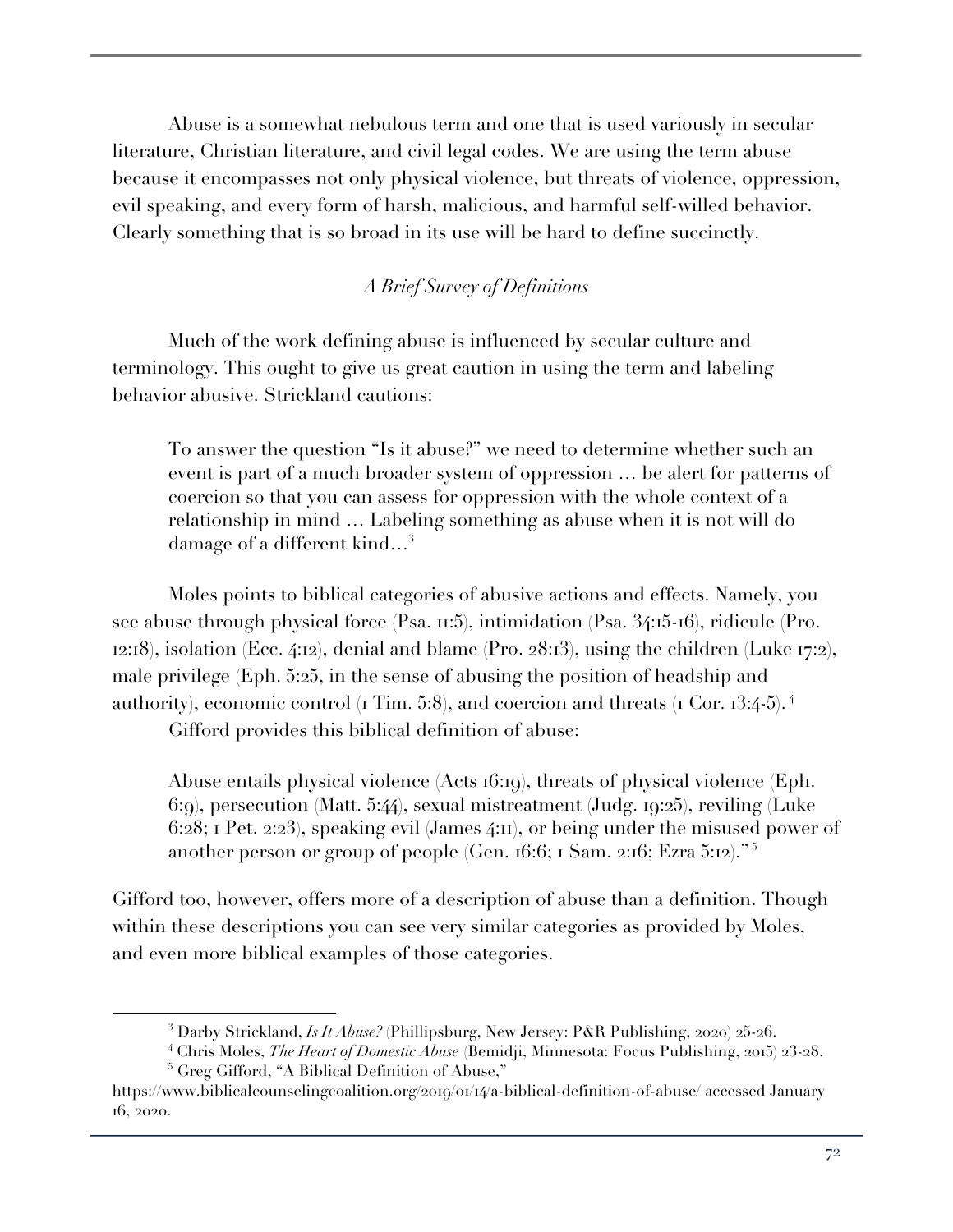In a plenary session titled "Abuse and the Abuser" at the 2018 annual conference of the Association of Certified Biblical Counselors, Dr. Dale Johnson defined an abuser as "someone who demands his wants rather than submits to his responsibilities at the expense of someone else's dignity."<sup>6</sup> The elements of demanding behavior, failure to fulfill the responsibility of exhibiting virtue, and the denigration and humiliation of another are all present in that definition.

Roberts follows a paradigm of categories like Moles and Gifford and includes emotional abuse, coercion and threats, isolation, finances, using or harming children, sexual harm or control, physical harm, and spiritual abuse (misusing Scripture or spiritual authority as a means of control).<sup>7</sup> She helpfully clarifies, "Most abusers do not practice their abusive behaviors all the time. There may be periods in which their behavior is fairly normal, and they show love and affection for their spouse and family. Most victims will testify that their abuse was *continual* (recurring) but not *continuous* (uninterrupted)."<sup>8</sup>

# Biblical Definition of Abuse

As mentioned, it is difficult to define a term biblically when the term itself is not used in Scripture. The term "abuse," however, is part of the cultural vocabulary and we must be able to interact with others in an intelligent way, recognizing how and where the Bible speaks of it. Taking the previous data, and recognizing they describe patterns and descriptions of parallel concepts from Scripture, we propose the following biblical definition of abuse:

*Abuse is a pattern of unloving and self-willed use of authority or strength which threatens, oppresses, or brings harm upon another.9*

<sup>6</sup> Quote available at https://biblicalcounseling.com/free-2018-annual-conference-resources/ accessed June 4, 2020.

<sup>7</sup> Barbara Roberts, *Not Under Bondage*, (Australia: Maschil Press, 2008) 20-24.

<sup>8</sup> Ibid, 24.

<sup>9</sup> This definition is intentionally succinct but aims to capture the essence of abuse in all its forms using biblically informed terms and categories. Our local domestic violence agency (the Spokane Regional Domestic Violence Coalition; https://endtheviolencespokane.org/) defines abuse this way: "Physical harm, bodily injury, assault, or the infliction of fear of imminent physical harm, bodily injury or assault, sexual assault, or stalking … of one intimate partner by another intimate partner (or one family/household member by another family/household member)." That is admittedly more thorough. Our definition above intends to include all of these forms of abuse but is simply using broader biblical terms to define them.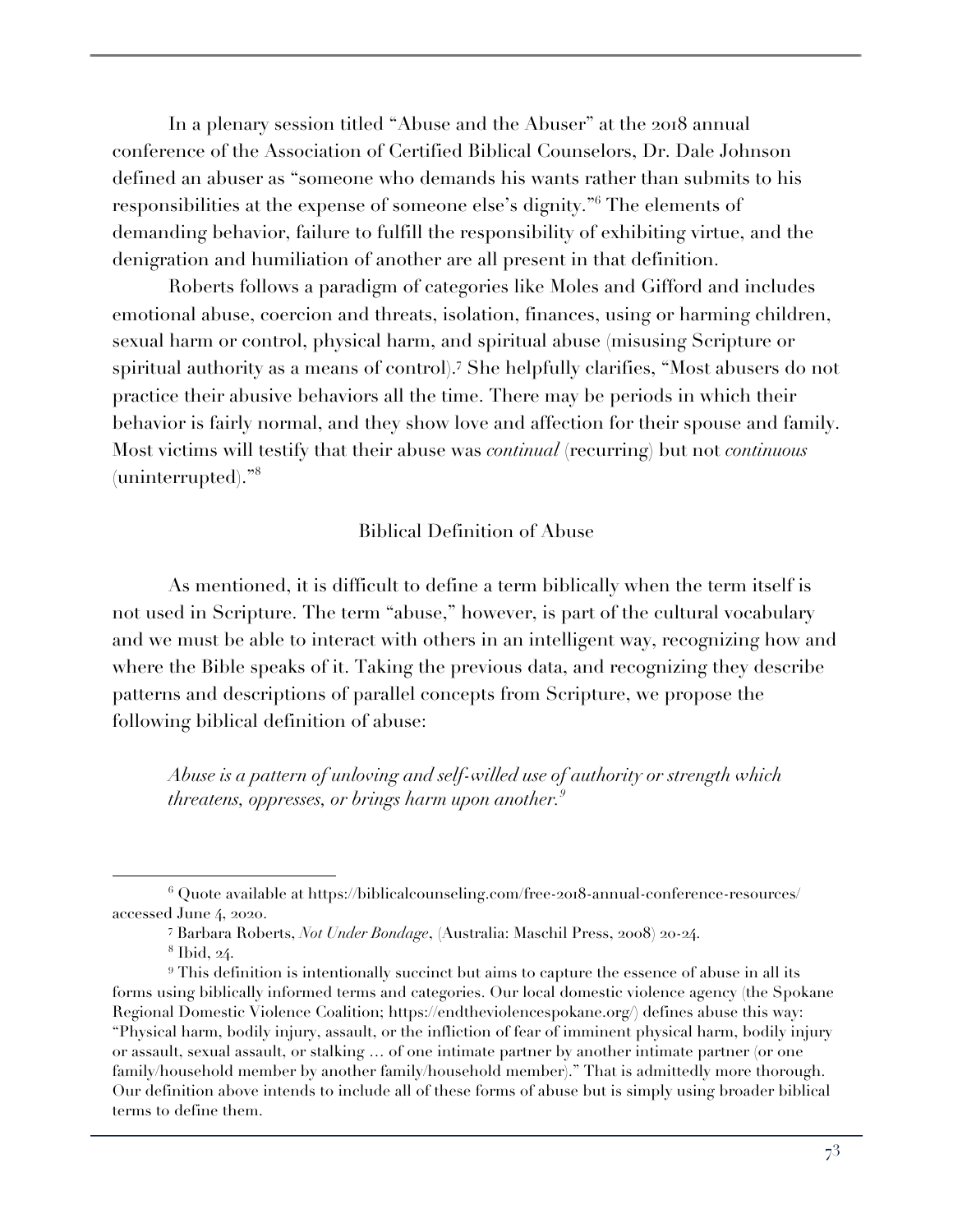As previous authors have suggested, we do not believe abuse is limited to physical violence. A person can misuse authority and Scripture, demanding submission or obedience in the name of truth, and it may constitute spiritual oppression and control (spiritual abuse). Likewise, reviling others, threatening, and speaking evil against another (verbal abuse) can do untold damage to the mental and emotional state of others (emotional abuse). Note the *effect* aspect in Johnson's definition—abuse happens "at the expense of someone else's dignity."

God opposes the proud and will bring judgment on the oppressor (Pro. 3:31-33; 6:16-19; Psa. 10). Christians must stop minimizing the pain and lasting effects of verbal and emotional abuse. The Bible clearly describes abusive behavior. Verbal abuse is referred to as harsh words (Pro. 15:1), hateful speech, dissensions, outbursts of anger (Gal. 5:20), sowing discord (Pro. 6:19), words like a sword or sharp arrow (Psa. 64:3; cf. Jer. 9:8) and destroying others with your mouth (Pro. 11:9). Emotional abuse is labeled affliction, a troubled heart (Psa. 25:16-19), a crushed or broken spirit (Psa. 34:18; Pro. 15:13, 17:22, 18:14), oppression (Psa. 10:7, 18; 73:8; 103:6; 119:134), and many other things. These forms of abuse are wicked, evil, hateful, self-willed, and oppressive. When expressed as a pattern in marriage, abuse is a practical repudiation of the vow to love, honor, and cherish another person.

# Neglect

In contrast to the term abuse, the concept of neglect is arguably easier to define. Abuse itself is a form of neglect (neglect of the vows and responsibilities of marriage at the very least). Neglect can also be a form of abuse. For example, withholding food or finances from a spouse are behaviors that could cause lasting harm, if not physically then emotionally in the pattern of fear it creates over time.

Like abuse, the neglect that may constitute grounds for divorce would be habitual, abject, and have the effect or risk of lasting harm. We define neglect as follows:

*Neglect is failure to fulfill one's responsibilities or failure to give sufficient attention to those responsibilities in a way that causes harm, creates the risk of harm, or incites acute fear of such harm.*

Paul says neglect in providing for one's family materially is grounds to conclude that you are worse than an infidel (1 Timothy 5:8). In a passage we will revisit later, Exodus 21:7-11 refers to a former slave taken as a wife, who is given freedom from her marriage vow when her husband takes a second wife and neglects to properly provide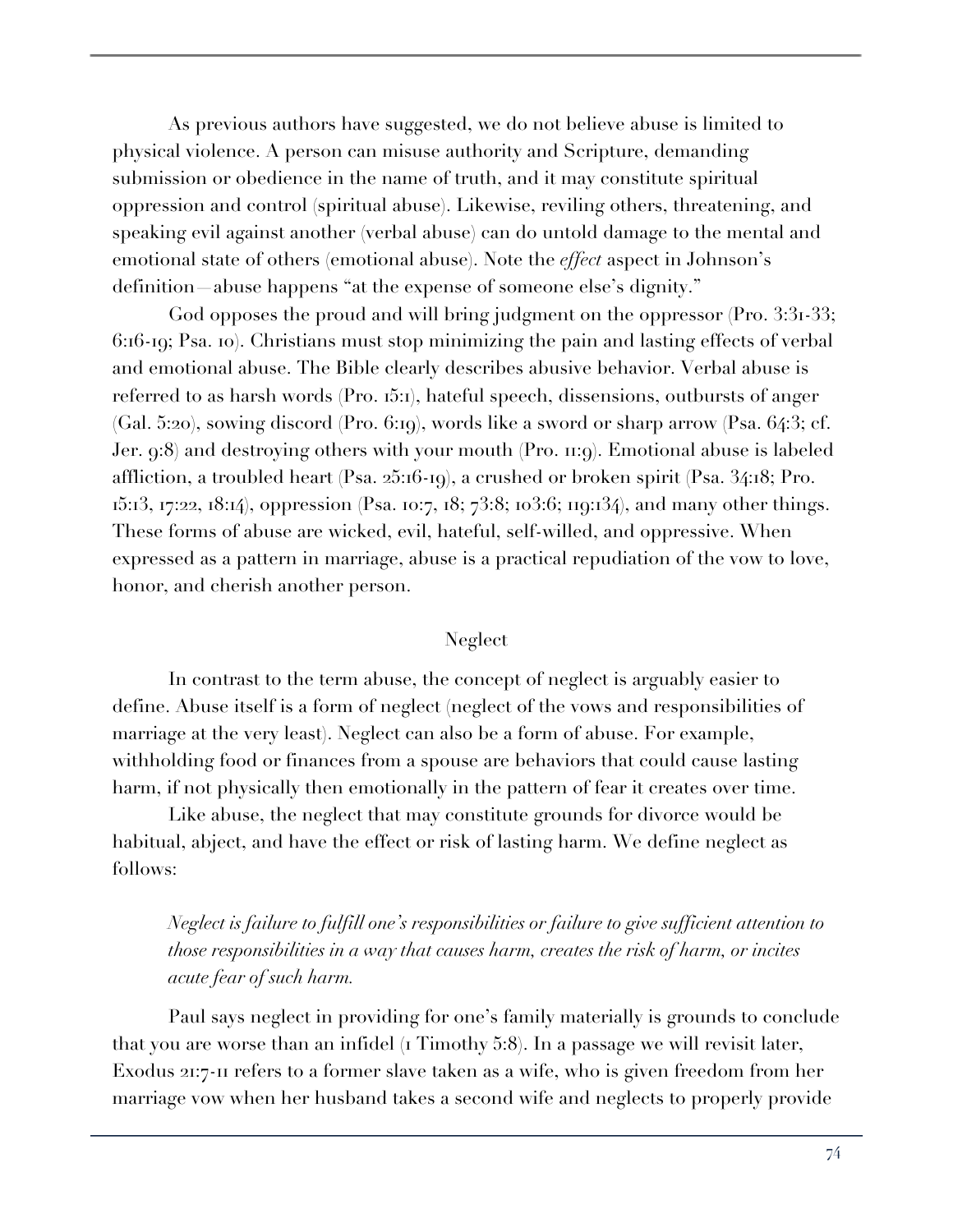her "food, her clothing, or her marital rights [sexual relations]." This is a clear case of harmful neglect to provide what is due another in the relationship of marriage—in which the wife is granted the rights of divorce.

Admittedly, the nature and degree of sinful neglect can be hard to define objectively. We do not mean to suggest that every kind and degree of neglect would serve as grounds for divorce. Rather, we suggest it *may* provide recourse in situations that are habitually and abjectly neglectful and unsafe.

# Pornography

In this section we will not provide an extensive discussion of the nature of pornography or the habitual use of such materials. Rather, we will make general observations and conclusions regarding Jesus' use of the term *porneia* in contexts where He is laying out grounds for divorce (Matthew 5:31-32; 19:3-9).

In both these passages Jesus uses the Greek term *porneia*. This term refers generally to sexual immorality and is often translated that way.<sup>10</sup> Though many adherents to the Erasmian view of divorce and remarriage will cite "adultery and desertion" as the only valid grounds for divorce, the particular term Jesus chooses is not *moicheia*, the Greek term for adultery, but the more general term for sexual immorality of every kind. Two questions remain: (1) what kinds of sexual immorality are included in this general term *porneia*, and (2) does the modern phenomena of habitual pornography use fall within this general category?

Old Testament uses of *porneia* make frequent reference to prostitution, both literally and as a figurative expression of Israel's unfaithfulness to Yahweh.<sup>11</sup> "Later Judaism shows how the use of *porneía* broadens out to include not only fornication or adultery but incest, sodomy, unlawful marriage, and sinful sexual intercourse in general."<sup>12</sup> The context of Matthew's gospel being written to a prominently Jewish audience suggests that the reader would have been familiar with the sundry laws against sexual immorality given in Leviticus 18:6-30, 20:10-21 and elsewhere. These

<sup>10</sup> "*porneia*, (*as*), … fornication, sexual immorality, sexual sin of a general kind, that includes many different behaviors (Mt 5:32; 15:19; 19:9; Mk 7:21; Jn 8:41; Ac 15:20; 1Co 6:18; 7:2; 2Co 12:21; Gal 5:19; Eph 5:3; 1Th 4:3)" (James Swanson, *Dictionary of Biblical Languages with Semantic Domains: Greek (New Testament)* [Oak Harbor: Logos Research Systems, Inc., 1997]).

<sup>11</sup> The *porneúō* group is mostly used for the [Heb.] root *znh* and has such senses as "to be unfaithful," "to play the harlot." It may be used of the prostitute or of the betrothed or married woman who proves unfaithful (Kittel, G., Friedrich, G., & Bromiley, G. W., *Theological Dictionary of the New Testament* [Grand Rapids, Michigan: W.B. Eerdmans, 1985] 918.)

<sup>&</sup>lt;sup>12</sup> Ibid., 919.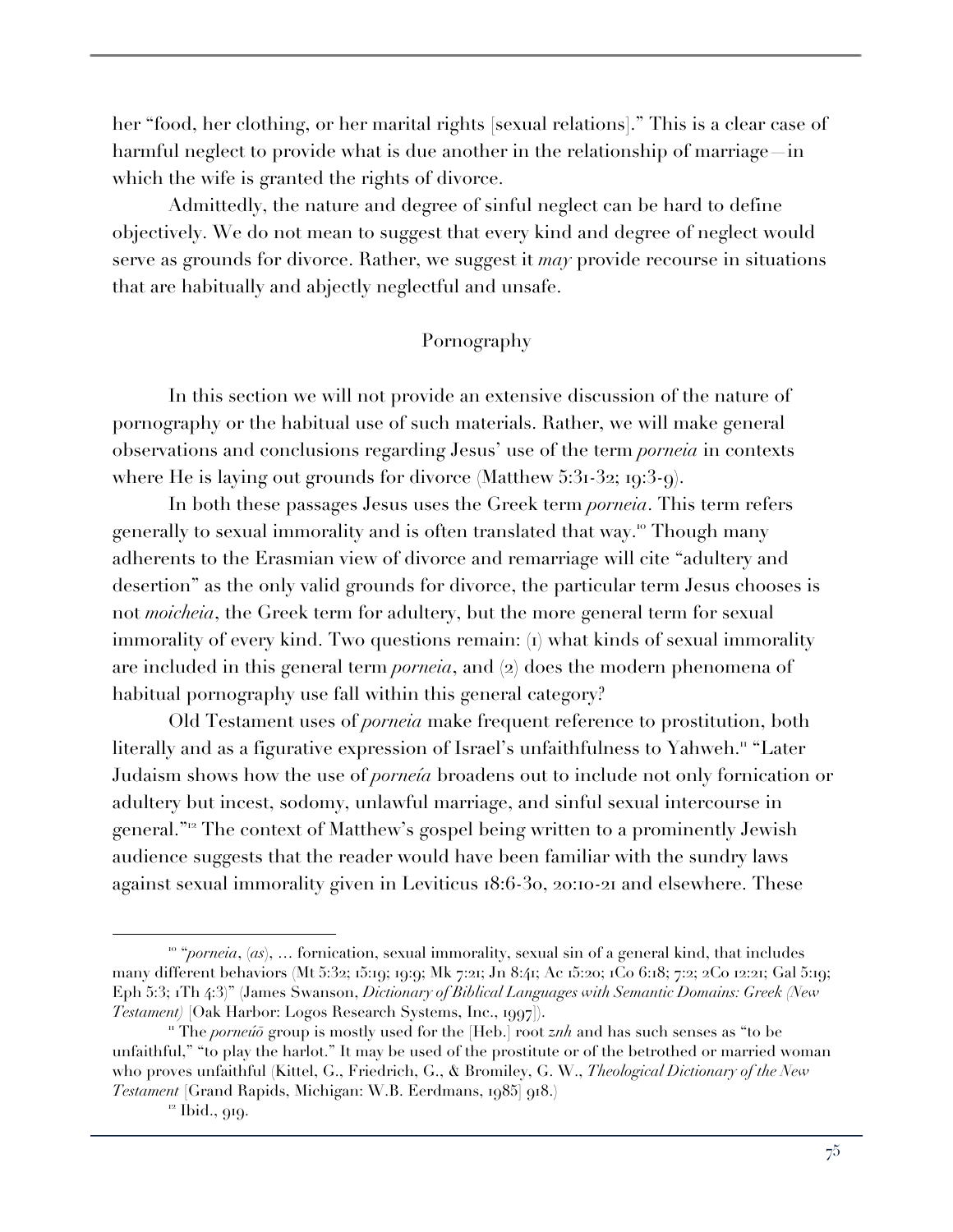contexts include prohibitions against incest, sexual acts with a litany of various close relatives, adultery, homosexuality, bestiality, and even lying with a woman on her menstrual cycle.<sup>3</sup> In another context we also see transvestitism condemned (Deut.  $22:5$ ,<sup>14</sup> establishing God's concern with maintenance of the sanctity of the sexes in the created order—a matter of no small significance today. As well, the prohibition of sons and daughters for use as cult prostitutes suggests pederasty is also sexual sin (Deut.  $23:17$ ).<sup>15</sup>

Carson suggests the term *porneia* specifically is "a larger category than adultery, and includes homosexuality and all other sexual irregularity.<sup>"16</sup> "It is an inclusive term which refers to all sexual irregularity. For a married couple, it involves sexual marital unfaithfulness."<sup>17</sup> We conclude that Jesus' use of the term *porneia* condemns *every* form of sexual immorality and establishes such sins as legitimate grounds for divorce. Additionally, we suggest that the lists of sexual sins are not exhaustive, but rather establish the heinous nature of these *types* of sins and are intended to be understood more generally if necessary and applicable. Romans 1:18-30 describes the creativity of sinners devolving into sexual sin of an equal or worse nature as those specifically outlined. To suggest that the Old Testament catalog of sexual sins is exhaustive denies the creative capacities of man's depraved heart.

This leads us to consider the second question above, does the modern phenomena of habitual pornography use fall within this general category or *porneia,*  and thus constitute grounds for divorce? The answer to this question is complex and likely not absolute in nature. Indeed, there is a very broad spectrum of things we might include as pornography, ranging from lustfully gazing at immodestly dressed models in a department store ad, to indulging in the morally filthy and sexually violent videos widely available online. Though lustful indulgence in either constitutes adultery in one's heart (Matthew 5:27-28), the two are hardly equals when you consider the degree of pain and harm that may be introduced into a marriage through them.

 $13$  Kaiser suggests that this act was a generally humiliating expression of dominance over the woman, and the prohibition serves to establish "the fact that God is total Lord of persons [and] that no man can claim total rights to a woman without limitations" (Walter C. Kaiser, Jr. *Toward Old Testament Ethics* [Zondervan Publishing House: Grand Rapids, Michigan, 1983] 117).

 $14$  This passage outlines the immoral nature of intentional cross-dressing.

 $15$  No one would suggest pedophilia of any kind is moral.

<sup>16</sup> D. A. Carson, "God with Us: Themes from Matthew," *New International Commentary on the New Testament* (Grand Rapids, Michigan: Eerdmans, 2007) 209. Cited in Andrew David Naselli, "What the New Testament Teaches about Divorce and Remarriage," Detroit Baptist Seminary Journal, 24 (2019) 13.

<sup>17</sup> D. A. Carson, *Jesus' Sermon on the Mount and His Confrontation with the World: An Exposition of Matthew 5-10* (Grand Rapids, Michigan: Baker, 1987) 48-49. Cited in Andrew David Naselli, 13.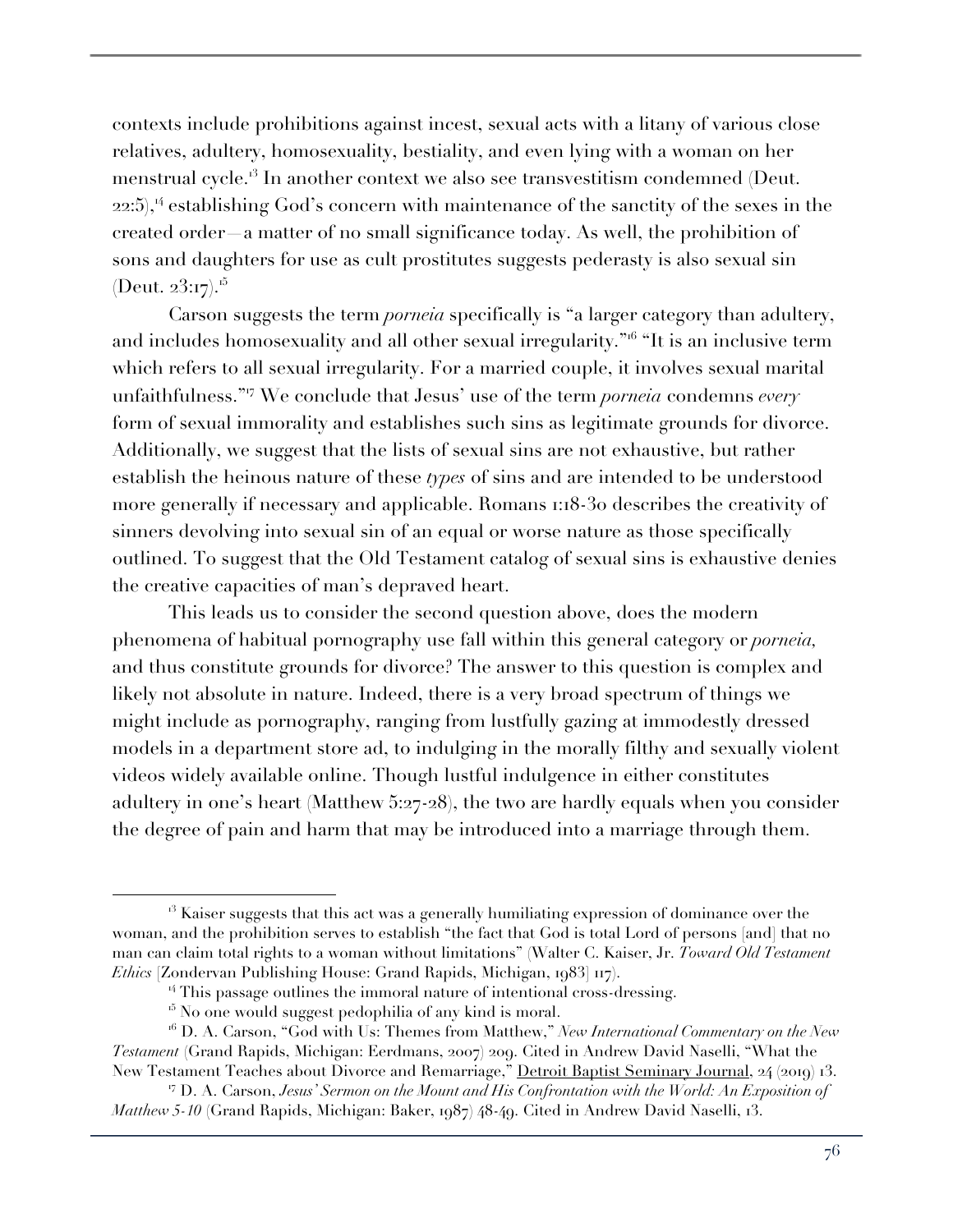These questions are difficult and often very subjective in nature. Jim Newheiser references John Frame's quotation of the PCA Ad Interim Committee on Divorce and Remarriage as one very subjective standard:

The committee would argue that masturbation and the destructive sin of pornography per se are not grounds for divorce, because they do not unmistakably break the one-flesh relationship, but if a person becomes so obsessed with them that they become a substitute for fulfilling the conjugal rights of the spouse, then they could be understood to break the one-flesh union. $18$ 

This standard, however, cannot objectively define the concepts of "so obsessed" or an "unmistakably broken" one-flesh relationship. While it would be ideal if we could reach a greater level of certainty than above, it is unlikely. We agree with the sentiment that there is a degree of obsessive lust that would constitute a break in the relationship, though we are unable to define it more specifically.

Because of the varying degrees and nature of the immoral offense, we are left to seek God's wisdom and attempt to apply a similar standard to the one suggested in regard to abuse and neglect. Namely, the nature of the pornography use must also be habitual, abject and carry the risk or effect of harming the spouse (or children). This harm may be physical or emotional in nature, though admittedly the second is more difficult to assess than the first. We briefly saw from Exodus 21:10-11 that refusing conjugal rights is a degree of neglect that justified being freed from the marriage covenant. This certainly contains some principles that need to be discussed and fleshed out below.

That suggestion leads us logically to further study some Old and New Testament passages that are relevant to the topic at hand.

# **Old Testament Teachings**

Before addressing applicable principles in specific Old Testament passages, we first must at least state the validity of using and applying the Old Testament law to these matters.

## Hermeneutical Assumptions and Approach

<sup>18</sup> John Frame, *The Doctrine of the Christian Life* (Phillipsburg, NJ: P&R Publishing, 2008) 775, referenced by Jim Newheiser, *Marriage, Divorce and Remarriage* (Phillipsburg, NJ: P&R Publishing, 2017) 241-2.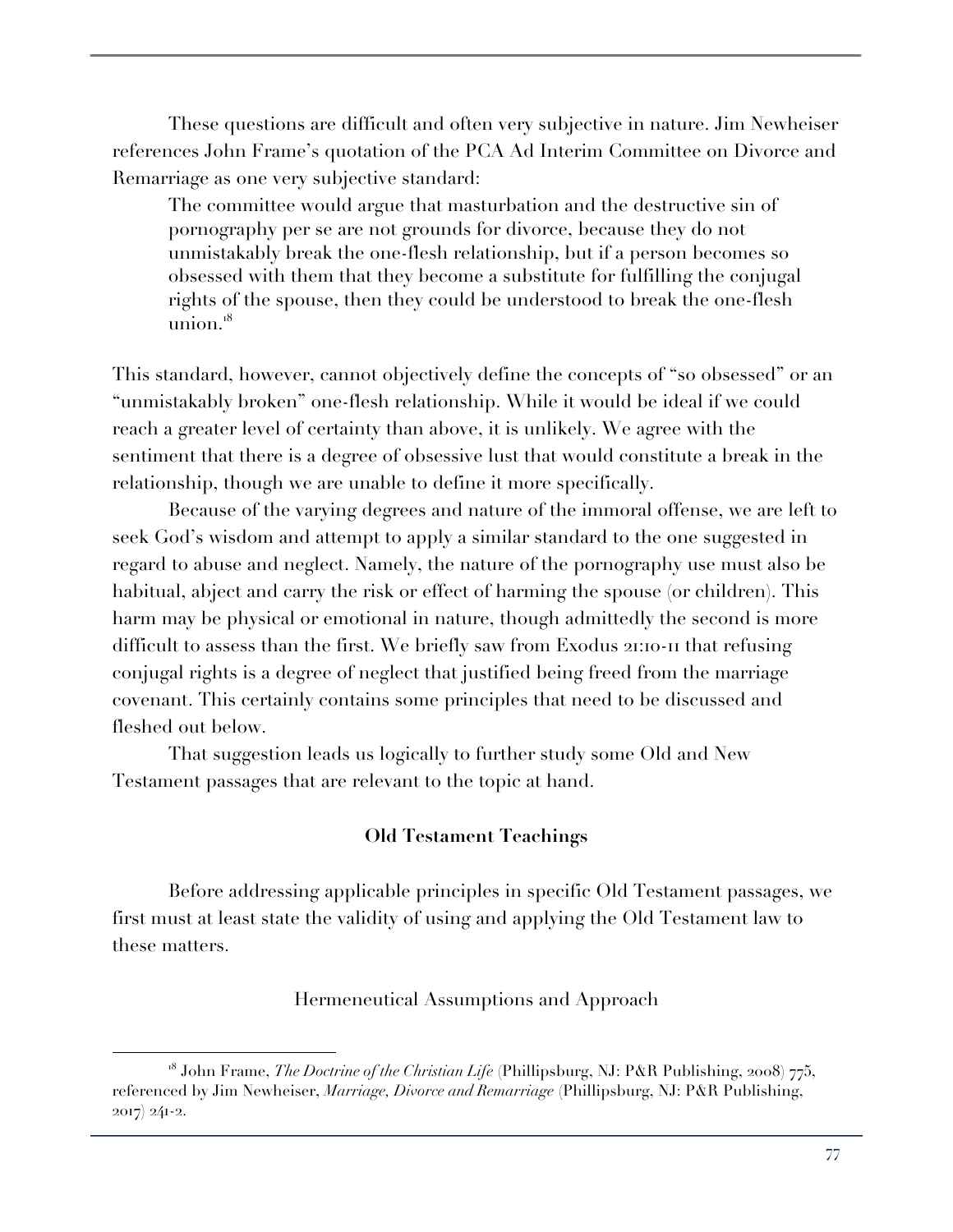When the apostle Paul spoke about the entirety of inspired Scripture, he says it is "profitable for teaching, for reproof, for correction, for training in righteousness; so that the man of God may be adequate, equipped for every good work" (2 Tim. 3:16-17). He most certainly included the Old Testament writings in this description. What then is the design and use of Old Testament ordinances in our age as it relates to being equipped for every good work?

Some of the specific passages we shall consider forthcoming are part of the Mosaic sundry case laws. One key text in Exodus 21 outlines and delineates "rules" (ESV) or "ordinances" (NASB). These "rules" or "ordinances" are general guidelines with broader application. The Hebrew term (*mishpatim*) refers to legal judgments or decisions that are intended to be applied very much like modern case law. The Theological Wordbook of the Old Testament notes about the term that it can refer to:

A case of litigation … [or] A sentence or decision issuing from a magistrate's court. *This is very common* [emphasis mine]. In such cases the prevalent "judgment" as rendering is entirely correct (I Kgs 20:40) … There are also uses involving the legislative side of government … mišpāṭ also designates an ordinance of law often used co-ordinately with hose "ordinance" (Ex 15:25) and tôrâ "law" (Isa 42:4). The Pentateuchal ordinances are mišpāṭ (Lev 5:10; 9:16, et al.), in fact the individual ordinances of Mosaic law are mišpāṭ (Deut 33:10, 21; 16 times in Ps  $_{119}$ .<sup>19</sup>

The *mishpatim* involve cases, sentences or decisions that result in legislative rules that outline an ordinance of law—not an exhaustive and detailed list of every violation, decision, or judgment, but a general decision grounded in moral principles and intended to be extended, legislated, and enforced as a matter of justice and righteousness.

Kaiser also explains the nature of *mishpatim* as general case law to be applied to specific cases when he says, "It is clear that what is included in this section [Exodus] 21:1-23:10] are 'judgments' or 'precedents' (*mishpatim*) given for the magistrates to use in civil disputes."<sup>20</sup> Proper use of case law involves understanding the specifics of the case in question, extracting the general moral principle that support the judgment or direction in that case, and then generalizing and extending that moral principle to other cases with similar underlying facts or circumstances. The *lex talionis* (Exodus

<sup>19</sup> Culver, R. D. "2443 ט שָׁפַ , "*Theological Wordbook of the Old Testament* (electronic edition), eds. R. L. Harris, G. L. Archer Jr., & B. K. Waltke, (Chicago: Moody Press, 1999) 948–949.

<sup>20</sup> Kaiser, 98.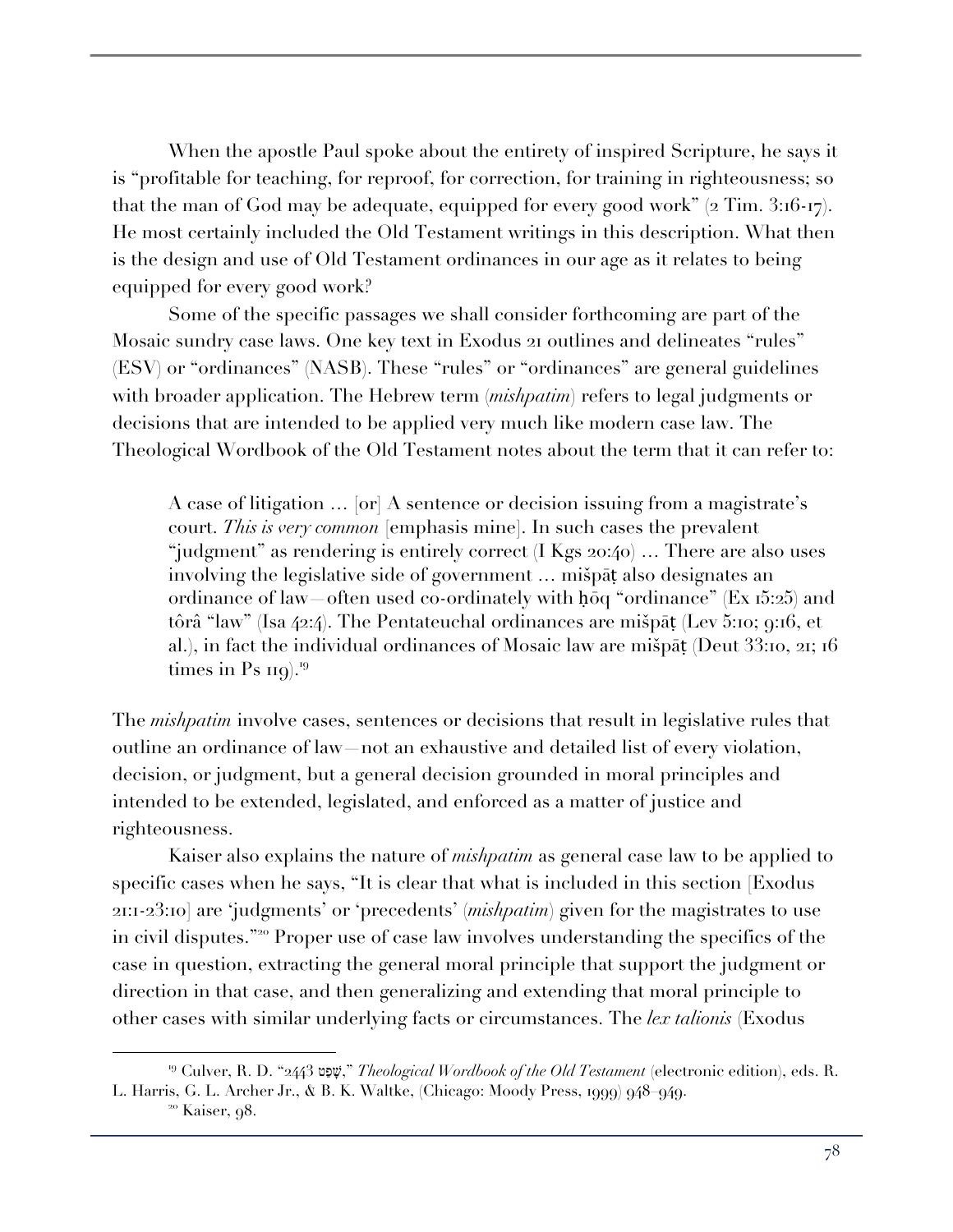21:22-25) is an excellent example of an ordinance intended to be applied more broadly than its specifics. It is obvious that limiting its application to eyes and teeth would be ludicrous. This is the reality with all Old Testament case law. The New Testament supports this approach when Paul quotes the ordinance that "You shall not muzzle an ox when it is treading out the grain" (Deut. 25:4) and applies it to the principle of proper remuneration for pastors (1 Cor. 9:8-14; 1 Tim. 5:18).

With that hermeneutical assumption established, we now turn to the consideration of specific Old Testament passages relevant to the matter of divorce in cases of abuse, neglect, and sexual immorality.

#### Specific Passages

#### *Deuteronomy 24:1-4*

It is appropriate to first consider the Old Testament passage referenced by Jesus in His discussion of divorce with the religious leaders of Israel in Matthew, chapter 19. Admittedly, the meaning of this text and its application to modern divorce and remarriage is disputed. That Jesus references this text necessitates harmonizing its meaning herein, though we will deal more fully with the comments and conclusions of Jesus below. We have already established that ordinances of this nature are *not* to be limited in their application to broader circumstances unless there is some warrant in the text to do so. To apply more broadly, we must identify the underlying principle in the text.

This text does not command (or commend) divorce, or even grant the right of divorce as the primary importance of the text. This law regulating divorce and remarriage assumes that divorce was practiced. The immediate aim and most narrow application of this ordinance is to prohibit remarriage to an ex-wife if she herself had remarried after a divorce—even if the second husband had died. This law actually *limits* the rights of the man who pursues divorce from his wife for the cause of "some indecency" (v. 1; Heb. *erwat dabar*). The meaning of this term is not universally agreed upon.

Some have argued the phrase *erwat dabar* means adultery or some sexual indiscretion. While the phrase could be rendered "nakedness of the thing/matter," and thus extended to mean some form of sexual immorality, it is also used in the very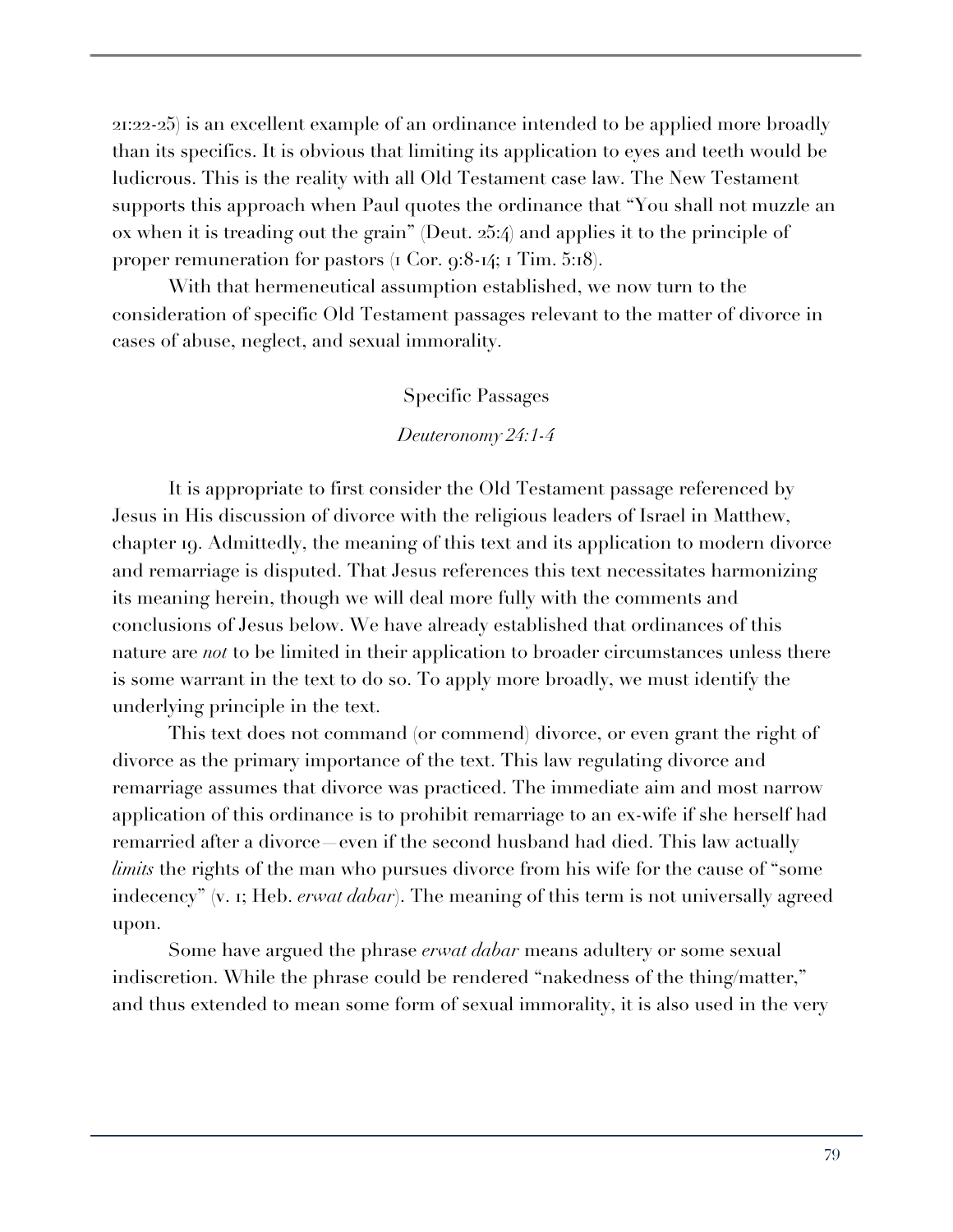near context to refer to uncovered excrement (Deut. 23:12-14). Murray ably defends the view that this phrase does *not* mean adultery.<sup>21</sup> Scipione notes,

The *erwat dabar* is a category that refers to the sinful subjective complaint/grounds of the husband. It is **unnecessary** to figure if the ground is legitimate or not or even what the phrase means precisely. Why?! Because there are **no** legitimate grounds due to Genesis and God's original intent. Thus, the phrase refers to whatever **excuse** the man used to disobey God's design as Jesus will reveal this to be hardness of heart [emphases his].<sup>22</sup>

The text does suggest an indecency, impropriety, or undesirable quality in the wife that produces loss of favor. The text does *not* suggest that this "indecency" limits the wife's legal right to remarriage. In fact, the "certificate of divorce" would have expressly laid out or implied the legal rights of those whose marriage had been dissolved through this legal declaration, and particularly protected the woman and defined her legal rights.

Murray's footnote of Alexander refers to this text as "a stringent requisition that whoever did so [divorce] should secure his wife from injury by certifying that she was not chargeable with unchaste conduct, but divorced upon some minor pretext."<sup>23</sup> Again, the rights of the *husband* are subsequently limited by this ordinance, not the rights of the divorced wife, whatever else it might say.

It seems to this author that the vague and general nature of the indecency, the lack of a categorical condemnation of the woman in this context, and the ordinance's failure to limit the rights of the divorced woman all suggest that the underlying principle is designed to protect those who are potentially being divorced without just cause. It may be that the charges were grave but could not be proven, or the more likely situation where a spouse objects to something which is shameful but not adequate grounds for divorce. We appreciate the suggestion that "If Joseph had gone ahead and divorced Mary, he might have used such wording [*erwat dabar*] to minimize her public embarrassment."<sup>24</sup> God intends through this regulation to minimize the impact upon those who, while imperfect and sinful, do not deserve to be divorced and

<sup>21</sup> John Murray, *Divorce* (Philadelphia, Pennsylvania: Presbyterian & Reformed Publishing, 1974), 10-11.

<sup>&</sup>lt;sup>22</sup> George Scipione, "Exegetical Work on Desertion as Grounds for Divorce As Listed in the Westminster Confession of Faith," unpublished paper obtained from the author, submitted to the Presbytery of the Orthodox Presbyterian Church, September 22, 2017.

<sup>&</sup>lt;sup>23</sup> Joseph Addison Alexander, *The Gospel According to Matthew Explained* (London: 1884), 145. Cited in Murray, 9.

<sup>&</sup>lt;sup>24</sup> Roberts, 65.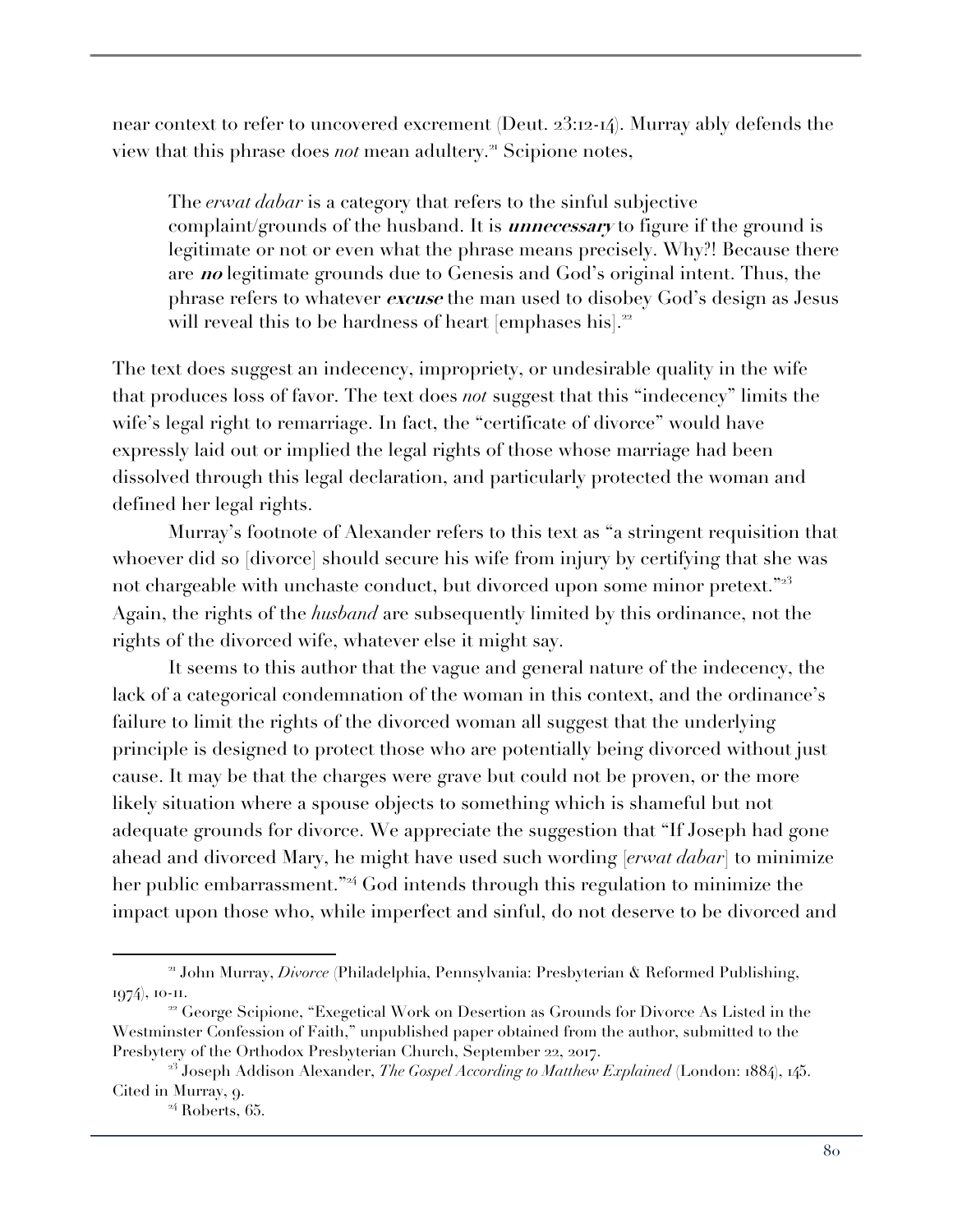yet must endure that painful experience of their spouse repudiating the vow to love for better or for worse. This view accords very well with Jesus' own description of why God included this regulation in the Law at all. He said, "Because of your hardness of heart Moses allowed you to divorce your wives, but from the beginning it was not so."<sup>25</sup> John Frame states,

God determined that a prohibition of all divorce would be, for fallen people, unbearable, and therefore counterproductive for good social order. Sin would certainly lead to divorce; the law could not be expected to prevent that. The best thing that the law could accomplish would be to regulate divorce, to mitigate its oppressiveness and maintain the rights of those cast aside.<sup>26</sup>

The significant question for our purposes remains. What are the implications of this conclusion relative to abuse, neglect and abject pornography use? While our minds desire all decisions regarding divorce to be defined as a clear "black and white" matter, this is often not the case. When divorce happens for reasons not justified by Scripture, the rights of those unjustly divorced are upheld by God's law. This text is giving us guidance for how to understand and address divorce situations where there is potential disagreement about the just cause of divorce, the nature of the "indecency," or the "defiled" condition of those divorced. That makes this text, and the explanation of Jesus regarding its divine motivation and contribution to the topic, of profound importance.

Those in abusive and neglectful marriages experience varying degrees of betrayal, deception, breach of trust, legitimate fears, spiritual manipulation, emotional trauma, and even physical harm. There is often disagreement among Christians and church leaders regarding, not only facts, but the severity of these offenses. What degree of offense must be crossed for a marriage to be justly dissolved on biblical grounds? This is a difficult question. We do not suggest that a "difficult" marriage constitutes grounds for divorce. We do suggest that the line between difficult and harmful (or even *dangerous*) must be considered carefully. Pressing people back into legitimately harmful situations is contrary to the divine design of divorce regulations intended to protect people from the hardness of men's hearts.

 $25$  Matthew 19:8.

<sup>&</sup>lt;sup>26</sup> John M. Frame, *The Doctrine of the Christian Life* (Phillipsburg, New Jersey: P&R Publishing, 2008), 770. Cited in Newheiser, *Marriage, Divorce and Remarriage*, 190.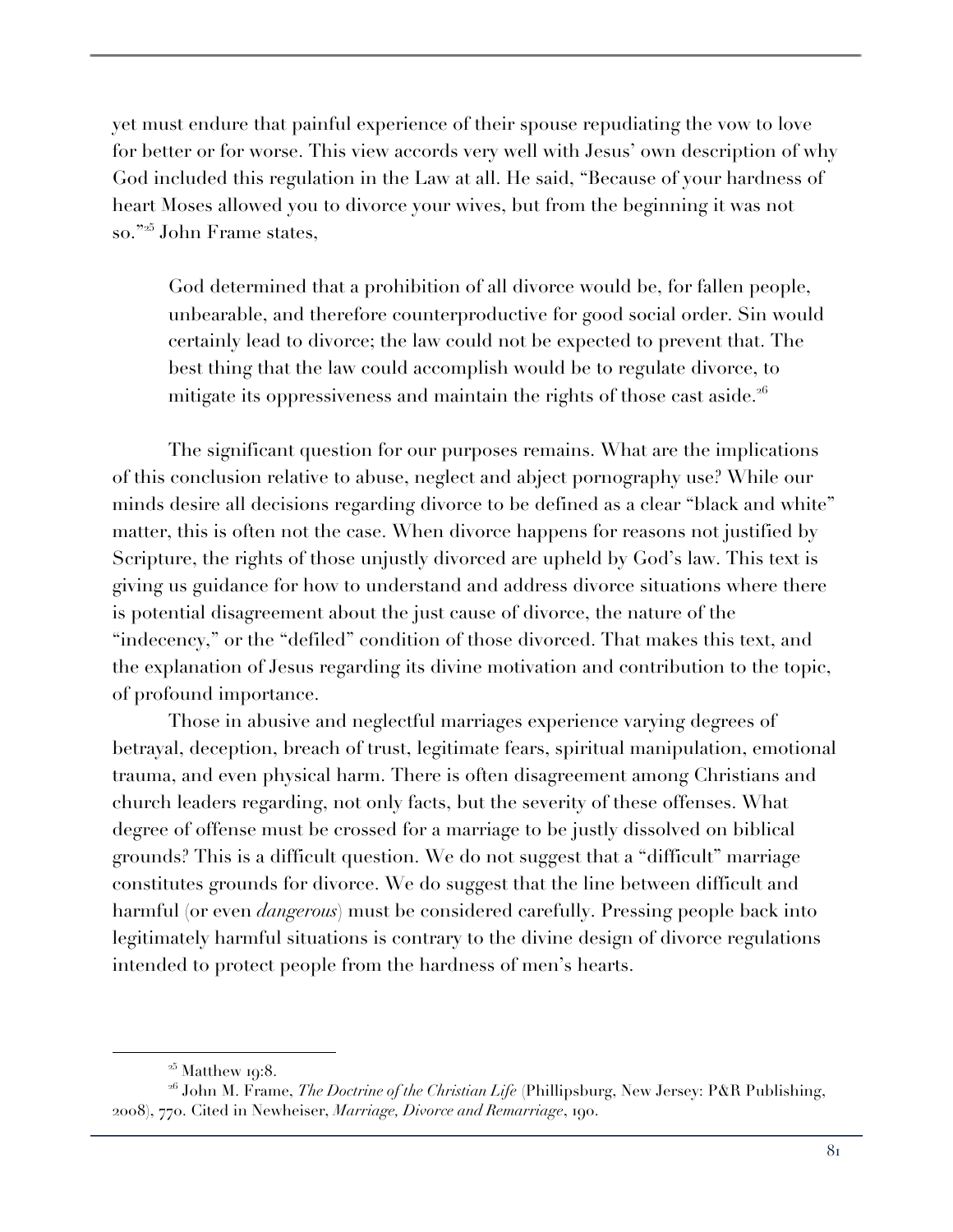It is not surprising, given the underlying principle we observe here, that other Old Testament passages also speak to the protections and rights of those in relationships and marriages where neglect and abuse is present.

# *Exodus 21:7-11*

This section contains rules (Heb. *mishpat*, Exo. 21:1) for governing the civil life of Israel. As noted previously, these "rules" or "ordinances" are judgments and decisions rendered in specific cases and designed to be understood and applied more generally to cases with parallel circumstances, consistent with the underlying moral principle that governs the specific judgment given.

This text outlines a slave being given to a master's son as a wife. It is not stated whether this marriage was at the son's request or for some other reason. Regardless, the son and former slave are married and the master must now consider her as a daughter. If the son subsequently takes another wife and diminishes the basic needs of his first wife (the ordinance names food, clothing and conjugal rights), then the woman is released from the marriage bond fully and freely.<sup>27</sup>

This abject neglect of the wife on the part of her husband constituted grounds for divorce. This was true despite the previous status of the woman as a slave. Reasoning *a fortiori*, from the lesser to the greater, it would be logically untenable that a free Israelite woman would have been granted fewer rights under the law of God than a former slave. Thus, this freedom from the legal bonds of marriage would undoubtedly be granted to any Israelite woman suffering from the oppressive and abject neglect of her husband. Instone-Brewer documents the understanding and practice of divorce related to this text.

The law of Exodus 21:10-11 was used to apply for divorces in New Testament times by both men and women. The law was applied in two categories material neglect and emotional neglect. The material matters of food and clothing were grouped together, and emotional neglect appears to have been widened to include cruelty by both the wife and the husband. If a man or woman succeeded in showing that a partner had neglected his or her material

<sup>27</sup> Instone-Brewer observes: "There are no records of disputes among the rabbis about any of these grounds for divorce based on Exodus 21:10-11 except in matters of detail…the principles appear to have been universally accepted from a very early date." David Instone-Brewer, *Divorce and Remarriage in the Bible*, (Grand Rapids, Michigan: William B. Eerdmans Publishing Co., 2002), 102.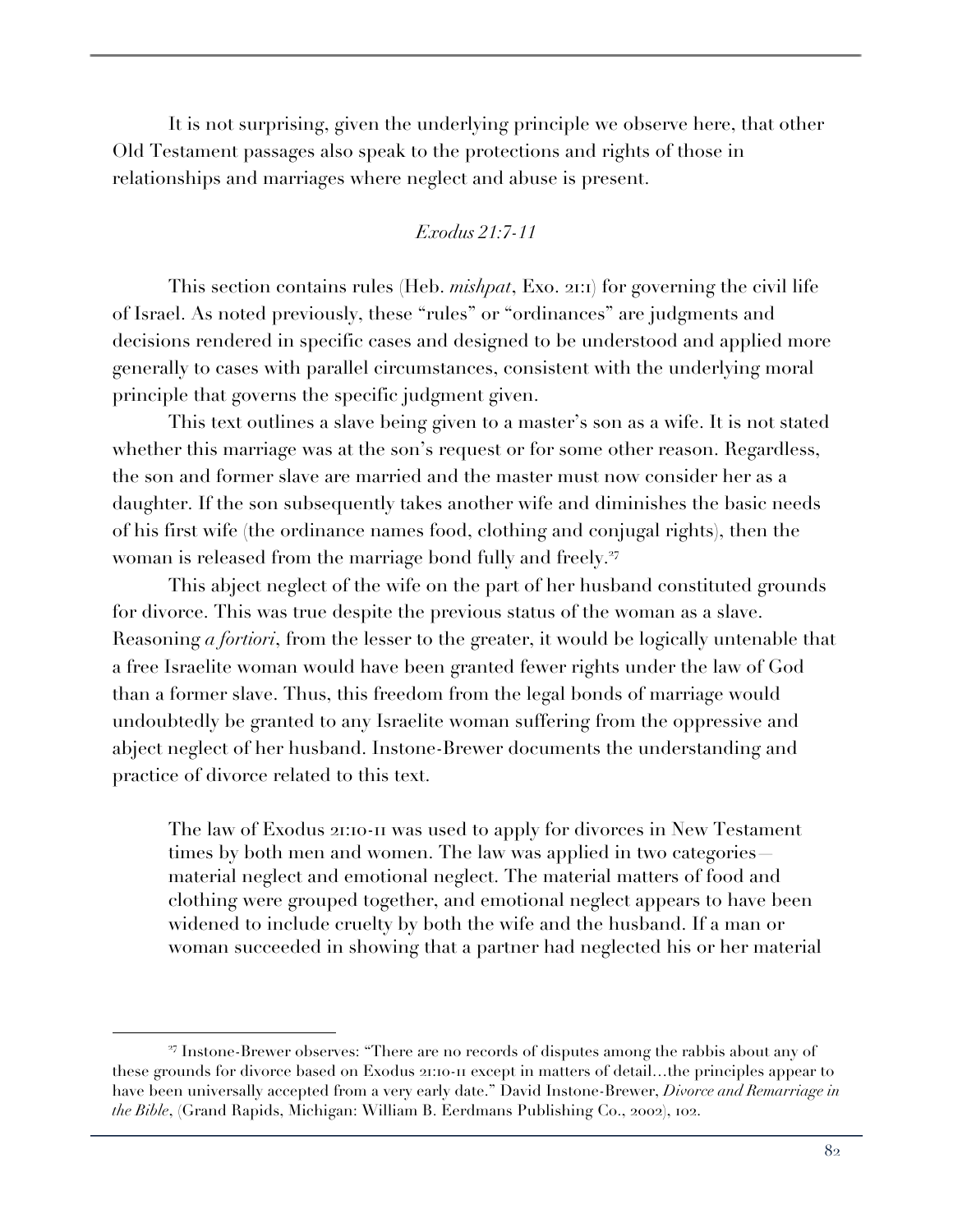or emotional needs, a divorce could be granted…the early rabbis were in agreement about the validity of all these grounds for divorce.<sup>28</sup>

Neglect and abuse are overlapping categories. Refusal of conjugal rights being understood as emotional neglect is significant. Even early rabbis recognized the repudiation of the marriage vow and potential harm to the reflection of God's image that such cruelty inflicted. Instone-Brewer notes that the practical understanding and application of these principles included other forms of emotional abuse. "Cruelty and humiliation were also recognized as grounds for divorce and are related to emotional neglect in the Mishnah…It is difficult to know if wife beating would have been classed together with these acts of cruelty. It was treated like any other criminal act of assault."<sup>29</sup>

# *Exodus 21:23- 27*

Another example in the near context of Exodus 21 suggests that a person who suffered physical violence was granted certain legal rights as a result of that violence. Though the situation involves a slave (not a spouse) and the legal bond of slavery (not marriage), we believe the underlying moral principle identified in the manner outlined above warrants application to the legal bond of marriage where physical violence takes place. This passage highlights violence or physical abuse against a slave, whether male or female. In the case of permanent physical harm being inflicted the slave was given the rights to "go free." The legal bond of slavery in this case is severed in the case of permanent physical violence. Not surprisingly again, God's Law grants protection and legal rights to the oppressed and afflicted.<sup>30</sup>

We would again argue *a fortiori* that this principle should be applied in the context of marriage, granting the legal right of separation and divorce for an abused

 $28$  Ibid, 110.

<sup>29</sup> Instone-Brewer, 107-108.

<sup>&</sup>lt;sup>30</sup> The idea that Yahweh protects the innocent and pursues and punishes the oppressor is an obvious and consistent theme in Scripture. Indeed, the very redemption story of Exodus was a response from the loving covenant God to the nation crying out about the oppression of the Egyptians. God's desire to deliver from oppression was the cause of His destroying kings and nations (1 Chronicles 16:19-22). We see it throughout the Psalms (10:7, 12-15, 18; 43:1-2; 44:24-26; 55:1-3; 56:1-4; 72:12-14; 73:8, 18, 19). "The Lord works righteousness and justice for all who are oppressed" (Psalm 103:6). It seems very often, however, that the church has forgotten this theme. Rather than being a means of God's protection, deliverance, and justice, they have empowered oppressors, abusers, and hateful men under the pretense of biblical principles that are intended to be understood and applied in the context of a marriage striving to live out God's ideals, rather than in one where the ideal has been torn down beyond recognition already.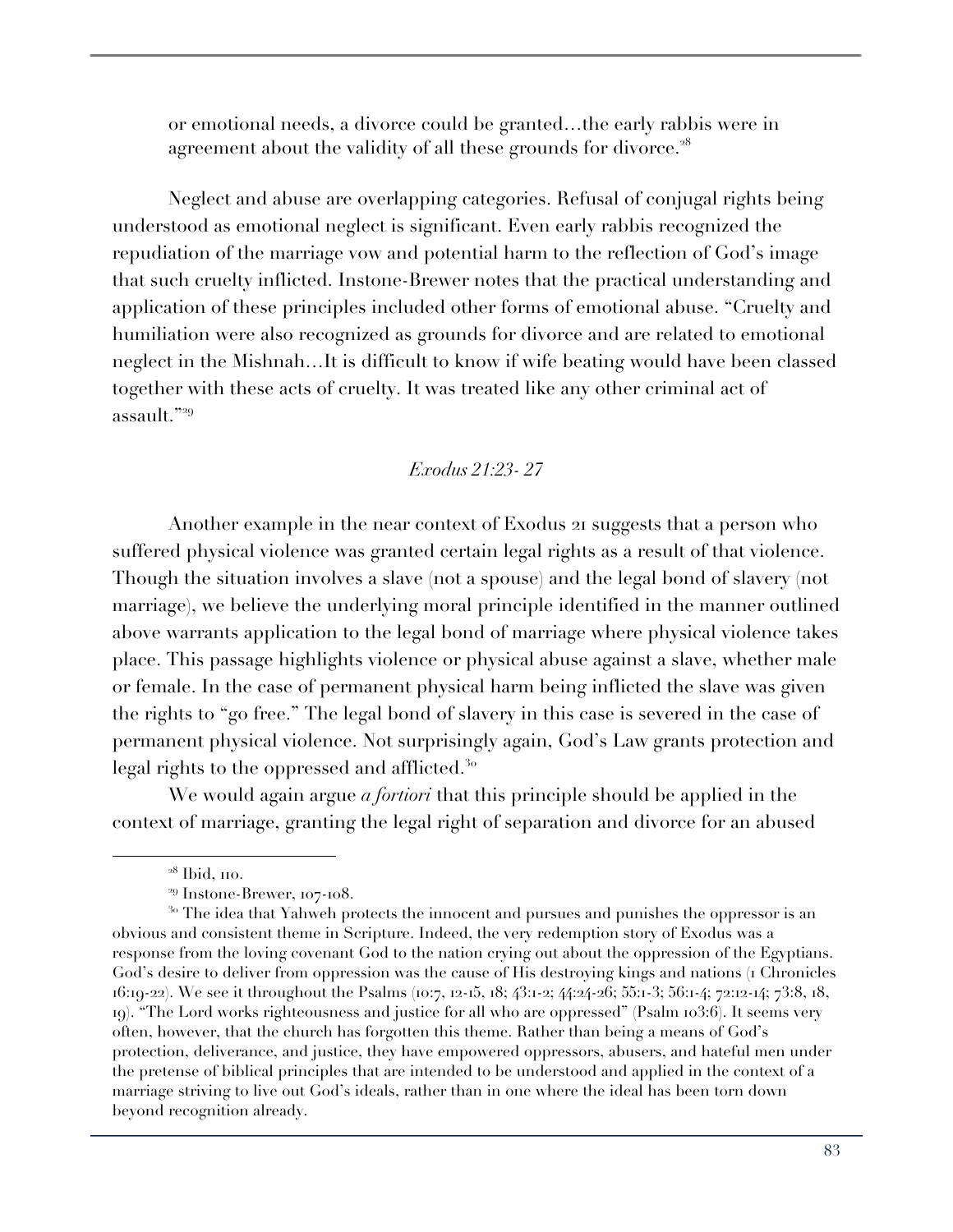spouse—even the potential release from the legal bond of marriage. Though marriage is more than a legal bond, it is certainly nothing less than that. The broader principle underlying this "rule" of case law is the right to sever legal bonds when one suffers permanent physical violence by the other party in the legal relationship.

## *Deuteronomy 21:10-14*

This passage provides guidelines to be followed by an Israelite soldier who takes a wife from the captives of war. Note that the law requires the soldier to conduct himself with a measure of sensitivity and care after such a dramatic relational change—being "taken" in marriage by your enemy. The compassionate treatment of this marital captive must be perpetual. A woman captured in the throes of war is in the most vulnerable of positions. God's law affords her the protections of Yahweh Himself. If subsequent to their marriage the man "no longer delights in her" he cannot mistreat her in any way. The woman is protected from further affliction. She cannot be sold as a slave or treated as one—oppressively or with brutality. The term used here (rendered "treat her as a slave" in the ESV) means "deal tyrannically with"<sup>31</sup> and is rendered "mistreat" (21:14) or "deal violently with" (Deuteronomy 24:7, NAS). The ordinance states clearly that if he no longer desires to remain married he must grant her unqualified freedom from the marriage bond (21:14). The contrast is established that in a relationship that might otherwise result in abuse, mistreatment, or violence, God grants unqualified freedom and the legal right to divorce.

## *Deuteronomy 23:15-16*

This text describes how to respond to and treat a slave who has escaped from his master. "The reference is to a slave who had fled to them from a foreign country, on account of the harsh treatment which he had received from his heathen master."<sup>32</sup> There is an underlying principle that suggests in certain situations, when accusations of abuse or oppression have been leveled against one in authority or one who has a legal claim to you, those to whom the lower member runs should believe and protect them.

<sup>31</sup> R. Laird Harris, Gleason L. Archer Jr., and Bruce K. Waltke, eds., *Theological Wordbook of the Old Testament* (Chicago: Moody Press, 1999), 679.

<sup>32</sup> Carl Friedrich Keil and Franz Delitzsch, *Commentary on the Old Testament*, vol. 1 (Peabody, Massachusetts: Hendrickson, 1996), 949. We would note, however, that there seems to be nothing in the context to *demand* that the master was a heathen and the slave was from a foreign country.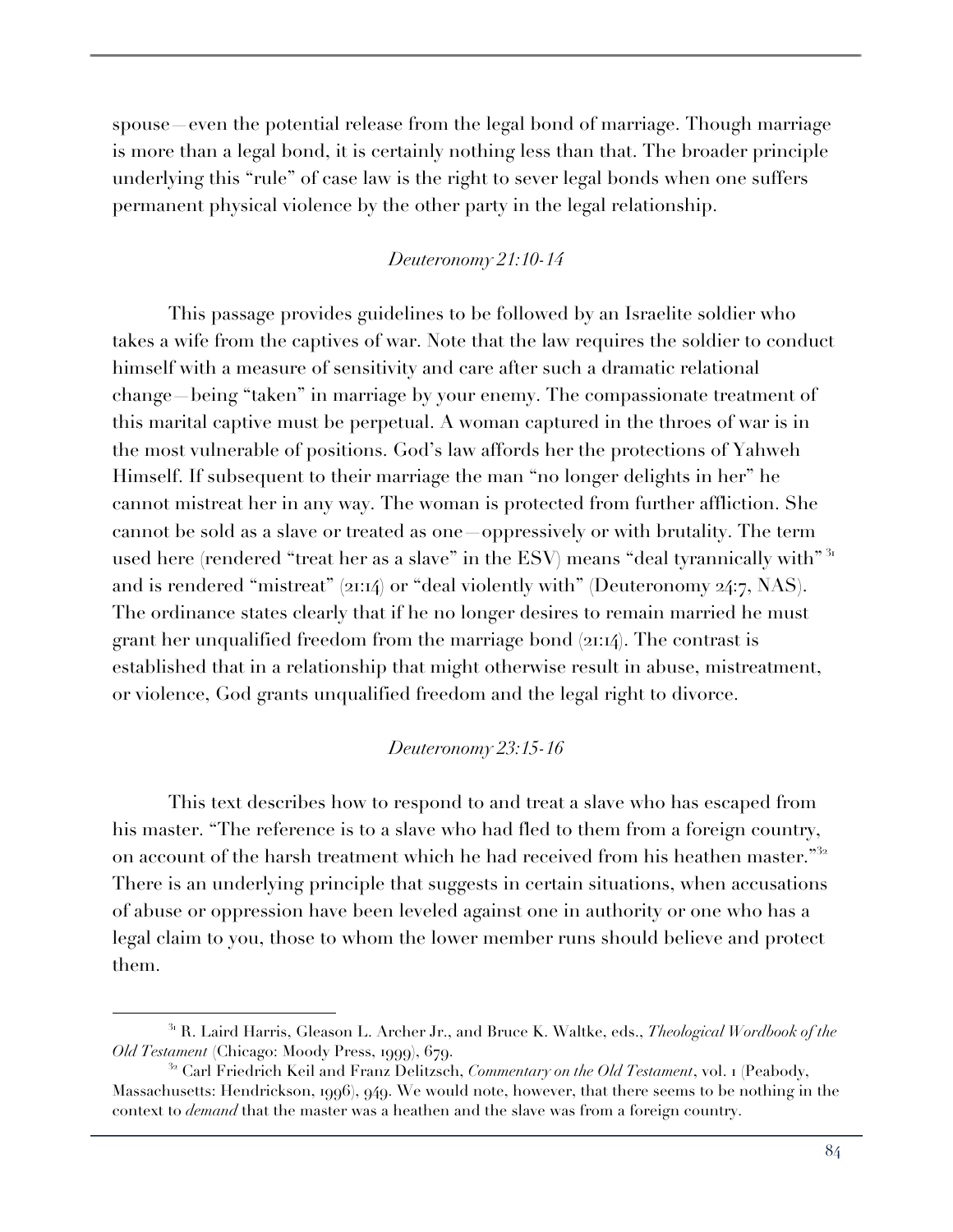Wisdom usually requires that we hear and listen to both sides of conflict.<sup>33</sup> While the law clearly delineates a principle of not prosecuting others based on testimony from one witness (Deuteronomy 17:6, 19:15), the situation of a person in the lower or weaker position of strength in the relationship raises an interesting dilemma. In the case of an oppressed slave (or wife in our case) the victim *may* be the only witness. The principle of Deuteronomy 23:15-16, however, *requires* that one believe and protect them. Responsibility for telling the truth lies with the victim. Responsibility for believing the oppressed person lies with the one to whom he or she runs. One must conclude that "there is a lower bar for a reception of a refugee [from oppression] than for charges to be filed against someone."<sup>34</sup>

The application to matters of abuse and neglect should be evident. The situations are comparable enough to extract the general principle underlying the ordinance and see that it would properly apply to anyone suffering oppression and harsh treatment by someone in authority, someone in a position of relational power, or someone to whom they have a legal obligation—whether slavery as in Deuteronomy 23, or the legal bond of marriage in modern cases of abuse and neglect. The one to whom they run has a God-given moral obligation to believe and protect them.

#### **Conclusions**

What we have observed is that the Old Testament is not silent on the matter of protections for those in marriages or legal relations that involve abuse or neglect. We have explained several texts that discuss matters of abuse and neglect that are relevant and applicable to our modern context.

We now turn to the relevant New Testament passages discussing the topic of divorce and remarriage. We suggest a careful analysis of these passages present a coherent and consistent ethic in regard to biblical grounds for divorce as it relates to the topics of abuse, neglect, and sexual immorality.

#### **New Testament Teaching**

<sup>33</sup> Proverbs 18:17 states, "The one who states his case first seems right, until the other comes and examines him."

<sup>34</sup> Douglas Wilson, "On a Wife Deciding to Leave Her Husband," https://dougwils.com/booksand-culture/s7-engaging-the-culture/on-a-wife-deciding-to-leave-her-husband.html, accessed November 6, 2019.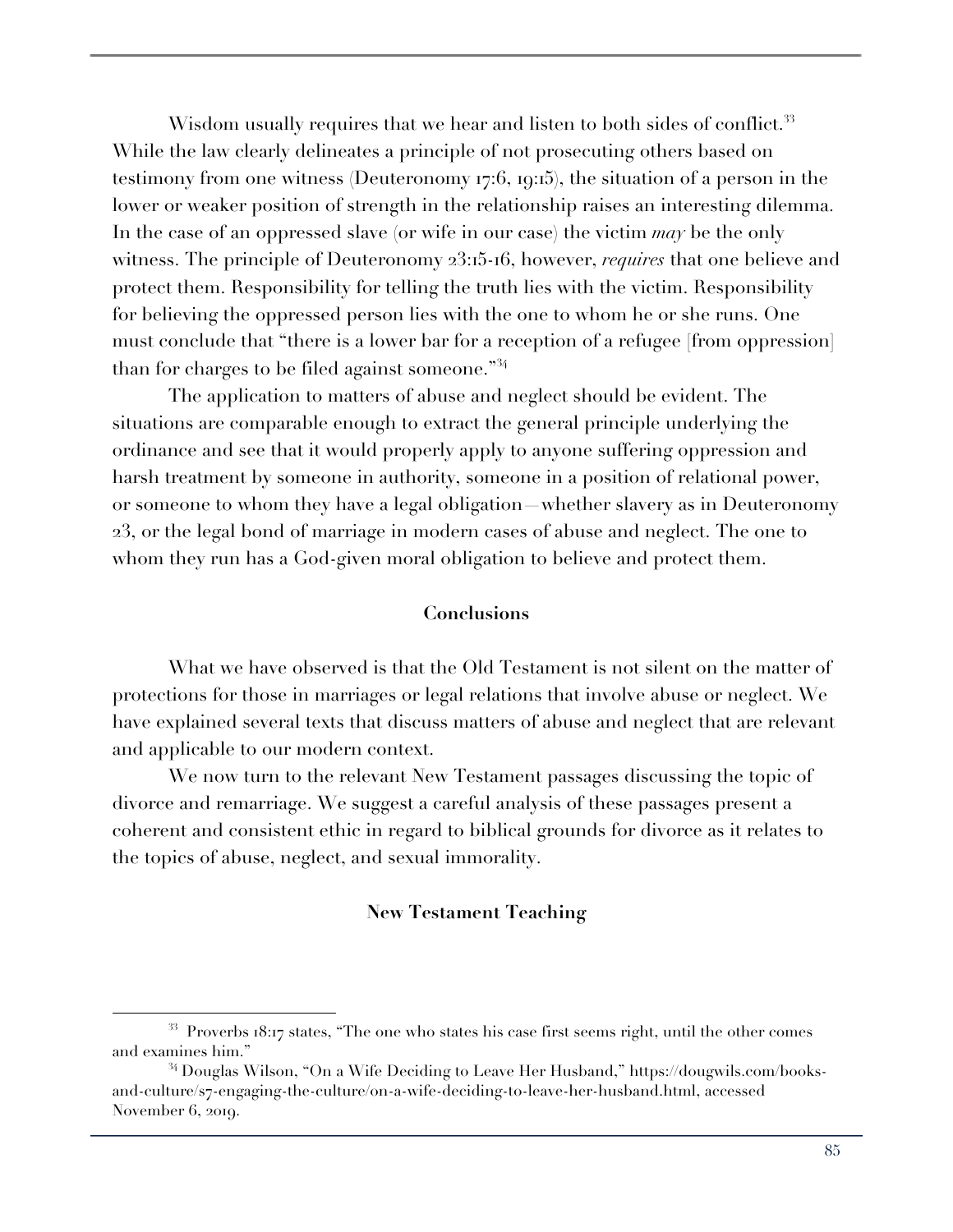Our intention is not to build a full justification for the Erasmian view on divorce, but to explain and expand on it as the biblical text dictates. We will focus on the most common misunderstandings of these New Testament texts and highlight elements that have been ignored or minimized as they relate to the topics of abuse and neglect.

# The New Testament Context

The teaching of Jesus in the gospels regarding divorce and remarriage always had two members of the covenant community as its primary referent—two "believers" committed to living under the stipulations of God's law. The Apostle Paul makes this distinction in 1 Corinthians 7:10 and 7:12. When he says the principles of divorce and remarriage in verses 10 and 11 are the "instructions [from] … the Lord," while the principles in verses 12 through 16 are teachings that "I [Paul] say (I, not the Lord)." He then notes that the principles following apply when "any brother has a wife who is an unbeliever" (1 Cor. 7:12; and in verse 13, when "a woman has a husband who is an unbeliever"). The implication is that the previous two verses  $(v, 10, 11)$  do not have the mixed marriage of a believer and unbeliever in view. As we approach the texts in the gospels one should have this basic premise in mind.

Key New Testament Passages

*Matthew 5:31-32*

As noted above, we follow the common interpretation of this passage offered by others who hold to the Erasmian position.<sup>35</sup> This teaching is a corrective to the common misunderstandings of the law being promoted by the rabbis in Jesus' day. When quoting from the Old Testament Jesus would often use the formula "it is written" (Matt. 4:4, 7, 10; 11:10; 21:13; Luke 24:46). Here we see Him using the introductory formula of "it was also said … but I say to you" (Matt. 5:31-32). He is correcting the errant understanding and application of the Law. In other words, the rabbinical view(s) on divorce and remarriage, and of Deuteronomy 24:1-4 specifically, were incorrect. He debates the matter directly with them later (Matthew 19:3-9).

*Matthew 19:3-9*

<sup>35</sup> See Jay E. Adams, *Marriage, Divorce, and Remarriage in the Bible*. Or John Murray, *Divorce*.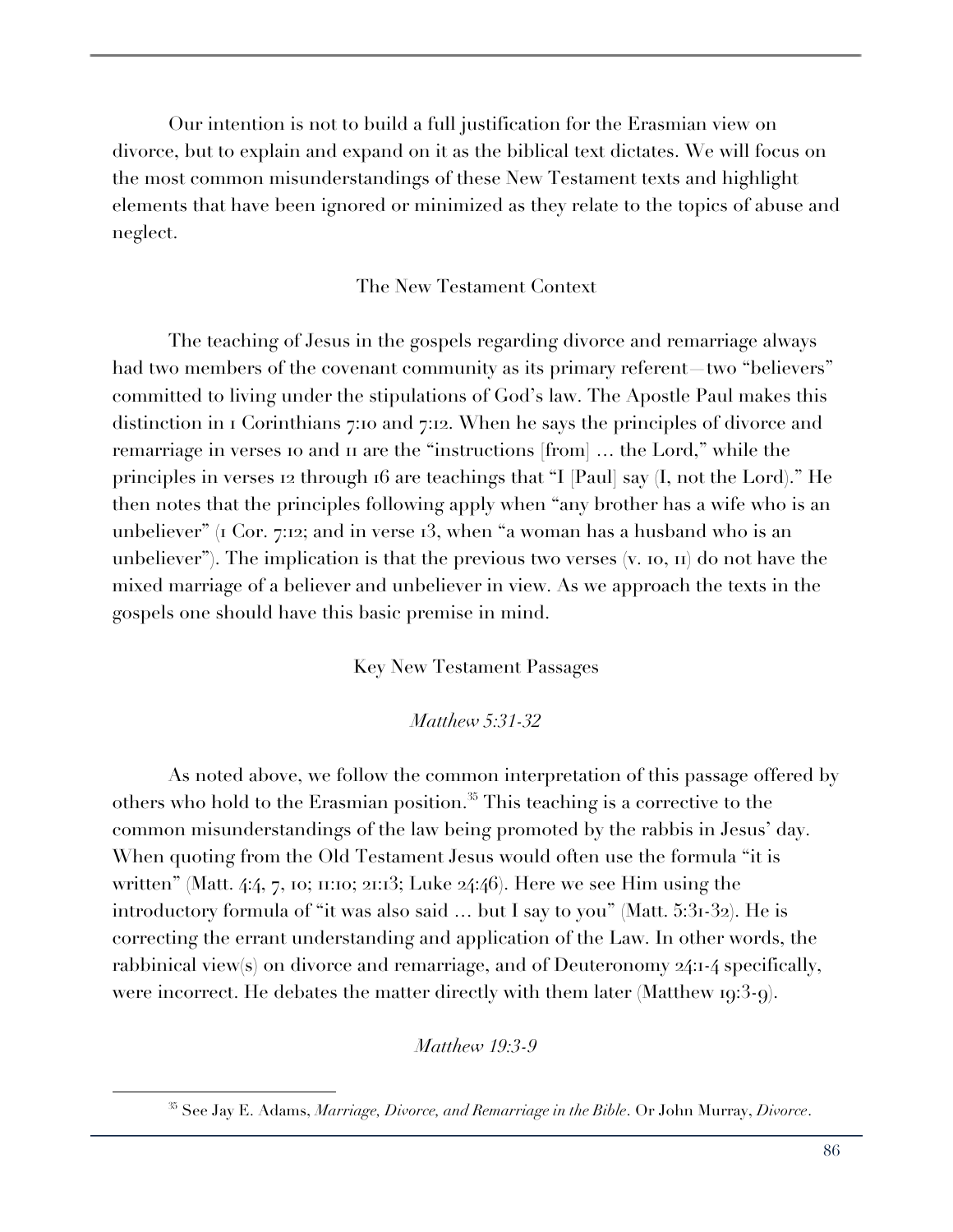The context clearly states the Pharisees are attempting to trap Jesus into contradicting some teaching of the rabbis (v. 3). The phrase divorcing "one's wife for any cause" seems to reference the debated "grounds" for divorce mentioned in Deuteronomy 24—the "some indecency" passage, which is of disputed interpretation (both then and now). This topic would serve as an excellent opportunity to trap Jesus, given there were two distinct rabbinical schools of thought in His day on the matter of grounds for divorce in Deuteronomy 24:1-4. "The school of Shammai regarded it as unchastity of behaviour, the school of Hillel as any indecency or anything displeasing to the husband."<sup>36</sup> We have previously defended the position that the *erwat dabar* (the "indecency") in question in Deuteronomy is "a category that refers to the sinful subjective complaint/grounds of the husband<sup> $37$ </sup> or "an indecency, impropriety, or undesirable quality in the wife that produces loss of favor." As we have seen, rather than being limited to adultery (Shammai) or broadened to include just about anything unfavorable (Hillel), this view accords best with the fact that the Deuteronomy passage does not limit the rights of the woman divorced, but of the husband initiating the action due to his own (unjustified) loss of favor toward her.<sup>38</sup>

In His response to their question Jesus first appeals to God's original design and ideal for marriage, quoting Genesis 1:27 and 2:24. God's ideal was a covenant commitment to pursuing lifelong oneness through an affectionate, sacrificial, complementarian union ultimately established by divine declaration (v. 4-6). Given that ideal, the question of what constituted valid grounds for divorce is like asking "how do I justify an unjustified action?" The Pharisees understand the implication and as an objection to this marital ideal seek to justify themselves by pointing to Deuteronomy, chapter 24, asking "Why then did Moses command one to give a certificate of divorce and to send her away?" (Matt. 19:7). Jesus, in His wisdom, acknowledges both the divine ideal and the sinful perversions and devastation that necessitated allowance and regulation of divorce.

Divorce was not part of God's design, and therefore is a matter that always involves sin. Divorce in a sin-cursed world was inevitable, making divorce regulations necessary not by original design, but as a matter of divine mercy. We quoted Frame earlier, and repeat it here for emphasis:

<sup>36</sup> Murray, *Divorce*, 10.

 $37$  This language is from Scipione.

<sup>38</sup> This view puts Jesus in a category of His own regarding the meaning of the *erwat dabar*, rather than limiting Him to embracing the view of the Rabbinical school of Shammai, which regarded the "indecency" as unchastity of some kind, or the more liberal school of Hillel, which taught that Deuteronomy allowed divorce for almost any reason. This is as we would expect given that Jesus was correcting the contemporary teaching of His day (see Matt. 5:31-32).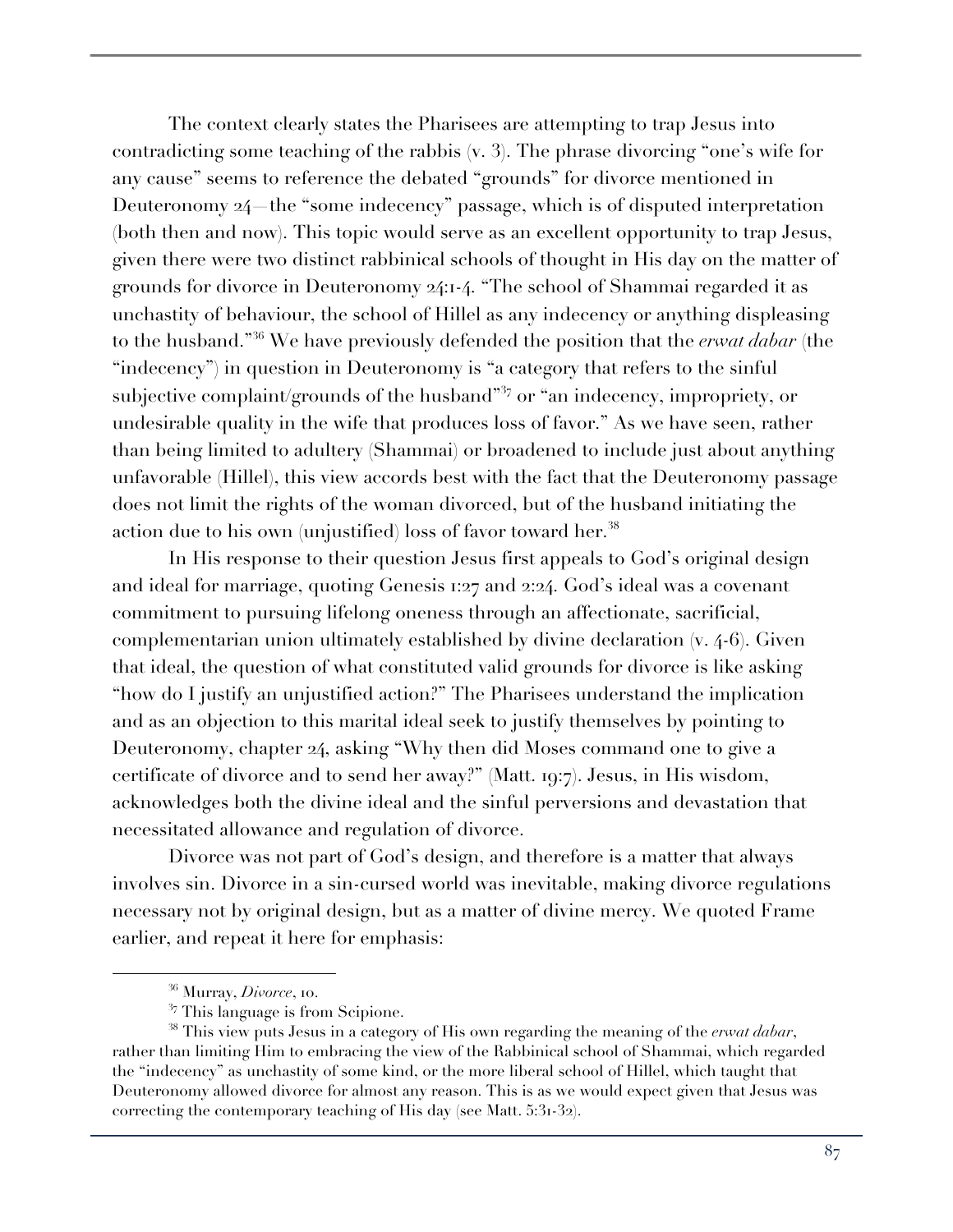God determined that a prohibition of all divorce would be, for fallen people, unbearable, and therefore counterproductive for good social order. Sin would certainly lead to divorce; the law could not be expected to prevent that. The best thing that the law could accomplish would be to regulate divorce, to mitigate its oppressiveness and maintain the rights of those cast aside.<sup>39</sup>

In response to the Pharisee's attempted entrapment and self-justification, Jesus explains the divine motivation for providing the regulation of divorce. It is not a "command" as they assert, but an "allowance" due to sin. Though not part of God's original design, divorce regulations are necessary because of man's "hardness of heart" (Matthew 19:8). It becomes clear that Jesus views Deuteronomy 24 as referring to allowances and protections for those suffering an unjustified divorce. To highlight the fact, He describes that any unjustified divorce and subsequent remarriage results in adultery (v. 9). The one justifiable exception He mentions in this context is "sexual immorality" on the part of the one being divorced.<sup>40</sup>

Jesus here teaches the divine motivation for God's inclusion and regulation of divorce—protection from the "hard heartedness" of others, who would treat their spouse unjustly. This is of profound importance, especially given that there are so few examples and regulations given in Scripture. The case of the woman who loses her husband's favor over some "indecency" and is subsequently treated woefully and unjustly (Deut. 24:1-4) provides a guideline to follow whenever the hard-heartedness of another causes a person to suffer through the painful reality of divorce. The woman in Deuteronomy 24, though she was imperfect (i.e., has some "indecency"), was nevertheless provided protections because the divorce was unjustified. Certainly, this is not the only kind of mistreatment, misjudgment, or unjustified action that the "hard-hearted" sinner will commit. This underlying moral principle of protections for those mistreated in marriage due to the hard-heartedness of their spouse must be understood and applied in a wide variety of situations. In His mercy, God provides for and regulates divorce proceedings to protect the person who is mistreated in this way by a hard-hearted spouse.

<sup>39</sup> John M. Frame, *The Doctrine of the Christian Life* (Phillipsburg, New Jersey: P&R Publishing, 2008), 770. Cited in Newheiser, *Marriage, Divorce and Remarriage*, 190.

 $40$  We remind you that we are standing on the shoulders of many other advocates of the Erasmian position and see the exception clause as a valid grounds for divorce. If your spouse is committing sexual immorality, you may divorce them and remarry without fault. We also highlight again that sexual immorality in this context means any of the immoralities mentioned in the litany of sexual sins described in the Old Testament law (Lev. 18:6-30; 20:10-21; Deut. 22:5; 23:17), as well as other sins of a similar nature. See section above section regarding pornography.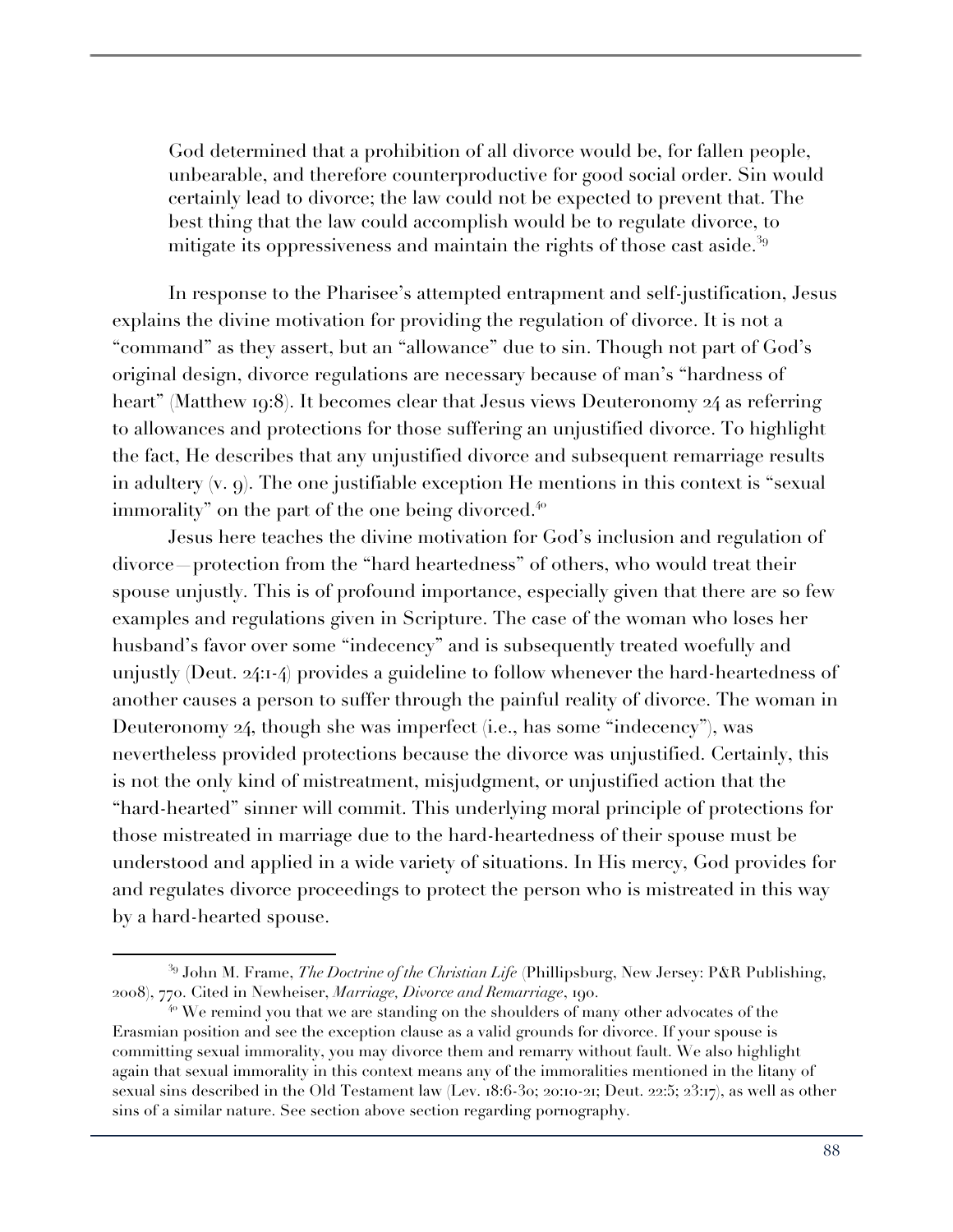# *Mark 10:2-12*

The Mark passage is a direct parallel to the Matthew account, recording the same events with two differences of note. One key difference is the exclusion of the "exception clause." The second difference is adding the note that the divorce leading to adultery is equally applicable for both men and women.

The absence of the exception clause should not be alarming and does not change the overall emphasis of divorce being permitted because of man's hardness of heart. Differences in what is included or excluded in the synoptics is driven by the original audience. The original Roman audience of Mark's gospel would not have had the cultural question of immorality being grounds for divorce. This would have been assumed and practiced in Roman culture. In contrast, the original Jewish audience of Matthew's gospel would be well-served by the inclusion of the "exception clause" and the use of the term *porneia* (sexual immorality), referring to the litany of sexual sins outlined in the Mosaic law.

The second difference of note is Jesus' addition that the law against unjustified divorce and the adulterous remarriage applies equally to men and women (Mark 10:11- 12). While there is evidence that women were granted the right to sue for divorce in Israel, it would still have been true that the practice was more common and accepted in Roman culture. But for our purposes, it is helpful to note that the rights granted were not unequal between the sexes.

# *Luke 16:18*

The key question again is why Luke's account does not contain the "exception clause." Proponents of the "no divorce, no remarriage" position argue that the absence of the exception makes the guideline in Mark and Luke the clear standard,<sup>41</sup> while the varying interpretations of the exception clause cannot be used to negate the otherwise clear and unqualified statements in Mark and Luke. But this denies the possibility of certain details being "understood" as common knowledge,<sup>42</sup> or the

<sup>41</sup> For instance, Laney says, "Both in Mark 10:1-12 and Luke 16:18 Jesus clearly teaches that divorce and remarriage constitute adultery—without exception" (J. Carl Laney, "No Divorce & No Remarriage," in *Divorce and Remarriage: Four Christian Views*, ed. H. Wayne House (Downer's Grove, Illinois: IVP Academic, 1990) 33-4.

 $42$  One example would be "It is not lawful to carry a gun in New York City." This is a true statement, though it would be readily understood by everyone that there is an exception for police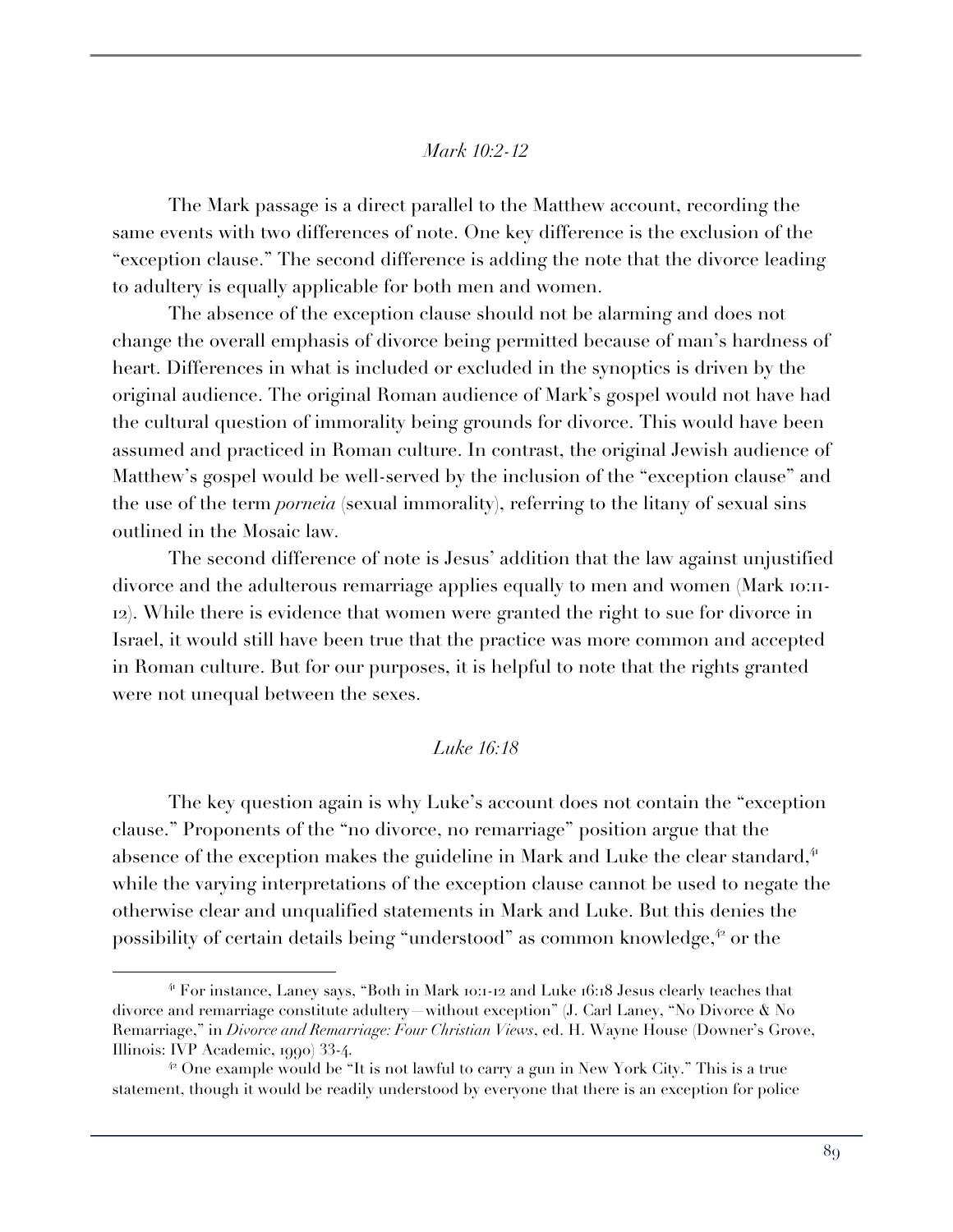simple reality that not everything that can or should be said about a topic is always stated in every context. Rather, all the texts must be examined carefully and the totality of truth regarding divorce and remarriage must harmonize all the details and principles that are observed in those texts.

We suggest the broader context of the Luke passage makes use of the exception clause inappropriate. This text is part of a longer narrative in which Jesus is exposing the hypocrisy of the Pharisees. Jesus was confronting their proud, self-righteous, and self-willed habits of life, which no doubt included their self-justified practice of divorce. This is not a place where you would say, "You are self-righteous and selfwilled when you divorce wives unjustly (unless you do it because of their sexual immorality)." Clearly, the exception clause in this context was excluded because of the nature of the confrontation. When teaching more generally about the topic in other contexts, use of the exception would be appropriate and warranted.

# *1 Cor 7:10-16*

This text is easily divided into two sections. The first (v. 10-11) Paul describes as instruction repeating the teaching of Jesus, which he makes clear when he says, "I give this charge (not I, but the Lord)." The matter addressed in these first two verses involve two believing spouses, a husband and wife who are both committed to living under the ordinances and accountability of the covenant community. When Paul shifts the topic  $(v, 12-16)$  by saying, "To the rest I say  $(I, not the Lord)$ ," he states specifically that the matter after this introductory statement applies "if any brother has a wife who is an unbeliever" (v. 12), or "if any woman has a husband who is an unbeliever" (v. 13). In other words, verses 10 and 11 discuss marriage between two believers, while verses 12 through 16 discuss a mixed marriage of a believer to an unbeliever. By noting this textual detail, we should be able to avoid interpreting absolute statements intended to be applied only to marriages between two believers, and wrongly apply them to someone's very less than ideal marriage to an unbeliever.

#### *1 Corinthians 7:10-11 – Two Married Believers*

The Apostle here (v. 10-11) expresses and applies the teaching of Jesus to members of the New Covenant community. The principle of permanence and of

officers. Similarly, if there was common knowledge and practice that sexual immorality was a valid grounds for divorce, it is not necessary to say it every time the topic comes up.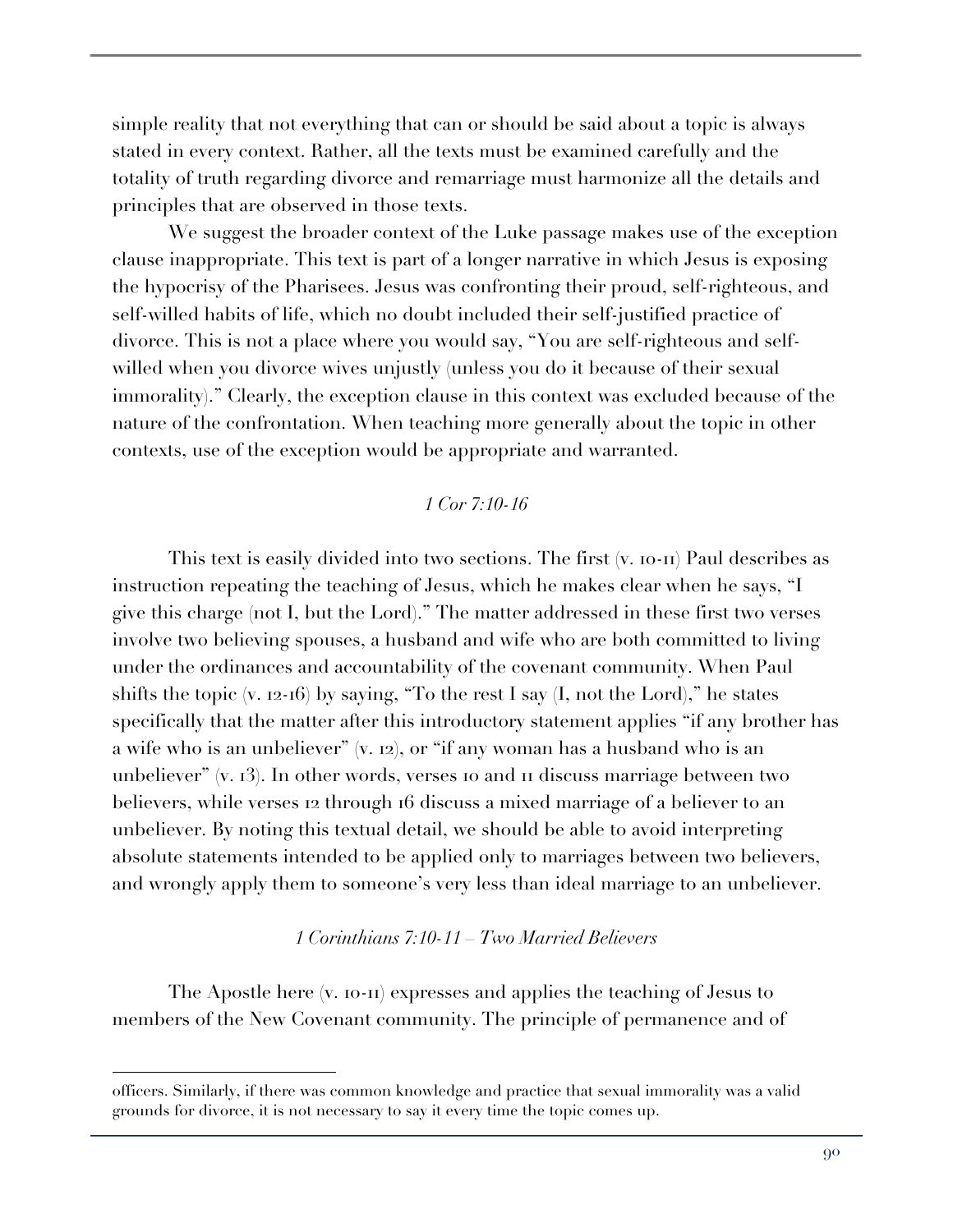fulfilling one's vow is clear and paramount. The believing wife or husband should not "separate" from or "divorce" their believing spouse. Though different terms are used here (*choridzo* [translated "separate"] in verse ten, and *aphiemi* [translated "divorce"] in verse II), the terms are virtually synonymous. Paul does not state the "exception" clause here—not because it is invalid, but because it would have been understood by the readers. Paul's reiteration of Jesus' teaching on the topic suggests that two believers striving to follow God's law *ought* to be able to learn to live in peace with one another, making divorce both unnecessary and unbiblical.<sup>43</sup> Paul does acknowledge, however, the reality that a situation may present itself where a believer has *already* unbiblically divorced his or her spouse. In such a case he says you must "remain unmarried or else be reconciled" to one's former spouse. Because there are rights to remarry if the divorce is sought on valid biblical grounds, Paul must be referring to a divorce sought and obtained on unbiblical grounds in this situation.<sup>44</sup> If a Christian sued their faithful and believing spouse for divorce there would be much more to say about the matter than "reconcile or don't get remarried!"

Though this text clearly forbids divorce of two believers, we contend that anyone professing faith in Christ, but who is living in a pattern of sexual immorality or abject neglect or abuse of their spouse should be disciplined from the church for their unrepentant sin. Newheiser observes regarding the unrepentant professing believer, that,

This situation can be addressed, though, by the church's going through the process of church discipline (Matt. 18:15-20). Jesus says that if the disobedient spouse will not repent, then the person is to be treated as an unbeliever…At that point, the innocent spouse could regard himself or herself as abandoned by an unbeliever, and 1 Corinthians 7:15 would apply.<sup>45</sup>

 $43$  Adams goes further and argues that "If a guilty spouse repents, his partner must forgive him (cf. Luke 17:3ff). Forgiveness involves not raising the matter again. It is not possible for a believer to proceed to divorce after granting forgiveness…the Scripture forbid Christians to sue one another at law (I Cor 6:1-8)" (Jay E. Adams, *Marriage, Divorce and Remarriage in the Bible*, 56). We disagree with this categorical conclusion for reasons we will argue below, though we agree in general that an attitude of forgiveness is required even when reconciliation is difficult or impossible. These situations can be incredibly complex, and we are not always served well by absolute statements without context, like the one Adams makes here.

<sup>44</sup> Again, we believe the divorce is forbidden *unless* pursued due to a lawful exception (sexual immorality, or as we will conclude abject neglect and abuse).

<sup>45</sup> Jim Newheiser, *Marriage, Divorce and Remarriage*, 223-4. Though he is speaking of abandonment in this context, we believe the same principle would apply in cases involving lawful biblical exceptions for divorce of an unbeliever.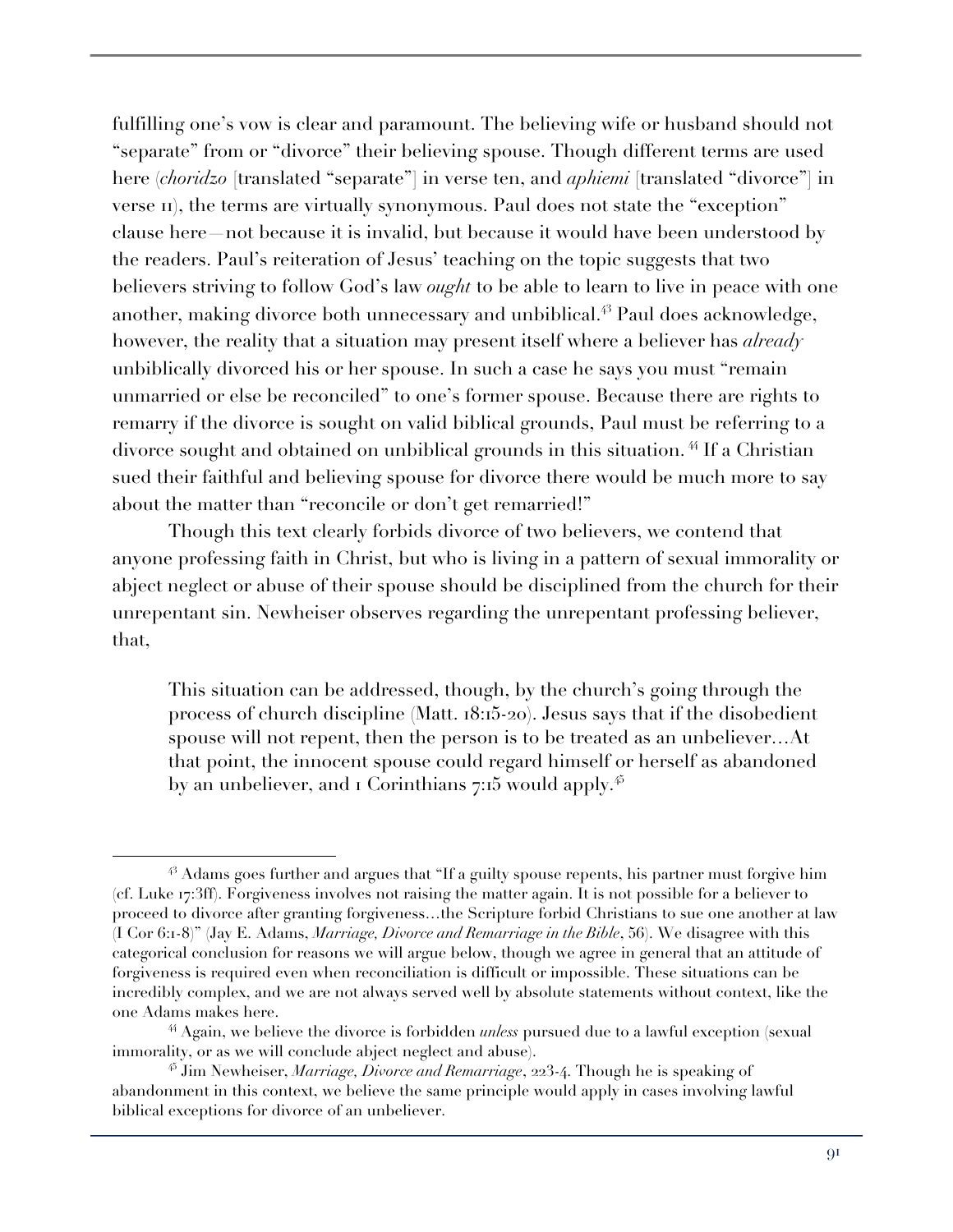When the church allows professing Christians to live in unrepentant sin without admonition and discipline it abrogates its responsibility to the shepherd the flock. This abrogation is even more grievous when combined with the belief that a spouse must remain married to this unrepentant person because "they are a Christian," though they may be causing ongoing harm and suffering from their abuse, neglect, abject pornography use, and perhaps even persistent adultery. In such cases, church leaders are not only failing to shepherd the unrepentant, but also fail to care for those suffering under the consequences and effects of their spouse's unrepentant sin.

Another difficult question is what to do in cases where the professing believer claims to be repentant, but their repentance is unclear (when evaluated by biblical standards like 2 Corinthians 7:10-16, Psalms 32 and 51, or other texts). In these cases, the spouse sinned against is often unable or unwilling to pursue full reconciliation and restoration of the marriage relationship. The difficulty or even unwillingness to pursue full reconciliation in these cases is not the primary issue. The matters that *must* be addressed first are the seriousness of the harm done due to the gravity of the sin, and the genuineness of the repentance, reflected by an evident humility and willingness to bear up under the consequences of those sinful actions. Examples abound, as Newheiser hints at, of churches and leaders who focus their admonition and discipline on the sufferer rather than the one causing the suffering. This does not reflect the grace of our rescuing, delivering, merciful, heavenly Father.

To summarize, knowing that Jesus has expounded on the matter further, Paul addresses only briefly in verses 10 and 11 the question of potential or past divorce in the case of two professing believers. He does so with ideals in view, not the exceptional cases.

# *1 Corinthians 7:12-16 – Believing/Unbelieving Mixed Marriage*

Paul now gives instruction regarding a classification of marriage relationships that Jesus never addressed—a mixed marriage of a believing and unbelieving spouse, indicated by the introductory phrase "I say (I, not the Lord)" (v. 12). As the gospel spread throughout the ancient world, situations would arise where one member of a marriage came to saving faith in Christ, while the other remained unconverted. The strength and character of a marriage of this nature varies greatly. Paul's instructions here are informed by the greater cause of the gospel and the biblical ethics of the Old Testament law and provide practical wisdom for the Christian married to an unbeliever.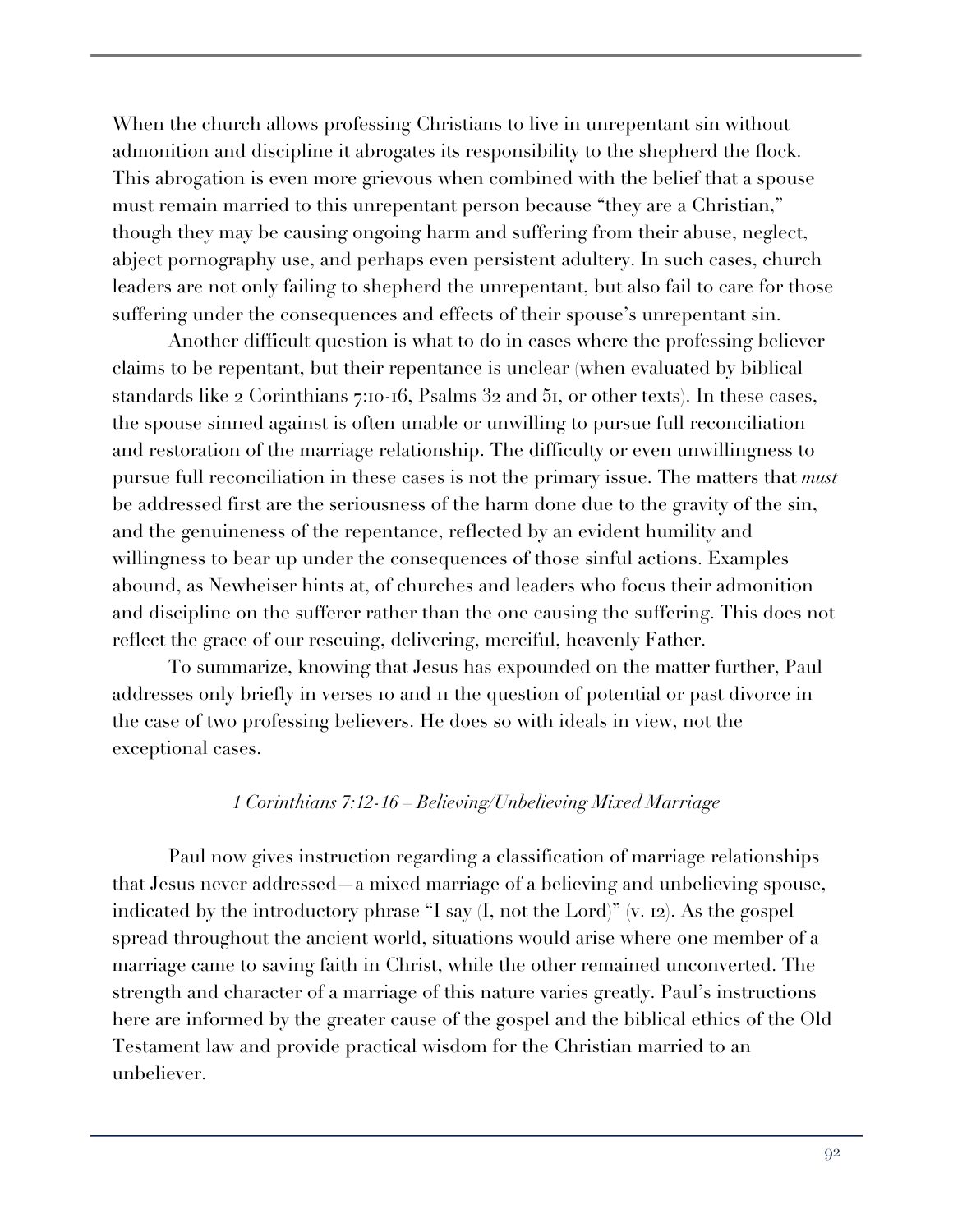Because of his or her unregenerate state, the way an unbelieving spouse may live and treat their believing spouse will always fall on a spectrum from bad to good. They could be violent, oppositional, angry, grossly immoral and debauched on one end of the spectrum. They could also possibly be respectful, kind, and seek to live out the realities of an affectionate and mutually beneficial marriage—though they would be able to do this only to a relative and imperfect degree.

# *"Consents to Live With" (suneudokeo)*

Paul's instruction here draws attention to this relative behavior and attitude of the unbelieving spouse using the word *suneudokeo*, translated as "*consents*" to live with in the ESV. He states in verses 12 and 13 regarding the unbelieving husband and wife respectively, that if they "consent to live with" the believer then the believer should not divorce them. The motivation for remaining is that the unbelieving spouse is "made holy" by the presence of their Christian spouse. They are set apart to experience the blessing and good favor of God because of their relationship to a Christian spouse. Secondly, the children produced by this union are also blessed in a similar way through his or her believing parent.

The term "consent" or "agree" is of key importance for our discussion and is often neglected in an explanation of this passage and in thinking through the implications for situations of abuse and neglect. *Suneudokeo* is used six times in the New Testament, and in every case involves not just unengaged agreement, but *hearty* approval. It involves a passionate agreement and desire to participate and share in the experience. In marriage that experience is a mutually beneficial life together with your spouse. The term is used four other times in the New Testament. Romans 1:32 speaks of those given over to sin, that though they know it is worthy of death "not only do them but give *approval* to those who practice them." Those mentioned here participated wholeheartedly and willingly. The term is also used to describe Saul's own "approving" of the stoning of Stephen (Acts 8:1; 22:20). Jesus uses this term to describe the Scribes approval of the persecution and killing of the prophets by their fathers (Luke  $\pi$ :48).

In the context of 1 Corinthians 7 the word implies not just consent to stay at the physical address with one's spouse, but good will and favor toward him or her in the determination to "live with" them. In a true "consent to live with" marriage "there is a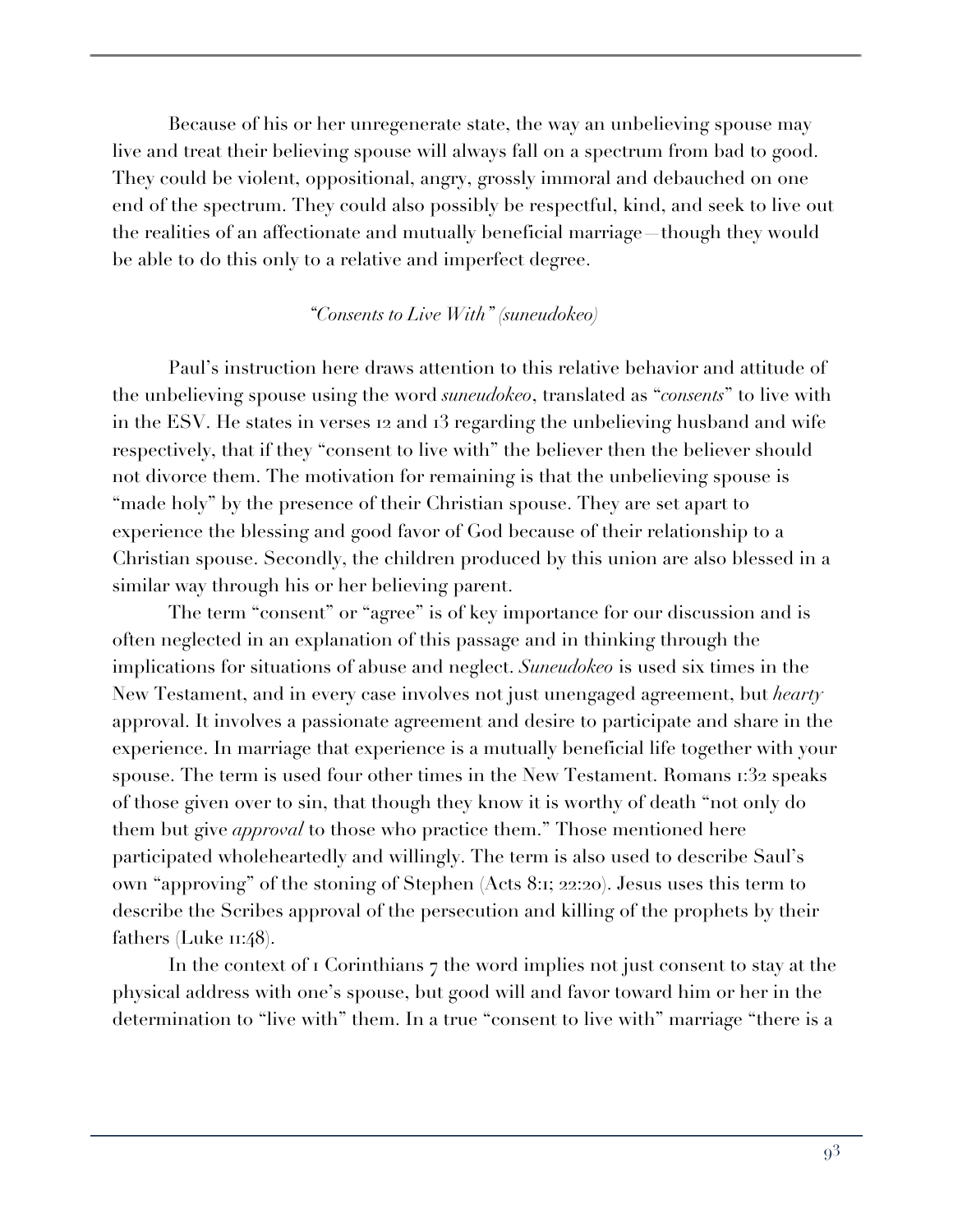real desire and outward evidence that what is happening is pleasing to them."<sup>46</sup> When a spouse engages in consistent outbursts of anger, berating and harsh speech, cruel criticism, and acts or threats of violence and oppression then there is every reason to believe—whether they agree or admit this intention—that the spouse does not "consent to live with" in the sense of *suneudokeo*. We in no way mean to suggest that a spouse "always has an out" for any mistreatment, difficulty, or unreasonable behavior, no matter the nature or degree. Honoring God with a difficult and unbelieving spouse may involve enduring a marriage that is less than God's ideal (1 Peter 3:1-2). This difficult marriage may not always be what would make a person most happy in the short-term. The desire for God's glory must supersede one's desire for comfort or happiness.

Historically the Erasmian position on divorce has viewed this passage as granting an exception for divorce based on "abandonment" or "desertion" of an unbeliever. This nomenclature grows out of Paul's description of the unbeliever's lack of commitment to the marriage in verse 15: "if the unbelieving partner *separates*, let it be so" [Greek, *choridzo*; "departs" in the NAS; "leaves" in the NKJV]. The term, also used in verse 10, can be translated leave, separate, divide, sever, or go away, and is used in "divorce" contexts (Matt. 19:6; Mark 10:9). In nine of the 13 New Testament uses, however, it simply means to leave or separate. The separation in view here is not limited to divorce or leaving the physical address. Rather, contextually here it can refer to any persistent behavior that reflects an attitude of being *not pleased* to dwell with one's spouse. In other words, to reflect in your words, actions, and attitudes that you do not desire to live in an affectionate and mutually beneficial manner is a *functional desertion* of one's marriage vow.

We believe this view is in perfect accord with the biblical ethics we have observed in the Old Testament law. Indeed, it is possible—even likely—that Paul had in mind not only the spatial desertion of leaving one's spouse, but the effective desertion of neglect as well. We have seen how Exodus 21:11 allowed for divorce in cases of neglect to provide materially (food and clothing) and conjugally. Paul's reference to conjugal rights in the immediate context (1 Cor. 7:3-5) suggests neglect was on his mind to some degree. In addition, the ethic of violence and abuse freeing a person from their legal obligation of slavery (Exo. 21:26, 27) suggests that violence and abuse is a misuse of authority that results in freedom. We argued for divorce rights from the Exodus context *a fortiori*, the lesser to the greater, noting that a free Israelite

<sup>46</sup>Steve Viars, "Understanding Divorce and Remarriage in the Bible," https://www.faithlafayette.org/resources/articles/understanding-divorce-and-remarriage-in-the-bible, accessed December 23, 2020.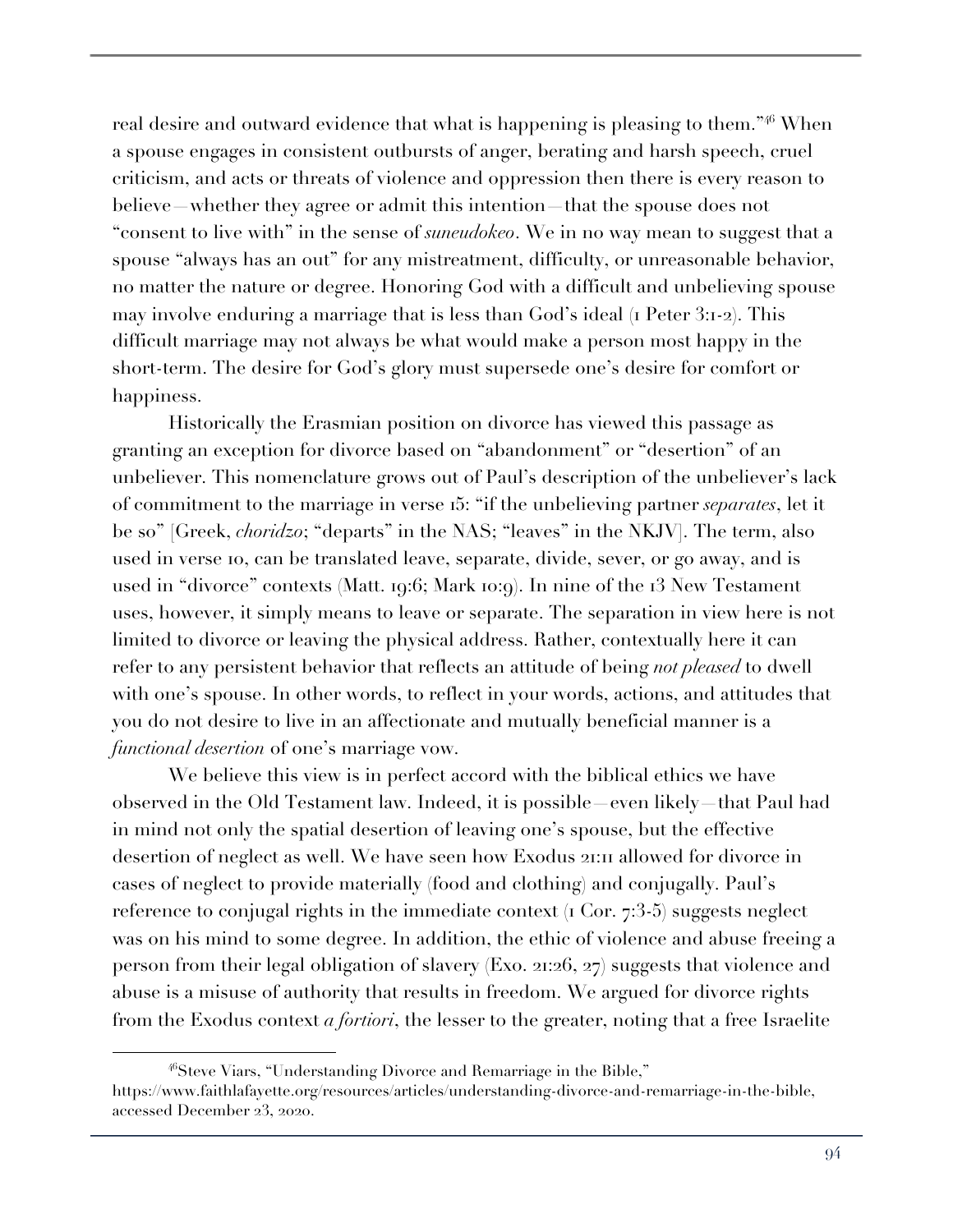woman suffering violence in marriage would not have had fewer rights under the law than a slave. Not coincidentally here, we see Paul use "freedom from slavery" language regarding the marriage in question in verse 15. The phraseology "In such cases the brother or sister is not enslaved," suggests this ethical principle and its application is not secondary in his thinking as he writes. He is pointing the reader to consider that matters of neglect and violence are included in these categories (and we suggest abject emotional abuse as well).

# *"In such cases"*

In recent years Wayne Grudem has revisited this text, having not been persuaded by the "abuse is a kind of desertion" argument.<sup>47</sup> He asks the question of whether the phrase "in such cases" refers only to cases of desertion by an unbeliever, or whether it might refer to "any cases that have similarly destroyed a marriage." He notes, "I found that several examples from extra-biblical literature show that…("in such cases") often includes more kinds of situations than the original example,"48 though he admits the phrase itself is used nowhere else in the New Testament or Septuagint. He suggests that "If Paul had meant to refer only to desertion, another option would be to use use ἐν τούτῳ (singular) 'in this case.'"<sup>49</sup> He takes the logic of "such cases" further and concludes that many types of situations fall under the description of "in this and similarly destructive cases," including extreme prolonged, verbal and relational cruelty, physical harm and the threat of physical harm, and numerous forms of addiction, most notably pornography addiction.<sup>50</sup> He concludes there are grounds for divorce in cases of desertion, and other "such cases" that have similarly destroyed a marriage.

Gifford ably objects that this reasoning depends on extra-biblical resources and violates the hermeneutical principle of "circles of context."<sup>51</sup> Though he is careful to note that both he and Grudem share the desire of protecting the abused, he objects to the need for a "third category" of grounds for divorce. Gifford concludes simply, "Grudem has made a leap, suggesting that 'in such cases' is not only a reference to

<sup>47</sup> Wayne Grudem, "Grounds for Divorce: Why I Now Believe There Are More Than Two," paper presented at the Evangelical Theological Society meeting, San Diego, California, November 21, 2019. http://www.waynegrudem.com/grounds-for-divorce-why-i-now-believe-there-are-more-than-two/, accessed December 23, 2020.

<sup>48</sup> Wayne Grudem, 2.

 $49$  Ibid., 4.

<sup>&</sup>lt;sup>50</sup> Ibid., 5.

<sup>&</sup>lt;sup>51</sup> Greg Gifford, "A Response to Wayne Grudem's Paper on A Third Reason for Divorce," https://www.biblicalcounselingcoalition.org/2020/01/13/a-response-to-wayne-grudems-paper-on-a-thirdreason-for-divorce/, accessed January 14, 2020.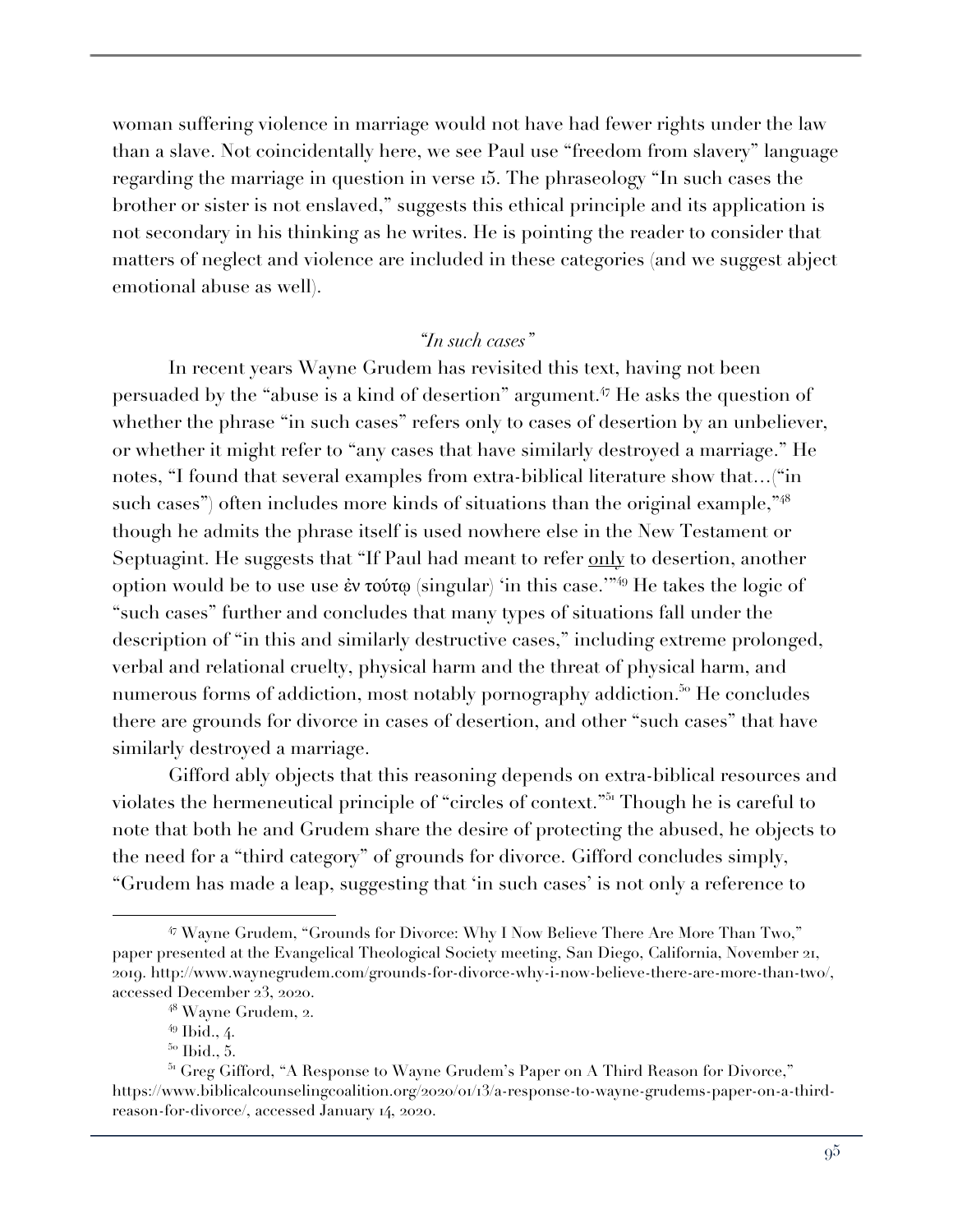desertion/abandonment but rather another category of cases that 'similarly destroy a marriage.' The context of  $\overline{1}$  Corinthians  $\overline{7}$  does not suggest a third category.<sup>"52</sup> Indeed, we suggest the more biblically informed view is to see the abuse as a "kind of desertion" (what Roberts calls "constructive desertion,"<sup>53</sup> and what we have been referring to as "functional desertion"). In addition, other behaviors like neglect and addictive behavior in extreme cases may also be a functional desertion of the both the marriage and the marriage partner.

### *New Testament Conclusions*

This is the New Testament evidence for abuse, neglect, and pornography use as grounds for divorce. We find a consistent ethic in both the Old and New Testaments, which undergirds the fatherly care of a God who helps and rescues the oppressed and downtrodden. A thorough biblical theology of divorce points us repeatedly to our heavenly Father's desire to defend, protect, and care for those suffering from oppression, abuse, neglect, and unthinkable mistreatment by another person who has covenanted to love him or her. While some would argue that divorce violates God's ideal and shatters the intended picture of Christ's relationship with the Church, this ignores (or at the very least minimizes) the painful and image-shattering circumstances that already exist in the abusive or neglectful marriage, a reality that renders the picture of Christ and the Church imperceptible. We suggest a high view of marriage does not demand the *permanence* of such a travesty of God's ideal. Rather, a high view of marriage cannot tolerate such severe *distortions* of what marriage is intended to be.<sup>54</sup>

#### **Specific Conclusions Regarding Abuse, Neglect, and Pornography Use**

We begin with a reminder that our assumption was the correctness of the Erasmian position on divorce. We have proposed to answer the question whether the Scriptures, rightly understood, would see the social ills of abuse, neglect, or pornography use as an expression of those kinds of sexual immorality or desertion that would justify divorce.

<sup>52</sup> Ibid.

<sup>53</sup> Roberts, 39. She is referencing the language of Stephen Clark, *Putting Asunder: Divorce and Remarriage in Biblical and Pastoral Perspective* (Bridgend, Wales: Bryntirion, 1999).

 $54$  We appreciate the observations along this line from Rebecca VanDoodewaard in "A High View of Marriage Includes Divorce," https://gentlereformation.com/2017/07/20/a-high-view-of-marriageincludes-divorce/, accessed July 24, 2017.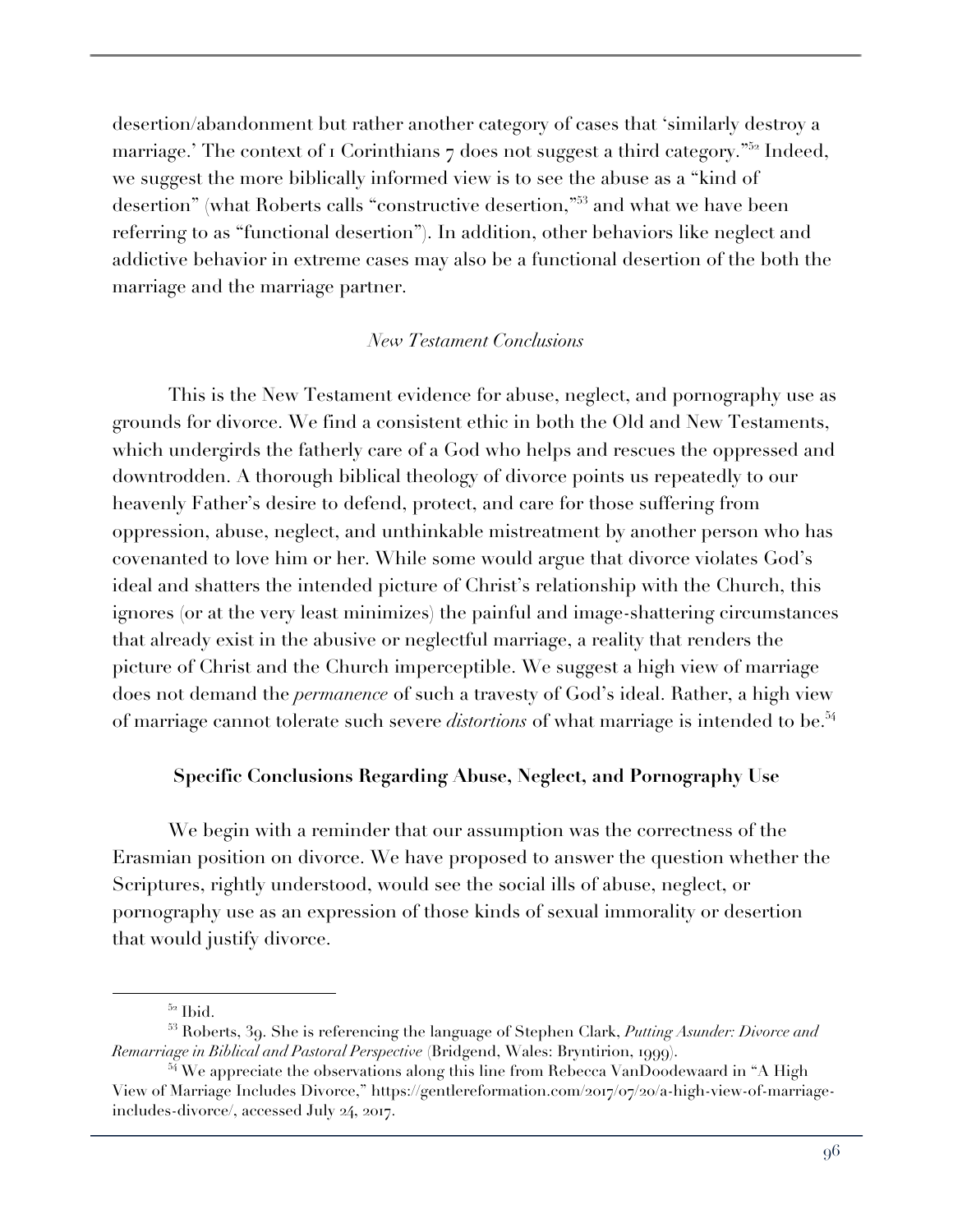It is impossible to deny that God's design and ideal for marriage is a lifelong commitment of mutual love and partnership of service to God and others by one man and one woman. We acknowledge marriage is a sacred institution intended to picture the intimate and divinely established relationship between Jesus Christ and His bride, the church (Eph. 5:32). We also acknowledge the pursuit to picture this divine relationship always involves *striving* for permanence in marriage, and thus may involve enduring a marriage (especially one with an unbeliever) that is less than ideal (1 Cor. 7:12-15; 1 Pet. 3:1-2). There are ways, however, in which unbelieving spouses can distort this picture of Christ and the Church to such a degree that it is unrecognizable. Three of these potential distortions which *may* warrant intervention and provision for divorce approved by those in spiritual authority are abuse, neglect, and habitual pornography use. All three of these social ills are subjective in nature. This is often true in defining its presence, as well as evaluating its severity. Therefore, these matters should be evaluated, and actions taken, only under the guidance and care of pastors and church leaders who understand these principles.<sup>55</sup>

<sup>&</sup>lt;sup>55</sup> We recognize that many church leaders may not agree with these principles and their application. In such cases we fear for the safety and protection of the sheep in their care, and in our ministry encourage Christians to seek the care and counsel of a church family guided by shepherds who understand and seek to protect the flock in a biblical manner that reflects the care and protection of God.